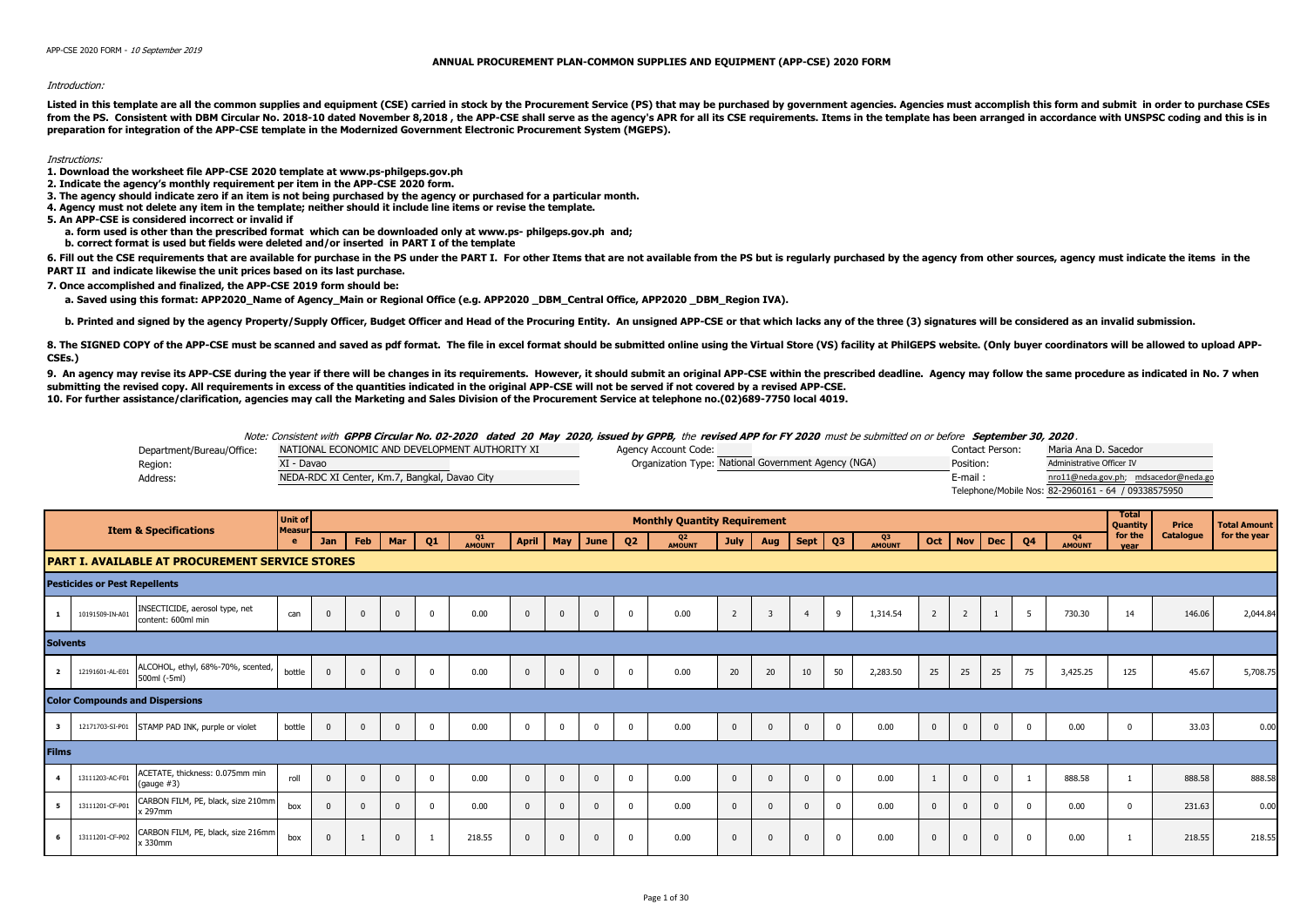|    |                                     | <b>Item &amp; Specifications</b>                                | <b>Unit of</b><br>Measu |                |                |              |                         |                     |                |              |                |                | <b>Monthly Quantity Requirement</b> |                |                |                |                |                     |                |                |              |                |                     | <b>Total</b><br>Quantity | Price            | Total Amount |
|----|-------------------------------------|-----------------------------------------------------------------|-------------------------|----------------|----------------|--------------|-------------------------|---------------------|----------------|--------------|----------------|----------------|-------------------------------------|----------------|----------------|----------------|----------------|---------------------|----------------|----------------|--------------|----------------|---------------------|--------------------------|------------------|--------------|
|    |                                     |                                                                 | $\bullet$               | Jan            | Feb            | Mar          | Q <sub>1</sub>          | Q1<br><b>AMOUNT</b> | <b>April</b>   | <b>May</b>   | June           | Q <sub>2</sub> | Q <sub>2</sub><br>AMOUNT            | <b>July</b>    | Aug            | <b>Sept</b>    | Q <sub>3</sub> | Q3<br><b>AMOUNT</b> | Oct            | <b>Nov</b>     | <b>Dec</b>   | Q <sub>4</sub> | Q4<br><b>AMOUNT</b> | for the                  | <b>Catalogue</b> | for the year |
|    | <b>Paper Materials and Products</b> |                                                                 |                         |                |                |              |                         |                     |                |              |                |                |                                     |                |                |                |                |                     |                |                |              |                |                     |                          |                  |              |
| 7  | 14111525-CA-A01                     | CARTOLINA, assorted colors                                      | pack                    | $\mathbf 0$    | $\mathbf 0$    | $\mathbf 0$  | $\overline{\mathbf{0}}$ | 0.00                | $\mathbf 0$    | $\mathbf 0$  | $\mathbf 0$    | $\mathbf 0$    | 0.00                                | $\overline{0}$ | $\mathbf 0$    | $\mathbf 0$    | $\overline{0}$ | 0.00                | $\mathbf{0}$   | $\mathbf 0$    | $\mathbf 0$  | $\Omega$       | 0.00                | $\mathbf 0$              | 87.75            | 0.00         |
| 8  | 14111506-CF-L11                     | CONTINUOUS FORM, 1 PLY, 280 x<br>241mm                          | box                     | $\mathbf 0$    | $\mathbf 0$    | $\Omega$     | $\mathbf{0}$            | 0.00                | $\mathbf 0$    | $\mathbf 0$  | 0              | $\mathbf 0$    | 0.00                                | $\mathbf 0$    | $\pmb{0}$      | $\mathbf 0$    | $\overline{0}$ | 0.00                | $\mathbf 0$    | $\mathbf 0$    | $\mathbf{0}$ | 0              | 0.00                | $\mathbf 0$              | 924.97           | 0.00         |
| 9  | 14111506-CF-L12                     | CONTINUOUS FORM, 1 PLY, 280 x<br>378mm                          | box                     | $\mathbf 0$    | $\mathbf 0$    | $\mathbf 0$  | $\overline{\mathbf{0}}$ | 0.00                | $\mathbf 0$    | 0            | $\mathbf 0$    | $\mathbf 0$    | 0.00                                | $\mathbf 0$    | $\mathbf 0$    | $\mathbf 0$    | $\overline{0}$ | 0.00                | $\mathbf 0$    | $\mathbf 0$    | $\mathbf{0}$ | 0              | 0.00                | $\mathbf 0$              | 1,079.10         | 0.00         |
| 10 | 14111506-CF-L22                     | CONTINUOUS FORM, 2 ply, 280 x<br>378mm, carbonless              | box                     | $\mathbf 0$    | $\mathbf 0$    | $\Omega$     | $\overline{\mathbf{0}}$ | 0.00                | $\mathbf 0$    | $\mathbf 0$  | $\mathbf 0$    | $\mathbf{0}$   | 0.00                                | $\mathbf 0$    | $\mathbf 0$    | $\pmb{0}$      | $\overline{0}$ | 0.00                | $\mathbf{0}$   | $\mathbf 0$    | $\mathbf{0}$ | $\Omega$       | 0.00                | $\Omega$                 | 1,602.30         | 0.00         |
| 11 | 14111506-CF-L21                     | CONTINUOUS FORM, 2 ply, 280mm ><br>241mm, carbonless            | box                     | $\mathbf 0$    | $\Omega$       | $\Omega$     | $\mathbf{0}$            | 0.00                | $\mathbf 0$    | $\mathbf{0}$ | $\mathbf 0$    | $\mathbf 0$    | 0.00                                | $\pmb{0}$      | $\mathbf 0$    | $\mathbf 0$    | $\mathbf 0$    | 0.00                | $\mathbf{0}$   | $\mathbf 0$    | $\mathbf 0$  | $\Omega$       | 0.00                | $\Omega$                 | 924.97           | 0.00         |
| 12 | 14111506-CF-L31                     | CONTINUOUS FORM, 3 PLY, 280 x<br>241mm, carbonless              | box                     | $\mathbf 0$    | $\mathbf 0$    | $\Omega$     | $\overline{\mathbf{0}}$ | 0.00                | $\mathbf 0$    | $\mathbf 0$  | $\mathbf 0$    | $\mathbf 0$    | 0.00                                | $\mathbf 0$    | $\pmb{0}$      | $\pmb{0}$      | $\overline{0}$ | 0.00                | $\mathbf 0$    | $\mathbf 0$    | $\mathbf 0$  | 0              | 0.00                | $\mathbf 0$              | 926.50           | 0.00         |
| 13 | 14111506-CF-L32                     | CONTINUOUS FORM, 3 PLY, 280 x<br>378mm, carbonless              | box                     | $\mathbf 0$    | $\mathbf 0$    | $\Omega$     | $\mathbf{0}$            | 0.00                | $\mathbf 0$    | $\mathbf 0$  | 0              | $\mathbf 0$    | 0.00                                | $\mathbf 0$    | $\mathbf 0$    | $\mathbf 0$    | $\mathbf 0$    | 0.00                | $\mathbf{0}$   | $\mathbf{0}$   | $\mathbf{0}$ | 0              | 0.00                | 0                        | 1,580.50         | 0.00         |
| 14 | 14111609-LL-C01                     | LOOSELEAF COVER, made of<br>chipboard, for legal                | bundle                  | $\mathbf 0$    | $\mathbf 0$    | 0            | $\overline{\mathbf{0}}$ | 0.00                | $\mathbf 0$    | 0            | $\mathbf 0$    | $\mathbf{0}$   | 0.00                                | $\mathbf 0$    | $\mathbf 0$    | $\mathbf 0$    | $\mathbf 0$    | 0.00                | $\mathbf 0$    | $\mathbf{0}$   | $\mathbf{0}$ | 0              | 0.00                | $\mathbf 0$              | 832.72           | 0.00         |
| 15 | 14111514-NP-S02                     | NOTE PAD, stick on, 50mm x 76mm<br>(2" x 3") min                | pad                     | $\mathbf 0$    | $\mathbf 0$    | $\Omega$     | $\overline{\mathbf{0}}$ | 0.00                | $\mathbf 0$    | $\mathbf 0$  | 0              | $\mathbf 0$    | 0.00                                | $\mathbf 0$    | $\mathbf 0$    | $\mathbf 0$    | $\overline{0}$ | 0.00                | $\mathbf 0$    | $\mathbf 0$    | $\mathbf 0$  | 0              | 0.00                | $\mathbf 0$              | 38.84            | 0.00         |
| 16 | 14111514-NP-S04                     | NOTE PAD, stick on, 76mm x 100mm<br>(3" x 4") min               | pad                     | 5              | 5              | -5           | 15                      | 931.95              | $\mathbf{0}$   | $\mathbf{0}$ | $\mathbf 0$    | $\mathbf{0}$   | 0.00                                | $\pmb{0}$      | $\mathbf 0$    | $\mathbf 0$    | $\mathbf{0}$   | 0.00                | 5              | 5              | 5            | 15             | 931.95              | 30                       | 62.13            | 1,863.90     |
| 17 | 14111514-NP-S03                     | NOTE PAD, stick on, 76mm x 76mm<br>$(3" \times 3")$ min         | pad                     | 6              | 6              | 8            | 20                      | 1,000.40            | $\mathbf 0$    | $\mathbf{0}$ | $\mathbf{0}$   | $\mathbf{0}$   | 0.00                                | $\mathbf 0$    | $\mathbf 0$    | $\mathbf 0$    | $\mathbf 0$    | 0.00                | 5              | 5              | 5            | 15             | 750.30              | 35                       | 50.02            | 1,750.70     |
| 18 | 14111514-NB-S01                     | NOTEBOOK, STENOGRAPHER, spiral,<br>40 leaves                    | piece                   | $\mathbf 0$    | $\mathbf 0$    | $\Omega$     | $\mathbf{0}$            | 0.00                | $\pmb{0}$      | $\mathbf{0}$ | $\mathbf 0$    | $\mathbf 0$    | 0.00                                | $\pmb{0}$      | $\mathbf 0$    | $\mathbf 0$    | $\mathbf 0$    | 0.00                | $\mathbf 0$    | $\mathbf 0$    | $\mathbf 0$  | $\Omega$       | 0.00                | 0                        | 12.62            | 0.00         |
| 19 | 14111507-PP-M01                     | PAPER, MULTICOPY, 80gsm, size:<br>210mm x 297mm, A4             | ream                    | $\mathbf 0$    | $\mathbf 0$    | $\mathbf{0}$ | $\mathbf{0}$            | 0.00                | $\pmb{0}$      | $\mathbf 0$  | $\mathbf 0$    | $\mathbf 0$    | 0.00                                | 31             | 9              | 26             | 66             | 11,798.16           | 15             | 19             | 20           | 54             | 9,653.04            | 120                      | 178.76           | 21,451.20    |
| 20 | 14111507-PP-M02                     | PAPER, MULTICOPY, 80gsm, size:<br>216mm x 330mm, Legal          | ream                    | $\overline{0}$ | $\mathbf{0}$   | $\Omega$     | 0                       | 0.00                | $\mathbf{0}$   | $\mathbf{0}$ | $\mathbf{0}$   | $\mathbf 0$    | 0.00                                | 12             | 15             | $\mathbf 0$    | 27             | 5,133.78            | 3              | 5              | 15           | 23             | 4,373.22            | 50                       | 190.14           | 9,507.00     |
| 21 | 14111507-PP-C01                     | PAPER, Multi-Purpose (COPY) A4, 70<br>qsm                       | ream                    | $\mathbf 0$    | $\mathbf{0}$   | $\mathbf{0}$ | $\mathbf{0}$            | 0.00                | $\mathbf{0}$   | $\mathbf{0}$ | $\mathbf 0$    | $\mathbf{0}$   | 0.00                                | $\mathbf 0$    | $\mathbf 0$    | $\mathbf 0$    | $\mathbf 0$    | 0.00                | $\mathbf{0}$   | $\mathbf 0$    | $\mathbf{0}$ | $\mathbf{0}$   | 0.00                | $\mathbf 0$              | 139.52           | 0.00         |
| 22 | 14111507-PP-C02                     | PAPER, Multi-Purpose (COPY) Legal,<br>70 gsm                    | ream                    | $\mathbf 0$    | $\mathbf 0$    | $\Omega$     | $\overline{\mathbf{0}}$ | 0.00                | $\pmb{0}$      | $\mathbf{0}$ | $\mathbf{0}$   | $\mathbf 0$    | 0.00                                | $\mathbf 0$    | $\mathbf 0$    | $\mathbf 0$    | $\overline{0}$ | 0.00                | $\mathbf 0$    | $\mathbf 0$    | $\mathbf{0}$ | 0              | 0.00                | $\mathbf 0$              | 145.65           | 0.00         |
| 23 | 14111531-PP-R01                     | PAPER, PAD, ruled, size: 216mm x<br>330mm (± 2mm)               | pad                     | $\mathbf 0$    | $\mathbf{0}$   | $\Omega$     | $\mathbf{0}$            | 0.00                | $\pmb{0}$      | $\mathbf 0$  | $\mathbf 0$    | $\mathbf 0$    | 0.00                                | $\pmb{0}$      | $\mathbf 0$    | $\pmb{0}$      | $\overline{0}$ | 0.00                | $\mathbf 0$    | $\mathbf 0$    | $\mathbf 0$  | $\Omega$       | 0.00                | $\mathbf 0$              | 32.16            | 0.00         |
| 24 | 14111503-PA-P01                     | PAPER, PARCHMENT, size: 210 x<br>297mm, multi-purpose, 100s     | ream                    | $\mathbf 0$    | $\mathbf{0}$   | $\circ$      | $\mathbf{0}$            | 0.00                | $\pmb{0}$      | $\mathbf 0$  | $\mathbf 0$    | $\mathbf 0$    | 0.00                                | $\bf{0}$       | $\mathbf{1}$   | $\mathbf 0$    | $\mathbf{1}$   | 102.27              | $\mathbf 0$    | $\mathbf 0$    | $\mathbf 0$  | 0              | 0.00                | 1                        | 102.27           | 102.27       |
| 25 | 14111818-TH-P02                     | PAPER, THERMAL, 55gsm, size:<br>216mm±1mm x 30m-0.3m            | roll                    | $\mathbf 0$    | $\mathbf 0$    | $\Omega$     | $\Omega$                | 0.00                | $\mathbf{0}$   | $\mathbf{0}$ | $\mathbf{0}$   | $\mathbf{0}$   | 0.00                                | $\mathbf 0$    | $\overline{2}$ | $\mathbf 0$    | $\overline{2}$ | 116.64              | $\mathbf{0}$   | $\overline{2}$ | $\mathbf{0}$ | $\overline{2}$ | 116.64              | $\overline{4}$           | 58.32            | 233.28       |
| 26 | 14111531-RE-B01                     | RECORD BOOK, 300 PAGES, size:<br>214mm x 278mm min              | book                    | $\mathbf 0$    | $\mathbf{0}$   | $\Omega$     | 0                       | 0.00                | $\mathbf{0}$   | $\mathbf{0}$ | $\mathbf{0}$   | $\mathbf{0}$   | 0.00                                | $\mathbf 0$    | $\mathbf 0$    | $\mathbf 0$    | $\mathbf 0$    | 0.00                | $\mathbf 0$    | $\mathbf{0}$   | $\mathbf{0}$ | 0              | 0.00                | 0                        | 74.12            | 0.00         |
| 27 | 14111531-RE-B02                     | RECORD BOOK, 500 PAGES, size:<br>214mm x 278mm min              | book                    | $\mathbf{0}$   | $\mathbf{0}$   | $\mathbf{0}$ | 0                       | 0.00                | $\mathbf{0}$   | $\mathbf{0}$ | $\mathbf 0$    | $\mathbf 0$    | 0.00                                | $\pmb{0}$      | $\mathbf 0$    | $\mathbf 0$    | $\mathbf 0$    | 0.00                | $\mathbf{0}$   | $\mathbf{0}$   | $\mathbf{0}$ | 0              | 0.00                | $\mathbf 0$              | 106.82           | 0.00         |
| 28 |                                     | 14111704-TT-P02 TOILET TISSUE PAPER 2-plys sheets,<br>150 pulls | pack                    | 10             | 10             | 10           | 30                      | 2,746.80            | $\pmb{0}$      | $\mathbf 0$  | $\mathbf 0$    | $\pmb{0}$      | 0.00                                | $\overline{2}$ | $\overline{2}$ | $\overline{2}$ | 6              | 549.36              | 5              | 5              | 5            | 15             | 1,373.40            | 51                       | 91.56            | 4,669.56     |
|    |                                     | <b>Batteries and Cells and Accessories</b>                      |                         |                |                |              |                         |                     |                |              |                |                |                                     |                |                |                |                |                     |                |                |              |                |                     |                          |                  |              |
| 29 | 26111702-BT-A02                     | BATTERY, dry cell, AA, 2 pieces per<br>blister pack             | pack                    | $\mathbf 0$    | $\mathbf 0$    | $\mathbf{0}$ | $\mathbf 0$             | 0.00                | $\bf{0}$       | $\mathbf 0$  | $\overline{0}$ | $\mathbf{0}$   | 0.00                                | $\overline{4}$ | $\overline{4}$ | $\overline{4}$ | $12$           | 456.48              | $\mathbf 0$    | $\mathbf 0$    | $\mathbf{0}$ | $\overline{0}$ | 0.00                | 12                       | 38.04            | 456.48       |
| 30 | 26111702-BT-A01                     | BATTERY, dry cell, AAA, 2 pieces per<br>blister pack            | pack                    | $\mathbf 0$    | 5 <sup>5</sup> | 5            | 10                      | 206.80              | $\overline{0}$ | $\mathbf 0$  | $\pmb{0}$      | $\mathbf{0}$   | 0.00                                | 5 <sup>5</sup> | 5              | 5              | 15             | 310.20              | $\overline{0}$ | $\mathbf 0$    | $\mathbf{0}$ | $\mathbf 0$    | 0.00                | 25                       | 20.68            | 517.00       |
| 31 | 26111702-BT-A03                     | BATTERY, dry cell, D, 1.5 volts,<br>alkaline                    | pack                    | $\,$ 0         | $\mathbf 0$    | $\mathbf 0$  | $\mathbf 0$             | 0.00                | $\pmb{0}$      | $\mathbf 0$  | $\pmb{0}$      | $\mathbf 0$    | 0.00                                | $\overline{0}$ | $\pmb{0}$      | $\mathbf 0$    | $\overline{0}$ | 0.00                | $\overline{0}$ | $\mathbf 0$    | $\mathbf 0$  | $\overline{0}$ | 0.00                | $\mathbf 0$              | 88.40            | 0.00         |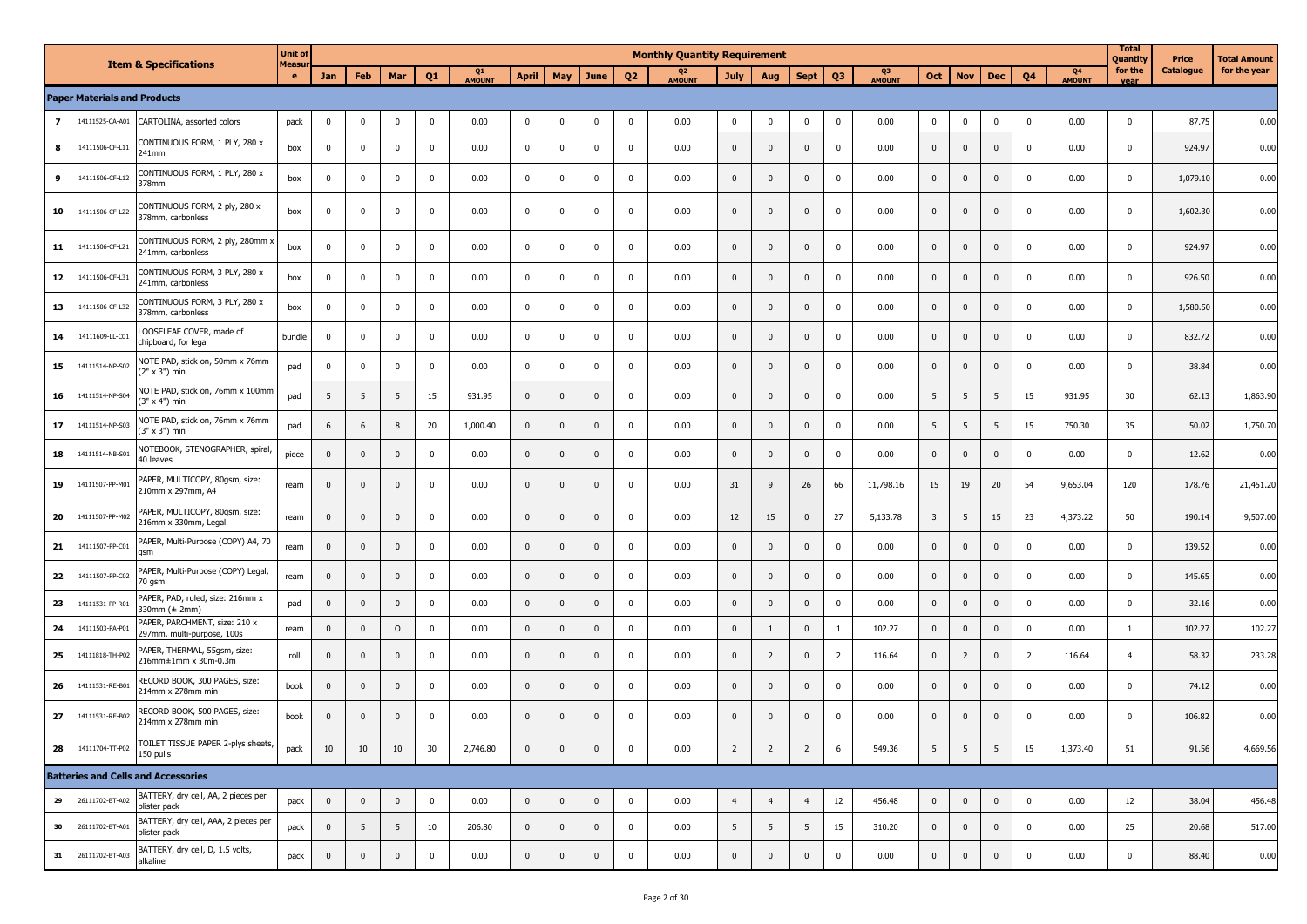|    |                 |                                                       | <b>Unit of</b> |                         |                         |                         |                         |              |                |              |              |                | <b>Monthly Quantity Requirement</b> |                         |                         |                |                 |              |                |                         |                         |                         |                     | <b>Total</b><br>Quantity | Price     | <b>Total Amount</b> |
|----|-----------------|-------------------------------------------------------|----------------|-------------------------|-------------------------|-------------------------|-------------------------|--------------|----------------|--------------|--------------|----------------|-------------------------------------|-------------------------|-------------------------|----------------|-----------------|--------------|----------------|-------------------------|-------------------------|-------------------------|---------------------|--------------------------|-----------|---------------------|
|    |                 | <b>Item &amp; Specifications</b>                      | Measu<br>e.    | Jan                     | Feb                     | Mar                     | Q <sub>1</sub>          | Q1<br>AMOUNT | <b>April</b>   | May          | June         | Q <sub>2</sub> | Q <sub>2</sub><br><b>AMOUNT</b>     | <b>July</b>             | Aug                     | <b>Sept</b>    | Q <sub>3</sub>  | Q3<br>AMOUNT | Oct            | <b>Nov</b>              | <b>Dec</b>              | Q <sub>4</sub>          | Q4<br><b>AMOUNT</b> | for the                  | Catalogue | for the year        |
|    |                 | <b>Manufacturing Components and Supplies</b>          |                |                         |                         |                         |                         |              |                |              |              |                |                                     |                         |                         |                |                 |              |                |                         |                         |                         |                     |                          |           |                     |
| 32 | 31201610-GL-J01 | GLUE, all purpose, gross weight: 200<br>grams min     | jar            | $\mathbf 0$             | $\mathbf{0}$            | $\Omega$                | $\mathbf{0}$            | 0.00         | $\mathbf 0$    | $\mathbf 0$  | $\mathbf 0$  | $\mathbf 0$    | 0.00                                | $\mathbf 0$             | $\mathbf{0}$            | $\mathbf 0$    | $\pmb{0}$       | 0.00         | $\mathbf 0$    | $\mathbf 0$             | $\mathbf 0$             | $\mathbf 0$             | 0.00                | $\Omega$                 | 47.82     | 0.00                |
| 33 | 31151804-SW-H01 | STAPLE WIRE, for heavy duty<br>staplers, (23/13)      | box            | $\bf{0}$                | $\pmb{0}$               | $\mathbf{0}$            | $\mathbf{0}$            | 0.00         | $\mathbf 0$    | $\mathbf 0$  | $\mathbf 0$  | $\mathbf 0$    | 0.00                                | $\mathbf 0$             | $\mathbf 0$             | $\mathbf{0}$   | $\mathbf 0$     | 0.00         | $\overline{0}$ | $\mathbf 0$             | $\mathbf 0$             | $\mathbf 0$             | 0.00                | $\mathbf 0$              | 20.68     | 0.00                |
| 34 | 31151804-SW-S01 | STAPLE WIRE, STANDARD, (26/6)                         | box            | $\overline{2}$          | $\overline{2}$          | 1                       | 5                       | 110.55       | $\mathbf 0$    | $\mathbf 0$  | $\mathbf 0$  | $\mathbf 0$    | 0.00                                | $\overline{2}$          | $\mathbf{1}$            | $\overline{2}$ | $5\phantom{.0}$ | 110.55       | $\overline{2}$ | $\overline{2}$          | $\overline{2}$          | 6                       | 132.66              | 16                       | 22.11     | 353.76              |
| 35 | 31201502-TA-E01 | TAPE, ELECTRICAL, 18mm x 16M min                      | roll           | $\mathbf 0$             | 1                       | 1                       | $\overline{2}$          | 40.00        | $\mathbf 0$    | $\mathbf 0$  | $\mathbf 0$  | $\mathbf 0$    | 0.00                                | $\mathbf 0$             | $\mathbf 0$             | $\mathbf{0}$   | $\pmb{0}$       | 0.00         | $\mathbf{0}$   | $\mathbf 0$             | $\mathbf 0$             | $\mathbf 0$             | 0.00                | $\overline{2}$           | 20.00     | 40.00               |
| 36 | 31201503-TA-M0  | TAPE, MASKING, width: 24mm<br>(±1mm)                  | roll           | $\overline{2}$          | $\overline{2}$          | $\overline{2}$          | 6                       | 343.38       | $\pmb{0}$      | $\mathbf 0$  | $\mathbf 0$  | $\mathbf 0$    | 0.00                                | $\overline{2}$          | $\overline{3}$          | 5              | 10              | 572.30       | $\overline{0}$ | $\mathbf 0$             | $\mathbf 0$             | $\mathbf 0$             | 0.00                | 16                       | 57.23     | 915.68              |
| 37 | 31201503-TA-M02 | TAPE, MASKING, width: 48mm<br>(±1mm)                  | roll           | 5                       | $\mathbf{0}$            | 5                       | 10                      | 1,117.30     | $\pmb{0}$      | $\mathbf 0$  | $\mathbf 0$  | $\mathbf 0$    | 0.00                                | 5                       | $5\phantom{.0}$         | 5              | 15              | 1,675.95     | $\mathbf 0$    | $\overline{2}$          | $\mathbf 0$             | $\overline{2}$          | 223.46              | 27                       | 111.73    | 3,016.71            |
| 38 | 31201517-TA-P0  | TAPE, PACKAGING, width: 48mm<br>'±1mm)                | roll           | $\mathbf 0$             | $\pmb{0}$               | $\mathbf{0}$            | $\overline{\mathbf{0}}$ | 0.00         | $\mathbf 0$    | $\mathbf 0$  | $\mathbf 0$  | $\pmb{0}$      | 0.00                                | $\overline{2}$          | $\overline{2}$          | $\mathbf{1}$   | 5               | 104.65       | $\overline{0}$ | $\mathbf 0$             | $\pmb{0}$               | $\pmb{0}$               | 0.00                | 5                        | 20.93     | 104.65              |
| 39 | 31201512-TA-T01 | TAPE, TRANSPARENT, width: 24mm<br>(±1mm)              | roll           | $\mathbf 0$             | $\pmb{0}$               | $\mathbf 0$             | $\overline{\mathbf{0}}$ | 0.00         | $\mathbf 0$    | $\mathbf 0$  | $\mathbf 0$  | $\mathbf 0$    | 0.00                                | $\overline{\mathbf{3}}$ | 5                       | $\overline{2}$ | 10              | 105.70       | $\mathbf{1}$   | $\mathbf 0$             | $\mathbf 0$             | $\mathbf{1}$            | 10.57               | 11                       | 10.57     | 116.27              |
| 40 | 31201512-TA-T02 | TAPE, TRANSPARENT, width: 48mm<br>(±1mm)              | roll           | $\mathbf 0$             | $\mathbf{0}$            | $\Omega$                | $\mathbf{0}$            | 0.00         | $\mathbf 0$    | $\mathbf 0$  | $\mathbf{0}$ | $\mathbf 0$    | 0.00                                | $\overline{\mathbf{3}}$ | 5                       | $\overline{2}$ | 10              | 209.30       | $\mathbf{0}$   | $\mathbf 0$             | $\mathbf 0$             | $\mathbf 0$             | 0.00                | 10                       | 20.93     | 209.30              |
| 41 | 31151507-TW-P01 | TWINE, plastic, one (1) kilo per roll                 | roll           | $\mathbf 0$             | $\mathbf{0}$            | $\mathbf{0}$            | $\mathbf 0$             | 0.00         | $\mathbf{0}$   | $\mathbf 0$  | $\mathbf 0$  | $\mathbf{0}$   | 0.00                                | $\mathbf{0}$            | $\mathbf 0$             | $\mathbf{1}$   | $\mathbf{1}$    | 50.96        | $\mathbf{0}$   | $\mathbf 0$             | $\mathbf 0$             | $\mathbf 0$             | 0.00                |                          | 50.96     | 50.96               |
|    |                 | <b>Heating and Ventilation and Air Circulation</b>    |                |                         |                         |                         |                         |              |                |              |              |                |                                     |                         |                         |                |                 |              |                |                         |                         |                         |                     |                          |           |                     |
| 42 | 40101604-EF-G01 | ELECTRIC FAN, INDUSTRIAL, ground<br>type, metal blade | unit           | $\mathbf 0$             | $\mathbf 0$             | $\mathbf{0}$            | $\mathbf 0$             | 0.00         | $\mathbf 0$    | $\mathbf 0$  | $\mathbf 0$  | $\mathbf 0$    | 0.00                                | 0                       | $\mathbf 0$             | $\mathbf 0$    | $\pmb{0}$       | 0.00         | $\mathbf 0$    | $\mathbf 0$             | $\mathbf 0$             | $\mathbf 0$             | 0.00                | $\mathbf 0$              | 1,163.03  | 0.00                |
| 43 | 40101604-EF-C01 | ELECTRIC FAN, ORBIT type, ceiling,<br>metal blade     | unit           | $\mathbf 0$             | $\mathbf{0}$            | $\mathbf{0}$            | $\mathbf{0}$            | 0.00         | $\mathbf 0$    | $\mathbf{0}$ | $\mathbf 0$  | 0              | 0.00                                | 0                       | $\mathbf{0}$            | $\mathbf{0}$   | $\mathbf{0}$    | 0.00         | $\mathbf 0$    | $\mathbf 0$             | $\mathbf 0$             | $\mathbf 0$             | 0.00                | $\mathbf 0$              | 1,435.53  | 0.00                |
| 44 | 40101604-EF-S01 | ELECTRIC FAN, STAND type, plastic<br>blade            | unit           | $\mathbf 0$             | $\pmb{0}$               | $\Omega$                | $\mathbf{0}$            | 0.00         | $\mathbf 0$    | $\mathbf 0$  | $\mathbf{0}$ | $\mathbf 0$    | 0.00                                | $\pmb{0}$               | $\mathbf 0$             | $\mathbf{0}$   | $\pmb{0}$       | 0.00         | $\overline{0}$ | $\mathbf 0$             | $\mathbf{0}$            | $\mathbf 0$             | 0.00                | $\mathbf 0$              | 898.05    | 0.00                |
| 45 | 40101604-EF-W01 | ELECTRIC FAN, WALL type, plastic<br>blade             | unit           | $\mathbf 0$             | $\mathbf{0}$            | $\mathbf{0}$            | $\mathbf{0}$            | 0.00         | $\mathbf 0$    | $\mathbf 0$  | $\mathbf 0$  | $\mathbf 0$    | 0.00                                | $\mathbf 0$             | $\mathbf{0}$            | $\mathbf{0}$   | $\pmb{0}$       | 0.00         | $\overline{0}$ | $\mathbf 0$             | $\mathbf 0$             | $\mathbf 0$             | 0.00                | $\mathbf 0$              | 707.41    | 0.00                |
|    |                 | <b>Lighting and Fixtures and Accessories</b>          |                |                         |                         |                         |                         |              |                |              |              |                |                                     |                         |                         |                |                 |              |                |                         |                         |                         |                     |                          |           |                     |
| 46 | 39101605-FL-T01 | FLUORESCENT LAMP, 18 WATTS,<br>linear tubular (T8)    | piece          | 5                       | $\overline{\mathbf{3}}$ | $\overline{2}$          | 10                      | 2,157.10     | $\overline{0}$ | $\mathbf 0$  | $\pmb{0}$    | $\mathbf 0$    | 0.00                                | 5                       | 5                       | 5              | 15              | 3,235.65     | 5 <sup>5</sup> | $\overline{\mathbf{3}}$ | $\overline{2}$          | 10                      | 2,157.10            | 35                       | 215.71    | 7,549.85            |
| 47 | 39101628-LB-L01 | Ligth Bulb, LED, 7 watts 1 pc in<br>individual box    | piece          | 20                      | 20                      | 20                      | 60                      | 6,540.00     | $\mathbf 0$    | $\mathbf 0$  | $\mathbf 0$  | $\mathbf{0}$   | 0.00                                | 20                      | 10                      | $10\,$         | 40              | 4,360.00     | $\overline{0}$ | 20                      | $\pmb{0}$               | 20                      | 2,180.00            | 120                      | 109.00    | 13,080.00           |
|    |                 | <b>Measuring and Observing and Testing Equipment</b>  |                |                         |                         |                         |                         |              |                |              |              |                |                                     |                         |                         |                |                 |              |                |                         |                         |                         |                     |                          |           |                     |
| 48 | 41111604-RU-P02 | RULER, plastic, 450mm (18"), width:<br>38mm min       | piece          | $\mathbf 0$             | $\mathbf 0$             | $\mathbf 0$             | $\mathbf 0$             | 0.00         | $\mathbf 0$    | $\mathbf 0$  | $\pmb{0}$    | $\mathbf 0$    | 0.00                                | $\overline{2}$          | $\overline{2}$          | $\mathbf{1}$   | $5\phantom{.0}$ | 92.65        | $\mathbf{1}$   | $\mathbf 0$             | $\mathbf 0$             | $\mathbf{1}$            | 18.53               | 6                        | 18.53     | 111.18              |
|    |                 | <b>Cleaning Equipment and Supplies</b>                |                |                         |                         |                         |                         |              |                |              |              |                |                                     |                         |                         |                |                 |              |                |                         |                         |                         |                     |                          |           |                     |
| 49 | 47131812-AF-A01 | AIR FRESHENER, aerosol,<br>280ml/150g min             | can            | 5                       | 5                       | 5                       | 15                      | 1,418.40     | $\mathbf 0$    | $\mathbf 0$  | $\mathbf 0$  | 0              | 0.00                                | 4                       | $\overline{4}$          | $\overline{4}$ | 12              | 1,134.72     | $\overline{4}$ | $\overline{4}$          | 1                       | 9                       | 851.04              | 36                       | 94.56     | 3,404.16            |
| 50 | 47131604-BR-S01 | BROOM, soft (tambo)                                   | piece          | $\mathbf 0$             | $\pmb{0}$               | $\mathbf{0}$            | $\overline{\mathbf{0}}$ | 0.00         | $\pmb{0}$      | $\mathbf 0$  | $\mathbf 0$  | $\mathbf 0$    | 0.00                                | 0                       | $\mathbf 0$             | $\mathbf{0}$   | $\pmb{0}$       | 0.00         | $\mathbf{1}$   | 1                       | $\mathbf{1}$            | $\overline{\mathbf{3}}$ | 428.37              | $\overline{\mathbf{3}}$  | 142.79    | 428.37              |
| 51 | 47131604-BR-T01 | BROOM, STICK (TING-TING), usable<br>length: 760mm min | piece          | $\mathbf 0$             | $\pmb{0}$               | $\mathbf{0}$            | 0                       | 0.00         | $\mathbf 0$    | $\mathbf 0$  | $\mathbf 0$  | 0              | 0.00                                | $\pmb{0}$               | $\mathbf{0}$            | $\mathbf{0}$   | $\pmb{0}$       | 0.00         | $\mathbf{1}$   | 1                       | 1                       | 3                       | 91.73               | 3                        | 30.58     | 91.73               |
| 52 | 47131829-TB-C01 | CLEANER, TOILET BOWL AND<br>URINAL, 900ml-1000ml cap  | bottle         | $\overline{\mathbf{3}}$ | 3                       | $\overline{4}$          | 10                      | 1,450.00     | $\mathbf{0}$   | $\mathbf{0}$ | $\Omega$     | $\Omega$       | 0.00                                | $\overline{2}$          | $\overline{\mathbf{3}}$ | $\overline{4}$ | 9               | 1,305.00     | $\overline{2}$ | $\overline{2}$          | $\overline{2}$          | 6                       | 870.00              | 25                       | 145.00    | 3,625.00            |
| 53 | 47131805-CL-P01 | CLEANSER, SCOURING POWDER,<br>350q min./can           | can            | $\mathbf 0$             | $\mathbf 0$             | $\mathbf 0$             | $\overline{\mathbf{0}}$ | 0.00         | $\mathbf 0$    | $\mathbf 0$  | $\pmb{0}$    | $\mathbf 0$    | 0.00                                | $\mathbf 0$             | $\mathbf 0$             | $\mathbf 0$    | $\mathbf 0$     | 0.00         | $\mathbf{1}$   | $\mathbf 0$             | $\overline{2}$          | $\overline{\mathbf{3}}$ | 71.76               | $\overline{3}$           | 23.92     | 71.76               |
| 54 | 47131811-DE-B02 | DETERGENT BAR, 140 grams as<br>packed                 | bar            | $\mathbf 0$             | $\mathbf 0$             | $\mathbf 0$             | $\mathbf 0$             | 0.00         | $\overline{0}$ | $\mathbf 0$  | $\pmb{0}$    | $\mathbf 0$    | 0.00                                | $\mathbf 0$             | $\overline{0}$          | $\mathbf 0$    | $\overline{0}$  | 0.00         | $\overline{0}$ | $\bf{0}$                | $\mathbf 0$             | $\mathbf{0}$            | 0.00                | $\mathbf 0$              | 9.03      | 0.00                |
| 55 | 47131811-DE-P02 | DETERGENT POWDER, all purpose,<br>1kg                 | pack           | $\mathbf 0$             | $\mathbf 0$             | $\mathbf{0}$            | $\overline{\mathbf{0}}$ | 0.00         | $\mathbf 0$    | $\mathbf 0$  | $\mathbf 0$  | $\mathbf 0$    | 0.00                                | 5 <sub>5</sub>          | 5                       | 5              | 15              | 588.45       | $\overline{4}$ | $\overline{\mathbf{3}}$ | $\overline{\mathbf{3}}$ | 10                      | 392.30              | 25                       | 39.23     | 980.75              |
| 56 | 47131803-DS-A01 | DISINFECTANT SPRAY, aerosol type,<br>400-550 grams    | can            | $\mathbf 0$             | $\overline{2}$          | $\overline{\mathbf{3}}$ | 5                       | 675.80       | $\mathbf 0$    | $\mathbf 0$  | $\mathbf 0$  | $\mathbf{0}$   | 0.00                                | $\overline{2}$          | $\overline{\mathbf{3}}$ | 5              | 10              | 1,351.60     | $\overline{0}$ | $\mathbf 0$             | $\mathbf{0}$            | $\mathbf 0$             | 0.00                | 15                       | 135.16    | 2,027.40            |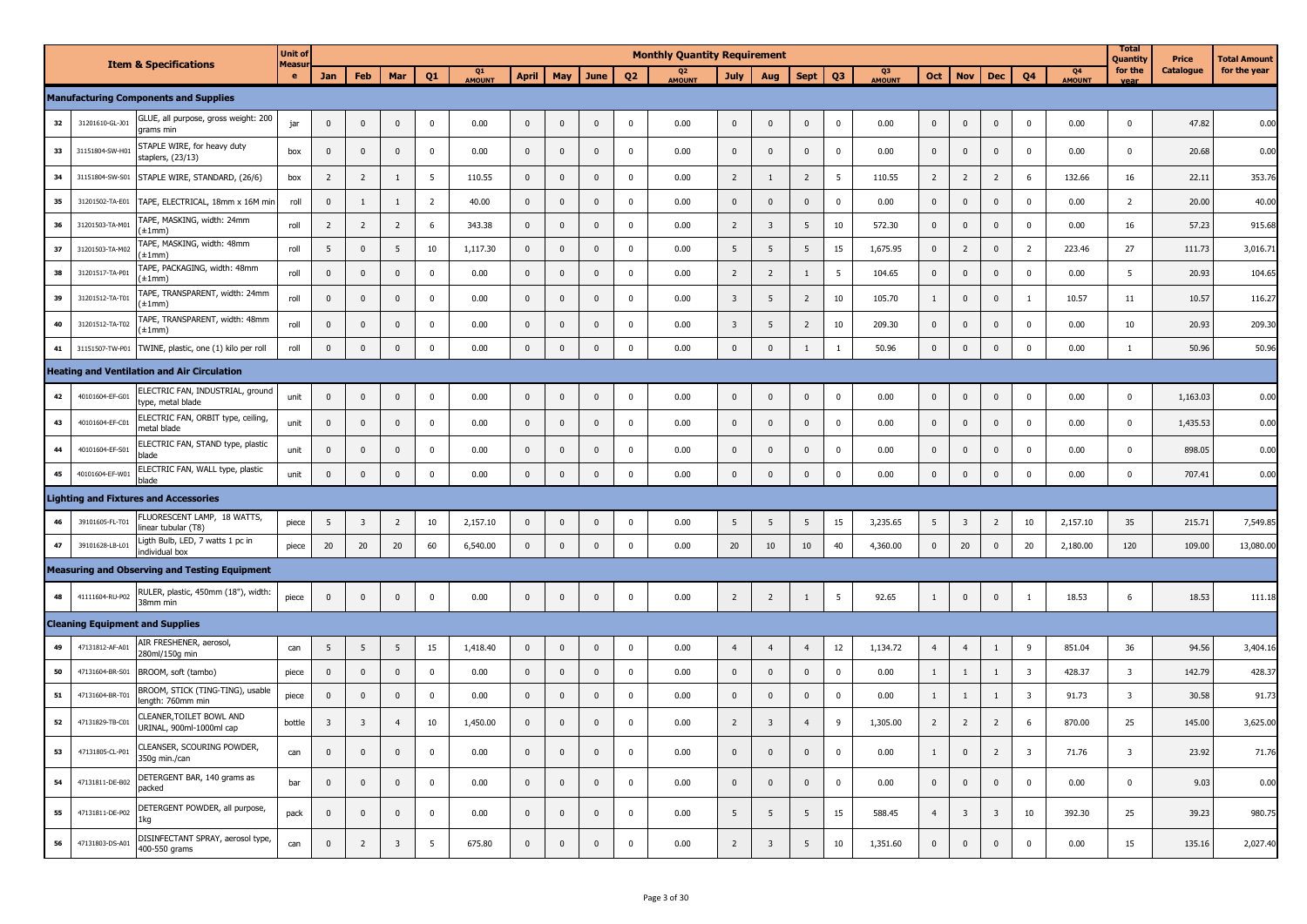|            |                 | <b>Item &amp; Specifications</b>                                                     | <b>Unit of</b><br>Measur |                 |                         |                |                         |              |              |              |              |                         | <b>Monthly Quantity Requirement</b> |                         |                |                |                |                          |                |                |                |                 |                            | Total<br>Quantity | <b>Price</b>     | <b>Total Amount</b> |
|------------|-----------------|--------------------------------------------------------------------------------------|--------------------------|-----------------|-------------------------|----------------|-------------------------|--------------|--------------|--------------|--------------|-------------------------|-------------------------------------|-------------------------|----------------|----------------|----------------|--------------------------|----------------|----------------|----------------|-----------------|----------------------------|-------------------|------------------|---------------------|
|            |                 |                                                                                      | $\bullet$                | <b>Jan</b>      | Feb                     | Mar            | O1                      | Q1<br>AMOUNT | <b>April</b> | May          | <b>June</b>  | 02                      | 02<br><b>MOUNT</b>                  | July                    | Aug            | <b>Sept</b>    | Q <sub>3</sub> | Q <sub>3</sub><br>AMOUNT | <b>Oct</b>     | <b>Nov</b>     | <b>Dec</b>     | 04              | <b>04</b><br><b>AMOUNT</b> | for the<br>vear   | <b>Catalogue</b> | for the year        |
| ${\bf 57}$ | 47131601-DU-P01 | DUST PAN, non-rigid plastic, w/<br>detachable handle                                 | piece                    | $\mathbf 0$     | $\overline{0}$          | $\mathsf 0$    | $\Omega$                | 0.00         | $\mathbf 0$  | $\mathbf{0}$ | $\Omega$     | $\overline{0}$          | 0.00                                | $\mathbf 0$             | $\pmb{0}$      | $\pmb{0}$      | $\overline{0}$ | 0.00                     | $\mathbf{0}$   | $\mathbf 0$    | $\mathbf{0}$   | $\mathbf{0}$    | 0.00                       | $\mathbf 0$       | 24.84            | 0.00                |
| 58         | 47131802-FW-P02 | FLOOR WAX, PASTE, RED                                                                | can                      | $\mathbf 0$     | $\overline{\mathbf{0}}$ | $\mathsf 0$    | $\mathbf 0$             | 0.00         | $\mathbf 0$  | $\mathbf{0}$ | $\mathbf 0$  | $\mathbf 0$             | 0.00                                | $\mathbf 0$             | $\mathbf 0$    | $\mathbf 0$    | $\mathbf 0$    | 0.00                     | $\pmb{0}$      | $\mathbf 0$    | $\mathbf 0$    | $\mathbf 0$     | 0.00                       | $\mathbf 0$       | 269.36           | 0.00                |
| 59         | 47131830-FC-A01 | FURNITURE CLEANER, aerosol type,<br>300ml min per can                                | can                      | 5               | $\overline{\mathbf{3}}$ | 2              | 10                      | 1,210.90     | $\mathbf 0$  | $\Omega$     | $\Omega$     | $\overline{0}$          | 0.00                                | $\pmb{0}$               | $\pmb{0}$      | $\mathbf{0}$   | $\overline{0}$ | 0.00                     | $\overline{2}$ | $\overline{2}$ | $\overline{2}$ | 6               | 726.54                     | 16                | 121.09           | 1,937.44            |
| 60         | 47121804-MP-B01 | MOP BUCKET, heavy duty, hard<br>plastic                                              | unit                     | $\mathbf 0$     | $\Omega$                | $\mathbf{0}$   | $\Omega$                | 0.00         | $\mathbf 0$  | $\mathbf{0}$ | $\Omega$     | $\Omega$                | 0.00                                | $\mathbf{0}$            | $\pmb{0}$      | $\pmb{0}$      | $\mathbf 0$    | 0.00                     | $\mathbf{0}$   | $\mathbf{0}$   | $\mathbf 0$    | $\Omega$        | 0.00                       | $^{\circ}$        | 2,398.00         | 0.00                |
| 61         | 47131613-MP-H02 | MOPHANDLE, heavy duty, aluminum<br>screw type                                        | piece                    | $\mathbf 0$     | $\overline{0}$          | $\mathbf{0}$   | $\mathbf{0}$            | 0.00         | $\mathbf 0$  | $\mathbf 0$  | $\mathbf{0}$ | $\overline{\mathbf{0}}$ | 0.00                                | $\mathbf 0$             | $\mathbf 0$    | $\pmb{0}$      | $\mathbf 0$    | 0.00                     | $\mathbf{0}$   | $\mathbf 0$    | $\mathbf 0$    | $\mathbf 0$     | 0.00                       | $\mathbf{0}$      | 145.60           | 0.00                |
| 62         | 47131619-MP-R01 | MOPHEAD, made of rayon, weight:<br>400 grams min                                     | piece                    | $\mathbf 0$     | $\mathbf{0}$            | $\mathbf 0$    | $\Omega$                | 0.00         | $\mathbf 0$  | $\mathbf{0}$ | $\mathbf{0}$ | $\mathbf{0}$            | 0.00                                | $\mathbf 0$             | $\mathbf 0$    | $\mathbf{0}$   | $\mathbf 0$    | 0.00                     | $\overline{2}$ | $\overline{2}$ | $\overline{2}$ | 6               | 778.26                     | 6                 | 129.71           | 778.26              |
| 63         | 47131501-RG-C01 | RAGS, all cotton, 32 pieces per<br>kilogram min                                      | bundle                   | $\mathbf 0$     | $\overline{0}$          | $\mathsf 0$    | $\mathbf{0}$            | 0.00         | $\mathbf 0$  | $\mathbf{0}$ | $\Omega$     | $\mathbf 0$             | 0.00                                | $\mathbf 0$             | $\pmb{0}$      | $\mathbf 0$    | $\mathbf 0$    | 0.00                     | $\mathbf 0$    | $\mathbf 0$    | $\mathsf 0$    | $\mathbf 0$     | 0.00                       | $\mathsf 0$       | 49.69            | 0.00                |
| 64         | 47131602-SC-N01 | SCOURING PAD, made of synthetic<br>nylon, 140 x 220mm                                | pack                     | $\bf{0}$        | $\overline{0}$          | $\mathbf 0$    | $\Omega$                | 0.00         | $\mathbf 0$  | 0            | $\Omega$     | $\mathbf 0$             | 0.00                                | $\bf{0}$                | $\mathbf 0$    | $\mathbf 0$    | $\mathbf 0$    | 0.00                     | 0              | $\mathbf 0$    | $\mathbf 0$    | $\mathbf 0$     | 0.00                       | $\Omega$          | 102.96           | 0.00                |
| 65         |                 | 47121701-TB-P04 TRASHBAG, plastic, transparent                                       | roll                     | $\mathbf 0$     | $\overline{\mathbf{0}}$ | $\mathbf{0}$   | $\mathbf 0$             | 0.00         | $\mathbf{0}$ | $\mathbf{0}$ | $\Omega$     | $\overline{0}$          | 0.00                                | $\pmb{0}$               | $\mathbf{0}$   | $\mathbf{0}$   | $\mathbf 0$    | 0.00                     | $\mathbf{0}$   | $\overline{0}$ | $\mathbf{0}$   | $\mathbf{0}$    | 0.00                       | $\mathbf 0$       | 139.88           | 0.00                |
| 66         | 47121702-WB-P01 | WASTEBASKET, non-rigid plastic w/<br>cover                                           | piece                    | $\mathbf 0$     | 5                       | 5              | 10                      | 1,940.00     | $\mathbf 0$  | $\mathbf{0}$ | $\mathbf{0}$ | $\mathbf{0}$            | 0.00                                | 5                       | 10             | 5              | 20             | 3,880.00                 | $\mathbf 0$    | $\mathbf 0$    | $\overline{2}$ | $\overline{2}$  | 388.00                     | 32                | 194.00           | 6,208.00            |
|            |                 | Information and Communication Technology (ICT) Equipment and Devices and Accessories |                          |                 |                         |                |                         |              |              |              |              |                         |                                     |                         |                |                |                |                          |                |                |                |                 |                            |                   |                  |                     |
| 67         | 43211507-DCT-03 | Desktop Computer, branded                                                            | unit                     | $\mathbf{0}$    | $\overline{\mathbf{0}}$ | $\mathbf{0}$   | $\Omega$                | 0.00         | $\mathbf 0$  | $\mathbf 0$  | $\Omega$     | $\mathbf 0$             | 0.00                                | $\overline{\mathbf{0}}$ | $\mathbf 0$    | $\pmb{0}$      | $\overline{0}$ | 0.00                     | $\mathbf 0$    | $\mathbf 0$    | $\mathbf 0$    | $\mathbf{0}$    | 0.00                       | $\mathbf 0$       | 44,428.00        | 0.00                |
| 69         | 43201827-HD-X02 | EXTERNAL HARD DRIVE, 1TB,<br>2.5"HDD, USB 3.0                                        | piece                    | $\mathbf 0$     | $\overline{0}$          | $\mathsf 0$    | $\Omega$                | 0.00         | $\mathbf 0$  | $\mathbf{0}$ | $\Omega$     | $\mathbf 0$             | 0.00                                | $\mathbf{0}$            | $\pmb{0}$      | $\pmb{0}$      | $\mathbf 0$    | 0.00                     | $\mathbf{0}$   | $\mathbf{0}$   | $\mathsf 0$    | $\mathbf 0$     | 0.00                       | $\mathsf 0$       | 2,724.80         | 0.00                |
| 70         | 43202010-FD-U01 | FLASH DRIVE, 16 GB capacity                                                          | piece                    | $\mathbf 0$     | $\mathbf 0$             | $\overline{3}$ | $\overline{\mathbf{3}}$ | 526.47       | $\mathbf 0$  | $\mathbf 0$  | $\mathbf{0}$ | $\mathbf 0$             | 0.00                                | 5                       | $\pmb{0}$      | $\mathbf 0$    | 5              | 877.45                   | $\mathbf 0$    | 5              | $\mathbf 0$    | $5\overline{5}$ | 877.45                     | 13                | 175.49           | 2,281.37            |
| 71         | 43211503-LCT-03 | Laptop Computer, branded                                                             | unit                     | $\mathbf 0$     | $\overline{\mathbf{0}}$ | $\mathbf{0}$   | $\mathbf{0}$            | 0.00         | $\mathbf 0$  | $\mathbf{0}$ | $\mathbf{0}$ | $\mathbf 0$             | 0.00                                | $\mathbf 0$             | $\pmb{0}$      | $\mathbf{0}$   | $\overline{0}$ | 0.00                     | $\mathbf{0}$   | $\mathbf{0}$   | $\mathbf{0}$   | $\mathbf{0}$    | 0.00                       | $\mathbf 0$       | 35,916.40        | 0.00                |
| 72         | 43211708-MO-O01 | MOUSE, optical, USB connection type                                                  | unit                     | $\overline{4}$  | -1                      | 5              | 10                      | 1,166.30     | $\mathbf 0$  | $\mathbf{0}$ | $\Omega$     | $\Omega$                | 0.00                                | $\mathbf 0$             | $\overline{2}$ | $\overline{2}$ | $\overline{4}$ | 466.52                   | $\overline{4}$ | $\overline{4}$ | $\overline{4}$ | 12              | 1,399.56                   | 26                | 116.63           | 3,032.38            |
| 73         | 43212102-PR-D02 | PRINTER, IMPACT DOT MATRIX, 24<br>pins, 136 column                                   | unit                     | $\mathbf 0$     | $\overline{0}$          | $\mathsf 0$    | $\Omega$                | 0.00         | $\mathbf 0$  | $\mathbf{0}$ | $\Omega$     | $\Omega$                | 0.00                                | $\mathbf 0$             | $\pmb{0}$      | $\pmb{0}$      | $\mathbf 0$    | 0.00                     | $\mathbf 0$    | $\mathbf 0$    | $\mathsf 0$    | $\mathbf 0$     | 0.00                       | $\Omega$          | 33,131.28        | 0.00                |
| 74         | 43212102-PR-D01 | PRINTER, IMPACT DOT MATRIX, 9<br>pins, 80 columns                                    | unit                     | $\overline{0}$  | $\mathbf{0}$            | $\Omega$       | $\Omega$                | 0.00         | $\mathbf 0$  | $\mathbf 0$  | $\Omega$     | $\Omega$                | 0.00                                | $\mathbf{0}$            | $\Omega$       | $\pmb{0}$      | $\mathbf 0$    | 0.00                     | $\mathbf{0}$   | $\mathbf{0}$   | $\mathbf{0}$   | $\mathbf 0$     | 0.00                       | $\Omega$          | 7,995.52         | 0.00                |
| 75         | 43212105-PR-L01 | PRINTER, LASER, monochrome,<br>network-ready                                         | unit                     | $\mathbf 0$     | $\,$ 0                  | $\pmb{0}$      | $\Omega$                | 0.00         | $\mathbf 0$  | $\pmb{0}$    | $\Omega$     | $\mathbf 0$             | 0.00                                | $\mathbf 0$             | $\Omega$       | $\mathbf 0$    | $\mathbf 0$    | 0.00                     | $\mathbf 0$    | $\mathbf 0$    | $\pmb{0}$      | $\pmb{0}$       | 0.00                       | $\pmb{0}$         | 724.88           | 0.00                |
|            |                 | <b>Office Equipment and Accessories and Supplies</b>                                 |                          |                 |                         |                |                         |              |              |              |              |                         |                                     |                         |                |                |                |                          |                |                |                |                 |                            |                   |                  |                     |
| 76         | 44121710-CH-W01 | CHALK, molded, white, dustless,<br>length: 78mm min                                  | box                      | $\mathbf 0$     | $\mathbf 0$             | $\mathbf 0$    | $\Omega$                | 0.00         | $\mathbf 0$  | $\mathbf 0$  | $\Omega$     | $\mathbf 0$             | 0.00                                | $\mathbf 0$             | $\pmb{0}$      | $\pmb{0}$      | $\pmb{0}$      | 0.00                     | $\mathbf 0$    | $\mathbf 0$    | $\mathbf 0$    | $\pmb{0}$       | 0.00                       | $\mathbf 0$       | 25.68            | 0.00                |
| 77         | 44122105-BF-C01 | CLIP, BACKFOLD, all metal, clamping:<br>19mm (-1mm)                                  | box                      | $\mathbf 0$     | $\overline{0}$          | $\mathbf 0$    | $\mathbf 0$             | 0.00         | $\mathbf 0$  | $\pmb{0}$    | $\mathbf{0}$ | $\mathbf 0$             | 0.00                                | $\mathbf 0$             | $\pmb{0}$      | $\mathbf 0$    | $\pmb{0}$      | 0.00                     | 3              | 5              | $\overline{2}$ | 10              | 75.71                      | 10                | 7.57             | 75.71               |
| 78         | 44122105-BF-C02 | CLIP, BACKFOLD, all metal, clamping<br>25mm (-1mm)                                   | box                      | $7\overline{ }$ | $7\overline{ }$         | 7              | 21                      | 336.00       | $\mathbf 0$  | $\mathbf{0}$ | $\Omega$     | $\overline{\mathbf{0}}$ | 0.00                                | $\mathbf{0}$            | $\mathbf 0$    | $\mathbf 0$    | $\mathbf 0$    | 0.00                     | 3              | 1              | $\mathbf{1}$   | 5               | 80.00                      | 26                | 16.00            | 416.00              |
| 79         | 44122105-BF-C03 | CLIP, BACKFOLD, all metal, clamping:<br>32mm (-1mm)                                  | box                      | $\mathbf 0$     | $\mathbf{0}$            | $\mathbf{0}$   | $\mathbf{0}$            | 0.00         | $\mathbf 0$  | $\mathbf{0}$ | $\Omega$     | $\mathbf{0}$            | 0.00                                | $\mathbf 0$             | $\pmb{0}$      | $\pmb{0}$      | $\mathbf 0$    | 0.00                     | $\overline{3}$ | 1              | 1              | 5               | 102.75                     | 5                 | 20.55            | 102.75              |
| 80         | 44122105-BF-C04 | CLIP, BACKFOLD, all metal, clamping:<br>50mm (-1mm)                                  | box                      | $\mathbf 0$     | $\mathbf 0$             | $\mathbf{0}$   | $\Omega$                | 0.00         | $\mathbf 0$  | $\mathbf{0}$ | $\Omega$     | $\Omega$                | 0.00                                | $\mathbf{0}$            | $\pmb{0}$      | $\mathbf 0$    | $\mathbf 0$    | 0.00                     | 3              | 1              | $\mathbf{1}$   | 5               | 197.60                     | 5                 | 39.52            | 197.60              |
| 81         | 44121801-CT-R0  | CORRECTION TAPE, film base type,<br>UL 6m min                                        | piece                    | 17              | $\Omega$                | $\overline{3}$ | 20                      | 293.80       | $\mathbf 0$  | $\mathbf{0}$ | $\Omega$     | $\Omega$                | 0.00                                | 5                       | 5              | 5              | 15             | 220.35                   | $\overline{7}$ | 8              | $\overline{2}$ | 17              | 249.73                     | 52                | 14.69            | 763.88              |
| 82         | 44111515-DF-B01 | DATA FILE BOX, made of chipboard,<br>with closed ends                                | piece                    | $\mathbf 0$     | $\overline{0}$          | $\mathbf 0$    | $\mathbf{0}$            | 0.00         | $\mathbf 0$  | $\mathbf 0$  | $\mathbf{0}$ | $\overline{\mathbf{0}}$ | 0.00                                | $\mathbf 0$             | $\pmb{0}$      | $\pmb{0}$      | $\pmb{0}$      | 0.00                     | $\mathbf 0$    | $\mathbf 0$    | $\mathbf 0$    | $\mathbf 0$     | 0.00                       | $\mathbf 0$       | 69.78            | 0.00                |
| 83         | 44122011-DF-F01 | DATA FOLDER, made of chipboard,<br>taglia lock                                       | piece                    | $\mathbf 0$     | $\Omega$                | $\mathbf 0$    | $\Omega$                | 0.00         | $\mathbf 0$  | $\Omega$     | $\Omega$     | $\Omega$                | 0.00                                | $\Omega$                | $\mathbf 0$    | $\mathbf 0$    | $\mathbf 0$    | 0.00                     | $\Omega$       | $\Omega$       | $\mathbf 0$    | $\Omega$        | 0.00                       | $\mathbf 0$       | 68.64            | 0.00                |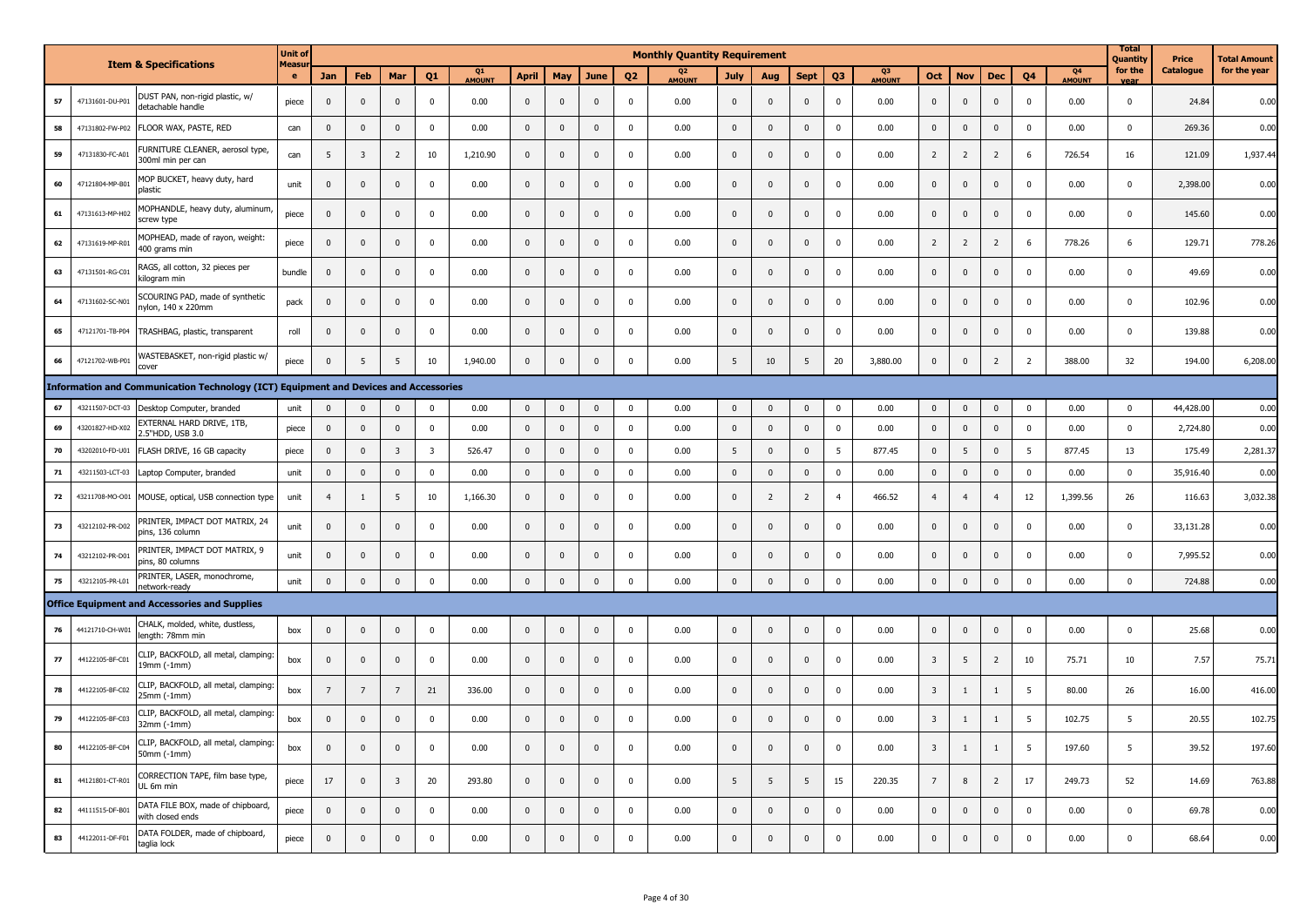|     |                 | <b>Item &amp; Specifications</b>                                    | <b>Unit of</b> |                |                         |                |              |              |                |                |              |                | <b>Monthly Quantity Requirement</b> |                |                         |                         |                |                          |              |                         |                |                         |                                 | <b>Total</b><br>Quantity | <b>Price</b>     | Total Amount |
|-----|-----------------|---------------------------------------------------------------------|----------------|----------------|-------------------------|----------------|--------------|--------------|----------------|----------------|--------------|----------------|-------------------------------------|----------------|-------------------------|-------------------------|----------------|--------------------------|--------------|-------------------------|----------------|-------------------------|---------------------------------|--------------------------|------------------|--------------|
|     |                 |                                                                     | Measur<br>e    | <b>Jan</b>     | Feb                     | Mar            | Q1           | Q1<br>AMOUNT | <b>April</b>   | May            | June         | Q <sub>2</sub> | Q <sub>2</sub><br><b>AMOUNT</b>     | <b>July</b>    | Aug                     | <b>Sept</b>             | Q <sub>3</sub> | Q <sub>3</sub><br>AMOUNT | Oct          | <b>Nov</b>              | <b>Dec</b>     | Q4                      | Q <sub>4</sub><br><b>AMOUNT</b> | for the<br>vear          | <b>Catalogue</b> | for the year |
| 84  | 44121506-EN-D01 | ENVELOPE, DOCUMENTARY, for A4<br>size document, 500s/box            | box            | $\mathbf{0}$   | $\mathbf 0$             | $\mathbf 0$    | $\mathbf 0$  | 0.00         | $\mathbf{0}$   | $\mathbf{0}$   | $\mathbf 0$  | $\mathbf 0$    | 0.00                                | $\mathbf 0$    | $\mathbf{0}$            | $\overline{\mathbf{0}}$ | $\mathbf 0$    | 0.00                     | $\mathbf{1}$ | $\overline{0}$          | $\mathbf 0$    | <sup>1</sup>            | 705.45                          | 1                        | 705.45           | 705.45       |
| 85  | 44121506-EN-D02 | ENVELOPE, DOCUMENTARY, for legal<br>size document, 500s/box         | box            | $\mathbf{0}$   | $\mathbf 0$             | $\mathbf 0$    | $\mathbf 0$  | 0.00         | $\mathbf{0}$   | $\mathbf{0}$   | $\mathbf 0$  | $\mathbf 0$    | 0.00                                | $\mathbf 0$    | $\mathbf{0}$            | $\mathbf{0}$            | $\mathbf 0$    | 0.00                     | 1            | $\mathbf 0$             | $\mathbf 0$    | $\mathbf{1}$            | 971.74                          | $\mathbf{1}$             | 971.74           | 971.74       |
| 86  | 44121506-EN-X01 | ENVELOPE, EXPANDING,<br>KRAFTBOARD, for legal size doc,<br>100s/box | box            | $\mathbf{0}$   | $\mathbf 0$             | $\mathbf 0$    | $\mathbf 0$  | 0.00         | $\mathbf{0}$   | $\mathbf{0}$   | 1            | $\mathbf 0$    | 0.00                                | $\mathbf{0}$   | $\mathbf{0}$            | 1                       | $\mathbf{1}$   | 773.90                   | 1            | $\mathbf 0$             | 1              | $\overline{2}$          | 1,547.80                        | $\overline{\mathbf{3}}$  | 773.90           | 2,321.70     |
| 87  | 44121506-EN-X02 | ENVELOPE, EXPANDING, PLASTIC,<br>0.50mm thickness min               | piece          | $\mathbf{0}$   | $\mathbf 0$             | $\mathbf 0$    | $\pmb{0}$    | 0.00         | $\mathbf{0}$   | $\mathbf{0}$   | $\mathbf 0$  | $\mathbf 0$    | 0.00                                | $\mathbf{0}$   | $\mathbf{0}$            | $\overline{\mathbf{0}}$ | $\mathbf 0$    | 0.00                     | $\mathbf{0}$ | $\overline{0}$          | $\mathbf 0$    | $\mathbf 0$             | 0.00                            | $\mathbf 0$              | 31.96            | 0.00         |
| 88  | 44121506-EN-M02 | ENVELOPE, MAILING, white, 80gsm (-<br>5%)                           | box            | $\mathbf{0}$   | $\mathbf 0$             | $\mathbf 0$    | $\mathbf 0$  | 0.00         | $\mathbf 0$    | $\mathbf{0}$   | $\mathbf 0$  | $\mathbf 0$    | 0.00                                | $\mathbf 0$    | $\mathbf 0$             | $\overline{0}$          | $\mathbf 0$    | 0.00                     | $\mathbf{0}$ | $\mathbf 0$             | $\mathbf 0$    | $\mathbf 0$             | 0.00                            | $\mathbf 0$              | 328.64           | 0.00         |
| 89  | 44121504-EN-W02 | ENVELOPE, mailing, white, with<br>window                            | box            | $\mathbf 0$    | $\mathbf{0}$            | $\mathbf 0$    | $\mathbf 0$  | 0.00         | $\mathbf 0$    | $\mathbf{0}$   | $^{\circ}$   | $\mathbf 0$    | 0.00                                | $\mathbf 0$    | $\mathbf{0}$            | $\mathbf{0}$            | $\mathbf 0$    | 0.00                     | $\mathbf{0}$ | $\overline{0}$          | $\mathbf 0$    | $\mathbf 0$             | 0.00                            | $\mathbf 0$              | 410.80           | 0.00         |
| 90  | 44111912-ER-B01 | ERASER, FELT, for<br>blackboard/whiteboard                          | piece          | $\mathbf{0}$   | $\mathbf 0$             | $\mathbf 0$    | $\mathbf 0$  | 0.00         | $\mathbf{0}$   | $\mathbf{0}$   | $\mathbf 0$  | $\mathbf 0$    | 0.00                                | $\mathbf{0}$   | $\mathbf{0}$            | $\mathbf{0}$            | $\mathbf 0$    | 0.00                     | $\mathbf{0}$ | $\mathbf 0$             | $\mathbf 0$    | $\mathbf 0$             | 0.00                            | $\mathbf 0$              | 11.11            | 0.00         |
| 91  | 44122118-FA-P01 | ASTENER, METAL, 70mm between<br>prongs                              | box            | $\mathbf{0}$   | $\mathbf 0$             | $\mathbf 0$    | $\mathbf 0$  | 0.00         | $\mathbf 0$    | $\mathbf{0}$   | $\mathbf 0$  | $\mathbf 0$    | 0.00                                | $\overline{2}$ | $\overline{\mathbf{3}}$ | 5                       | 10             | 874.20                   | $\mathbf{0}$ | $\overline{2}$          | $\mathbf{0}$   | $\overline{2}$          | 174.84                          | 12                       | 87.42            | 1,049.04     |
| 92  | 44111515-FO-X01 | FILE ORGANIZER, expanding, plastic,<br>12 pockets                   | piece          | $\mathbf{0}$   | $\mathbf 0$             | $\mathbf 0$    | $\mathbf 0$  | 0.00         | $\mathbf{0}$   | $\mathbf{0}$   | $\mathbf 0$  | $\mathbf 0$    | 0.00                                | $\mathbf 0$    | $\mathbf{0}$            | $\overline{\mathbf{0}}$ | $\mathbf 0$    | 0.00                     | $\mathbf 0$  | $\overline{0}$          | $\mathbf 0$    | $\mathbf 0$             | 0.00                            | $\mathbf 0$              | 70.61            | 0.00         |
| 93  | 44122018-FT-D01 | FILE TAB DIVIDER, bristol board, for                                | set            | $\mathbf{0}$   | $\mathbf 0$             | $\mathbf 0$    | $\mathbf 0$  | 0.00         | $\mathbf{0}$   | $\mathbf{0}$   | $\mathbf 0$  | $\pmb{0}$      | 0.00                                | $\mathbf 0$    | $\mathbf{0}$            | $\mathbf{0}$            | $\mathbf 0$    | 0.00                     | $\mathbf{0}$ | $\mathbf 0$             | $\mathbf 0$    | $\mathbf 0$             | 0.00                            | $\mathbf 0$              | 12.48            | 0.00         |
| 94  | 44122018-FT-D02 | FILE TAB DIVIDER, bristol board, for<br>legal                       | set            | $\mathbf{0}$   | $\mathbf 0$             | $\mathbf 0$    | $\mathbf 0$  | 0.00         | $\mathbf{0}$   | $\mathbf{0}$   | $\mathbf 0$  | $\pmb{0}$      | 0.00                                | $\mathbf 0$    | $\mathbf 0$             | $\mathbf 0$             | $\pmb{0}$      | 0.00                     | $\mathbf{0}$ | $\mathbf 0$             | $\mathbf 0$    | $\mathbf 0$             | 0.00                            | $\mathbf 0$              | 16.64            | 0.00         |
| 95  | 44122011-FO-F01 | FOLDER, FANCY, for A4 size<br>documents                             | bundle         | $\overline{0}$ | $\mathbf 0$             | $\mathbf 0$    | $\pmb{0}$    | 0.00         | $\mathbf 0$    | $\mathbf{0}$   | $\mathbf{0}$ | $\mathbf 0$    | 0.00                                | $\mathbf 0$    | $\mathbf{0}$            | $\mathbf{0}$            | $\mathbf 0$    | 0.00                     | $\mathbf{0}$ | $\mathbf{0}$            | $\mathbf 0$    | $\mathbf 0$             | 0.00                            | $\mathbf 0$              | 253.29           | 0.00         |
| 96  | 44122011-FO-F02 | FOLDER, FANCY, for legal size<br>documents                          | bundle         | $\mathbf{0}$   | $\mathbf 0$             | $\mathbf 0$    | $\mathbf 0$  | 0.00         | $\mathbf{0}$   | $\mathbf{0}$   | $\mathbf{0}$ | $\mathbf 0$    | 0.00                                | $\mathbf{0}$   | $\mathbf{0}$            | $\overline{\mathbf{0}}$ | $\mathbf 0$    | 0.00                     | $\mathbf{0}$ | $\mathbf 0$             | $\mathbf 0$    | $\mathbf 0$             | 0.00                            | $\mathbf 0$              | 291.20           | 0.00         |
| 97  | 44122011-FO-L01 | FOLDER, L-TYPE, PLASTIC, for A4<br>size documents, 50s/pk           | pack           | 5              | $\overline{\mathbf{3}}$ | $\overline{2}$ | 10           | 2,125.00     | $\mathbf{0}$   | $\mathbf{0}$   | $\mathbf 0$  | $\mathbf 0$    | 0.00                                | $\mathbf 0$    | $\mathbf{0}$            | $\mathbf{0}$            | $\mathbf 0$    | 0.00                     | 6            | $\overline{0}$          | $\mathbf 0$    | 6                       | 1,275.00                        | 16                       | 212.50           | 3,400.00     |
| 98  | 44122011-FO-L02 | OLDER, L-TYPE, PLASTIC, for legal<br>size documents, 50s/pk         | pack           | $\mathbf{0}$   | $\mathbf 0$             | $\mathbf 0$    | $\mathbf 0$  | 0.00         | $\mathbf{0}$   | $\mathbf{0}$   | $\mathbf 0$  | $\mathbf 0$    | 0.00                                | $\mathbf 0$    | $\mathbf{0}$            | $\overline{\mathbf{0}}$ | $\mathbf 0$    | 0.00                     | $\mathbf{1}$ | $\overline{0}$          | 1              | $\overline{2}$          | 450.00                          | $\overline{2}$           | 225.00           | 450.00       |
| 99  | 44122027-FO-P01 | FOLDER, PRESSBOARD, size: 240mm<br>x 370mm (-5mm), 100s/pk          | box            | $\mathbf{0}$   | $\mathbf 0$             | $\mathbf 0$    | $\mathbf 0$  | 0.00         | $\mathbf 0$    | $\mathbf{0}$   | $\mathbf 0$  | $\mathbf 0$    | 0.00                                | $\mathbf 0$    | $\mathbf{0}$            | $\mathbf{0}$            | $\mathbf 0$    | 0.00                     | $\mathbf 0$  | 1                       | $\mathbf 0$    | $\mathbf{1}$            | 998.44                          | 1                        | 998.44           | 998.44       |
| 100 | 44122011-FO-T03 | OLDER, TAGBOARD, for A4 size<br>documents, 100s/pk                  | pack           | $\mathbf{0}$   | $\mathbf 0$             | $\mathbf 0$    | $\mathbf 0$  | 0.00         | $\mathbf 0$    | $\mathbf{0}$   | $\mathbf 0$  | $\mathbf 0$    | 0.00                                | $\mathbf{0}$   | $\mathbf{0}$            | $\mathbf 0$             | $\mathbf 0$    | 0.00                     | $\mathbf{0}$ | -1                      | $\mathbf 0$    | $\mathbf{1}$            | 292.12                          | $\mathbf{1}$             | 292.12           | 292.12       |
| 101 | 44122011-FO-T04 | FOLDER, TAGBOARD, for legal size<br>documents, 100s/pk              | pack           | $\mathbf 0$    | $\mathbf 0$             | $\mathbf 0$    | $\mathbf 0$  | 0.00         | $\mathbf{0}$   | $\mathbf{0}$   | $\mathbf 0$  | $\mathbf 0$    | 0.00                                | $\mathbf 0$    | $\mathbf{0}$            | $\overline{\mathbf{0}}$ | $\mathbf 0$    | 0.00                     | $\mathbf{0}$ | 1                       | $\mathbf 0$    | -1                      | 336.81                          | 1                        | 336.81           | 336.81       |
| 102 | 44122008-IT-T01 | INDEX TAB, self-adhesive,<br>transparent                            | box            | $\mathbf{0}$   | $\mathbf 0$             | $\mathbf 0$    | $\mathbf 0$  | 0.00         | $\mathbf 0$    | $\mathbf{0}$   | $\mathbf{0}$ | $\mathbf 0$    | 0.00                                | $\mathbf 0$    | $\mathbf 0$             | $\mathbf 0$             | $\mathbf 0$    | 0.00                     | $\mathbf{0}$ | $\overline{0}$          | $\mathbf 0$    | $\mathbf 0$             | 0.00                            | $\mathbf 0$              | 51.88            | 0.00         |
| 103 | 44111515-MF-B02 | MAGAZINE FILE BOX, LARGE size,<br>made of chipboard                 | piece          | $\mathbf{0}$   | $\mathbf 0$             | $\pmb{0}$      | $\mathbf{0}$ | 0.00         | $\mathbf 0$    | $\overline{0}$ | $\mathbf{0}$ | $\mathbf 0$    | 0.00                                | 8              | $\overline{0}$          | $\mathbf 0$             | $\bf 8$        | 348.96                   | $\mathbf{1}$ | $\mathbf{0}$            | $\overline{2}$ | $\overline{\mathbf{3}}$ | 130.86                          | 11                       | 43.62            | 479.82       |
| 104 | 44121716-MA-F01 | MARKER, FLUORESCENT, 3 assorted<br>colors per set                   | set            | 15             | 15                      | 15             | 45           | 4,185.00     | $\mathbf{0}$   | $\mathbf 0$    | $\mathbf 0$  | $\pmb{0}$      | 0.00                                | $\mathbf 0$    | $\overline{0}$          | $\mathbf 0$             | $\mathbf 0$    | 0.00                     | $\mathbf{0}$ | $\overline{0}$          | $\mathbf{0}$   | $\mathbf 0$             | 0.00                            | 45                       | 93.00            | 4,185.00     |
| 105 | 44121708-MW-B01 | MARKER, whiteboard, black, felt tip,<br>bullet type                 | piece          | $\mathbf 0$    | $\mathbf 0$             | $\mathbf 0$    | $\mathbf 0$  | 0.00         | $\overline{0}$ | $\mathbf 0$    | $\mathbf{0}$ | $\pmb{0}$      | 0.00                                | $\mathbf{0}$   | $\overline{0}$          | $\mathbf 0$             | $\mathbf 0$    | 0.00                     | $\mathbf{0}$ | $\overline{\mathbf{0}}$ | $\pmb{0}$      | $\mathbf 0$             | 0.00                            | $\mathbf{0}$             | 10.31            | 0.00         |
| 106 | 44121708-MW-B02 | MARKER, whiteboard, blue, felt tip,<br>bullet type                  | piece          | $\mathbf 0$    | $\mathbf 0$             | $\pmb{0}$      | $\mathbf{0}$ | 0.00         | $\overline{0}$ | $\mathbf 0$    | $\mathbf 0$  | $\pmb{0}$      | 0.00                                | $\overline{0}$ | $\overline{0}$          | $\mathbf 0$             | $\mathbf 0$    | 0.00                     | $\mathbf{0}$ | $\bf{0}$                | $\mathbf 0$    | $\mathbf 0$             | 0.00                            | $\mathbf 0$              | 10.31            | 0.00         |
| 107 | 44121708-MW-B03 | MARKER, whiteboard, red, felt tip,<br>bullet type                   | piece          | $\mathbf 0$    | $\mathbf 0$             | $\pmb{0}$      | $\mathbf{0}$ | 0.00         | $\mathbf 0$    | $\mathbf 0$    | $\mathbf 0$  | $\mathbf 0$    | 0.00                                | $\mathbf 0$    | $\mathbf 0$             | $\mathbf 0$             | $\mathbf 0$    | 0.00                     | $\mathbf 0$  | $\mathbf 0$             | $\pmb{0}$      | $\mathbf 0$             | 0.00                            | $\mathbf 0$              | 10.31            | 0.00         |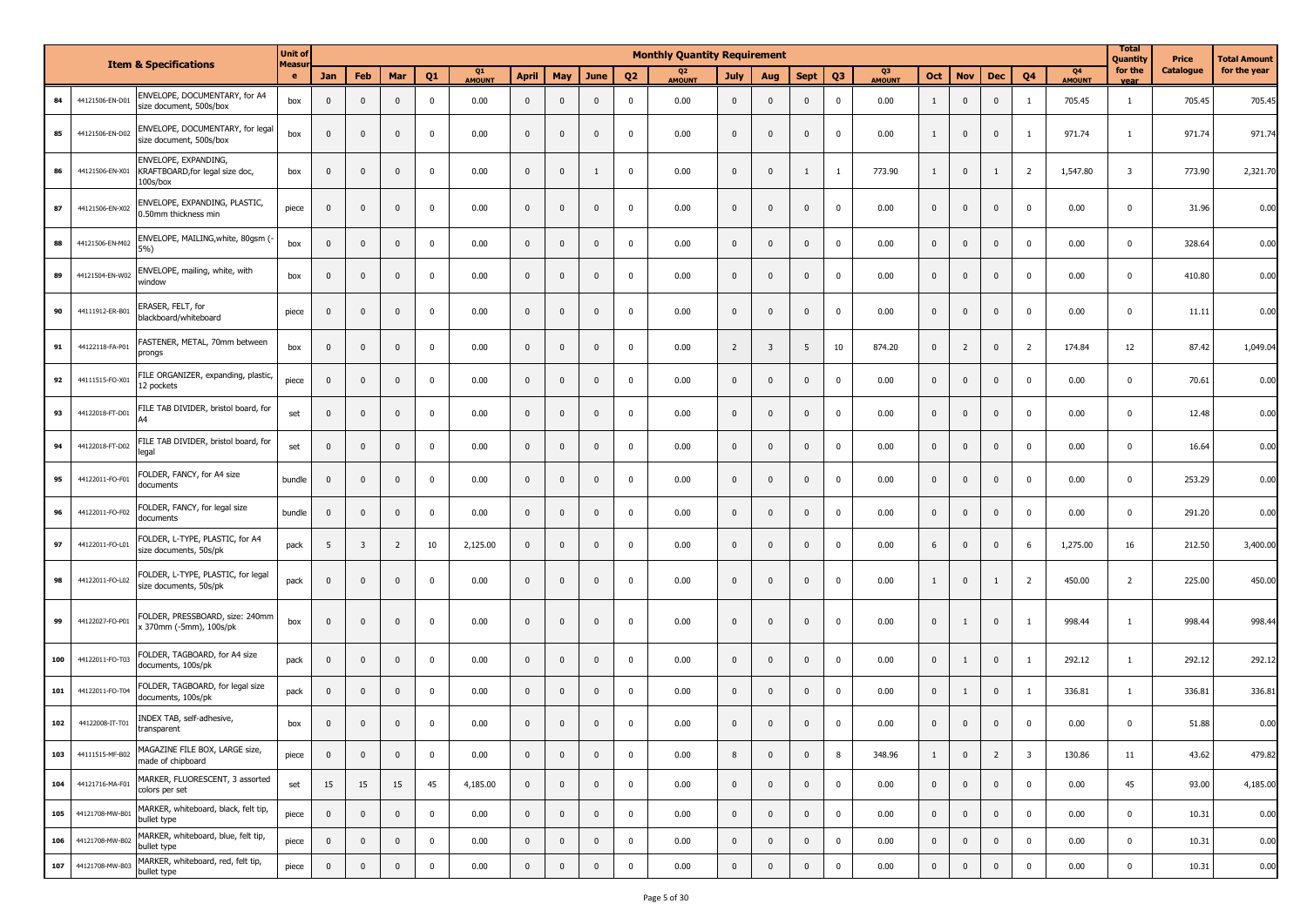|     |                 | <b>Item &amp; Specifications</b>                           | <b>Unit of</b> |                |                         |                |                |                     |             |              |                |                | <b>Monthly Quantity Requirement</b> |                |                |                         |                         |                     |              |                         |                         |                |                                 | <b>Total</b><br>Quantity | Price     | Total Amount |
|-----|-----------------|------------------------------------------------------------|----------------|----------------|-------------------------|----------------|----------------|---------------------|-------------|--------------|----------------|----------------|-------------------------------------|----------------|----------------|-------------------------|-------------------------|---------------------|--------------|-------------------------|-------------------------|----------------|---------------------------------|--------------------------|-----------|--------------|
|     |                 |                                                            | Measu<br>e     | <b>Jan</b>     | Feb                     | Mar            | Q <sub>1</sub> | Q1<br><b>AMOUNT</b> | April       | May          | June           | Q <sub>2</sub> | Q <sub>2</sub><br><b>AMOUNT</b>     | July           | Aug            | <b>Sept</b>             | Q <sub>3</sub>          | Q3<br><b>AMOUNT</b> | Oct          | <b>Nov</b>              | Dec                     | Q <sub>4</sub> | Q <sub>4</sub><br><b>AMOUNT</b> | for the<br>vear          | Catalogue | for the year |
| 108 | 44121708-MP-B01 | MARKER, PERMANENT, broad type,<br>black                    | piece          | 10             | 10                      | 10             | 30             | 960.00              | $\mathbf 0$ | $\mathbf 0$  | $\mathbf 0$    | 0              | 0.00                                | 12             | 10             | 8                       | 30                      | 960.00              | $\mathbf 0$  | $\mathbf 0$             | $\mathbf 0$             | 0              | 0.00                            | 60                       | 32.00     | 1,920.00     |
| 109 | 44121708-MP-B02 | MARKER, PERMANENT, broad type,<br>blue                     | piece          | $\mathbf{0}$   | $\mathbf{0}$            | $\mathbf{0}$   | $^{\circ}$     | 0.00                | $\mathbf 0$ | $\mathbf 0$  | $\mathbf 0$    | $\Omega$       | 0.00                                | $\mathbf 0$    | $\mathbf{0}$   | 12                      | 12                      | 384.00              | 0            | $\mathbf{0}$            | $\overline{0}$          | 0              | 0.00                            | 12                       | 32.00     | 384.00       |
| 110 | 44121708-MP-B03 | MARKER, PERMANENT, broad type,<br>red                      | piece          | $\mathbf{0}$   | $\mathbf{0}$            | $\mathbf{0}$   | $\Omega$       | 0.00                | $\mathbf 0$ | $\mathbf{0}$ | $\mathbf 0$    | 0              | 0.00                                | $\mathbf 0$    | $\mathbf{0}$   | $\mathbf{0}$            | $\mathbf{0}$            | 0.00                | $\mathbf{0}$ | $\mathbf 0$             | $\mathbf 0$             | $\mathbf{0}$   | 0.00                            | 0                        | 32.00     | 0.00         |
| 111 | 44122104-PC-G01 | PAPER CLIP, vinyl/plastic coat,<br>length: 32mm min, small | box            | 10             | $7\overline{ }$         | 3              | 20             | 162.60              | $\mathbf 0$ | 0            | $\mathbf 0$    | $\Omega$       | 0.00                                | $\mathbf 0$    | $\mathbf{0}$   | $\mathbf{0}$            | $\mathbf 0$             | 0.00                | 9            | $\overline{3}$          | $\overline{7}$          | 19             | 154.47                          | 39                       | 8.13      | 317.07       |
| 112 | 44122104-PC-J02 | PAPER CLIP, vinyl/plastic coat,<br>length: 48mm min, big   | box            | $\overline{4}$ | $\overline{4}$          | $\overline{2}$ | 10             | 180.00              | $\mathbf 0$ | $\mathbf 0$  | $\mathbf{0}$   | $\Omega$       | 0.00                                | $\overline{2}$ | $\overline{2}$ | 6                       | 10                      | 180.00              | 6            | $\overline{\mathbf{3}}$ | $\overline{2}$          | 11             | 198.00                          | 31                       | 18.00     | 558.00       |
| 113 | 44121706-PE-L01 | PENCIL, lead, w/ eraser, wood cased<br>hardness: HB        | box            | $\mathbf{0}$   | $\mathbf 0$             | $\mathbf{0}$   | 0              | 0.00                | $\mathbf 0$ | $\mathbf 0$  | $\mathbf 0$    | $\Omega$       | 0.00                                | $\overline{1}$ | $\overline{1}$ | $\mathbf{1}$            | $\overline{\mathbf{3}}$ | 65.37               | 5            | $\mathbf{0}$            | $\mathbf 0$             | 5              | 108.95                          | 8                        | 21.79     | 174.32       |
| 114 | 44122037-RB-P10 | RING BINDER, 80 rings, plastic,<br>32mm x 1.12m            | bundle         | $\mathbf{0}$   | $\overline{\mathbf{0}}$ | $\mathbf{0}$   | $\Omega$       | 0.00                | $\mathbf 0$ | $\mathbf 0$  | $\mathbf 0$    | $\Omega$       | 0.00                                | $\mathbf 0$    | $\mathbf{0}$   | 0                       | $\mathbf 0$             | 0.00                | $\pmb{0}$    | $\mathbf{0}$            | $\overline{\mathbf{0}}$ | $\mathbf{0}$   | 0.00                            | $\mathbf 0$              | 201.64    | 0.00         |
| 115 | 44122101-RU-B01 | RUBBER BAND, 70mm min lay flat<br>length (#18)             | box            | $\mathbf 0$    | $\overline{\mathbf{0}}$ | $\mathbf 0$    | $\Omega$       | 0.00                | $\mathbf 0$ | $\pmb{0}$    | $\mathbf 0$    | $\Omega$       | 0.00                                | $\mathbf 0$    | $\mathbf 0$    | $\mathbf{0}$            | $\mathbf 0$             | 0.00                | $\pmb{0}$    | $\mathbf{0}$            | $\mathbf 0$             | 0              | 0.00                            | $\mathbf 0$              | 96.72     | 0.00         |
| 116 | 44121905-SP-F01 | STAMP PAD, FELT, bed dimension:<br>60mm x 100mm min        | piece          | $\mathbf{0}$   | $\mathbf{0}$            | $\mathbf{0}$   | $\Omega$       | 0.00                | $\mathbf 0$ | $\mathbf 0$  | $\mathbf{0}$   | $\Omega$       | 0.00                                | $\mathbf 0$    | $\mathbf{0}$   | $\mathbf{0}$            | $\mathbf 0$             | 0.00                | $\mathbf{0}$ | $\mathbf{0}$            | $\mathbf{0}$            | $\Omega$       | 0.00                            | 0                        | 27.66     | 0.00         |
| 117 | 44121612-BL-H01 | CUTTER BLADE, for heavy duty cutte                         | piece          | $\mathbf{0}$   | $\overline{\mathbf{0}}$ | $\mathbf{0}$   | 0              | 0.00                | $\mathbf 0$ | $\mathbf 0$  | $\mathbf 0$    | $\mathbf 0$    | 0.00                                | $\mathbf 0$    | $\mathbf 0$    | $\mathbf{0}$            | $\mathbf 0$             | 0.00                | $\mathbf 0$  | $\mathbf 0$             | $\mathbf 0$             | $\mathbf 0$    | 0.00                            | $\mathbf 0$              | 11.77     | 0.00         |
| 118 | 44121612-CU-H01 | CUTTER KNIFE, for general purpose                          | piece          | 5              | $\overline{\mathbf{3}}$ | $\overline{2}$ | 10             | 100.00              | $\mathbf 0$ | $\mathbf 0$  | $\mathbf 0$    | $\Omega$       | 0.00                                | $\mathbf 0$    | $\mathbf{0}$   | $\mathbf{0}$            | $\mathbf 0$             | 0.00                | 0            | $\mathbf 0$             | $\mathbf{0}$            | $\Omega$       | 0.00                            | 10                       | 10.00     | 100.00       |
| 119 | 44103202-DS-M01 | DATING AND STAMPING MACHINE,<br>heavy duty                 | piece          | $\mathbf{0}$   | $\mathbf 0$             | $\mathbf{0}$   | $\Omega$       | 0.00                | $\mathbf 0$ | $\mathbf 0$  | $\mathbf 0$    | $\Omega$       | 0.00                                | $\mathbf{0}$   | $\mathbf{0}$   | $\mathbf{0}$            | $\mathbf 0$             | 0.00                | $\mathbf{0}$ | $\mathbf{0}$            | $\mathbf 0$             | 0              | 0.00                            | 0                        | 478.38    | 0.00         |
| 120 | 44121619-PS-M01 | PENCIL SHARPENER, manual, single<br>cutter head            | piece          | $\mathbf{0}$   | $\overline{\mathbf{0}}$ | $\mathbf 0$    | $\Omega$       | 0.00                | $\mathbf 0$ | $\pmb{0}$    | $\mathbf 0$    | $\Omega$       | 0.00                                | $\mathbf 0$    | $\mathbf{0}$   | $\mathbf{0}$            | $\mathbf 0$             | 0.00                | $\pmb{0}$    | $\mathbf{0}$            | $\mathbf{0}$            | $\Omega$       | 0.00                            | $\mathbf 0$              | 187.20    | 0.00         |
| 121 | 44101602-PU-P01 | PUNCHER, paper, heavy duty, with<br>two hole guide         | piece          | $\mathbf{0}$   | $\overline{\mathbf{0}}$ | $\mathbf{0}$   | $\Omega$       | 0.00                | $\mathbf 0$ | $\mathbf 0$  | $\mathbf 0$    | $\mathbf 0$    | 0.00                                | $\mathbf 0$    | $\mathbf{0}$   | $\mathbf{0}$            | $\mathbf 0$             | 0.00                | 0            | $\mathbf{0}$            | $\mathbf{0}$            | 0              | 0.00                            | $\mathbf 0$              | 131.96    | 0.00         |
| 122 | 44121618-SS-S01 | SCISSORS, symmetrical, blade<br>length: 65mm min           | pair           | 5              | 5                       | 5              | 15             | 637.65              | $\mathbf 0$ | $\pmb{0}$    | $\overline{2}$ | $\overline{2}$ | 85.02                               | $\overline{3}$ | $\mathbf 0$    | $\overline{\mathbf{3}}$ | 6                       | 255.06              | $\pmb{0}$    | $\overline{\mathbf{3}}$ | $\mathbf 0$             | 3              | 127.53                          | 26                       | 42.51     | 1,105.26     |
| 123 | 44121615-ST-S0  | STAPLER, STANDARD TYPE, load cap<br>200 staples min        | piece          | $\mathbf{0}$   | $\overline{\mathbf{3}}$ | $\mathbf{0}$   | 3              | 555.90              | $\mathbf 0$ | $\mathbf 0$  | $\mathbf{0}$   | $\Omega$       | 0.00                                | $\mathbf{0}$   | $\mathbf{0}$   | 0                       | $\mathbf 0$             | 0.00                | 0            | $\mathbf{0}$            | $\mathbf 0$             | 0              | 0.00                            | $\overline{\mathbf{3}}$  | 185.30    | 555.90       |
| 124 | 44121615-ST-B01 | STAPLER, BINDER TYPE, heavy duty<br>desktop                | unit           | $\mathbf{0}$   | $\mathbf 0$             | $\mathbf{0}$   | $\Omega$       | 0.00                | $\mathbf 0$ | $\mathbf 0$  | $\mathbf 0$    | 0              | 0.00                                | $\mathbf 0$    | $\mathbf{0}$   | $\mathbf{0}$            | $\mathbf 0$             | 0.00                | 0            | $\mathbf{0}$            | $\mathbf{0}$            | 0              | 0.00                            | 0                        | 958.18    | 0.00         |
| 125 | 44121613-SR-P01 | STAPLE REMOVER, PLIER-TYPE                                 | piece          | $\mathbf{0}$   | $\mathbf{0}$            | $\mathbf{0}$   | $^{\circ}$     | 0.00                | $\mathbf 0$ | $\mathbf 0$  | $\mathbf 0$    | $\Omega$       | 0.00                                | $\mathbf 0$    | $\mathbf{0}$   | $\mathbf{0}$            | $\mathbf 0$             | 0.00                | 0            | $\mathbf{0}$            | $\mathbf 0$             | 0              | 0.00                            | 0                        | 18.18     | 0.00         |
| 126 | 44121605-TD-T01 | TAPE DISPENSER, TABLE TOP, for<br>24mm width tape          | piece          | $\mathbf{0}$   | $\mathbf{0}$            | $\mathbf{0}$   | $^{\circ}$     | 0.00                | $\mathbf 0$ | $\mathbf 0$  | $\mathbf 0$    | 0              | 0.00                                | $\mathbf 0$    | $\mathbf{0}$   | 0                       | $\mathbf 0$             | 0.00                | $\mathbf{0}$ | $\mathbf 0$             | $\mathbf 0$             | $\mathbf{0}$   | 0.00                            | 0                        | 55.83     | 0.00         |
| 127 | 44101602-PB-M01 | BINDING AND PUNCHING MACHINE,<br>binding cap: 50mm         | unit           | $\mathbf{0}$   | $\mathbf 0$             | $\mathbf{0}$   | $\Omega$       | 0.00                | $\mathbf 0$ | $\mathbf{0}$ | $\mathbf 0$    | $\Omega$       | 0.00                                | $\mathbf{0}$   | $\mathbf{0}$   | $\mathbf{0}$            | $\mathbf 0$             | 0.00                | $\mathbf 0$  | $\mathbf{0}$            | $\mathbf{0}$            | $\Omega$       | 0.00                            | 0                        | 10,400.00 | 0.00         |
| 128 | 44101807-CA-C01 | CALCULATOR, compact, 12 digits                             | unit           | $\mathbf{0}$   | $\mathbf{1}$            | $\mathbf 0$    | 1              | 363.53              | $\mathbf 0$ | $\pmb{0}$    | $\mathbf 0$    | $\mathbf 0$    | 0.00                                | $\pmb{0}$      | $\mathbf{0}$   | $\mathbf{0}$            | $\mathbf 0$             | 0.00                | $\pmb{0}$    | $\mathbf 0$             | $\mathbf 0$             | $\mathbf 0$    | 0.00                            | 1                        | 363.53    | 363.53       |
| 129 | 44101714-FX-M01 | FACSIMILE MACHINE, uses thermal<br>paper                   | unit           | $\mathbf{0}$   | $\overline{\mathbf{0}}$ | $\mathbf{0}$   | $\Omega$       | 0.00                | $\mathbf 0$ | $\mathbf 0$  | $\mathbf 0$    | 0              | 0.00                                | $\mathbf 0$    | $\mathbf{0}$   | $\mathbf{0}$            | $\mathbf{0}$            | 0.00                | $\pmb{0}$    | $\mathbf 0$             | $\mathbf 0$             | 0              | 0.00                            | 0                        | 4,711.20  | 0.00         |
| 130 | 44101601-PT-M01 | PAPER TRIMMER/CUTTING MACHINE,<br>max paper size: B4       | unit           | $\mathbf{0}$   | $\mathbf 0$             | $\mathbf{0}$   | $\Omega$       | 0.00                | $\mathbf 0$ | $\mathbf 0$  | $\mathbf{0}$   | $\Omega$       | 0.00                                | $\mathbf{0}$   | $\mathbf{0}$   | 0                       | $\mathbf 0$             | 0.00                | $\mathbf{0}$ | $\mathbf{0}$            | $\mathbf{0}$            | $\Omega$       | 0.00                            | 0                        | 8,088.08  | 0.00         |
| 131 | 44101603-PS-M01 | PAPER SHREDDER, cutting width:<br>3mm-4mm (Entry Level)    | unit           | $\mathbf{0}$   | $\mathbf 0$             | $\mathbf{0}$   | 0              | 0.00                | $\mathbf 0$ | $\mathbf 0$  | $\mathbf 0$    | $^{\circ}$     | 0.00                                | $\mathbf 0$    | $\mathbf{0}$   | $\mathbf{0}$            | $\mathbf 0$             | 0.00                | 0            | $\mathbf{0}$            | $\mathbf{0}$            | 0              | 0.00                            | 0                        | 5,699.20  | 0.00         |
| 132 | 44101603-PS-M02 | PAPER SHREDDER, cutting width:<br>3mm-4mm (Mid-Level)      | unit           | $\mathbf{0}$   | $\mathbf 0$             | $\mathbf 0$    | $^{\circ}$     | 0.00                | $\mathbf 0$ | $\mathbf 0$  | $\mathbf 0$    | $\Omega$       | 0.00                                | $\mathbf{0}$   | $\mathbf{0}$   | $\mathbf 0$             | $\mathbf 0$             | 0.00                | 0            | $\mathbf{0}$            | $\mathbf{0}$            | 0              | 0.00                            | $\Omega$                 |           | 0.00         |
|     |                 | <b>Printer or Facsimile or Photocopier Supplies</b>        |                |                |                         |                |                |                     |             |              |                |                |                                     |                |                |                         |                         |                     |              |                         |                         |                |                                 |                          |           |              |
| 133 |                 | 44103109-BR-D05 DRUM CART, BROTHER DR-3455                 | cart           | $\mathbf{0}$   | $\mathbf 0$             | $\mathbf 0$    | $\mathbf 0$    | 0.00                | $\mathbf 0$ | $\mathbf 0$  | $\mathbf 0$    | $\mathbf 0$    | 0.00                                | $\pmb{0}$      | $\mathbf 0$    | $\mathbf 0$             | $\mathbf 0$             | 0.00                | $\mathbf 0$  | $\pmb{0}$               | $\overline{0}$          | $\mathbf 0$    | 0.00                            | $\mathbf{0}$             | 6,864.00  | 0.00         |
| 134 | 44103105-CA-C04 | INK CART, CANON CL-741, Col.                               | cart           | $\mathbf 0$    | $\mathbf 0$             | $\mathbf 0$    | $\mathbf 0$    | 0.00                | $\mathbf 0$ | $\mathbf 0$  | $\mathbf 0$    | $\pmb{0}$      | 0.00                                | $\mathbf 0$    | $\pmb{0}$      | $\mathbf 0$             | $\mathbf 0$             | 0.00                | $\mathbf{0}$ | $\pmb{0}$               | $\overline{0}$          | $\mathbf 0$    | 0.00                            | $\mathbf 0$              | 1,001.52  | 0.00         |
| 135 | 44103105-CA-C02 | INK CART, CANON CL-811, Colored                            | cart           | $\mathbf 0$    | $\mathbf{1}$            | $\mathbf 0$    | $\mathbf{1}$   | 1,079.10            | $\mathbf 0$ | $\mathbf 0$  | $\pmb{0}$      | $\pmb{0}$      | 0.00                                | $\mathbf{1}$   | $\pmb{0}$      | $\pmb{0}$               | $\mathbf{1}$            | 1,079.10            | $\mathbf{1}$ | $\pmb{0}$               | $\mathbf{1}$            | $\overline{2}$ | 2,158.20                        | $\overline{4}$           | 1,079.10  | 4,316.40     |
| 136 | 44103105-CA-B04 | INK CART, CANON PG-740, Black                              | cart           | $\mathbf{0}$   | $\mathbf 0$             | $\bf{0}$       | $\mathbf 0$    | 0.00                | $\pmb{0}$   | $\mathbf 0$  | $\bf{0}$       | $\pmb{0}$      | 0.00                                | $\mathbf 0$    | $\pmb{0}$      | $\mathbf 0$             | $\mathbf 0$             | 0.00                | $\mathbf 0$  | $\pmb{0}$               | $\mathbf 0$             | $\pmb{0}$      | 0.00                            | $\mathbf 0$              | 754.00    | 0.00         |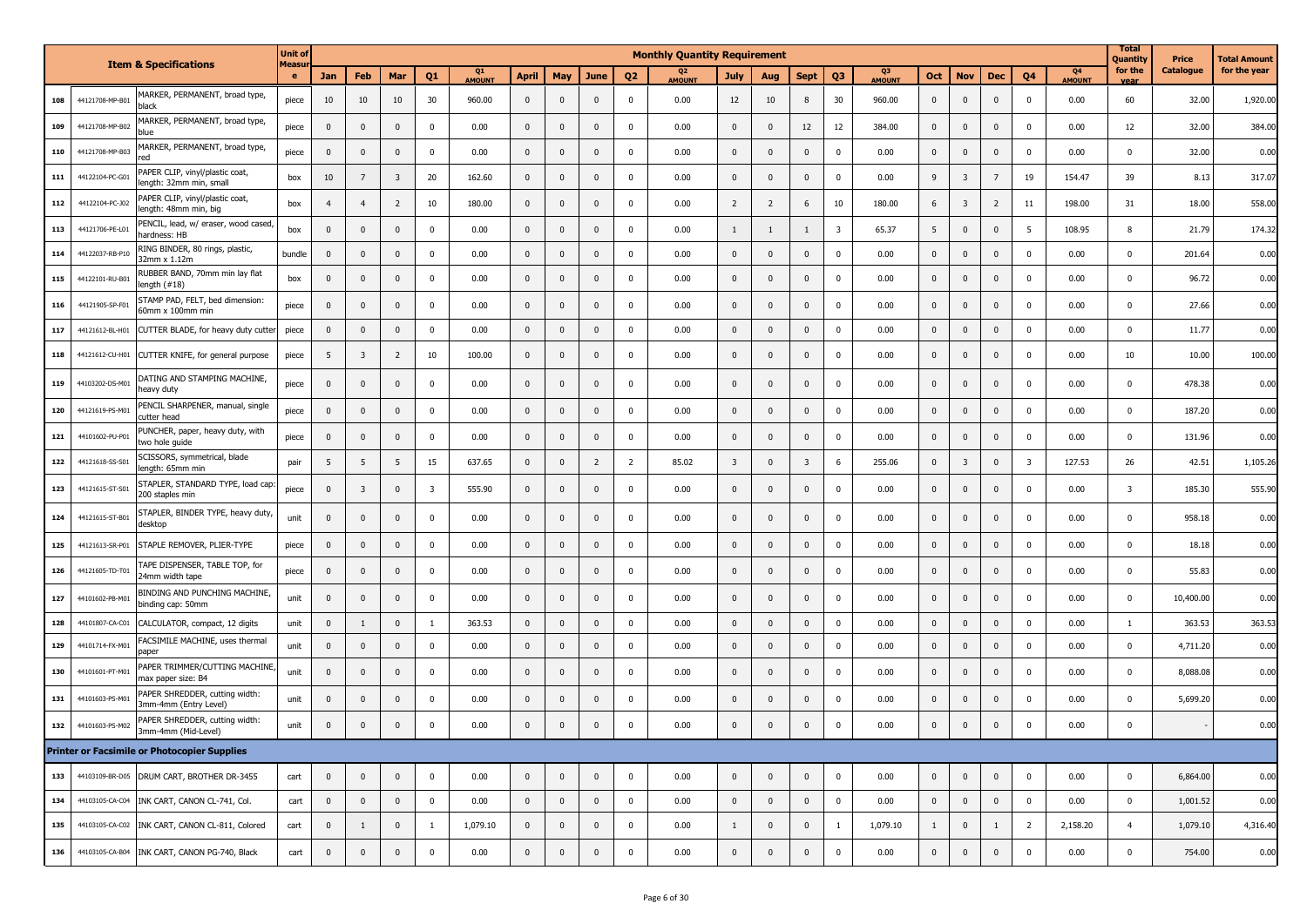|     |                 | <b>Item &amp; Specifications</b>                 | <b>Unit of</b><br>Measu |              |              |              |                  |              |              |                         |              |                | <b>Monthly Quantity Requirement</b> |                |                |                |                |              |                |                |                         |                |                     | <b>Total</b><br><b>Quantity</b> | Price     | Total Amount |
|-----|-----------------|--------------------------------------------------|-------------------------|--------------|--------------|--------------|------------------|--------------|--------------|-------------------------|--------------|----------------|-------------------------------------|----------------|----------------|----------------|----------------|--------------|----------------|----------------|-------------------------|----------------|---------------------|---------------------------------|-----------|--------------|
|     |                 |                                                  | $\bullet$               | Jan          | Feb          | Mar          | Q <sub>1</sub>   | Q1<br>AMOUNT | <b>April</b> | May                     | <b>June</b>  | Q <sub>2</sub> | Q <sub>2</sub><br><b>AMOUNT</b>     | <b>July</b>    | Aug            | <b>Sept</b>    | Q <sub>3</sub> | Q3<br>AMOUNT | Oct            | <b>Nov</b>     | <b>Dec</b>              | Q <sub>4</sub> | Q4<br><b>AMOUNT</b> | for the                         | Catalogue | for the year |
| 137 | 44103105-CA-B02 | INK CART, CANON PG-810, Black                    | cart                    | $\mathbf{0}$ | $\mathbf 0$  | $\mathbf 0$  | $\mathbf 0$      | 0.00         | $\mathbf{0}$ | $\mathbf 0$             | $\mathbf 0$  | 0              | 0.00                                | $\mathbf{0}$   | $\mathbf{0}$   | $\mathbf{0}$   | $\mathbf 0$    | 0.00         | $\mathbf{1}$   | $\overline{2}$ | 1                       | $\overline{4}$ | 3,270.00            | $\overline{4}$                  | 817.50    | 3,270.00     |
| 138 | 44103105-EP-B17 | INK CART, EPSON C13T664100<br>(T6641), Black     | cart                    | $\mathbf 0$  | $\mathbf 0$  | $\mathbf 0$  | 0                | 0.00         | $\mathbf 0$  | $\mathbf 0$             | $\mathbf{0}$ | 0              | 0.00                                | -1             | $\mathbf{0}$   | $\mathbf{0}$   | <sup>1</sup>   | 254.80       | $\overline{2}$ | $\overline{2}$ | $\mathbf{1}$            | 5              | 1,274.00            | 6                               | 254.80    | 1,528.80     |
| 139 | 44103105-EP-C17 | INK CART, EPSON C13T664200<br>(T6642), Cyan      | cart                    | $\mathbf 0$  | $\mathbf 0$  | $\mathbf 0$  | 0                | 0.00         | $\mathbf 0$  | $\mathbf 0$             | $\mathbf 0$  | 0              | 0.00                                | $\mathbf{1}$   | $\overline{0}$ | $\overline{0}$ | $\mathbf{1}$   | 254.80       | $\overline{2}$ | $\overline{2}$ | 1                       | 5              | 1,274.00            | 6                               | 254.80    | 1,528.80     |
| 140 | 44103105-EP-M17 | INK CART, EPSON C13T664300<br>(T6643), Magenta   | cart                    | $\mathbf 0$  | $\pmb{0}$    | $\pmb{0}$    | 0                | 0.00         | $\mathbf{0}$ | $\mathbf 0$             | $\mathbf 0$  | 0              | 0.00                                | 1              | $\overline{0}$ | $\mathbf 0$    | -1             | 254.80       | $\overline{2}$ | $\overline{2}$ | 1                       | 5              | 1,274.00            | 6                               | 254.80    | 1,528.80     |
| 141 | 44103105-EP-Y17 | INK CART, EPSON C13T664400<br>(T6644), Yellow    | cart                    | $\mathbf{0}$ | $\mathbf 0$  | $\mathbf 0$  | 0                | 0.00         | $\mathbf 0$  | $\mathbf 0$             | $\mathbf{0}$ | 0              | 0.00                                | $\mathbf{1}$   | $\overline{0}$ | $\mathbf{0}$   | <sup>1</sup>   | 254.80       | $\overline{2}$ | $\overline{2}$ | 1                       | -5             | 1,274.00            | 6                               | 254.80    | 1,528.80     |
| 142 | 44103105-HP-B40 | INK CART, HP C2P04AA (HP62) Black                | cart                    | $\mathbf 0$  | $\pmb{0}$    | $\mathbf 0$  | $\mathbf 0$      | 0.00         | $\mathbf 0$  | $\mathbf 0$             | $\mathbf 0$  | 0              | 0.00                                | $\mathbf{0}$   | $\overline{0}$ | $\mathbf 0$    | $\mathbf 0$    | 0.00         | $\pmb{0}$      | $\mathbf 0$    | $\mathbf 0$             | $\Omega$       | 0.00                | $\mathbf 0$                     |           | 0.00         |
| 143 | 44103105-HP-T40 | INK CART, HP C2P06AA (HP62) Tri-<br>color        | cart                    | $\mathbf 0$  | $\mathbf 0$  | $\mathbf 0$  | $\mathbf 0$      | 0.00         | $\mathbf 0$  | $\mathbf 0$             | $\mathbf 0$  | 0              | 0.00                                | $\mathbf{0}$   | $\mathbf{0}$   | $\mathbf 0$    | $\mathbf 0$    | 0.00         | $\mathbf 0$    | $\mathbf 0$    | $\mathbf 0$             | $\mathbf{0}$   | 0.00                | $\mathbf 0$                     |           | 0.00         |
| 144 | 44103105-HP-B09 | INK CART, HP C9351AA, (HP21),<br>Black           | cart                    | $\mathbf{0}$ | $\mathbf 0$  | $\mathbf{0}$ | 0                | 0.00         | $\mathbf 0$  | $\mathbf 0$             | $\mathbf{0}$ | 0              | 0.00                                | $\overline{4}$ | $\mathbf{0}$   | $\overline{4}$ | 8              | 6,670.80     | $\overline{2}$ | $\overline{2}$ | $\overline{\mathbf{3}}$ | $\overline{7}$ | 5,836.95            | 15                              | 833.85    | 12,507.75    |
| 145 | 44103105-HP-T10 | INK CART, HP C9352AA, (HP22), Tri-<br>color      | cart                    | $\mathbf{0}$ | $\mathbf 0$  | 0            | 0                | 0.00         | $\mathbf 0$  | $\mathbf 0$             | $\mathbf 0$  | 0              | 0.00                                | $\overline{4}$ | $\mathbf{0}$   | $\overline{4}$ | 8              | 6,304.56     | $\overline{2}$ | $\overline{2}$ | $\overline{\mathbf{3}}$ | $\overline{7}$ | 5,516.49            | 15                              | 788.07    | 11,821.05    |
| 146 | 44103105-HP-T30 | INK CART, HP C9363WA, (HP97), Tri-<br>color      | cart                    | $\mathbf 0$  | $\mathbf 0$  | $\mathbf 0$  | $\mathbf 0$      | 0.00         | $\mathbf 0$  | $\overline{\mathbf{0}}$ | $\mathbf 0$  | $^{\circ}$     | 0.00                                | $\mathbf{0}$   | $\mathbf{0}$   | $\mathbf 0$    | $\mathbf 0$    | 0.00         | $\mathbf 0$    | $\pmb{0}$      | $\mathbf 0$             | $\mathbf{0}$   | 0.00                | $\mathbf 0$                     | 1,492.40  | 0.00         |
| 147 | 44103105-HP-P48 | INK CART, HP C9397A (HP72) 69ml<br>Photo Black   | cart                    | $\mathbf{0}$ | $\mathbf{0}$ | $\mathbf{0}$ | 0                | 0.00         | $\mathbf 0$  | $\mathbf{0}$            | $\mathbf{0}$ | 0              | 0.00                                | $\mathbf{0}$   | $\mathbf{0}$   | $\mathbf 0$    | $\mathbf 0$    | 0.00         | $\mathbf 0$    | $\mathbf{0}$   | $\mathbf{0}$            | $\mathbf{0}$   | 0.00                | $\mathbf 0$                     | 1,996.80  | 0.00         |
| 148 | 44103105-HP-C48 | INK CART, HP C9398A (HP72) 69ml<br>Cyan          | cart                    | $\mathbf{0}$ | $\mathbf 0$  | $\mathbf 0$  | $\mathbf 0$      | 0.00         | $\mathbf 0$  | $\mathbf{0}$            | $\mathbf{0}$ | 0              | 0.00                                | $\mathbf{0}$   | $\mathbf{0}$   | $\mathbf{0}$   | $\mathbf 0$    | 0.00         | $\mathbf 0$    | $\mathbf 0$    | $\mathbf 0$             | $\mathbf{0}$   | 0.00                | $\mathbf{0}$                    | 1,996.80  | 0.00         |
| 149 | 44103105-HP-M48 | INK CART, HP C9399A (HP72) 69ml<br>Magenta       | cart                    | $\mathbf 0$  | $\mathbf 0$  | $\mathbf 0$  | $\mathbf 0$      | 0.00         | $\mathbf{0}$ | $\mathbf 0$             | $\mathbf{0}$ | 0              | 0.00                                | $\mathbf{0}$   | $\mathbf{0}$   | $\mathbf 0$    | $\mathbf 0$    | 0.00         | $\mathbf 0$    | $\mathbf{0}$   | $\mathbf 0$             | $\mathbf{0}$   | 0.00                | $\mathbf 0$                     | 1,996.80  | 0.00         |
| 150 | 44103105-HP-Y48 | INK CART, HP C9400A (HP72) 69ml<br>Yellow        | cart                    | $\mathbf 0$  | $\mathbf 0$  | $\mathbf 0$  | $\mathbf 0$      | 0.00         | $\mathbf{0}$ | $\mathbf 0$             | $\mathbf{0}$ | 0              | 0.00                                | $\mathbf{0}$   | $\mathbf{0}$   | $\mathbf{0}$   | $\mathbf 0$    | 0.00         | $\mathbf 0$    | $\mathbf 0$    | $\mathbf{0}$            | $\mathbf 0$    | 0.00                | $\mathbf 0$                     | 1,996.80  | 0.00         |
| 151 | 44103105-HP-G48 | INK CART, HP C9401A (HP72) 69ml<br>Gray          | cart                    | $\mathbf 0$  | $\mathbf 0$  | $\pmb{0}$    | 0                | 0.00         | $\mathbf{0}$ | $\mathbf 0$             | $\mathbf{0}$ | 0              | 0.00                                | $\mathbf{0}$   | $\mathbf 0$    | $\mathbf{0}$   | $\mathbf 0$    | 0.00         | $\pmb{0}$      | $\mathbf{0}$   | $\mathbf{0}$            | 0              | 0.00                | $\mathbf 0$                     | 1,996.80  | 0.00         |
| 152 | 44103105-HP-B48 | INK CART, HP C9403A (HP72) 130ml<br>Matte Black  | cart                    | $\mathbf 0$  | $\pmb{0}$    | $\mathbf 0$  | 0                | 0.00         | $\mathbf{0}$ | $\mathbf 0$             | $\mathbf 0$  | 0              | 0.00                                | $\mathbf{0}$   | $\overline{0}$ | $\mathbf 0$    | $\mathbf 0$    | 0.00         | $\mathbf 0$    | $\mathbf 0$    | $\mathbf 0$             | $\mathbf{0}$   | 0.00                | $\mathbf 0$                     | 3,016.00  | 0.00         |
| 153 | 44103105-HP-B17 | INK CART, HP CC640WA, (HP60),<br>Black           | cart                    | $\mathbf 0$  | $\mathbf 0$  | $\mathbf 0$  | 0                | 0.00         | $\mathbf{0}$ | $\mathbf 0$             | $\mathbf 0$  | 0              | 0.00                                | $\mathbf{0}$   | $\overline{0}$ | $\mathbf 0$    | $\mathbf 0$    | 0.00         | $\mathbf 0$    | $\mathbf{0}$   | $\mathbf{0}$            | $\mathbf{0}$   | 0.00                | $\mathbf 0$                     | 650.00    | 0.00         |
| 154 | 44103105-HP-T17 | INK CART, HP CC643WA, (HP60), Tri-<br>color      | cart                    | $\mathbf 0$  | $\pmb{0}$    | $\mathbf 0$  | 0                | 0.00         | $\mathbf{0}$ | $\mathbf 0$             | $\mathbf 0$  | 0              | 0.00                                | $\mathbf{0}$   | $\overline{0}$ | $\mathbf 0$    | $\mathbf 0$    | 0.00         | $\bf{0}$       | $\mathbf 0$    | $\mathbf 0$             | $\mathbf{0}$   | 0.00                | $\mathbf 0$                     | 766.48    | 0.00         |
| 155 | 44103105-HP-B35 | INK CART, HP CD887AA, (HP703),<br>Black          | cart                    | $\mathbf 0$  | $\mathbf 0$  | $\mathbf 0$  | $\mathbf 0$      | 0.00         | $\mathbf 0$  | $\mathbf 0$             | $\mathbf 0$  | 0              | 0.00                                | $\mathbf{0}$   | $\mathbf{0}$   | $\mathbf 0$    | $\mathbf 0$    | 0.00         | $\mathbf 0$    | $\mathbf 0$    | $\mathbf 0$             | $\mathbf{0}$   | 0.00                | $\mathbf 0$                     | 339.04    | 0.00         |
| 156 | 44103105-HP-T35 | INK CART, HP CD888AA, (HP703), Tr<br>color       | cart                    | $\mathbf{0}$ | $\mathbf 0$  | $\mathbf 0$  | 0                | 0.00         | $\mathbf 0$  | $\mathbf 0$             | $\mathbf{0}$ | 0              | 0.00                                | $\mathbf{0}$   | $\mathbf{0}$   | $\mathbf{0}$   | $\mathbf 0$    | 0.00         | $\mathbf 0$    | $\mathbf{0}$   | $\mathbf 0$             | $\mathbf{0}$   | 0.00                | $\mathbf 0$                     | 339.04    | 0.00         |
| 157 | 44103105-HX-C40 | INK CART, HP CD972AA, (HP 920XL),<br>Cyan        | cart                    | $\mathbf{0}$ | $\mathbf 0$  | $\mathbf 0$  | 0                | 0.00         | $\mathbf{0}$ | $\mathbf 0$             | $\mathbf 0$  | 0              | 0.00                                | $\mathbf{0}$   | $\mathbf 0$    | $\mathbf{0}$   | $\mathbf 0$    | 0.00         | $\mathbf 0$    | $\mathbf{0}$   | $\mathbf 0$             | $\mathbf{0}$   | 0.00                | $\mathbf 0$                     | 629.20    | 0.00         |
| 158 | 44103105-HX-M40 | INK CART, HP CD973AA, (HP 920XL),<br>Magenta     | cart                    | $\mathbf{0}$ | $\mathbf 0$  | $\mathbf 0$  | 0                | 0.00         | $\mathbf{0}$ | $\overline{\mathbf{0}}$ | $\mathbf 0$  | $^{\circ}$     | 0.00                                | $\mathbf{0}$   | $\mathbf 0$    | $\mathbf{0}$   | $\mathbf 0$    | 0.00         | $\mathbf 0$    | $\mathbf{0}$   | $\mathbf 0$             | $\mathbf{0}$   | 0.00                | $\mathbf 0$                     | 629.20    | 0.00         |
| 159 | 44103105-HX-Y40 | INK CART, HP CD974AA, (HP 920XL),<br>ellow       | cart                    | $\mathbf{0}$ | $\mathbf{0}$ | $\mathbf{0}$ | $\mathbf 0$      | 0.00         | $\mathbf{0}$ | $\mathbf{0}$            | $\mathbf{0}$ | 0              | 0.00                                | $\mathbf{0}$   | $\mathbf{0}$   | $\mathbf{0}$   | $\mathbf{0}$   | 0.00         | $\mathbf{0}$   | $\mathbf{0}$   | $\mathbf{0}$            | $\Omega$       | 0.00                | $\Omega$                        | 629.20    | 0.00         |
| 160 | 44103105-HX-B40 | INK CART, HP CD975AA, (HP 920XL),<br>Black       | cart                    | $\mathbf 0$  | $\mathbf 0$  | $\mathbf 0$  | $\mathbf 0$      | 0.00         | $\mathbf{0}$ | $\mathbf 0$             | $\mathbf 0$  | $\mathbf 0$    | 0.00                                | $\mathbf 0$    | $\mathbf{0}$   | $\mathbf{0}$   | $\mathbf 0$    | 0.00         | $\overline{0}$ | $\mathbf{0}$   | $\mathbf{0}$            | $\mathbf 0$    | 0.00                | $\mathbf{0}$                    | 1,242.80  | 0.00         |
| 161 | 44103105-HP-B20 | INK CART, HP CH561WA, (HP61),<br>Black           | cart                    | $\pmb{0}$    | $\pmb{0}$    | $\mathbf{0}$ | $\mathbf 0$      | 0.00         | $\mathbf 0$  | $\overline{0}$          | $\mathbf 0$  | $\mathbf 0$    | 0.00                                | $\overline{0}$ | $\overline{0}$ | $\overline{0}$ | $\mathbf 0$    | 0.00         | $\overline{0}$ | $\mathbf 0$    | $\overline{0}$          | $\mathbf 0$    | 0.00                | $\mathbf 0$                     | 644.80    | 0.00         |
| 162 | 44103105-HP-T20 | INK CART, HP CH562WA, (HP61),<br>Tricolor        | cart                    | $\mathbf{0}$ | $\pmb{0}$    | $\mathbf{0}$ | $\mathbf 0$      | 0.00         | $\mathbf{0}$ | $\mathbf 0$             | $\mathbf 0$  | $\mathbf 0$    | 0.00                                | $\mathbf 0$    | $\mathbf{0}$   | $\overline{0}$ | $\mathbf 0$    | 0.00         | $\mathbf 0$    | $\mathbf{0}$   | $\overline{0}$          | $\mathbf 0$    | 0.00                | $\mathbf 0$                     | 826.80    | 0.00         |
| 163 |                 | 44103105-HP-B49 INK CART, HP CH565A (HP82) Black | cart                    | $\pmb{0}$    | $\pmb{0}$    | $\bf{0}$     | $\boldsymbol{0}$ | 0.00         | $\mathbf 0$  | $\mathbf 0$             | $\mathbf 0$  | $\mathbf 0$    | 0.00                                | $\mathbf 0$    | $\mathbf 0$    | $\overline{0}$ | $\mathbf 0$    | 0.00         | $\mathbf 0$    | $\mathbf 0$    | $\mathbf 0$             | $\mathbf 0$    | 0.00                | $\mathbf 0$                     | 1,872.00  | 0.00         |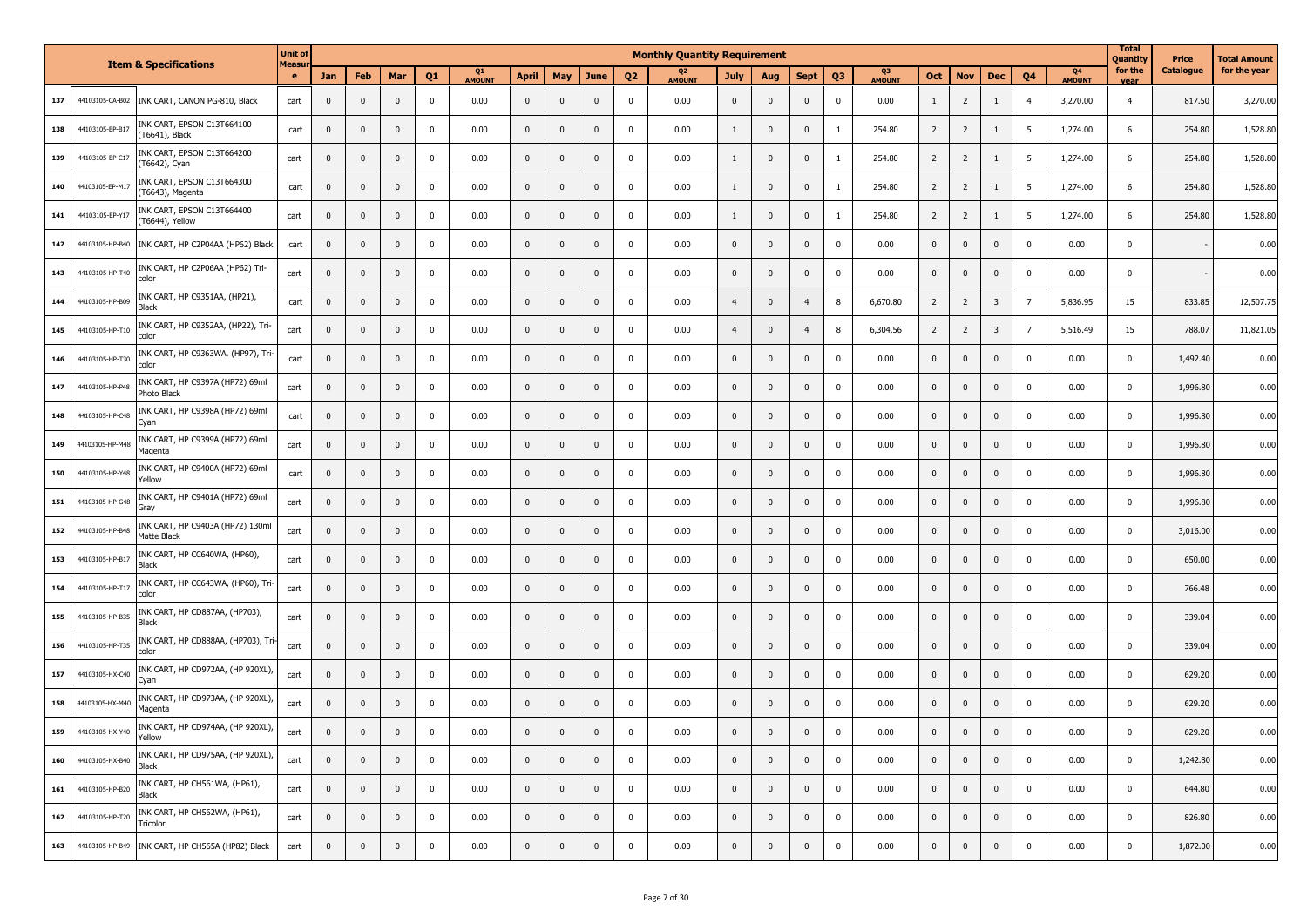|     |                 | <b>Item &amp; Specifications</b>                        | <b>Unit of</b><br>Measu |                |              |              |                |              |              |              |              |                | <b>Monthly Quantity Requirement</b> |              |              |                |                |              |              |              |                         |                |                     | <b>Total</b><br>Quantity | Price     | Total Amount |
|-----|-----------------|---------------------------------------------------------|-------------------------|----------------|--------------|--------------|----------------|--------------|--------------|--------------|--------------|----------------|-------------------------------------|--------------|--------------|----------------|----------------|--------------|--------------|--------------|-------------------------|----------------|---------------------|--------------------------|-----------|--------------|
|     |                 |                                                         | $\bullet$               | Jan            | Feb          | Mar          | Q <sub>1</sub> | Q1<br>AMOUNT | <b>April</b> | May          | <b>June</b>  | Q <sub>2</sub> | Q <sub>2</sub><br><b>AMOUNT</b>     | July         | Aug          | <b>Sept</b>    | Q <sub>3</sub> | Q3<br>AMOUNT | <b>Oct</b>   | <b>Nov</b>   | Dec                     | Q <sub>4</sub> | Q4<br><b>AMOUNT</b> | for the<br>vear          | Catalogue | for the year |
| 164 | 44103105-HP-C49 | INK CART, HP CH566A (HP82) Cyan                         | cart                    | $\mathbf{0}$   | $\mathbf 0$  | $\mathbf 0$  | $\mathbf 0$    | 0.00         | $\mathbf{0}$ | $\mathbf 0$  | $\mathbf 0$  | $\mathbf 0$    | 0.00                                | $\mathbf 0$  | $\mathbf{0}$ | $\mathbf 0$    | $\mathbf 0$    | 0.00         | $\mathbf 0$  | $\mathbf{0}$ | $\overline{\mathbf{0}}$ | $\mathbf 0$    | 0.00                | 0                        | 1,300.00  | 0.00         |
| 165 | 44103105-HP-M49 | INK CART, HP CH567A (HP82)<br>Magenta                   | cart                    | $\mathbf 0$    | $\mathbf 0$  | $\mathbf 0$  | 0              | 0.00         | $\mathbf 0$  | $\mathbf 0$  | $\mathbf{0}$ | 0              | 0.00                                | $\mathbf{0}$ | $\mathbf{0}$ | $\mathbf 0$    | $\pmb{0}$      | 0.00         | $\pmb{0}$    | $\mathbf{0}$ | $\mathbf{0}$            | $\mathbf 0$    | 0.00                | $\mathbf 0$              | 1,300.00  | 0.00         |
| 166 | 44103105-HP-Y49 | INK CART, HP CH568A (HP82) Yellow                       | cart                    | $\mathbf 0$    | $\mathbf 0$  | $\mathbf{0}$ | $\mathbf 0$    | 0.00         | $\mathbf{0}$ | $\mathbf 0$  | $\mathbf{0}$ | 0              | 0.00                                | $\mathbf{0}$ | $\mathbf{0}$ | $\pmb{0}$      | $\mathbf 0$    | 0.00         | $\mathbf 0$  | $\mathbf 0$  | $\overline{\mathbf{0}}$ | $\mathbf 0$    | 0.00                | $\mathbf{0}$             | 1,300.00  | 0.00         |
| 167 | 44103105-HX-B43 | INK CART, HP CN045AA, (HP950XL),<br><b>Black</b>        | cart                    | $\mathbf 0$    | $\mathbf 0$  | $\mathbf 0$  | $\mathbf 0$    | 0.00         | $\mathbf{0}$ | $\mathbf 0$  | $\mathbf{0}$ | $\mathbf 0$    | 0.00                                | $\mathbf{0}$ | $\mathbf{0}$ | $\pmb{0}$      | $\pmb{0}$      | 0.00         | $\mathbf 0$  | $\mathbf 0$  | $\mathbf{0}$            | $\mathbf 0$    | 0.00                | $\mathbf{0}$             | 1,554.80  | 0.00         |
| 168 | 44103105-HX-C43 | INK CART, HP CN046AA, (HP951XL),<br>Cyan                | cart                    | $\mathbf 0$    | $\mathbf 0$  | $\mathbf{0}$ | $\mathbf 0$    | 0.00         | $\mathbf{0}$ | $\mathbf 0$  | $\mathbf{0}$ | $\mathbf 0$    | 0.00                                | $\mathbf{0}$ | $\mathbf{0}$ | $\mathbf 0$    | $\pmb{0}$      | 0.00         | $\mathbf 0$  | $\mathbf 0$  | $\mathbf 0$             | $\mathbf 0$    | 0.00                | $\mathbf{0}$             | 1,175.20  | 0.00         |
| 169 | 44103105-HX-M43 | INK CART, HP CN047AA, (HP951XL),<br>Magenta             | cart                    | $\mathbf 0$    | $\mathbf 0$  | $\mathbf 0$  | $\mathbf 0$    | 0.00         | $\mathbf 0$  | $\mathbf 0$  | $\pmb{0}$    | $\mathbf 0$    | 0.00                                | $\mathbf{0}$ | $\mathbf 0$  | $\pmb{0}$      | $\pmb{0}$      | 0.00         | $\mathbf 0$  | $\mathbf 0$  | $\mathbf{0}$            | $\mathbf 0$    | 0.00                | $\mathbf{0}$             | 1,180.40  | 0.00         |
| 170 | 44103105-HX-Y43 | INK CART, HP CN048AA, (HP951XL).<br>Yellow              | cart                    | $\mathbf 0$    | $\mathbf 0$  | $\mathbf 0$  | $\mathbf 0$    | 0.00         | $\mathbf 0$  | $\mathbf 0$  | $\pmb{0}$    | $\mathbf 0$    | 0.00                                | $\mathbf{0}$ | $\mathbf 0$  | $\pmb{0}$      | $\mathbf 0$    | 0.00         | $\mathbf 0$  | $\mathbf 0$  | $\overline{\mathbf{0}}$ | $\mathbf 0$    | 0.00                | $\overline{0}$           | 1,180.40  | 0.00         |
| 171 | 44103105-HP-B36 | INK CART, HP CN692AA, (HP704),<br><b>Black</b>          | cart                    | $\mathbf 0$    | $\mathbf 0$  | $\mathbf 0$  | $\mathbf 0$    | 0.00         | $\mathbf 0$  | $\mathbf 0$  | $\pmb{0}$    | $\mathbf 0$    | 0.00                                | $\mathbf{0}$ | $\mathbf 0$  | $\pmb{0}$      | $\pmb{0}$      | 0.00         | $\mathbf 0$  | $\mathbf{0}$ | $\mathbf{0}$            | $\mathbf 0$    | 0.00                | $\mathbf{0}$             | 339.04    | 0.00         |
| 172 | 44103105-HP-T36 | INK CART, HP CN693AA, (HP704), Tri<br>color             | cart                    | $\mathbf 0$    | $\pmb{0}$    | $\mathbf 0$  | $\mathbf 0$    | 0.00         | $\mathbf 0$  | $\mathbf 0$  | $\pmb{0}$    | $\mathbf 0$    | 0.00                                | $\mathbf{0}$ | $\mathbf 0$  | $\pmb{0}$      | $\mathbf 0$    | 0.00         | $\mathbf 0$  | $\mathbf 0$  | $\overline{\mathbf{0}}$ | $\mathbf 0$    | 0.00                | $\overline{0}$           | 339.04    | 0.00         |
| 173 | 44103105-HP-B33 | INK CART, HP CZ107AA, (HP678),<br><b>Black</b>          | cart                    | $\mathbf 0$    | $\mathbf 0$  | $\mathbf{0}$ | 0              | 0.00         | $\mathbf 0$  | $\mathbf 0$  | $\mathbf{0}$ | 0              | 0.00                                | $\mathbf{0}$ | $\mathbf 0$  | $\pmb{0}$      | $\mathbf 0$    | 0.00         | $\mathbf{0}$ | $\mathbf{0}$ | $\mathbf{0}$            | $\mathbf 0$    | 0.00                | $\mathbf{0}$             | 339.04    | 0.00         |
| 174 | 44103105-HP-T33 | INK CART, HP CZ108AA, (HP678),<br>Tricolor              | cart                    | $\mathbf{0}$   | $\mathbf 0$  | $\mathbf{0}$ | $\mathbf 0$    | 0.00         | $\mathbf 0$  | $\mathbf 0$  | $\mathbf{0}$ | 0              | 0.00                                | $\mathbf{0}$ | $\mathbf 0$  | $\pmb{0}$      | $\mathbf 0$    | 0.00         | $\mathbf 0$  | $\mathbf{0}$ | $\mathbf{0}$            | $^{\circ}$     | 0.00                | $\Omega$                 | 339.04    | 0.00         |
| 175 | 44103105-HP-B42 | INK CART, HP CZ121A (HP685A)<br>Black                   | cart                    | $\mathbf 0$    | $\mathbf 0$  | 0            | 0              | 0.00         | $\mathbf 0$  | $\mathbf 0$  | $\mathbf{0}$ | 0              | 0.00                                | $\mathbf{0}$ | $\mathbf{0}$ | $\mathbf 0$    | $\mathbf 0$    | 0.00         | $\pmb{0}$    | $\mathbf{0}$ | $\mathbf{0}$            | $\mathbf 0$    | 0.00                | $\overline{0}$           | 366.08    | 0.00         |
| 176 | 44103105-HP-C33 | INK CART, HP CZ122A (HP685A)<br>Cyan                    | cart                    | $\mathbf{0}$   | $\mathbf 0$  | $\mathbf{0}$ | $\mathbf 0$    | 0.00         | $\mathbf 0$  | $\mathbf 0$  | $\mathbf{0}$ | 0              | 0.00                                | $\mathbf{0}$ | $\mathbf{0}$ | $\overline{0}$ | $\mathbf 0$    | 0.00         | $\mathbf 0$  | $\mathbf{0}$ | $\overline{\mathbf{0}}$ | $\mathbf 0$    | 0.00                | $\overline{0}$           | 249.60    | 0.00         |
| 177 | 44103105-HP-M33 | INK CART, HP CZ123A (HP685A),<br>Magenta                | cart                    | $\mathbf{0}$   | $\mathbf 0$  | $\mathbf{0}$ | 0              | 0.00         | $\mathbf 0$  | $\mathbf 0$  | $\mathbf{0}$ | 0              | 0.00                                | $\mathbf{0}$ | $\mathbf{0}$ | $\mathbf 0$    | $\mathbf 0$    | 0.00         | $\mathbf{0}$ | $\mathbf{0}$ | $\overline{\mathbf{0}}$ | $\mathbf 0$    | 0.00                | $\overline{0}$           | 249.60    | 0.00         |
| 178 | 44103105-HP-Y33 | INK CART, HP CZ124A (HP685A),<br>Yellow                 | cart                    | $\mathbf{0}$   | $\mathbf 0$  | $\mathbf{0}$ | $\mathbf 0$    | 0.00         | $\mathbf 0$  | $\mathbf 0$  | $\mathbf{0}$ | 0              | 0.00                                | $\mathbf 0$  | $\mathbf{0}$ | $\overline{0}$ | $\mathbf 0$    | 0.00         | $\mathbf 0$  | $\mathbf{0}$ | $\overline{\mathbf{0}}$ | $\mathbf 0$    | 0.00                | $\mathbf{0}$             | 249.60    | 0.00         |
| 179 | 44103105-HP-T43 | INK CART, HP F6V26AA (HP680) Tri-<br>color              | cart                    | $\mathbf 0$    | $\mathbf 0$  | $\mathbf{0}$ | 0              | 0.00         | $\mathbf 0$  | $\mathbf 0$  | $\mathbf{0}$ | 0              | 0.00                                | $\mathbf{0}$ | $\mathbf{0}$ | $\pmb{0}$      | $\mathbf 0$    | 0.00         | $\mathbf{0}$ | $\mathbf{0}$ | $\overline{\mathbf{0}}$ | $\mathbf 0$    | 0.00                | $\mathbf{0}$             | 403.83    | 0.00         |
| 180 | 44103105-HP-B43 | INK CART, HP F6V27AA (HP680)<br><b>Black</b>            | cart                    | $\mathbf 0$    | $\mathbf 0$  | 0            | $\mathbf 0$    | 0.00         | $\mathbf 0$  | $\mathbf 0$  | 0            | 0              | 0.00                                | $\mathbf{0}$ | $\mathbf{0}$ | $\pmb{0}$      | $\mathbf 0$    | 0.00         | $\mathbf 0$  | $\mathbf{0}$ | $\mathbf 0$             | $\overline{0}$ | 0.00                | $\Omega$                 | 403.83    | 0.00         |
| 181 | 44103105-HP-C50 | INK CART, HP L0S51AA (HP955) Cyar<br>Original           | cart                    | $\mathbf 0$    | $\mathbf 0$  | 0            | 0              | 0.00         | $\mathbf 0$  | $\mathbf 0$  | 0            | 0              | 0.00                                | $\mathbf{0}$ | $\mathbf 0$  | $\mathbf 0$    | $\mathbf 0$    | 0.00         | $\pmb{0}$    | $\mathbf 0$  | $\overline{\mathbf{0}}$ | $\mathbf 0$    | 0.00                | $\mathbf{0}$             |           | 0.00         |
| 182 | 44103105-HP-M50 | INK CART, HP L0S54AA (HP955)<br>Magenta Original        | cart                    | $\mathbf 0$    | $\mathbf 0$  | 0            | $\mathbf 0$    | 0.00         | $\mathbf 0$  | $\mathbf 0$  | 0            | 0              | 0.00                                | $\mathbf 0$  | $\mathbf{0}$ | $\mathbf 0$    | $\mathbf 0$    | 0.00         | $\pmb{0}$    | $\mathbf 0$  | $\overline{\mathbf{0}}$ | $\mathbf 0$    | 0.00                | $\mathbf 0$              |           | 0.00         |
| 183 | 44103105-HP-Y50 | INK CART, HP L0S57AA (HP955)<br><b>Yellow Original</b>  | cart                    | $\mathbf 0$    | $\mathbf 0$  | $\mathbf 0$  | $\mathbf 0$    | 0.00         | $\mathbf{0}$ | $\mathbf 0$  | 0            | 0              | 0.00                                | $\mathbf 0$  | $\mathbf 0$  | $\pmb{0}$      | $\mathbf 0$    | 0.00         | $\mathbf 0$  | $\mathbf 0$  | $\mathbf 0$             | $\mathbf 0$    | 0.00                | $\mathbf{0}$             |           | 0.00         |
| 184 | 44103105-HP-B50 | INK CART, HP LOS60AA (HP955)<br><b>Black Original</b>   | cart                    | $\mathbf 0$    | $\mathbf 0$  | $\mathbf 0$  | $\mathbf 0$    | 0.00         | $\mathbf 0$  | $\mathbf 0$  | 0            | 0              | 0.00                                | $\mathbf 0$  | $\mathbf 0$  | $\pmb{0}$      | $\mathbf 0$    | 0.00         | $\mathbf 0$  | $\mathbf 0$  | $\mathbf 0$             | $\mathbf 0$    | 0.00                | $\mathbf{0}$             |           | 0.00         |
| 185 | 44103105-HX-C48 | INK CART, HP LOS63AA (HP955XL)<br>Cyan Original         | cart                    | $\mathbf 0$    | $\mathbf 0$  | $\mathbf 0$  | $\mathbf 0$    | 0.00         | $\mathbf{0}$ | $\mathbf 0$  | 0            | 0              | 0.00                                | $\mathbf 0$  | $\mathbf 0$  | $\pmb{0}$      | $\mathbf 0$    | 0.00         | $\mathbf 0$  | $\mathbf{0}$ | $\mathbf 0$             | $\mathbf 0$    | 0.00                | $\mathbf{0}$             | 1,277.76  | 0.00         |
| 186 | 44103105-HX-M48 | INK CART, HP L0S66AA (HP955XL)<br>Magenta Original      | cart                    | $\overline{0}$ | $\mathbf{0}$ | $\mathbf{0}$ | 0              | 0.00         | $\mathbf{0}$ | $\mathbf{0}$ | $\mathbf{0}$ | 0              | 0.00                                | $\mathbf{0}$ | $\Omega$     | $\mathbf 0$    | $\mathbf 0$    | 0.00         | $\mathbf{0}$ | $\Omega$     | $\mathbf{0}$            | $\Omega$       | 0.00                | $\Omega$                 | 1,277.76  | 0.00         |
| 187 | 44103105-HX-Y48 | INK CART, HP L0S69AA (HP955XL)<br>Yellow Original       | cart                    | $\mathbf{0}$   |              |              |                | 0.00         |              | υ            |              |                | 0.00                                |              | U            |                |                | 0.00         | U            | U            |                         |                | 0.00                |                          | 1,277.76  | 0.00         |
| 188 | 44103105-HX-B48 | INK CART, HP L0S72AA (HP955XL)<br><b>Black Original</b> | cart                    | $\mathbf 0$    | $\mathbf 0$  | $\mathbf{0}$ | $\mathbf{0}$   | 0.00         | $\mathbf{0}$ | $\mathbf 0$  | $\mathbf{0}$ | $\mathbf{0}$   | 0.00                                | $\mathbf 0$  | $\mathbf 0$  | $\overline{0}$ | $\mathbf 0$    | 0.00         | $\mathbf 0$  | $\pmb{0}$    | $\mathbf 0$             | $\overline{0}$ | 0.00                | $\mathbf{0}$             | 1,737.02  | 0.00         |
| 189 | 44103105-HP-C51 | INK CART, HP T6L89AA (HP905)<br>Cyan Original           | cart                    | $\pmb{0}$      | $\mathbf 0$  | $\mathbf{0}$ | $\mathbf 0$    | 0.00         | $\mathbf{0}$ | $\mathbf 0$  | $\mathbf 0$  | $\Omega$       | 0.00                                | $\mathbf 0$  | $\mathbf 0$  | $\mathbf{0}$   | $\mathbf 0$    | 0.00         | $\pmb{0}$    | $\mathbf 0$  | $\mathbf 0$             | $\mathbf{0}$   | 0.00                | $\mathbf 0$              | 453.62    | 0.00         |
| 190 | 44103105-HP-M51 | INK CART, HP T6L93AA (HP905)<br>Magenta Original        | cart                    | $\pmb{0}$      | $\mathbf 0$  | $\mathbf{0}$ | $\mathbf 0$    | 0.00         | $\mathbf{0}$ | $\mathbf 0$  | $\mathbf{0}$ | $\mathbf 0$    | 0.00                                | $\mathbf 0$  | $\mathbf{0}$ | $\mathbf{0}$   | $\mathbf 0$    | 0.00         | $\mathbf 0$  | $\mathbf 0$  | $\mathbf 0$             | $\mathbf 0$    | 0.00                | $\mathbf 0$              | 453.62    | 0.00         |
| 191 | 44103105-HP-Y51 | INK CART, HP T6L97AA (HP905)<br>Yellow Original         | cart                    | $\mathbf 0$    | $\mathbf 0$  | $\mathbf{0}$ | $\mathbf 0$    | 0.00         | $\mathbf 0$  | $\mathbf 0$  | $\mathbf 0$  | $\mathbf 0$    | 0.00                                | $\mathbf 0$  | $\mathbf 0$  | $\mathbf{0}$   | $\mathbf 0$    | 0.00         | $\mathbf 0$  | $\pmb{0}$    | $\mathbf 0$             | $\mathbf 0$    | 0.00                | $\overline{0}$           | 453.62    | 0.00         |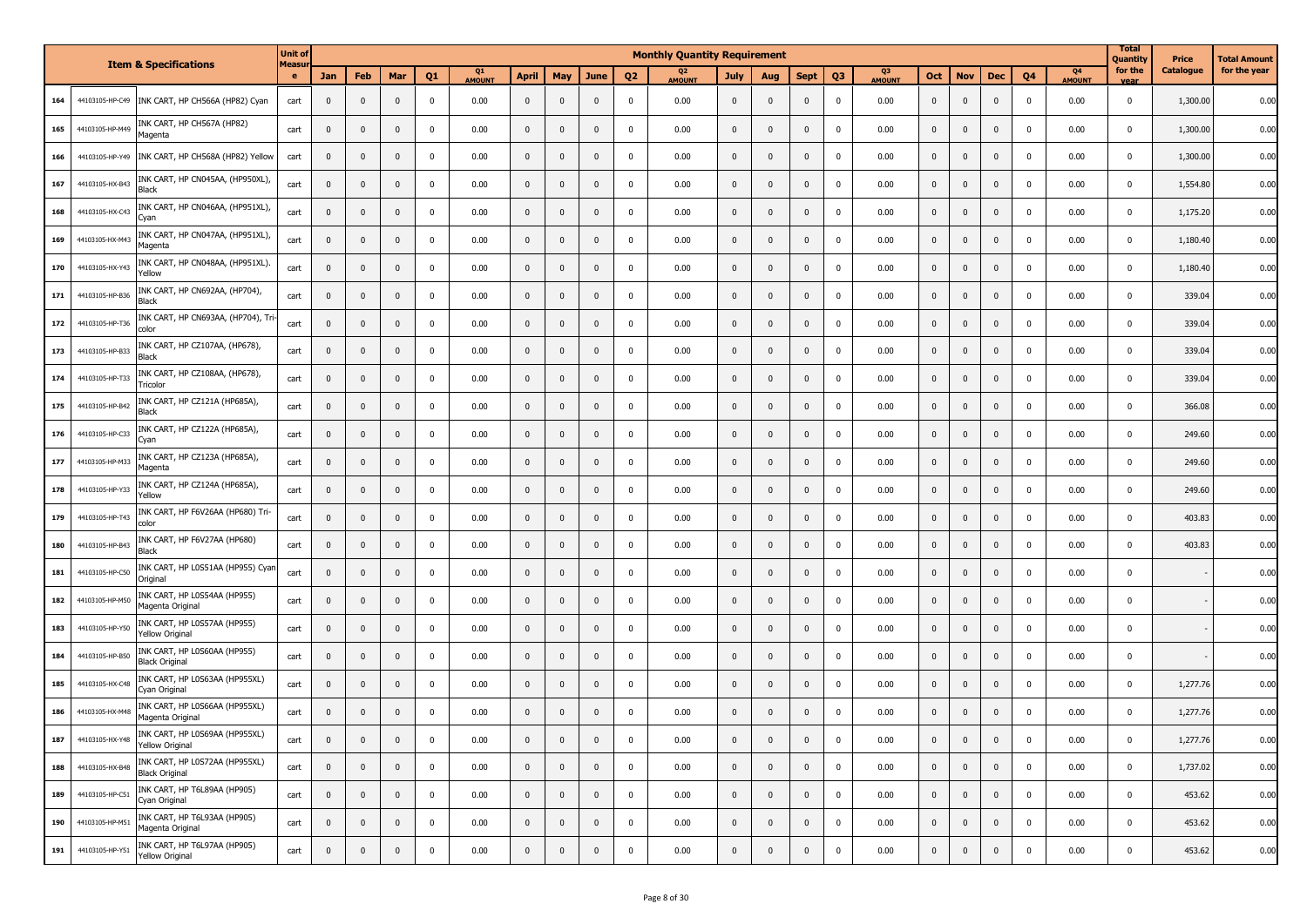|     |                 | <b>Item &amp; Specifications</b>                                | <b>Unit of</b><br>Measu |             |                         |              |             |              |             |                |              |                | <b>Monthly Quantity Requirement</b> |                |              |              |                         |              |                |                |              |                |                     | <b>Total</b><br>Quantity | Price     | Fotal Amount |
|-----|-----------------|-----------------------------------------------------------------|-------------------------|-------------|-------------------------|--------------|-------------|--------------|-------------|----------------|--------------|----------------|-------------------------------------|----------------|--------------|--------------|-------------------------|--------------|----------------|----------------|--------------|----------------|---------------------|--------------------------|-----------|--------------|
|     |                 |                                                                 | e                       | <b>Jan</b>  | Feb                     | Mar          | Q1          | Q1<br>AMOUNT | April       | May            | June         | Q <sub>2</sub> | Q <sub>2</sub><br>AMOUNT            | <b>July</b>    | Aug          | <b>Sept</b>  | Q <sub>3</sub>          | Q3<br>AMOUNT | Oct            | <b>Nov</b>     | <b>Dec</b>   | Q4             | Q4<br><b>AMOUNT</b> | for the                  | Catalogue | for the year |
| 192 | 44103105-HP-B51 | INK CART, HP T6M01AA (HP905)<br>Black Original                  | cart                    | $\pmb{0}$   | $\mathbf 0$             | $\pmb{0}$    | 0           | 0.00         | $\mathbf 0$ | $\mathbf 0$    | $\mathbf 0$  | $\mathbf 0$    | 0.00                                | $\mathbf 0$    | $\mathbf{0}$ | $\mathbf 0$  | $\mathbf 0$             | 0.00         | $\mathbf 0$    | $\mathbf{0}$   | $\mathbf 0$  | $\mathbf 0$    | 0.00                | $\mathbf 0$              | 741.28    | 0.00         |
| 193 | 44103105-HX-C49 | INK CART, HP T6M05AA (HP905XL)<br>Cyan Original                 | cart                    | $\mathbf 0$ | $\mathbf 0$             | $\mathbf{0}$ | 0           | 0.00         | $\mathbf 0$ | $\mathbf 0$    | $\mathbf 0$  | $\Omega$       | 0.00                                | $\mathbf 0$    | $\mathbf 0$  | $\mathbf{0}$ | $\pmb{0}$               | 0.00         | $\mathbf 0$    | $\mathbf{0}$   | $\pmb{0}$    | $\mathbf 0$    | 0.00                | $\mathbf 0$              |           | 0.00         |
| 194 | 44103105-HX-M49 | INK CART, HP T6M09AA (HP905XL)<br>Magenta Original              | cart                    | $\pmb{0}$   | $\mathbf 0$             | $\mathbf{0}$ | 0           | 0.00         | $\mathbf 0$ | $\mathbf 0$    | $\mathbf 0$  | $^{\circ}$     | 0.00                                | $\mathbf 0$    | $\mathbf 0$  | $\mathbf{0}$ | $\pmb{0}$               | 0.00         | $\mathbf 0$    | $\mathbf 0$    | $\mathbf 0$  | $\mathbf 0$    | 0.00                | $\mathbf 0$              |           | 0.00         |
| 195 | 44103105-HX-Y49 | INK CART, HP T6M13AA (HP905XL)<br>Yellow Original               | cart                    | $\mathbf 0$ | $\mathbf 0$             | $\mathbf{0}$ | 0           | 0.00         | $\mathbf 0$ | $\mathbf 0$    | $\mathbf 0$  | 0              | 0.00                                | $\mathbf 0$    | $\mathbf{0}$ | $\mathbf{0}$ | $\mathbf 0$             | 0.00         | $\mathbf 0$    | $\mathbf{0}$   | $\mathbf{0}$ | $\mathbf 0$    | 0.00                | $\mathbf 0$              |           | 0.00         |
| 196 | 44103105-HX-B49 | INK CART, HP T6M17AA (HP905XL)<br><b>Black Original</b>         | cart                    | $\mathbf 0$ | $\mathbf 0$             | $\mathbf{0}$ | 0           | 0.00         | $\mathbf 0$ | $\pmb{0}$      | $\mathbf 0$  | $\mathbf 0$    | 0.00                                | $\mathbf 0$    | $\mathbf{0}$ | $\mathbf{0}$ | $\mathbf 0$             | 0.00         | $\mathbf 0$    | $\mathbf{0}$   | $\mathbf{0}$ | $\mathbf 0$    | 0.00                | $\mathbf 0$              |           | 0.00         |
| 197 | 44103112-EP-R05 | RIBBON CART, EPSON C13S015516<br>#8750), Black                  | cart                    | $\mathbf 0$ | $\mathbf{0}$            | $\mathbf{0}$ | 0           | 0.00         | $\mathbf 0$ | $\mathbf 0$    | $\mathbf 0$  | $\mathbf 0$    | 0.00                                | $\mathbf 0$    | $\mathbf{0}$ | $\mathbf{0}$ | $\mathbf 0$             | 0.00         | $\mathbf 0$    | $\mathbf{0}$   | $\mathbf{0}$ | $\mathbf 0$    | 0.00                | $\mathbf 0$              | 76.75     | 0.00         |
| 198 | 44103112-EP-R07 | RIBBON CART, EPSON C13S015531<br>S015086), Black                | cart                    | $\mathbf 0$ | $\mathbf 0$             | $\mathbf{0}$ | 0           | 0.00         | $\mathbf 0$ | $\mathbf 0$    | $\mathbf 0$  | $\mathbf 0$    | 0.00                                | $\mathbf 0$    | $\mathbf 0$  | $\mathbf{0}$ | $\mathbf 0$             | 0.00         | $\mathbf 0$    | $\mathbf{0}$   | $\mathbf{0}$ | $\mathbf 0$    | 0.00                | $^{\circ}$               | 724.88    | 0.00         |
| 199 | 44103112-EP-R13 | RIBBON CART, EPSON C13S015632,<br>Black, forLX-310              | cart                    | $\mathbf 0$ | $\mathbf{0}$            | $\mathbf{0}$ | 0           | 0.00         | $\mathbf 0$ | $\mathbf 0$    | $\mathbf 0$  | $^{\circ}$     | 0.00                                | $\mathbf 0$    | $\mathbf{0}$ | $\mathbf{0}$ | $\mathbf 0$             | 0.00         | $\mathbf 0$    | $\mathbf{0}$   | $\mathbf 0$  | $\mathbf 0$    | 0.00                | $\mathbf 0$              | 75.92     | 0.00         |
| 200 | 44103103-BR-B03 | TONER CART, BROTHER TN-2025,<br>Black                           | cart                    | $\mathbf 0$ | $\mathbf{0}$            | $\mathbf{0}$ | 0           | 0.00         | $\mathbf 0$ | $\mathbf{0}$   | $\mathbf 0$  | $^{\circ}$     | 0.00                                | $\mathbf{0}$   | $\mathbf{0}$ | $\mathbf{0}$ | $\mathbf{0}$            | 0.00         | $\mathbf 0$    | $\mathbf{0}$   | $\mathbf{0}$ | $\mathbf 0$    | 0.00                | $^{\circ}$               | 2,556.32  | 0.00         |
| 201 | 44103103-BR-B04 | TONER CART, BROTHER TN-2130<br>Black                            | cart                    | $\mathbf 0$ | $\mathbf{0}$            | $\mathbf{0}$ | 0           | 0.00         | $\mathbf 0$ | $\mathbf 0$    | $\mathbf 0$  | $^{\circ}$     | 0.00                                | $\mathbf 0$    | $\mathbf{0}$ | $\mathbf{0}$ | $\mathbf 0$             | 0.00         | $\mathbf 0$    | $\mathbf{0}$   | $\mathbf 0$  | $\mathbf 0$    | 0.00                | $\mathbf 0$              | 1,820.00  | 0.00         |
| 202 | 44103103-BR-B05 | TONER CART, BROTHER TN-2150<br>Black                            | cart                    | $\mathbf 0$ | $\mathbf 0$             | $\mathbf{0}$ | 0           | 0.00         | $\mathbf 0$ | $\overline{0}$ | $\mathbf 0$  | $^{\circ}$     | 0.00                                | $\mathbf 0$    | $\mathbf{0}$ | $\mathbf{0}$ | $\mathbf 0$             | 0.00         | $\mathbf 0$    | $\mathbf{0}$   | $\mathbf{0}$ | $\mathbf 0$    | 0.00                | $\mathbf 0$              | 2,615.60  | 0.00         |
| 203 | 44103103-BR-B09 | TONER CART, BROTHER TN-3320,<br>Black                           | cart                    | $\mathbf 0$ | $\mathbf{0}$            | $\mathbf{0}$ | $^{\circ}$  | 0.00         | $\mathbf 0$ | $\overline{0}$ | $\mathbf 0$  | 0              | 0.00                                | $\mathbf 0$    | $\mathbf{0}$ | $\mathbf{0}$ | $\mathbf 0$             | 0.00         | $\mathbf 0$    | $\mathbf{0}$   | $\mathbf{0}$ | $\mathbf 0$    | 0.00                | $\mathbf 0$              | 2,941.95  | 0.00         |
| 204 | 44103103-BR-B1  | TONER CART, BROTHER TN-3350<br>Black, for HL5450DN (CU Printer) | cart                    | $\mathbf 0$ | $\overline{\mathbf{0}}$ | 0            | $^{\circ}$  | 0.00         | $\mathbf 0$ | $\overline{0}$ | $\mathbf 0$  | 0              | 0.00                                | $\mathbf 0$    | $\mathbf{0}$ | $\mathbf{0}$ | $\mathbf 0$             | 0.00         | $\mathbf 0$    | $\mathbf{0}$   | $\mathbf 0$  | $\mathbf 0$    | 0.00                | $\mathbf 0$              | 4,288.54  | 0.00         |
| 205 | 44103103-HP-B12 | TONER CART, HP CB435A, Black                                    | cart                    | $\mathbf 0$ | $\overline{\mathbf{0}}$ | $\mathbf{0}$ | $^{\circ}$  | 0.00         | $\mathbf 0$ | $\mathbf 0$    | $\mathbf 0$  | 0              | 0.00                                | $\mathbf 0$    | $\mathbf 0$  | $\mathbf{0}$ | $\mathbf 0$             | 0.00         | $\mathbf 0$    | $\mathbf{0}$   | $\mathbf{0}$ | $\mathbf 0$    | 0.00                | $\mathbf 0$              | 2,857.92  | 0.00         |
| 206 | 44103103-HP-B14 | TONER CART, HP CB540A, Black                                    | cart                    | $\pmb{0}$   | $\mathbf 0$             | 0            | 0           | 0.00         | $\mathbf 0$ | $\overline{0}$ | $\mathbf 0$  | 0              | 0.00                                | $\mathbf 0$    | $\mathbf 0$  | $\mathbf 0$  | $\mathbf 0$             | 0.00         | $\mathbf 0$    | $\mathbf 0$    | $\mathbf 0$  | $\mathbf 0$    | 0.00                | $\mathbf 0$              | 3,312.40  | 0.00         |
| 207 | 44103103-HP-B18 | TONER CART, HP CE255A, Black                                    | cart                    | $\mathbf 0$ | $\mathbf 0$             | 0            | 0           | 0.00         | $\mathbf 0$ | $\overline{0}$ | $\mathbf 0$  | $^{\circ}$     | 0.00                                | $\mathbf 0$    | $\mathbf 0$  | $\mathbf 0$  | $\mathbf 0$             | 0.00         | $\mathbf 0$    | $\mathbf{0}$   | $\mathbf 0$  | $\mathbf 0$    | 0.00                | $\mathbf 0$              | 6,791.20  | 0.00         |
| 208 | 44103103-HP-B21 | TONER CART, HP CE278A, Black                                    | cart                    | $\mathbf 0$ | $\mathbf 0$             | 0            | 0           | 0.00         | $\mathbf 0$ | $\mathbf 0$    | $\mathbf 0$  | $\mathbf 0$    | 0.00                                | $\mathbf 0$    | $\mathbf{0}$ | 1            | 1                       | 4,000.00     | $\overline{2}$ | 1              | 1            | $\overline{4}$ | 16,000.00           | 5                        | 4,000.00  | 20,000.00    |
| 209 | 44103103-HP-B22 | TONER CART, HP CE2 <mark>85A</mark> (HP85A),<br>Black           | cart                    | $\mathbf 0$ | $\overline{\mathbf{0}}$ | $\mathbf{0}$ | 0           | 0.00         | $\mathbf 0$ | $\mathbf 0$    | $\mathbf{0}$ | $\Omega$       | 0.00                                | -1             | 1            | 1            | $\overline{\mathbf{3}}$ | 10,791.00    | $\overline{2}$ | $\mathbf{0}$   | 1            | 3              | 10,791.00           | 6                        | 3,597.00  | 21,582.00    |
| 210 | 44103103-HP-B23 | TONER CART, HP CE310A, Black                                    | cart                    | $\mathbf 0$ | $\overline{\mathbf{0}}$ | 0            | $\Omega$    | 0.00         | $\mathbf 0$ | $\mathbf 0$    | $\mathbf 0$  | $\Omega$       | 0.00                                | $\mathbf 0$    | $\mathbf{0}$ | $\mathbf{0}$ | $\mathbf{0}$            | 0.00         | $\pmb{0}$      | $\mathbf{0}$   | $\mathbf 0$  | $\mathbf 0$    | 0.00                | $\mathbf 0$              | 2,386.80  | 0.00         |
| 211 | 44103103-HP-C23 | TONER CART, HP CE311A, Cyan                                     | cart                    | $\mathbf 0$ | $\overline{\mathbf{0}}$ | 0            | 0           | 0.00         | $\mathbf 0$ | $\mathbf 0$    | $\mathbf 0$  | $\mathbf 0$    | 0.00                                | $\mathbf 0$    | $\mathbf 0$  | $\mathbf 0$  | $\mathbf 0$             | 0.00         | $\pmb{0}$      | $\mathbf{0}$   | 0            | $\mathbf 0$    | 0.00                | $\mathbf 0$              | 2,490.80  | 0.00         |
| 212 | 44103103-HP-Y23 | TONER CART, HP CE312A, Yellow                                   | cart                    | $\mathbf 0$ | $\mathbf 0$             | $\mathbf{0}$ | 0           | 0.00         | $\mathbf 0$ | $\overline{0}$ | $\mathbf 0$  | 0              | 0.00                                | $\mathbf 0$    | $\mathbf{0}$ | $\mathbf{0}$ | $\mathbf{0}$            | 0.00         | $\mathbf 0$    | $\mathbf{0}$   | $\mathbf{0}$ | $\mathbf 0$    | 0.00                | $\mathbf 0$              | 2,490.80  | 0.00         |
| 213 | 44103103-HP-M23 | TONER CART, HP CE313A, Magenta                                  | cart                    | $\mathbf 0$ | $\overline{\mathbf{0}}$ | $\mathbf{0}$ | 0           | 0.00         | $\mathbf 0$ | $\overline{0}$ | $\mathbf 0$  | 0              | 0.00                                | $\mathbf 0$    | $\mathbf{0}$ | $\mathbf{0}$ | $\mathbf 0$             | 0.00         | $\mathbf{0}$   | $\mathbf{0}$   | $\mathbf{0}$ | $\mathbf 0$    | 0.00                | $\mathbf 0$              | 2,490.80  | 0.00         |
| 214 | 44103103-HP-B24 | TONER CART, HP CE320A, Black                                    | cart                    | $\mathbf 0$ | $\mathbf{0}$            | $\mathbf{0}$ | 0           | 0.00         | $\mathbf 0$ | $\mathbf{0}$   | $\mathbf{0}$ | 0              | 0.00                                | $\mathbf{0}$   | $\mathbf{0}$ | $\mathbf{0}$ | $\mathbf{0}$            | 0.00         | $\mathbf{0}$   | $\mathbf{0}$   | $\mathbf 0$  | $\mathbf 0$    | 0.00                | 0                        | 2,854.80  | 0.00         |
| 215 |                 | 44103103-HP-C24 TONER CART, HP CE321A, Cyan                     | cart                    | $\mathbf 0$ | U                       | v            | U           | $0.00\,$     | U           | v              | U            | U              | 0.00                                | U              | U            | U            | U                       | 0.00         | v              | U              | U            | U              | 0.00                | $\mathbf 0$              | 3,010.80  | 0.00         |
| 216 |                 | 44103103-HP-Y24 TONER CART, HP CE322A, Yellow                   | cart                    | $\mathbf 0$ | $\mathbf 0$             | $\mathbf 0$  | $\mathbf 0$ | 0.00         | $\mathbf 0$ | $\overline{0}$ | $\mathbf 0$  | $\mathbf 0$    | 0.00                                | $\overline{0}$ | $\mathbf 0$  | $\mathbf 0$  | $\overline{0}$          | 0.00         | $\mathbf{0}$   | $\mathbf{0}$   | $\mathbf 0$  | $\mathbf 0$    | 0.00                | $\mathbf 0$              | 3,010.80  | 0.00         |
| 217 |                 | 44103103-HP-M24 TONER CART, HP CE323A, Magenta                  | cart                    | $\pmb{0}$   | $\mathbf 0$             | $\mathbf 0$  | $\mathbf 0$ | 0.00         | $\mathbf 0$ | $\mathbf 0$    | $\pmb{0}$    | $\mathbf 0$    | 0.00                                | $\mathbf 0$    | $\mathbf 0$  | $\mathbf 0$  | $\mathbf 0$             | 0.00         | $\mathbf 0$    | $\mathbf{0}$   | $\mathbf 0$  | $\mathbf 0$    | 0.00                | $\mathbf 0$              | 3,010.80  | 0.00         |
| 218 |                 | 44103103-HP-B25 TONER CART, HP CE390A, Black                    | cart                    | $\pmb{0}$   | $\mathbf 0$             | 0            | 0           | 0.00         | $\mathbf 0$ | $\mathbf 0$    | $\mathbf 0$  | 0              | 0.00                                | $\mathbf{1}$   | $\mathbf{0}$ | $\mathbf 0$  | $\mathbf{1}$            | 8,500.00     | $\mathbf 0$    | $\overline{0}$ | $\mathbf{0}$ | $\mathbf{0}$   | 0.00                | $\mathbf{1}$             | 8,500.00  | 8,500.00     |
| 219 |                 | 44103103-HP-B26 TONER CART, HP CE400A, Black                    | cart                    | $\pmb{0}$   | $\mathbf 0$             | $\mathbf 0$  | 0           | 0.00         | $\bf{0}$    | $\bf{0}$       | $\mathbf 0$  | $\mathbf 0$    | 0.00                                | $\overline{0}$ | $\mathbf 0$  | $\mathbf 0$  | $\pmb{0}$               | 0.00         | $\overline{0}$ | $\overline{0}$ | $\mathbf{0}$ | $\mathbf{0}$   | 0.00                | $\mathbf 0$              | 6,754.80  | 0.00         |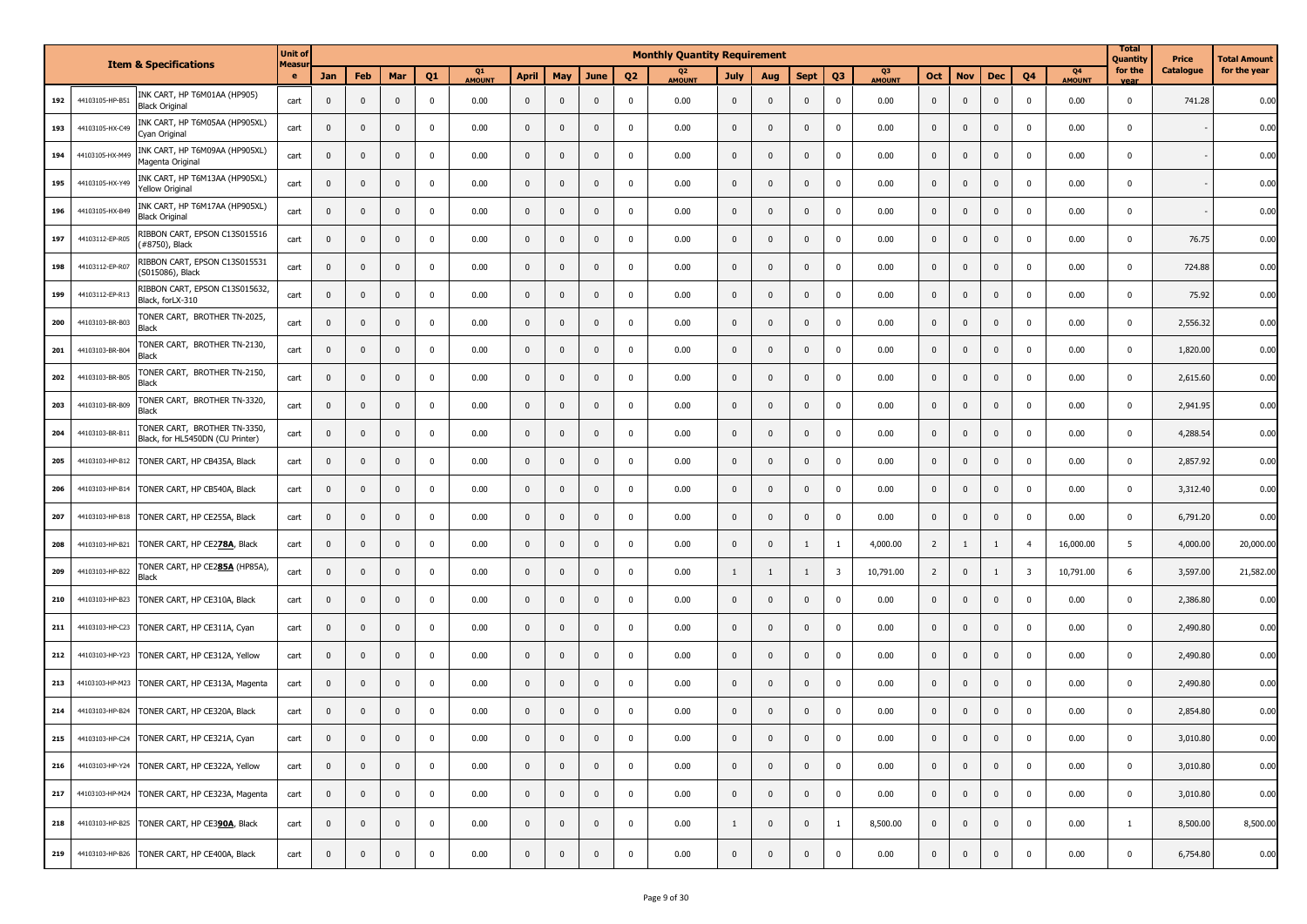|     |                 | <b>Item &amp; Specifications</b>                            | <b>Unit of</b>     |                |             |                         |                |              |              |                         |              |                | <b>Monthly Quantity Requirement</b> |                |              |                |                         |              |                |                |                         |                |                                 | <b>Total</b><br>Quantity | Price     | <b>Total Amount</b> |
|-----|-----------------|-------------------------------------------------------------|--------------------|----------------|-------------|-------------------------|----------------|--------------|--------------|-------------------------|--------------|----------------|-------------------------------------|----------------|--------------|----------------|-------------------------|--------------|----------------|----------------|-------------------------|----------------|---------------------------------|--------------------------|-----------|---------------------|
|     |                 |                                                             | Measu<br>$\bullet$ | Jan            | Feb         | Mar                     | Q <sub>1</sub> | Q1<br>AMOUNT | <b>April</b> | May                     | <b>June</b>  | Q <sub>2</sub> | Q <sub>2</sub><br><b>AMOUNT</b>     | July           | Aug          | <b>Sept</b>    | Q <sub>3</sub>          | Q3<br>AMOUNT | Oct            | <b>Nov</b>     | <b>Dec</b>              | Q <sub>4</sub> | Q <sub>4</sub><br><b>AMOUNT</b> | for the<br>vea           | Catalogue | for the year        |
| 220 | 44103103-HP-C26 | TONER CART, HP CE401A, Cyan                                 | cart               | $\bf{0}$       | $\mathbf 0$ | $\mathbf{0}$            | $\mathbf 0$    | 0.00         | $\mathbf{0}$ | $\mathbf 0$             | $\mathbf{0}$ | $^{\circ}$     | 0.00                                | $\mathbf{0}$   | $\mathbf{0}$ | $\mathbf{0}$   | $\mathbf 0$             | 0.00         | $\mathbf 0$    | $\mathbf 0$    | $\pmb{0}$               | $\mathbf 0$    | 0.00                            | 0                        | 9,978.80  | 0.00                |
| 221 | 44103103-HP-Y26 | TONER CART, HP CE402A, Yellow                               | cart               | $\mathbf 0$    | $\mathbf 0$ | $\mathbf 0$             | $^{\circ}$     | 0.00         | $\mathbf 0$  | $\mathbf 0$             | $\mathbf{0}$ | 0              | 0.00                                | $\mathbf{0}$   | $\mathbf{0}$ | $\mathbf{0}$   | $\mathbf 0$             | 0.00         | $\mathbf 0$    | $\mathbf 0$    | $\mathbf 0$             | 0              | 0.00                            | $\mathbf 0$              | 9,978.80  | 0.00                |
| 222 | 44103103-HP-M26 | TONER CART, HP CE403A, Magenta                              | cart               | $\mathbf 0$    | $\mathbf 0$ | $\mathbf{0}$            | $\mathbf 0$    | 0.00         | $\mathbf 0$  | $\mathbf{0}$            | $\mathbf{0}$ | 0              | 0.00                                | $\mathbf{0}$   | $\mathbf{0}$ | $\mathbf{0}$   | $\mathbf 0$             | 0.00         | $\mathbf{0}$   | $\mathbf 0$    | $\mathbf 0$             | $\mathbf{0}$   | 0.00                            | 0                        | 9,978.80  | 0.00                |
| 223 | 44103103-HP-B27 | TONER CART, HP CE410A, (HP305),<br>Black                    | cart               | $\mathbf 0$    | $\mathbf 0$ | 0                       | $^{\circ}$     | 0.00         | $\mathbf{0}$ | $\mathbf 0$             | $\mathbf 0$  | 0              | 0.00                                | $\mathbf{0}$   | $\mathbf{0}$ | $\mathbf 0$    | $\mathbf 0$             | 0.00         | $\pmb{0}$      | $\mathbf 0$    | $\mathbf 0$             | $\Omega$       | 0.00                            | $\mathbf 0$              | 3,868.80  | 0.00                |
| 224 | 44103103-HP-C27 | TONER CART, HP CE411A, (HP305),<br>Cyan                     | cart               | $\mathbf{0}$   | $\mathbf 0$ | $\mathbf{0}$            | $^{\circ}$     | 0.00         | $\mathbf{0}$ | $\mathbf{0}$            | $\mathbf{0}$ | $\Omega$       | 0.00                                | $\mathbf{0}$   | $\mathbf{0}$ | $\mathbf{0}$   | $\mathbf 0$             | 0.00         | $\mathbf 0$    | $\mathbf 0$    | $\mathbf{0}$            | $\mathbf{0}$   | 0.00                            | 0                        | 5,512.00  | 0.00                |
| 225 | 44103103-HP-Y27 | TONER CART, HP CE412A, (HP305),<br>Yellow                   | cart               | $\bf{0}$       | $\mathbf 0$ | $\mathbf{0}$            | $\mathbf 0$    | 0.00         | $\mathbf{0}$ | $\mathbf{0}$            | $\mathbf{0}$ | $^{\circ}$     | 0.00                                | $\mathbf{0}$   | $\mathbf{0}$ | $\mathbf{0}$   | $\mathbf 0$             | 0.00         | $\pmb{0}$      | $\mathbf 0$    | $\pmb{0}$               | $\mathbf{0}$   | 0.00                            | 0                        | 5,512.00  | 0.00                |
| 226 | 44103103-HP-M27 | TONER CART, HP CE413A, (HP305),<br>Magenta                  | cart               | $\mathbf 0$    | $\mathbf 0$ | $\mathbf{0}$            | $\mathbf 0$    | 0.00         | $\mathbf{0}$ | $\mathbf{0}$            | $\mathbf{0}$ | $\Omega$       | 0.00                                | $\mathbf{0}$   | $\mathbf{0}$ | $\mathbf{0}$   | $\mathbf 0$             | 0.00         | $\mathbf 0$    | $\mathbf 0$    | $\mathbf{0}$            | $\Omega$       | 0.00                            | 0                        | 5,512.00  | 0.00                |
| 227 | 44103103-HP-B28 | TONER CART, HP CE505A, Black                                | cart               | $\mathbf 0$    | $\mathbf 0$ | $\mathbf{0}$            | $\mathbf 0$    | 0.00         | $\mathbf{0}$ | $\mathbf 0$             | $\mathbf{0}$ | 0              | 0.00                                | $\mathbf 0$    | $\mathbf{0}$ | $\mathbf{0}$   | $\mathbf 0$             | 0.00         | $\mathbf 0$    | $\mathbf 0$    | $\pmb{0}$               | $\mathbf{0}$   | 0.00                            | $\mathbf 0$              | 4,079.92  | 0.00                |
| 228 | 44103103-HX-B28 | TONER CART, HP CE505X, Black, high<br>cap                   | cart               | $\bf{0}$       | $\mathbf 0$ | 0                       | 0              | 0.00         | $\mathbf{0}$ | $\overline{\mathbf{0}}$ | $\mathbf{0}$ | 0              | 0.00                                | $\mathbf{0}$   | $\mathbf{0}$ | $\mathbf{0}$   | $\mathbf 0$             | 0.00         | $\mathbf 0$    | $\mathbf 0$    | $\mathbf 0$             | $\mathbf{0}$   | 0.00                            | 0                        | 7,213.44  | 0.00                |
| 229 | 44103103-HP-B52 | TONER CART, HP CF217A (HP17A)<br><b>Black LaserJet</b>      | cart               | $\mathbf 0$    | $\mathbf 0$ | $\mathbf{0}$            | 0              | 0.00         | $\mathbf 0$  | $\mathbf 0$             | $\mathbf{0}$ | $\Omega$       | 0.00                                | $\overline{2}$ | $\mathbf{0}$ | 1              | $\overline{\mathbf{3}}$ | 8,798.40     | 1              | $\mathbf{1}$   | $\overline{0}$          | $\overline{2}$ | 5,865.60                        | 5                        | 2,932.80  | 14,664.00           |
| 230 | 44103103-HP-B53 | TONER CART, HP CF226A (HP26A)<br><b>Black LaserJet</b>      | cart               | $\mathbf 0$    | $\mathbf 0$ | $\mathbf{0}$            | $\mathbf 0$    | 0.00         | $\mathbf{0}$ | $\mathbf 0$             | $\mathbf{0}$ | 0              | 0.00                                | $\mathbf{0}$   | $\mathbf{0}$ | $\mathbf{0}$   | $\mathbf 0$             | 0.00         | $\mathbf{1}$   | 1              | $\overline{0}$          | $\overline{2}$ | 14,200.00                       | $\overline{2}$           | 7,100.00  | 14,200.00           |
| 231 | 44103103-HX-B50 | TONER CART, HP CF226XC (HP26XC)<br><b>Black LaserJet</b>    | cart               | $\mathbf 0$    | $\mathbf 0$ | 0                       | 0              | 0.00         | $\mathbf{0}$ | $\mathbf 0$             | $\mathbf{0}$ | 0              | 0.00                                | $\mathbf{0}$   | $\mathbf{0}$ | $\mathbf{0}$   | $\mathbf 0$             | 0.00         | $\mathbf 0$    | $\mathbf 0$    | $\mathbf 0$             | $\mathbf{0}$   | 0.00                            | 0                        |           | 0.00                |
| 232 | 44103103-HP-B55 | TONER CART, HP CF280A, LaserJet<br>Pro M401/M425 2.7K Black | cart               | $\overline{2}$ | $\mathbf 0$ | $\mathbf{0}$            | 2              | 11,600.00    | $\mathbf 0$  | $\mathbf 0$             | $\mathbf{0}$ | 0              | 0.00                                | 1              | $\mathbf{0}$ | $\mathbf{0}$   | -1                      | 5,800.00     | $\mathbf{1}$   | $\mathbf 0$    | 1                       | $\overline{2}$ | 11,600.00                       | 5                        | 5,800.00  | 29,000.00           |
| 233 | 44103103-HP-B51 | TONER CART, HP CF280XC                                      | cart               | $\mathbf 0$    | $\mathbf 0$ | $\mathbf 0$             | $\mathbf 0$    | 0.00         | $\mathbf{0}$ | $\mathbf 0$             | $\mathbf 0$  | 0              | 0.00                                | $\mathbf 0$    | 0            | $\mathbf 0$    | $\mathbf 0$             | 0.00         | $\mathbf 0$    | $\mathbf 0$    | $\mathbf 0$             | $\mathbf 0$    | 0.00                            | $\mathbf 0$              | 6,962.80  | 0.00                |
| 234 | 44103103-HP-B56 | TONER CART, HP CF281A (HP81A)<br><b>Black LaserJet</b>      | cart               | $\mathbf 0$    | $\mathbf 0$ | $\pmb{0}$               | 0              | 0.00         | $\mathbf{0}$ | $\mathbf 0$             | $\mathbf 0$  | $\mathbf 0$    | 0.00                                | $\mathbf{0}$   | $\mathbf{0}$ | $\mathbf{0}$   | $\mathbf 0$             | 0.00         | $\mathbf 0$    | $\mathbf 0$    | $\pmb{0}$               | $\mathbf 0$    | 0.00                            | $\mathbf 0$              | 8,640.85  | 0.00                |
| 235 | 44103103-HP-B57 | TONER CART, HP CF283A (HP83A)<br>LaserJet Black             | cart               | $\mathbf 0$    | $\mathbf 0$ | $\mathbf 0$             | $\mathbf 0$    | 0.00         | $\mathbf{0}$ | $\mathbf 0$             | $\mathbf 0$  | 0              | 0.00                                | $\mathbf{0}$   | $\mathbf{0}$ | $\mathbf{0}$   | $\mathbf 0$             | 0.00         | $\mathbf 0$    | $\mathbf 0$    | $\mathbf 0$             | $\Omega$       | 0.00                            | $\mathbf 0$              | 3,241.70  | 0.00                |
| 236 | 44103103-HX-B51 | TONER CART, HP CF283XC (HP83X)<br><b>Blk Contract LJ</b>    | cart               | $\bf{0}$       | $\mathbf 0$ | $\mathbf{0}$            | $\mathbf 0$    | 0.00         | $\mathbf 0$  | $\mathbf 0$             | $\mathbf{0}$ | 0              | 0.00                                | $\mathbf{0}$   | $\mathbf{0}$ | $\mathbf{0}$   | $\mathbf 0$             | 0.00         | $\mathbf 0$    | $\mathbf 0$    | $\mathbf 0$             | $\mathbf{0}$   | 0.00                            | $\mathbf 0$              | 3,946.80  | 0.00                |
| 237 | 44103103-HP-B58 | TONER CART, HP CF287A (HP87)<br>black                       | cart               | $\mathbf 0$    | $\mathbf 0$ | 0                       | $\mathbf 0$    | 0.00         | $\mathbf{0}$ | $\mathbf 0$             | $\mathbf 0$  | 0              | 0.00                                | $\mathbf{0}$   | $\mathbf{0}$ | $\mathbf{0}$   | $\mathbf 0$             | 0.00         | $\pmb{0}$      | $\mathbf 0$    | $\overline{\mathbf{0}}$ | $\mathbf{0}$   | 0.00                            | $\mathbf 0$              | 10,051.60 | 0.00                |
| 238 | 44103103-HP-B59 | TONER CART, HP CF310AC (HP826)<br>black                     | cart               | $\mathbf 0$    | $\mathbf 0$ | $\mathbf{0}$            | $^{\circ}$     | 0.00         | $\mathbf 0$  | $\mathbf 0$             | $\mathbf{0}$ | 0              | 0.00                                | $\mathbf{0}$   | $\mathbf{0}$ | $\mathbf{0}$   | $\mathbf 0$             | 0.00         | $\pmb{0}$      | $\mathbf 0$    | $\overline{0}$          | $\mathbf{0}$   | 0.00                            | $\mathbf 0$              |           | 0.00                |
| 239 | 44103103-HP-C59 | TONER CART, HP CF311AC (HP826)<br>cyan                      | cart               | $\bf{0}$       | $\mathbf 0$ | $\mathbf{0}$            | $\mathbf 0$    | 0.00         | $\mathbf{0}$ | $\mathbf 0$             | $\mathbf{0}$ | 0              | 0.00                                | $\mathbf{0}$   | $\mathbf{0}$ | $\mathbf{0}$   | $\mathbf 0$             | 0.00         | $\mathbf 0$    | $\mathbf 0$    | $\pmb{0}$               | $\mathbf{0}$   | 0.00                            | 0                        |           | 0.00                |
| 240 | 44103103-HP-Y59 | TONER CART, HP CF312AC (HP826)<br>yellow                    | cart               | $\mathbf 0$    | $\mathbf 0$ | $\pmb{0}$               | 0              | 0.00         | $\mathbf{0}$ | $\mathbf 0$             | $\mathbf 0$  | $^{\circ}$     | 0.00                                | $\mathbf{0}$   | $\mathbf{0}$ | $\mathbf{0}$   | $\mathbf 0$             | 0.00         | $\pmb{0}$      | $\mathbf 0$    | $\pmb{0}$               | $\Omega$       | 0.00                            | $\mathbf 0$              |           | 0.00                |
| 241 | 44103103-HP-M59 | TONER CART, HP CF313AC (HP826)<br>magenta                   | cart               | $\bf{0}$       | $\mathbf 0$ | $\mathbf{0}$            | $\mathbf 0$    | 0.00         | $\mathbf{0}$ | $\mathbf 0$             | $\mathbf{0}$ | 0              | 0.00                                | $\mathbf{0}$   | $\mathbf{0}$ | $\mathbf{0}$   | $\mathbf 0$             | 0.00         | $\mathbf{0}$   | $\mathbf 0$    | $\pmb{0}$               | $\mathbf{0}$   | 0.00                            | 0                        |           | 0.00                |
| 242 | 44103103-HX-B52 | TONER CART, HP CF325XC (HP25X)<br><b>Black LaserJet</b>     | cart               | $\mathbf 0$    | $\mathbf 0$ | $\mathbf 0$             | $\mathsf 0$    | 0.00         | $\mathbf{0}$ | $\mathbf 0$             | $\mathbf 0$  | $\mathbf 0$    | 0.00                                | $\mathbf{0}$   | $\mathbf 0$  | $\mathbf 0$    | $\mathbf 0$             | 0.00         | $\pmb{0}$      | $\overline{0}$ | $\mathbf 0$             | $\pmb{0}$      | 0.00                            | $\mathbf 0$              | 13,156.00 | 0.00                |
| 243 | 44103103-HP-B60 | TONER CART, HP CF350A Black LJ                              | cart               | $\mathbf 0$    | $\mathbf 0$ | $\mathbf{0}$            | $\mathbf 0$    | 0.00         | $\mathbf{0}$ | $\mathbf 0$             | $\mathbf 0$  | $\mathbf 0$    | 0.00                                | $\mathbf 0$    | $\mathbf{0}$ | $\mathbf{0}$   | $\mathbf 0$             | 0.00         | $\mathbf 0$    | $\mathbf 0$    | $\mathbf{0}$            | $\mathbf 0$    | 0.00                            | $\mathbf 0$              | 2,901.60  | 0.00                |
| 244 | 44103103-HP-C60 | TONER CART, HP CF351A Cyan LJ                               | cart               | $\mathbf 0$    | $\mathbf 0$ | $\overline{\mathbf{0}}$ | $\mathbf 0$    | 0.00         | $\pmb{0}$    | $\mathbf 0$             | $\mathbf 0$  | $\pmb{0}$      | 0.00                                | $\mathbf 0$    | $\mathbf 0$  | $\overline{0}$ | $\mathbf 0$             | 0.00         | $\overline{0}$ | $\mathbf 0$    | $\mathbf 0$             | $\mathbf 0$    | 0.00                            | $\mathbf 0$              | 2,943.20  | 0.00                |
| 245 | 44103103-HP-Y60 | TONER CART, HP CF352A Yellow LJ                             | cart               | $\mathbf 0$    | $\mathbf 0$ | $\mathbf 0$             | $\pmb{0}$      | 0.00         | $\mathbf 0$  | $\mathbf 0$             | $\mathbf 0$  | $\mathbf 0$    | 0.00                                | $\mathbf 0$    | $\mathbf 0$  | $\overline{0}$ | $\mathbf 0$             | 0.00         | $\mathbf 0$    | $\mathbf 0$    | $\mathbf 0$             | $\pmb{0}$      | 0.00                            | $\mathbf 0$              | 2,943.20  | 0.00                |
| 246 | 44103103-HP-M60 | TONER CART, HP CF353A Magenta LJ                            | cart               | $\mathbf 0$    | $\mathbf 0$ | $\mathbf 0$             | $\mathbf 0$    | 0.00         | $\mathbf 0$  | $\mathbf 0$             | $\mathbf 0$  | 0              | 0.00                                | $\mathbf 0$    | $\mathbf 0$  | $\mathbf 0$    | $\mathbf 0$             | 0.00         | $\overline{0}$ | $\mathbf 0$    | $\mathbf 0$             | $\pmb{0}$      | 0.00                            | $\mathbf 0$              | 2,943.20  | 0.00                |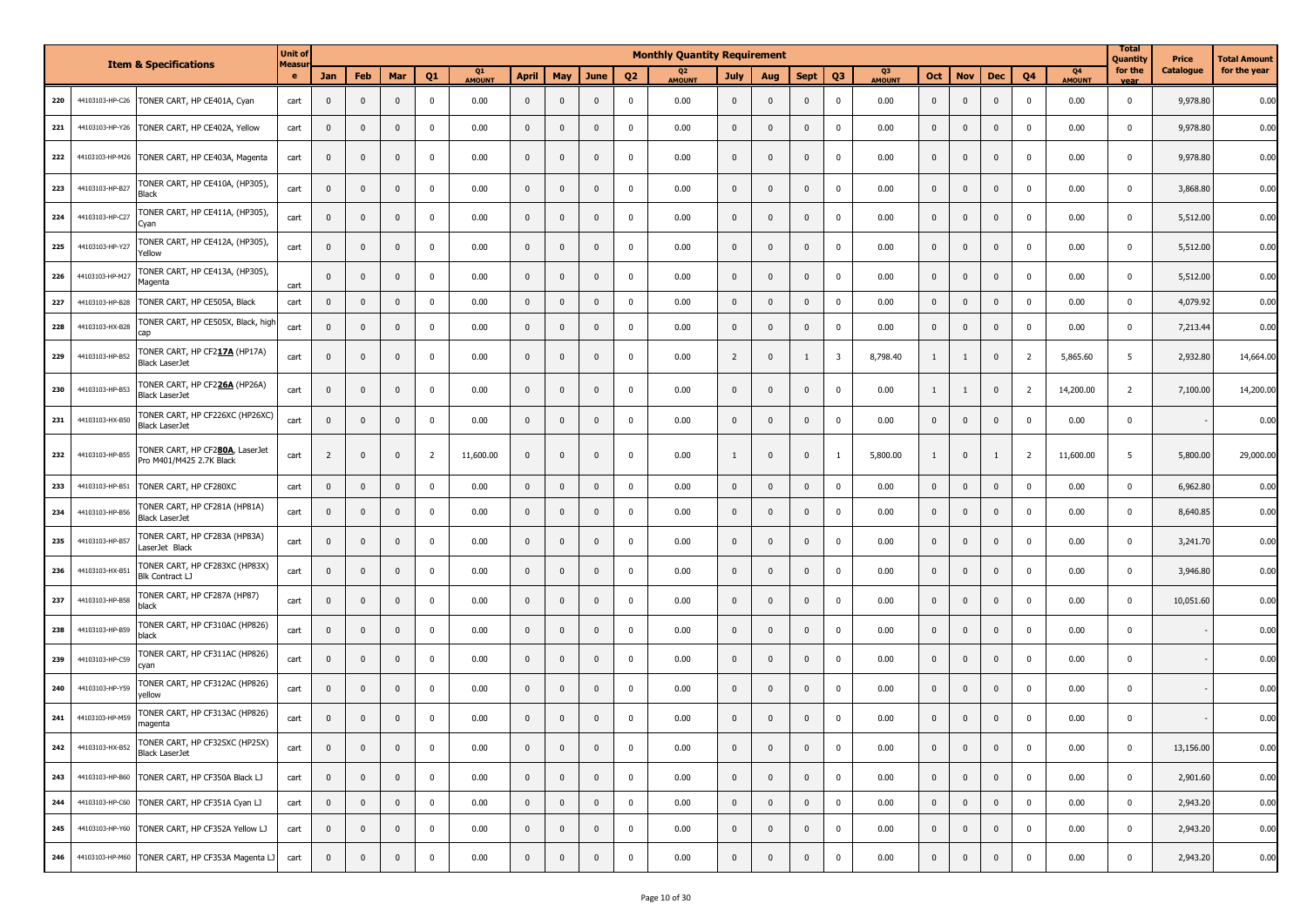|     |                 | <b>Item &amp; Specifications</b>                        | <b>Unit of</b><br><b>Measu</b> |                |                |              |                |              |                |              |                         |                | <b>Monthly Quantity Requirement</b> |                |                |                |                |                          |                |                |              |              |                                 | <b>Total</b><br>Quantity | Price     | Total Amount |
|-----|-----------------|---------------------------------------------------------|--------------------------------|----------------|----------------|--------------|----------------|--------------|----------------|--------------|-------------------------|----------------|-------------------------------------|----------------|----------------|----------------|----------------|--------------------------|----------------|----------------|--------------|--------------|---------------------------------|--------------------------|-----------|--------------|
|     |                 |                                                         | e                              | Jan            | Feb            | Mar          | Q <sub>1</sub> | Q1<br>AMOUNT | April          | May          | <b>June</b>             | Q <sub>2</sub> | Q <sub>2</sub><br><b>AMOUNT</b>     | <b>July</b>    | Aug            | <b>Sept</b>    | Q <sub>3</sub> | Q <sub>3</sub><br>AMOUNT | Oct            | <b>Nov</b>     | <b>Dec</b>   | Q4           | Q <sub>4</sub><br><b>AMOUNT</b> | for the<br>vear          | Catalogue | for the year |
| 247 | 44103103-HP-B61 | TONER CART, HP CF360A (HP508A)<br>Black LaserJet        | cart                           | $\mathbf 0$    | $\mathbf 0$    | $\mathbf 0$  | 0              | 0.00         | $\mathbf{0}$   | $\mathbf 0$  | $\overline{\mathbf{0}}$ | $\mathbf 0$    | 0.00                                | $\mathbf{0}$   | $\mathbf{0}$   | $\mathbf{0}$   | $\mathbf 0$    | 0.00                     | $\mathbf{0}$   | $\mathbf{0}$   | $\mathbf{0}$ | $\mathbf 0$  | 0.00                            | $\mathbf 0$              | 7,389.20  | 0.00         |
| 248 | 44103103-HX-B53 | TONER CART, HP CF360XC (HP508X)<br>Black Contract LJ    | cart                           | $\mathbf 0$    | $\mathbf 0$    | $\mathbf 0$  | 0              | 0.00         | $\mathbf 0$    | $\mathbf 0$  | $\mathbf 0$             | 0              | 0.00                                | $\mathbf 0$    | $\pmb{0}$      | $\mathbf 0$    | $\mathbf{0}$   | 0.00                     | $\mathbf 0$    | $\mathbf 0$    | $\mathbf 0$  | $^{\circ}$   | 0.00                            | $\mathbf 0$              |           | 0.00         |
| 249 | 44103103-HP-C61 | TONER CART, HP CF361A (HP508A)<br>Cyan LaserJet         | cart                           | $\mathbf 0$    | $\mathbf 0$    | $\mathbf 0$  | $\mathbf 0$    | 0.00         | $\mathbf 0$    | $\mathbf 0$  | $\mathbf 0$             | 0              | 0.00                                | $\mathbf{0}$   | 0              | $\mathbf{0}$   | $\Omega$       | 0.00                     | $\mathbf 0$    | $\pmb{0}$      | $\mathbf{0}$ | $^{\circ}$   | 0.00                            | $\mathbf 0$              | 9,474.40  | 0.00         |
| 250 | 44103103-HX-C53 | TONER CART, HP CF361XC (HP508X)<br>Cyan Contract LJ     | cart                           | $\mathbf{0}$   | $\mathbf 0$    | $\mathbf 0$  | $\mathbf 0$    | 0.00         | $\mathbf 0$    | $\mathbf 0$  | $\mathbf{0}$            | $\mathbf 0$    | 0.00                                | $\mathbf 0$    | $\mathbf{0}$   | $\mathbf{0}$   | $\Omega$       | 0.00                     | $\mathbf 0$    | $\pmb{0}$      | $\mathbf{0}$ | $\Omega$     | 0.00                            | $\mathbf{0}$             |           | 0.00         |
| 251 | 44103103-HP-Y61 | TONER CART, HP CF362A (HP508A)<br>Yellow LaserJet       | cart                           | $\mathbf 0$    | $\mathbf 0$    | $\mathbf 0$  | $\mathbf 0$    | 0.00         | $\mathbf 0$    | $\mathbf 0$  | $\mathbf 0$             | $\mathbf 0$    | 0.00                                | $\mathbf 0$    | $\pmb{0}$      | $\mathbf 0$    | $\mathbf 0$    | 0.00                     | $\mathbf 0$    | $\pmb{0}$      | $\mathbf 0$  | $^{\circ}$   | 0.00                            | $\mathbf 0$              | 9,474.40  | 0.00         |
| 252 | 44103103-HX-Y53 | TONER CART, HP CF362XC (HP508X)<br>Yellow Contract LJ   | cart                           | $\mathbf 0$    | $\mathbf 0$    | $\mathbf{0}$ | $\Omega$       | 0.00         | $\mathbf{0}$   | $\mathbf 0$  | $\mathbf{0}$            | $\mathbf 0$    | 0.00                                | $\mathbf{0}$   | $\mathbf{0}$   | $\mathbf 0$    | $\mathbf 0$    | 0.00                     | $\mathbf 0$    | $\mathbf{0}$   | $\mathbf 0$  | $^{\circ}$   | 0.00                            | $\Omega$                 |           | 0.00         |
| 253 | 44103103-HP-M61 | TONER CART, HP CF363A (HP508A)<br>Magenta LaserJet      | cart                           | $\mathbf 0$    | $\mathbf 0$    | $\mathbf 0$  | $\mathbf 0$    | 0.00         | $\mathbf 0$    | $\mathbf 0$  | $\mathbf 0$             | $\mathbf 0$    | 0.00                                | $\mathbf{0}$   | $\mathbf 0$    | $\mathbf{0}$   | $\mathbf 0$    | 0.00                     | $\mathbf 0$    | $\mathbf{0}$   | $\mathbf 0$  | $\mathbf{0}$ | 0.00                            | $\mathbf 0$              | 9,474.40  | 0.00         |
| 254 | 44103103-HX-M53 | TONER CART, HP CF363XC (HP508X)<br>Magenta Contract LJ  | cart                           | $\mathbf 0$    | $\mathbf 0$    | $\mathbf 0$  | $\mathbf 0$    | 0.00         | $\mathbf 0$    | $\mathbf 0$  | $\mathbf 0$             | $\mathbf 0$    | 0.00                                | $\mathbf{0}$   | $\mathbf{0}$   | $\mathbf{0}$   | $\mathbf 0$    | 0.00                     | $\mathbf 0$    | $\mathbf{0}$   | $\mathbf 0$  | $\mathbf 0$  | 0.00                            | $\mathbf 0$              |           | 0.00         |
| 255 | 44103103-HP-B62 | TONER CART, HP CF400A (HP201A)<br><b>Black LaserJet</b> | cart                           | $\mathbf 0$    | $\mathbf 0$    | $\mathbf 0$  | $\mathbf 0$    | 0.00         | $\mathbf 0$    | $\mathbf 0$  | $\mathbf 0$             | 0              | 0.00                                | $\mathbf 0$    | $\pmb{0}$      | $\mathbf{0}$   | $\mathbf{0}$   | 0.00                     | $\mathbf{0}$   | $\mathbf{0}$   | $\mathbf{0}$ | $^{\circ}$   | 0.00                            | $\mathbf 0$              |           | 0.00         |
| 256 | 44103103-HP-C62 | TONER CART, HP CF401A (HP201A)<br>Cyan LaserJet         | cart                           | $\bf{0}$       | $\mathbf 0$    | $\mathbf 0$  | 0              | 0.00         | $\mathbf 0$    | $\mathbf 0$  | $\mathbf 0$             | 0              | 0.00                                | $\mathbf 0$    | $\mathbf 0$    | $\mathbf 0$    | $\mathbf 0$    | 0.00                     | $\mathbf{0}$   | $\mathbf 0$    | $\mathbf 0$  | $\mathbf 0$  | 0.00                            | $\overline{0}$           |           | 0.00         |
| 257 | 44103103-HP-Y62 | TONER CART, HP CF402A (HP201A)<br>Yellow LaserJet       | cart                           | $\mathbf 0$    | $\mathbf 0$    | $\mathbf 0$  | $\mathbf 0$    | 0.00         | $\mathbf 0$    | $\mathbf 0$  | $\mathbf 0$             | $\mathbf 0$    | 0.00                                | $\mathbf{0}$   | $\mathbf{0}$   | $\mathbf{0}$   | $\mathbf{0}$   | 0.00                     | $\mathbf 0$    | $\mathbf{0}$   | $\mathbf{0}$ | $\Omega$     | 0.00                            | $\overline{0}$           |           | 0.00         |
| 258 | 44103103-HP-M62 | TONER CART, HP CF403A (HP201A)<br>Magenta LaserJet      | cart                           | $\mathbf 0$    | $\mathbf 0$    | $\mathbf 0$  | 0              | 0.00         | $\mathbf 0$    | $\mathbf 0$  | $\overline{\mathbf{0}}$ | $\mathbf 0$    | 0.00                                | $\mathbf{0}$   | $\mathbf 0$    | $\mathbf{0}$   | $\mathbf{0}$   | 0.00                     | $\mathbf{0}$   | $\pmb{0}$      | $\mathbf{0}$ | $^{\circ}$   | 0.00                            | $\mathbf 0$              |           | 0.00         |
| 259 | 44103103-HP-B63 | TONER CART, HP CF410A (HP410A)<br>black                 | cart                           | $\mathbf 0$    | $\mathbf 0$    | $\mathbf 0$  | $\mathbf 0$    | 0.00         | $\mathbf 0$    | $\pmb{0}$    | $\overline{\mathbf{0}}$ | $\mathbf 0$    | 0.00                                | $\mathbf 0$    | $\pmb{0}$      | $\mathbf{0}$   | $\mathbf{0}$   | 0.00                     | $\pmb{0}$      | $\pmb{0}$      | $\mathbf 0$  | $\Omega$     | 0.00                            | $\overline{0}$           | 4,440.80  | 0.00         |
| 260 | 44103103-HX-B54 | TONER CART, HP CF410XC<br>(HP410XC) black               | cart                           | $\mathbf{0}$   | $\mathbf 0$    | $\mathbf 0$  | $\mathbf 0$    | 0.00         | $\mathbf{0}$   | $\mathbf{0}$ | $\mathbf{0}$            | $\mathbf 0$    | 0.00                                | $\mathbf{0}$   | $\mathbf{0}$   | $\mathbf{0}$   | $\mathbf{0}$   | 0.00                     | $\mathbf{0}$   | $\mathbf{0}$   | $\mathbf{0}$ | $\mathbf{0}$ | 0.00                            | $\mathbf 0$              | 7,441.20  | 0.00         |
| 261 | 44103103-HP-C63 | TONER CART, HP CF411A (HP410A)<br>cyan                  | cart                           | $\mathbf{0}$   | $\mathbf 0$    | $\mathbf 0$  | $\mathbf 0$    | 0.00         | $\mathbf 0$    | $\mathbf 0$  | $\mathbf 0$             | 0              | 0.00                                | $\mathbf 0$    | $\mathbf{0}$   | $\mathbf{0}$   | $\Omega$       | 0.00                     | $\mathbf{0}$   | 0              | $\mathbf 0$  | $^{\circ}$   | 0.00                            | $\mathbf 0$              | 5,049.20  | 0.00         |
| 262 | 44103103-HX-C54 | TONER CART, HP CF411XC<br>(HP410XC) cyan                | cart                           | $\mathbf 0$    | $\mathbf 0$    | $\mathbf 0$  | $\mathbf 0$    | 0.00         | $\mathbf 0$    | $\pmb{0}$    | $\mathbf 0$             | $\mathbf 0$    | 0.00                                | $\mathbf 0$    | $\mathbf{0}$   | $\mathbf 0$    | $\mathbf{0}$   | 0.00                     | $\mathbf 0$    | $\pmb{0}$      | $\mathbf 0$  | $\Omega$     | 0.00                            | $\mathbf 0$              | 7,472.40  | 0.00         |
| 263 | 44103103-HP-Y63 | TONER CART, HP CF412A (HP410A)<br>yellow                | cart                           | $\mathbf{0}$   | $\mathbf 0$    | $\mathbf{0}$ | $\mathbf 0$    | 0.00         | $\mathbf{0}$   | $\mathbf 0$  | $\overline{0}$          | $\mathbf 0$    | 0.00                                | $\mathbf{0}$   | $\mathbf{0}$   | $\mathbf 0$    | $\mathbf 0$    | 0.00                     | $\mathbf 0$    | $\mathbf{0}$   | $\mathbf{0}$ | $\mathbf{0}$ | 0.00                            | $\mathbf 0$              | 5,049.20  | 0.00         |
| 264 | 44103103-HX-Y54 | TONER CART, HP CF412XC<br>(HP410XC) yellow              | cart                           | $\mathbf 0$    | $\mathbf 0$    | $\mathbf{0}$ | $\mathbf 0$    | 0.00         | $\mathbf 0$    | $\pmb{0}$    | $\mathbf 0$             | 0              | 0.00                                | $\mathbf{0}$   | $\mathbf{0}$   | $\mathbf{0}$   | $^{\circ}$     | 0.00                     | $\mathbf 0$    | $\pmb{0}$      | $\mathbf{0}$ | $\Omega$     | 0.00                            | $\mathbf 0$              | 7,472.40  | 0.00         |
| 265 | 44103103-HP-M63 | TONER CART, HP CF413A (HP410A)<br>magenta               | cart                           | $\mathbf 0$    | $\mathbf 0$    | $\mathbf 0$  | $\mathbf 0$    | 0.00         | $\overline{0}$ | $\pmb{0}$    | $\mathbf 0$             | $\mathbf 0$    | 0.00                                | $\mathbf 0$    | $\mathbf 0$    | $\mathbf 0$    | $\mathbf 0$    | 0.00                     | $\mathbf 0$    | $\mathbf 0$    | $\mathbf 0$  | $\mathbf 0$  | 0.00                            | $\mathbf 0$              | 5,049.20  | 0.00         |
| 266 | 44103103-HX-M54 | TONER CART, HP CF413XC<br>(HP410XC) magenta             | cart                           | $\mathbf 0$    | $\mathbf 0$    | $\mathbf 0$  | $\mathbf 0$    | 0.00         | $\mathbf 0$    | $\mathbf 0$  | $\mathbf 0$             | $\mathbf 0$    | 0.00                                | $\mathbf{0}$   | $\mathbf 0$    | $\mathbf{0}$   | $\mathbf 0$    | 0.00                     | $\mathbf 0$    | 0              | $\mathbf 0$  | $\mathbf{0}$ | 0.00                            | $\mathbf 0$              | 7,472.40  | 0.00         |
| 267 | 44103103-HP-B34 | TONER CART, HP Q2612A, Black                            | cart                           | $\bf{0}$       | $\mathbf 0$    | $\mathbf 0$  | 0              | 0.00         | $\mathbf 0$    | $\mathbf 0$  | $\mathbf 0$             | 0              | 0.00                                | $\mathbf{1}$   | $\mathbf{0}$   | $\mathbf{1}$   | $\overline{2}$ | 8,175.00                 | $\mathbf 0$    | $\mathbf 0$    | $\mathbf 0$  | $\mathbf 0$  | 0.00                            | 2                        | 4,087.50  | 8,175.00     |
| 268 | 44103103-HP-B39 | TONER CART, HP Q5942A, Black                            | cart                           | $\mathbf 0$    | $\mathbf{0}$   | $\mathbf 0$  | $\mathbf 0$    | 0.00         | $\mathbf 0$    | $\mathbf 0$  | $\mathbf 0$             | 0              | 0.00                                | $\mathbf{0}$   | $\mathbf{0}$   | $\mathbf{0}$   | $\Omega$       | 0.00                     | $\mathbf{0}$   | $\mathbf{0}$   | $\mathbf{0}$ | $\Omega$     | 0.00                            | $\Omega$                 | 7,482.80  | 0.00         |
| 269 | 44103103-HP-B48 | TONER CART, HP Q7553A, Black                            | cart                           | $\Omega$       | $\mathbf{0}$   | $\mathbf{0}$ |                | 0.00         | $\Omega$       | $\mathbf 0$  | $\mathbf{0}$            | $\Omega$       | 0.00                                | $\mathbf{0}$   | n              | $\Omega$       |                | 0.00                     | $\mathbf{0}$   | $\mathbf{0}$   | $\Omega$     | $\Omega$     | 0.00                            |                          | 3,972.80  | 0.00         |
| 270 | 44103103-LX-B03 | TONER CART, LEXMARK E360H11P,<br><b>Black</b>           | cart                           | $\overline{0}$ | $\mathbf{0}$   | $\mathbf 0$  | $\mathbf{0}$   | 0.00         | $\overline{0}$ | $\mathbf 0$  | $\overline{0}$          | $\mathbf 0$    | 0.00                                | $\overline{0}$ | $\overline{0}$ | $\overline{0}$ | $\mathbf 0$    | 0.00                     | $\overline{0}$ | $\overline{0}$ | $\mathbf 0$  | $\mathbf 0$  | 0.00                            | $\mathbf 0$              | 8,874.32  | 0.00         |
| 271 | 44103103-LX-B05 | TONER CART, LEXMARK T650A11P,<br><b>Black</b>           | cart                           | $\overline{0}$ | $\mathbf 0$    | $\mathbf 0$  | $\mathbf{0}$   | 0.00         | $\bf{0}$       | $\mathbf 0$  | $\mathbf{0}$            | $\mathbf 0$    | 0.00                                | $\overline{0}$ | $\overline{0}$ | $\mathbf 0$    | $\mathbf 0$    | 0.00                     | $\overline{0}$ | $\mathbf 0$    | $\mathbf 0$  | $\mathbf 0$  | 0.00                            | $\mathbf 0$              | 9,630.40  | 0.00         |
| 272 | 44103103-SA-B06 | TONER CART, SAMSUNG MLT-D101S,<br><b>Black</b>          | cart                           | $\mathbf 0$    | $\mathbf 0$    | $\mathbf 0$  | $\overline{0}$ | 0.00         | $\mathbf{0}$   | $\mathbf 0$  | $\mathbf 0$             | $\mathbf 0$    | 0.00                                | $\mathbf 0$    | $\overline{0}$ | $\mathbf 0$    | $\pmb{0}$      | 0.00                     | $\overline{0}$ | $\mathbf 0$    | $\mathbf 0$  | $\mathbf 0$  | 0.00                            | $\mathbf 0$              | 2,641.60  | 0.00         |
| 273 | 44103103-SA-B07 | TONER CART, SAMSUNG MLT-D103S,<br><b>Black</b>          | cart                           | $\mathbf 0$    | $\overline{0}$ | $\mathbf 0$  | $\mathbf 0$    | 0.00         | $\overline{0}$ | $\mathbf 0$  | $\mathbf 0$             | $\mathbf 0$    | 0.00                                | $\mathbf 0$    | $\mathbf 0$    | $\mathbf 0$    | $\mathbf 0$    | 0.00                     | $\overline{0}$ | $\mathbf 0$    | $\mathbf 0$  | $\mathbf 0$  | 0.00                            | $\mathbf 0$              | 2,912.00  | 0.00         |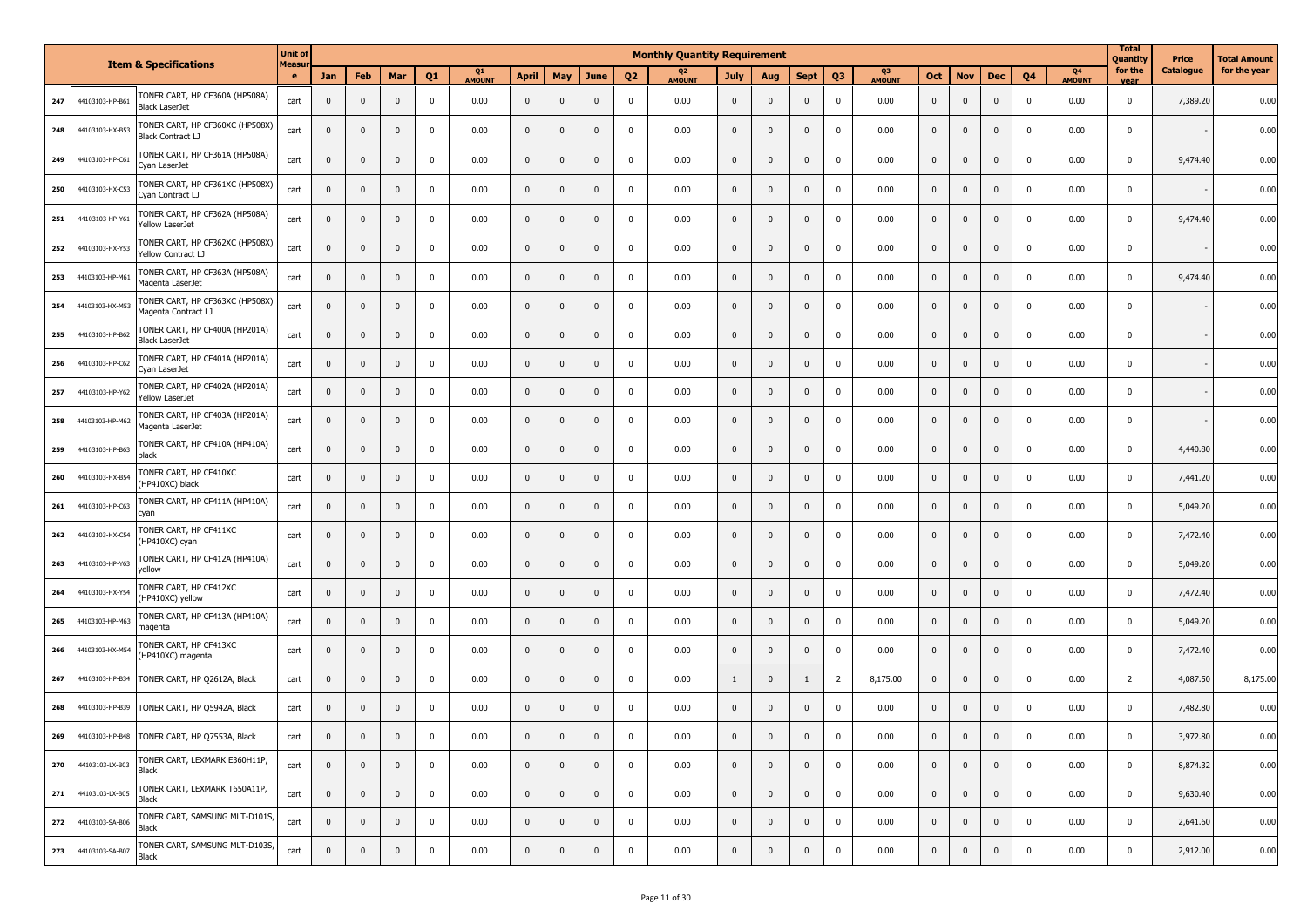|     |                                  | <b>Item &amp; Specifications</b>                                                                | <b>Unit of</b><br><b>Measu</b> |              |                         |             |                |              |              |              |              |                         | <b>Monthly Quantity Requirement</b> |                         |             |              |                         |                     |              |                |                |             |                                 | <b>Total</b><br><b>Quantity</b> | Price     | Total Amount |
|-----|----------------------------------|-------------------------------------------------------------------------------------------------|--------------------------------|--------------|-------------------------|-------------|----------------|--------------|--------------|--------------|--------------|-------------------------|-------------------------------------|-------------------------|-------------|--------------|-------------------------|---------------------|--------------|----------------|----------------|-------------|---------------------------------|---------------------------------|-----------|--------------|
|     |                                  |                                                                                                 |                                | Jan          | Feb                     | Mar         | Q <sub>1</sub> | Q1<br>AMOUNT | <b>April</b> | May          | June         | Q <sub>2</sub>          | Q <sub>2</sub><br>AMOUNT            | <b>July</b>             | Aug         | <b>Sept</b>  | Q <sub>3</sub>          | Q3<br><b>AMOUNT</b> | Oct          | <b>Nov</b>     | <b>Dec</b>     | Q4          | Q <sub>4</sub><br><b>AMOUNT</b> | for the<br>vea                  | Catalogue | for the year |
| 274 | 44103103-SA-B08                  | TONER CART, SAMSUNG MLT-D104S,<br>Black                                                         | cart                           | $\mathbf 0$  | $\mathbf 0$             | $\mathbf 0$ | $\mathbf 0$    | 0.00         | $\mathbf 0$  | $\pmb{0}$    | $\mathbf{0}$ | $\overline{\mathbf{0}}$ | 0.00                                | $\pmb{0}$               | $\pmb{0}$   | $\pmb{0}$    | $\overline{0}$          | 0.00                | 0            | $\mathbf{0}$   | $\mathbf 0$    | $\mathbf 0$ | 0.00                            | $^{\circ}$                      | 2,444.00  | 0.00         |
| 275 | 44103103-SA-B09                  | TONER CART, SAMSUNG MLT-D105L<br>Black                                                          | cart                           | $\mathbf 0$  | $\overline{0}$          | $\mathbf 0$ | $^{\circ}$     | 0.00         | $\mathbf 0$  | $\pmb{0}$    | $\Omega$     | $\mathbf{0}$            | 0.00                                | $\mathbf 0$             | $\pmb{0}$   | $\pmb{0}$    | $\overline{\mathbf{0}}$ | 0.00                | $\mathbf 0$  | $\mathbf 0$    | $\mathbf 0$    | $\mathbf 0$ | 0.00                            | $\mathbf 0$                     | 2,787.20  | 0.00         |
| 276 | 44103103-SA-B14                  | TONER CART, SAMSUNG MLT-D108S<br>Black                                                          | cart                           | $\mathbf 0$  | $\mathbf 0$             | $\mathbf 0$ | $\mathbf 0$    | 0.00         | $\mathbf 0$  | $\pmb{0}$    | $\Omega$     | $\mathbf{0}$            | 0.00                                | $\pmb{0}$               | $\mathbf 0$ | $\pmb{0}$    | $\overline{\mathbf{0}}$ | 0.00                | $\mathbf 0$  | $\mathbf{0}$   | $\mathbf 0$    | $\mathbf 0$ | 0.00                            | $\mathbf 0$                     | 2,745.60  | 0.00         |
| 277 | 44103103-SA-B21                  | TONER CART, SAMSUNG MLT-D203E<br>Black                                                          | cart                           | $\mathbf 0$  | $\overline{0}$          | $\mathbf 0$ | $^{\circ}$     | 0.00         | $\mathbf 0$  | $\pmb{0}$    | $\mathbf{0}$ | $\mathbf 0$             | 0.00                                | $\pmb{0}$               | $\pmb{0}$   | $\mathbf 0$  | $\overline{0}$          | 0.00                | $\mathbf 0$  | $\mathbf 0$    | $\mathbf 0$    | $\mathbf 0$ | 0.00                            | $\mathbf 0$                     | 7,124.00  | 0.00         |
| 278 | 44103103-SA-B18                  | TONER CART, SAMSUNG MLT-D203L<br>Black                                                          | cart                           | $\mathbf{0}$ | $\mathbf 0$             | $\mathbf 0$ | $\mathbf 0$    | 0.00         | $\mathbf 0$  | $\mathbf{0}$ | $\mathbf{0}$ | $\mathbf{0}$            | 0.00                                | $\pmb{0}$               | $\mathbf 0$ | $\pmb{0}$    | $\overline{0}$          | 0.00                | $\mathbf 0$  | $\mathbf{0}$   | $\mathbf 0$    | $\mathbf 0$ | 0.00                            | $\mathbf 0$                     | 4,617.60  | 0.00         |
| 279 | 44103103-SA-B20                  | TONER CART, SAMSUNG MLT-D203U<br>black                                                          | cart                           | $\mathbf 0$  | $\overline{0}$          | $\mathbf 0$ | $^{\circ}$     | 0.00         | $\mathbf 0$  | $\pmb{0}$    | $\mathbf{0}$ | $\mathbf 0$             | 0.00                                | $\pmb{0}$               | $\pmb{0}$   | $\mathbf 0$  | $\overline{0}$          | 0.00                | $\mathbf 0$  | $\mathbf 0$    | $\mathbf 0$    | $\mathbf 0$ | 0.00                            | $\mathbf 0$                     | 9,464.00  | 0.00         |
| 280 | 44103103-SA-B12                  | TONER CART, SAMSUNG MLT-D205E<br>Black                                                          | cart                           | $\mathbf{0}$ | $\overline{0}$          | $\mathbf 0$ | $\mathbf 0$    | 0.00         | $\mathbf 0$  | $\mathbf{0}$ | $\mathbf{0}$ | $\mathbf{0}$            | 0.00                                | $\pmb{0}$               | $\mathbf 0$ | $\mathbf 0$  | $\overline{0}$          | 0.00                | $\mathbf 0$  | $\mathbf 0$    | $\mathbf 0$    | $\mathbf 0$ | 0.00                            | $\mathbf 0$                     | 9,204.00  | 0.00         |
| 281 | 44103103-SA-B05                  | TONER CART, SAMSUNG MLT-D205L<br>Black                                                          | cart                           | $\mathbf 0$  | $\overline{\mathbf{0}}$ | $\mathbf 0$ | $^{\circ}$     | 0.00         | $\mathbf 0$  | $\mathbf 0$  | $\mathbf{0}$ | $^{\circ}$              | 0.00                                | $\mathbf 0$             | $\mathbf 0$ | $\mathbf 0$  | $\mathbf 0$             | 0.00                | 0            | $\mathbf{0}$   | $\mathbf 0$    | $\mathbf 0$ | 0.00                            | $\mathbf 0$                     | 5,064.80  | 0.00         |
| 282 | 44103103-SA-B10                  | TONER CART, SAMSUNG SCX-<br>D6555A, Black                                                       | cart                           | $\mathbf 0$  | $\overline{0}$          | $\mathbf 0$ | $^{\circ}$     | 0.00         | $\mathbf 0$  | $\mathbf{0}$ | $\mathbf{0}$ | $^{\circ}$              | 0.00                                | $\mathbf 0$             | $\mathbf 0$ | $\mathbf 0$  | $\mathbf 0$             | 0.00                | 0            | $\mathbf{0}$   | $\mathbf 0$    | $\mathbf 0$ | 0.00                            | $\mathbf 0$                     | 4,357.60  | 0.00         |
| 283 | 44103103-BR-B15                  | TONER CARTRIDGE, BROTHER TN-<br>3478, Blackf, for printer HL-6400DW<br>$(12,000, \text{naqes})$ | cart                           | $\mathbf 0$  | $\overline{\mathbf{0}}$ | $\mathbf 0$ | $^{\circ}$     | 0.00         | $\mathbf 0$  | $\mathbf 0$  | $\mathbf{0}$ | 0                       | 0.00                                | $\mathbf 0$             | $\mathbf 0$ | $\mathbf 0$  | $\mathbf 0$             | 0.00                | 0            | $\mathbf 0$    | $\mathbf 0$    | 0           | 0.00                            | $\mathbf 0$                     | 6,069.44  | 0.00         |
| 284 | 44103103-CA-B00                  | TONER CARTRIDGE, CANON 324 II,<br>for printer LBP6780x                                          | cart                           | $\mathbf{0}$ | $\mathbf 0$             | $\mathbf 0$ | $\mathbf 0$    | 0.00         | $\mathbf 0$  | $\pmb{0}$    | $\mathbf{0}$ | $\overline{\mathbf{0}}$ | 0.00                                | $\mathbf 0$             | $\pmb{0}$   | $\mathbf 0$  | $\overline{0}$          | 0.00                | $\mathbf 0$  | $\mathbf 0$    | $\mathbf 0$    | $\mathbf 0$ | 0.00                            | $\mathbf 0$                     | 13,399.36 | 0.00         |
|     |                                  | <b>Audio and Visual Equipment and Supplies</b>                                                  |                                |              |                         |             |                |              |              |              |              |                         |                                     |                         |             |              |                         |                     |              |                |                |             |                                 |                                 |           |              |
| 285 | 45121517-DO-C01                  | DOCUMENT CAMERA, 3.2M pixels                                                                    | unit                           | $\mathbf 0$  | $\mathbf 0$             | $\mathbf 0$ | $\mathbf 0$    | 0.00         | $\mathbf 0$  | $\mathbf 0$  | $\mathbf{0}$ | $\mathbf 0$             | 0.00                                | $\pmb{0}$               | $\pmb{0}$   | $\pmb{0}$    | $\overline{\mathbf{0}}$ | 0.00                | $\mathbf 0$  | $\mathbf 0$    | $\mathbf 0$    | $\mathbf 0$ | 0.00                            | $\mathbf 0$                     | 28,860.00 | 0.00         |
| 286 | 45111609-MM-P01                  | MULTIMEDIA PROJECTOR, 4000 min<br><b>ANSI Lumens</b>                                            | unit                           | $\mathbf 0$  | $\overline{0}$          | $\mathbf 0$ | $\mathbf 0$    | 0.00         | $\mathbf 0$  | $\pmb{0}$    | $\mathbf{0}$ | $\overline{\mathbf{0}}$ | 0.00                                | $\mathbf 0$             | $\pmb{0}$   | $\pmb{0}$    | $\overline{0}$          | 0.00                | $\mathbf 0$  | $\mathbf 0$    | $\mathbf 0$    | $\mathbf 0$ | 0.00                            | $\mathbf 0$                     | 18,616.00 | 0.00         |
|     | <b>Flag or Accessories</b>       |                                                                                                 |                                |              |                         |             |                |              |              |              |              |                         |                                     |                         |             |              |                         |                     |              |                |                |             |                                 |                                 |           |              |
| 287 | 55121905-PH-F01                  | PHILIPPINE NATIONAL FLAG, 100%<br>polyester                                                     | piece                          | $\mathbf 0$  | $\mathbf 0$             | $\mathbf 0$ | $\mathbf 0$    | 0.00         | $\mathbf 0$  | $\mathbf 0$  | $\mathbf 0$  | $\mathbf 0$             | 0.00                                | $\mathbf 0$             | $\pmb{0}$   | $\mathbf 0$  | $\overline{0}$          | 0.00                | $\mathbf 0$  | $\mathbf{0}$   | $\overline{0}$ | $\mathbf 0$ | 0.00                            | $\mathbf 0$                     | 319.28    | 0.00         |
|     | <b>Printed Publications</b>      |                                                                                                 |                                |              |                         |             |                |              |              |              |              |                         |                                     |                         |             |              |                         |                     |              |                |                |             |                                 |                                 |           |              |
| 288 | 55101524-RA-H01                  | HANDBOOK (RA 9184), 7th Edition                                                                 | book                           | $\mathbf 0$  | $\overline{\mathbf{0}}$ | $\mathbf 0$ | $\mathbf 0$    | 0.00         | $\pmb{0}$    | $\mathbf 0$  | $\mathbf 0$  | $\mathbf 0$             | 0.00                                | $\overline{\mathbf{0}}$ | $\mathbf 0$ | $\mathbf 0$  | $\overline{\mathbf{0}}$ | 0.00                | $\mathbf 0$  | $\mathbf 0$    | $\mathbf{0}$   | $\mathbf 0$ | 0.00                            | $\mathbf 0$                     | 46.28     | 0.00         |
|     | <b>Fire Fighting Equipment</b>   |                                                                                                 |                                |              |                         |             |                |              |              |              |              |                         |                                     |                         |             |              |                         |                     |              |                |                |             |                                 |                                 |           |              |
| 289 | 46191601-FE-M01                  | FIRE EXTINGUISHER, DRY<br>CHEMICAL, 4.5kgs                                                      | unit                           | $\mathbf{0}$ | $\mathbf 0$             | $\mathbf 0$ | 0              | 0.00         | $\mathbf 0$  | $\mathbf 0$  | $\mathbf{0}$ | $\mathbf 0$             | 0.00                                | $\mathbf 0$             | $\mathbf 0$ | $\pmb{0}$    | $\overline{0}$          | 0.00                | $\mathbf{0}$ | $\mathbf 0$    | $\mathbf 0$    | $\mathbf 0$ | 0.00                            | $\mathbf 0$                     | 1,144.00  | 0.00         |
| 290 | 46191601-FE-H01                  | FIRE EXTINGUISHER, PURE HCFC<br>123, 4.5kgs                                                     | unit                           | $\mathbf 0$  | $\mathbf 0$             | $\mathbf 0$ | $\mathbf 0$    | 0.00         | $\mathbf 0$  | $\mathbf 0$  | $\mathbf 0$  | $\mathbf 0$             | 0.00                                | $\mathbf 0$             | $\mathbf 0$ | $\pmb{0}$    | $\overline{0}$          | 0.00                | $\mathbf 0$  | $\mathbf{0}$   | $\mathbf 0$    | $\mathbf 0$ | 0.00                            | $\mathbf 0$                     | 4,992.00  | 0.00         |
|     | <b>Consumer Electronics</b>      |                                                                                                 |                                |              |                         |             |                |              |              |              |              |                         |                                     |                         |             |              |                         |                     |              |                |                |             |                                 |                                 |           |              |
| 291 | 52161535-DV-R01                  | DIGITAL VOICE RECORDER, memory<br>4GB (expandable)                                              | unit                           | $\mathbf 0$  | $\mathbf 0$             | $\mathbf 0$ | $\mathbf 0$    | 0.00         | $\mathbf 0$  | $\mathbf 0$  | $\mathbf{0}$ | $\mathbf 0$             | 0.00                                | $\mathbf 0$             | $\mathbf 0$ | $\pmb{0}$    | $\overline{0}$          | 0.00                | $\mathbf{0}$ | $\mathbf{0}$   | $\mathbf 0$    | $\mathbf 0$ | 0.00                            | $\mathbf 0$                     | 6,828.14  | 0.00         |
|     | <b>Furniture and Furnishings</b> |                                                                                                 |                                |              |                         |             |                |              |              |              |              |                         |                                     |                         |             |              |                         |                     |              |                |                |             |                                 |                                 |           |              |
|     | 292 56101504-CM-B01              | CHAIR, monobloc, beige, with<br>backrest, w/o armrest                                           | piece                          |              |                         |             |                | 0.00         |              |              |              | 0                       | 0.00                                |                         |             |              |                         | 0.00                |              |                |                |             | 0.00                            | 0                               | 262.60    | 0.00         |
|     | 293 56101504-CM-W01              | CHAIR, monobloc, white, with<br>backrest, w/o armrest                                           | piece                          | $\mathbf 0$  | $\mathbf{0}$            | $\mathbf 0$ | $\mathbf 0$    | 0.00         | $\mathbf{0}$ | $\mathbf{0}$ | $\mathbf{0}$ | $\mathbf 0$             | 0.00                                | $\mathbf{0}$            | $\mathbf 0$ | $\mathbf{0}$ | $\overline{0}$          | 0.00                | $\mathbf{0}$ | $\mathbf{0}$   | $\mathbf 0$    | $\mathbf 0$ | 0.00                            | $\mathbf 0$                     | 262.60    | 0.00         |
| 294 | 56101519-TM-S01                  | TABLE, MONOBLOC, WHITE, 889 x<br>889mm (35" x 35")min                                           | unit                           | $\mathbf 0$  | $\mathbf 0$             | $\mathbf 0$ | $\mathbf 0$    | 0.00         | $\mathbf{0}$ | $\mathbf{0}$ | $\mathbf{0}$ | $\mathbf 0$             | 0.00                                | $\mathbf{0}$            | $\mathbf 0$ | $\mathbf{0}$ | $\mathbf 0$             | 0.00                | $\mathbf 0$  | $\mathbf 0$    | $\mathbf{0}$   | $\mathbf 0$ | 0.00                            | $^{\circ}$                      | 1,326.00  | 0.00         |
| 295 | 56101519-TM-S02                  | TABLE, MONOBLOC, BEIGE, 889 x<br>889mm (35" x 35")min                                           | unit                           | $\mathbf 0$  | $\overline{0}$          | $\mathbf 0$ | $\mathbf 0$    | 0.00         | $\mathbf 0$  | $\mathbf 0$  | $\mathbf 0$  | $\mathbf 0$             | 0.00                                | $\overline{0}$          | $\pmb{0}$   | $\mathbf 0$  | $\overline{0}$          | 0.00                | $\mathbf 0$  | $\overline{0}$ | $\mathbf{0}$   | $\mathbf 0$ | 0.00                            | $\mathbf 0$                     | 1,326.00  | 0.00         |
|     |                                  | Arts and Crafts Equipment and Accessories and Supplies                                          |                                |              |                         |             |                |              |              |              |              |                         |                                     |                         |             |              |                         |                     |              |                |                |             |                                 |                                 |           |              |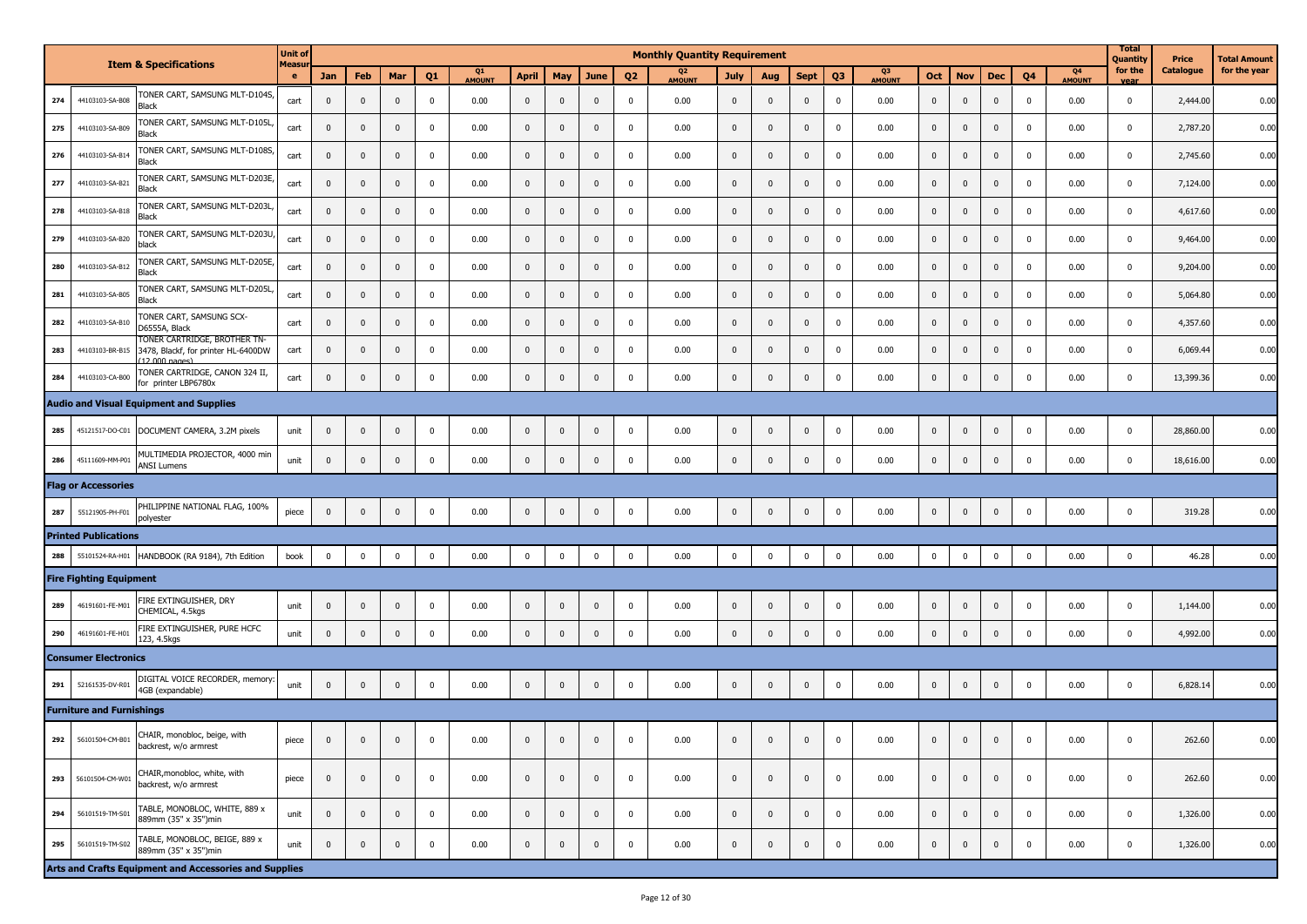|                         |                                   | <b>Item &amp; Specifications</b>                                    | <b>Unit of</b><br>Measu |              |                |                |                |                     |              |              |              |                | <b>Monthly Quantity Requirement</b> |                |                |                         |                         |                     |                |                         |                         |                |                     | <b>Total</b><br>Quantity | Price            | Total Amount |
|-------------------------|-----------------------------------|---------------------------------------------------------------------|-------------------------|--------------|----------------|----------------|----------------|---------------------|--------------|--------------|--------------|----------------|-------------------------------------|----------------|----------------|-------------------------|-------------------------|---------------------|----------------|-------------------------|-------------------------|----------------|---------------------|--------------------------|------------------|--------------|
|                         |                                   |                                                                     | $\bullet$               | Jan          | Feb            | Mar            | Q <sub>1</sub> | Q1<br><b>AMOUNT</b> | <b>April</b> | May          | <b>June</b>  | Q <sub>2</sub> | Q <sub>2</sub><br><b>AMOUNT</b>     | July           | Aug            | <b>Sept</b>             | Q <sub>3</sub>          | Q3<br><b>AMOUNT</b> | Oct            | <b>Nov</b>              | <b>Dec</b>              | Q4             | Q4<br><b>AMOUNT</b> | for the<br>vear          | <b>Catalogue</b> | for the year |
| 296                     | 60121413-CB-P01                   | CLEARBOOK, 20 transparent pockets,<br>for A4 size                   | piece                   | 5            | 5              | 5              | 15             | 379.50              | $\mathbf{0}$ | $\mathbf 0$  | $\mathbf 0$  | 0              | 0.00                                | $\mathbf{0}$   | $\mathbf 0$    | $\overline{0}$          | 0                       | 0.00                | 0              | $\mathbf{0}$            | $\overline{2}$          | $\overline{2}$ | 50.60               | 17                       | 25.30            | 430.10       |
| 297                     | 60121413-CB-P02                   | CLEARBOOK, 20 transparent pockets,<br>for LEGAL size                | piece                   | 5            | 5              | 5              | 15             | 525.00              | $\mathbf 0$  | $\mathbf 0$  | $\mathbf{0}$ | 0              | 0.00                                | $\overline{2}$ | $\mathbf{0}$   | $\mathbf 0$             | $\overline{2}$          | 70.00               | $\overline{2}$ | $\mathbf{0}$            | $\mathbf{0}$            | $\overline{2}$ | 70.00               | 19                       | 35.00            | 665.00       |
| 298                     | 60121534-ER-P01                   | ERASER, PLASTIC/RUBBER, for pencil<br>draft/writing                 | piece                   | $\mathbf 0$  | $\mathbf 0$    | 0              | 0              | 0.00                | $\mathbf{0}$ | $\mathbf 0$  | 0            | 0              | 0.00                                | $\overline{2}$ | $\overline{2}$ | 1                       | 5                       | 31.40               | 0              | $\mathbf{0}$            | $\mathbf 0$             | $\mathbf 0$    | 0.00                | 5                        | 6.28             | 31.40        |
| 299                     | 60121524-SP-G01                   | SIGN PEN, BLACK, liquid/gel ink,<br>0.5mm needle tip                | piece                   | 29           | 12             | $\overline{7}$ | 48             | 4,560.00            | $\mathbf 0$  | $\mathbf 0$  | 0            | $\mathbf 0$    | 0.00                                | 36             | 12             | 14                      | 62                      | 5,890.00            | $\overline{4}$ | $\overline{2}$          | $\mathbf 0$             | 6              | 570.00              | 116                      | 95.00            | 11,020.00    |
| 300                     | 60121524-SP-G02                   | SIGN PEN, BLUE, liquid/gel ink,<br>0.5mm needle tip                 | piece                   | $\mathbf{0}$ | $\mathbf 0$    | $\mathbf 0$    | 0              | 0.00                | $\mathbf 0$  | $\mathbf 0$  | $\mathbf{0}$ | 0              | 0.00                                | 27             | 12             | 12                      | 51                      | 4,845.00            | $\overline{4}$ | $\overline{4}$          | 5                       | 13             | 1,235.00            | 64                       | 95.00            | 6,080.00     |
| 301                     | 60121524-SP-G03                   | SIGN PEN, RED, liquid/gel ink, 0.5mm<br>needle tip                  | piece                   | $\mathbf 0$  | $\mathbf 0$    | 0              | 0              | 0.00                | $\mathbf{0}$ | $\mathbf 0$  | 0            | $\mathbf 0$    | 0.00                                | $\mathbf 0$    | $\mathbf{0}$   | $\overline{\mathbf{3}}$ | $\overline{\mathbf{3}}$ | 285.00              | $\mathbf 0$    | $\mathbf{0}$            | $\mathbf 0$             | $\mathbf 0$    | 0.00                | $\overline{\mathbf{3}}$  | 95.00            | 285.00       |
| 302                     | 60121124-WR-P01                   | WRAPPING PAPER, kraft, 65gsm (-<br>5%)                              | pack                    | $\mathbf 0$  | $\mathbf 0$    | 0              | 0              | 0.00                | $\mathbf 0$  | $\mathbf 0$  | 0            | 0              | 0.00                                | $\mathbf 0$    | $\mathbf 0$    | $\mathbf 0$             | $\mathbf 0$             | 0.00                | $\mathbf{1}$   | $\mathbf{0}$            | $\mathbf 0$             | -1             | 136.62              | -1                       | 136.62           | 136.62       |
|                         | <b>SOFTWARE</b>                   |                                                                     |                         |              |                |                |                |                     |              |              |              |                |                                     |                |                |                         |                         |                     |                |                         |                         |                |                     |                          |                  |              |
| $\mathbf{1}$            | 43231513-SFT-001                  | Business function specific software                                 | license                 | $\mathbf 0$  | $\mathbf 0$    | $\pmb{0}$      | 0              | 0.00                | $\mathbf 0$  | $\mathbf 0$  | 0            | 0              | 0.00                                | $\mathbf 0$    | $\mathbf 0$    | $\mathbf 0$             | $\mathbf 0$             | 0.00                | $\pmb{0}$      | $\mathbf 0$             | $\mathbf 0$             | $\mathbf 0$    | 0.00                | $\mathbf 0$              |                  | 0.00         |
| $\overline{\mathbf{2}}$ | 43231602-SFT-002                  | Finance accounting and enterprise<br>resource planning ERP software | license                 | $\mathbf{0}$ | $\mathbf 0$    | $\mathbf 0$    | 0              | 0.00                | $\mathbf{0}$ | $\mathbf 0$  | $\mathbf 0$  | $\mathbf{0}$   | 0.00                                | $\mathbf 0$    | $\mathbf 0$    | $\overline{\mathbf{0}}$ | $\mathbf 0$             | 0.00                | $\mathbf 0$    | $\mathbf 0$             | $\mathbf 0$             | $\mathbf 0$    | 0.00                | $\mathbf 0$              |                  | 0.00         |
| $\overline{\mathbf{3}}$ | 43232004-SFT-003                  | Computer game or entertainment<br>software                          | license                 | $\mathbf 0$  | $\mathbf 0$    | $\mathbf 0$    | 0              | 0.00                | $\mathbf 0$  | $\mathbf 0$  | $\mathbf 0$  | $\mathbf{0}$   | 0.00                                | $\mathbf 0$    | $\mathbf 0$    | $\mathbf 0$             | $\mathbf 0$             | 0.00                | $\mathbf 0$    | $\mathbf{0}$            | $\mathbf 0$             | $\mathbf 0$    | 0.00                | $\mathbf 0$              |                  | 0.00         |
| $\overline{4}$          | 43232107-SFT-004                  | Content authoring and editing<br>software                           | license                 | $\mathbf 0$  | $\mathbf 0$    | $\mathbf 0$    | 0              | 0.00                | $\mathbf 0$  | $\mathbf 0$  | $\pmb{0}$    | 0              | 0.00                                | $\mathbf 0$    | $\mathbf 0$    | $\pmb{0}$               | $\mathbf 0$             | 0.00                | $\mathbf 0$    | $\mathbf 0$             | $\mathbf 0$             | $\mathbf 0$    | 0.00                | $\overline{0}$           |                  | 0.00         |
| 5                       | 43232202-SFT-005                  | Content management software                                         | license                 | $\mathbf 0$  | $\mathbf 0$    | $\mathbf 0$    | $\mathbf 0$    | 0.00                | $\mathbf{0}$ | $\mathbf 0$  | 0            | $\mathbf 0$    | 0.00                                | $\mathbf 0$    | $\mathbf{0}$   | $\mathbf 0$             | $\mathbf 0$             | 0.00                | 0              | $\mathbf{0}$            | $\overline{\mathbf{0}}$ | $\mathbf 0$    | 0.00                | $\mathbf{0}$             |                  | 0.00         |
| 6                       | 43232304-SFT-006                  | Data management and query<br>software                               | license                 | $\mathbf 0$  | $\mathbf 0$    | $\mathbf 0$    | 0              | 0.00                | $\mathbf 0$  | $\mathbf 0$  | 0            | $\mathbf 0$    | 0.00                                | $\mathbf 0$    | $\mathbf{0}$   | $\mathbf 0$             | $\mathbf 0$             | 0.00                | $\mathbf{0}$   | $\mathbf{0}$            | $\mathbf{0}$            | $\mathbf 0$    | 0.00                | $\mathbf{0}$             |                  | 0.00         |
| $\overline{7}$          | 43232402-SFT-007                  | Development software                                                | license                 | $\mathbf 0$  | $\mathbf 0$    | 0              | 0              | 0.00                | $\mathbf{0}$ | $\mathbf 0$  | $\mathbf 0$  | 0              | 0.00                                | $\mathbf 0$    | $\mathbf 0$    | $\mathbf 0$             | $\mathbf 0$             | 0.00                | 0              | $\mathbf 0$             | $\mathbf 0$             | $\mathbf 0$    | 0.00                | $\mathbf{0}$             |                  | 0.00         |
| 8                       | 43232505-SFT-008                  | Educational or reference software                                   | license                 | $\mathbf 0$  | $\mathbf 0$    | $\mathbf 0$    | $\mathbf 0$    | 0.00                | $\mathbf 0$  | $\mathbf 0$  | 0            | $\mathbf 0$    | 0.00                                | $\mathbf 0$    | $\mathbf{0}$   | $\pmb{0}$               | $\mathbf 0$             | 0.00                | $\mathbf{0}$   | $\mathbf{0}$            | $\overline{\mathbf{0}}$ | $\mathbf 0$    | 0.00                | $\mathbf 0$              |                  | 0.00         |
| 9                       | 43232603-SFT-009                  | Industry specific software                                          | license                 | $\mathbf 0$  | $\mathbf{0}$   | 0              | $^{\circ}$     | 0.00                | $\mathbf{0}$ | $\mathbf 0$  | 0            | $^{\circ}$     | 0.00                                | $\mathbf 0$    | $\mathbf{0}$   | $\mathbf 0$             | $\mathbf 0$             | 0.00                | $\mathbf 0$    | $\mathbf{0}$            | $\mathbf{0}$            | $\mathbf 0$    | 0.00                | $\mathbf{0}$             |                  | 0.00         |
| 10                      | 43232701-SFT-010                  | Network applications software                                       | license                 | $\mathbf{0}$ | $\mathbf 0$    | $\mathbf 0$    | $\mathbf 0$    | 0.00                | $\mathbf{0}$ | $\mathbf 0$  | 0            | $\mathbf 0$    | 0.00                                | $\mathbf 0$    | $\mathbf{0}$   | $\mathbf 0$             | 0                       | 0.00                | $\mathbf{0}$   | $\mathbf{0}$            | $\mathbf{0}$            | $\mathbf 0$    | 0.00                | $\mathbf{0}$             |                  | 0.00         |
| 11                      | 43232802-SFT-011                  | Network management software                                         | license                 | $\mathbf 0$  | $\mathbf 0$    | 0              | 0              | 0.00                | $\mathbf 0$  | $\mathbf 0$  | 0            | $\mathbf 0$    | 0.00                                | $\mathbf 0$    | $\mathbf 0$    | $\mathbf 0$             | $\mathbf 0$             | 0.00                | $\mathbf 0$    | $\mathbf{0}$            | $\mathbf 0$             | $\mathbf 0$    | 0.00                | $\mathbf{0}$             |                  | 0.00         |
| 12                      |                                   | 43232905-SFT-012 Networking software                                | license                 | $\mathbf{0}$ | $\mathbf 0$    | 0              | 0              | 0.00                | $\mathbf 0$  | $\mathbf 0$  | $\mathbf{0}$ | 0              | 0.00                                | $\mathbf 0$    | $\mathbf{0}$   | $\mathbf{0}$            | $\mathbf 0$             | 0.00                | $\mathbf{0}$   | $\mathbf{0}$            | $\mathbf{0}$            | $\mathbf 0$    | 0.00                | $\mathbf{0}$             |                  | 0.00         |
| 13                      | 43233004-SFT-013                  | Operating environment software                                      | license                 | $\mathbf{0}$ | $\mathbf 0$    | $\mathbf 0$    | $\mathbf 0$    | 0.00                | $\mathbf 0$  | $\mathbf 0$  | $\mathbf{0}$ | $\mathbf 0$    | 0.00                                | $\mathbf 0$    | $\mathbf{0}$   | $\mathbf 0$             | 0                       | 0.00                | $\mathbf{0}$   | $\mathbf{0}$            | $\mathbf{0}$            | $\mathbf 0$    | 0.00                | $\mathbf{0}$             |                  | 0.00         |
| 14                      | 43233205-SFT-014                  | Security and protection software                                    | license                 | $\mathbf{0}$ | $\mathbf 0$    | $\mathbf{0}$   | 0              | 0.00                | $\mathbf 0$  | $\mathbf{0}$ | $\mathbf{0}$ | 0              | 0.00                                | $\mathbf{0}$   | $\mathbf{0}$   | $\mathbf{0}$            | $\mathbf 0$             | 0.00                | $\mathbf{0}$   | $\mathbf{0}$            | $\mathbf{0}$            | $\mathbf 0$    | 0.00                | $\mathbf 0$              |                  | 0.00         |
| 15                      |                                   | 43233405-SFT-015 Utility and device driver software                 | license                 | $\mathbf{0}$ | $\mathbf 0$    | $\overline{0}$ | 0              | 0.00                | $\mathbf{0}$ | $\bf{0}$     | $\mathbf{0}$ | $\mathbf{0}$   | 0.00                                | $\mathbf 0$    | $\mathbf{0}$   | $\overline{0}$          | $\bf{0}$                | 0.00                | $\mathbf{0}$   | $\mathbf{0}$            | $\mathbf 0$             | $\mathbf{0}$   | 0.00                | $\mathbf 0$              |                  | 0.00         |
| 16                      |                                   | 43233501-SFT-016 Information exchange software                      | license                 | $\bf{0}$     | $\bf{0}$       | $\pmb{0}$      | 0              | 0.00                | $\mathbf 0$  | $\mathbf 0$  | $\pmb{0}$    | 0              | 0.00                                | $\mathbf{0}$   | $\mathbf 0$    | $\mathbf 0$             | $\mathbf 0$             | 0.00                | $\bf{0}$       | $\mathbf 0$             | $\mathbf 0$             | $\mathbf 0$    | 0.00                | $\mathbf{0}$             |                  | 0.00         |
|                         |                                   | <b>PASSENGER AIR TRANSPORTATION</b>                                 |                         |              |                |                |                |                     |              |              |              |                |                                     |                |                |                         |                         |                     |                |                         |                         |                |                     |                          |                  |              |
| $\mathbf{1}$            | 43212111-GFA-001 * Airline Ticket |                                                                     | ticket                  | $\pmb{0}$    | $\overline{2}$ | $\mathbf 0$    | $\overline{2}$ | 20,000.00           | $\pmb{0}$    | $\mathbf 0$  | $\mathbf 0$  | $\pmb{0}$      | 0.00                                | $\mathbf 0$    | $\overline{2}$ | $\overline{\mathbf{3}}$ | $5\phantom{.0}$         | 50,000.00           | $3^{\circ}$    | $\overline{\mathbf{3}}$ | $\overline{\mathbf{3}}$ | 9              | 90,000.00           | 16                       | 10,000.00        | 160,000.00   |
|                         |                                   | <b>Motor Vehicles</b>                                               |                         |              |                |                |                |                     |              |              |              |                |                                     |                |                |                         |                         |                     |                |                         |                         |                |                     |                          |                  |              |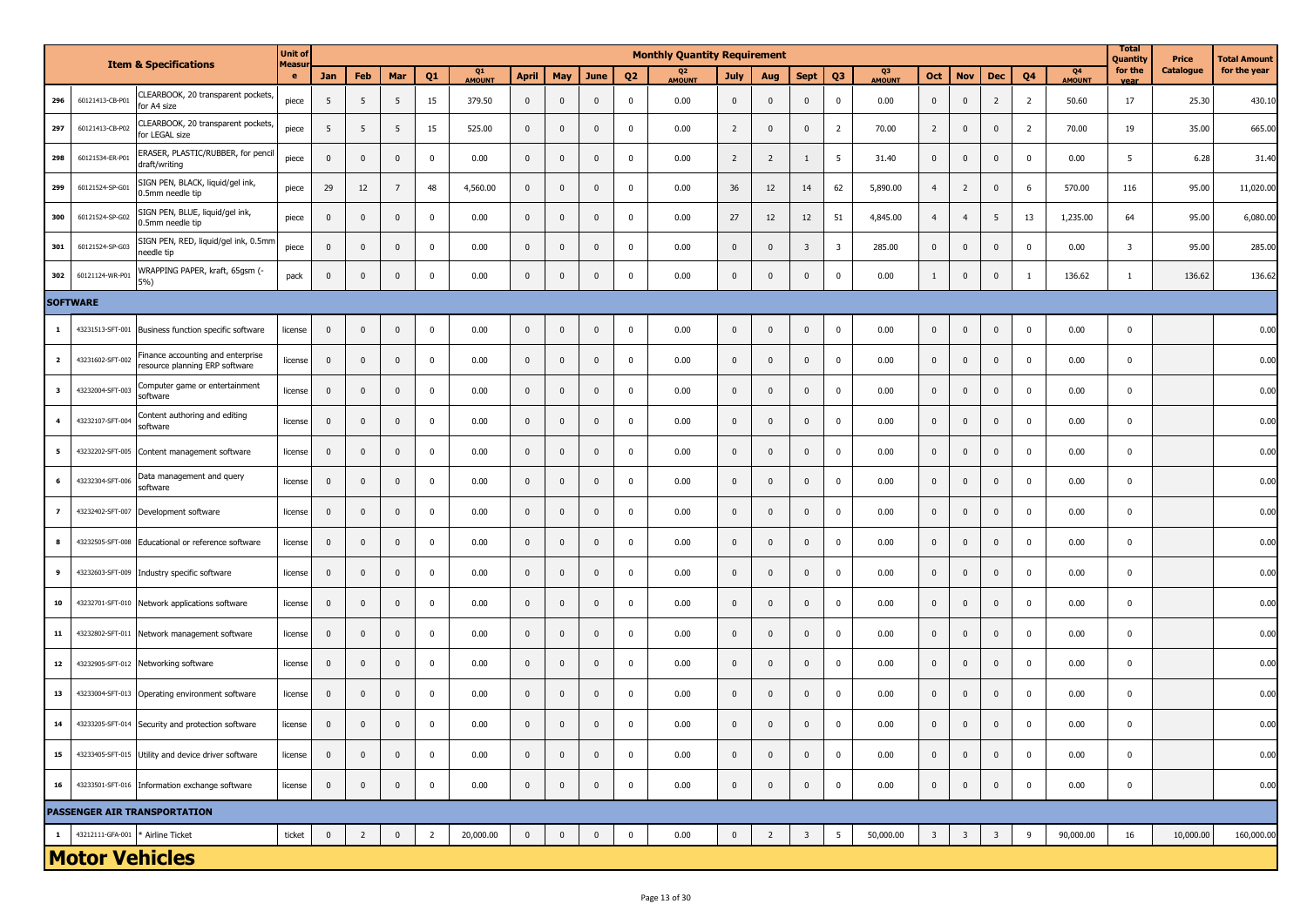|                |                 | <b>Item &amp; Specifications</b>                                                                                                                                                                                                                                                                                                                                                | <b>Unit of</b>            |                |              |              |                |              |              |                |                |                | <b>Monthly Quantity Requirement</b> |                |              |                |                |              |                         |              |                |              |                                 | <b>Total</b><br>Quantity | Price        | <b>Total Amount</b> |
|----------------|-----------------|---------------------------------------------------------------------------------------------------------------------------------------------------------------------------------------------------------------------------------------------------------------------------------------------------------------------------------------------------------------------------------|---------------------------|----------------|--------------|--------------|----------------|--------------|--------------|----------------|----------------|----------------|-------------------------------------|----------------|--------------|----------------|----------------|--------------|-------------------------|--------------|----------------|--------------|---------------------------------|--------------------------|--------------|---------------------|
|                |                 |                                                                                                                                                                                                                                                                                                                                                                                 | <b>Measu</b><br>$\bullet$ | <b>Jan</b>     | Feb          | Mar          | Q1             | Q1<br>AMOUNT | <b>April</b> | May            | June           | Q <sub>2</sub> | Q <sub>2</sub><br>AMOUNT            | <b>July</b>    | Aug          | <b>Sept</b>    | Q <sub>3</sub> | Q3<br>AMOUNT | Oct                     | <b>Nov</b>   | <b>Dec</b>     | <b>Q4</b>    | O <sub>4</sub><br><b>AMOUNT</b> | for the<br>vear          | Catalogue    | for the year        |
|                |                 | A. For the Exercise of the Executive Functions                                                                                                                                                                                                                                                                                                                                  |                           |                |              |              |                |              |              |                |                |                |                                     |                |              |                |                |              |                         |              |                |              |                                 |                          |              |                     |
|                |                 | Car (Sedan or Hatchback)<br>Engine displacement not exceeding 2200<br>cc for gasoline<br>For a Department Secretary and<br>25101503 VA101A other officials of equivalent rank in<br>National Government Agencies<br>(NGAs), Government-Owned or<br>-Controlled Corporations (GOCCs)                                                                                             | unit                      | $\mathbf 0$    | $\mathbf 0$  | $\pmb{0}$    | $\mathbf 0$    | 0.00         | $\mathbf 0$  | $\mathbf 0$    | $\mathbf 0$    | $\mathbf 0$    | 0.00                                | $\mathbf{0}$   | $\mathbf 0$  | $\mathbf 0$    | $\mathbf 0$    | 0.00         | $\pmb{0}$               | $\mathbf 0$  | $\pmb{0}$      | $\mathbf 0$  | 0.00                            | $\mathbf 0$              | $\mathbf 0$  | 0.00                |
|                |                 | and Local Government Units<br>(LGUs)                                                                                                                                                                                                                                                                                                                                            |                           |                |              |              |                |              |              |                |                |                |                                     |                |              |                |                |              |                         |              |                |              |                                 |                          |              |                     |
| $\mathbf{1}$   |                 | Car (Sedan or Hatchback)<br>Engine displacement not exceeding 2200<br>cc for diesel<br>For a Department Secretary and<br>25101503-VA101B other officials of equivalent rank in<br>National Government Agencies<br>(NGAs), Government-Owned or<br>-Controlled Corporations (GOCCs)<br>and Local Government Units<br>(LGUs)                                                       | unit                      | $\mathbf 0$    | $\mathbf{0}$ | $\mathbf 0$  | $\mathbf 0$    | 0.00         | $\mathbf 0$  | $\mathbf 0$    | $\mathbf 0$    | $\mathbf 0$    | 0.00                                | $\overline{0}$ | $\mathbf 0$  | $\mathbf{0}$   | $\overline{0}$ | 0.00         | $\overline{\mathbf{0}}$ | $\mathbf{0}$ | $\mathbf 0$    | $\mathbf 0$  | 0.00                            | $\mathbf 0$              | $\mathbf{0}$ | 0.00                |
|                | 25101507-VA201A | <b>Asian Utility Vehicle (AUV or Crossover</b><br>Utility Vehicle (CUV)<br>Engine displacement not exceeding 2000<br>cc for gasoline<br>For a Department Secretary and<br>other officials of equivalent rank in<br>National Government Agencies<br>(NGAs), Government-Owned or<br>-Controlled Corporations (GOCCs)<br>and Local Government Units<br>(LGUs)                      | unit                      | $\overline{0}$ | $\mathbf{0}$ | $\mathbf{0}$ | $\mathbf{0}$   | 0.00         | $\mathbf{0}$ | $\mathbf{0}$   | $\mathbf{0}$   | $\overline{0}$ | 0.00                                | $\mathbf{0}$   | $\mathbf{0}$ | $\mathbf{0}$   | $\mathbf 0$    | 0.00         | $\pmb{0}$               | $\Omega$     | $\mathbf{0}$   | $\mathbf{0}$ | 0.00                            | $\mathbf{0}$             | $\mathbf{0}$ | 0.00                |
|                |                 | <b>Asian Utility Vehicle (AUV or Crossover</b><br><b>Utility Vehicle (CUV)</b><br>Engine displacement not exceeding 2800<br>cc for diesel<br>25101507-VA201B For a Department Secretary and<br>other officials of equivalent rank in<br>National Government Agencies<br>(NGAs), Government-Owned or<br>-Controlled Corporations (GOCCs)<br>and Local Government Units<br>(LGUs) | unit                      | $\mathbf 0$    | $\mathbf 0$  | $\Omega$     | $\mathbf{0}$   | 0.00         | $\mathbf 0$  | $\overline{0}$ | $\overline{0}$ | $\mathbf 0$    | 0.00                                | $\overline{0}$ | $\mathbf{0}$ | $\mathbf{0}$   | $\mathbf 0$    | 0.00         | $\bf{0}$                | $\mathbf 0$  | $\overline{0}$ | $\mathbf{0}$ | 0.00                            | $\mathbf{0}$             | $\mathbf{0}$ | 0.00                |
| $\overline{2}$ |                 | Car (Sedan or Hatchback)<br>Engine displacement not exceeding 3500<br>cc for gasoline<br>25101503-VA102A For an Ambassador or Chief-ofMission of<br>Philippine embassies/<br>consulates abroad for exclusive use<br>in the country where the embassy/<br>consulate is located                                                                                                   | unit                      | $\mathbf 0$    | $\mathbf 0$  | $\mathbf{0}$ | $\overline{0}$ | 0.00         | $\mathbf{0}$ | $\mathbf 0$    | $\mathsf 0$    | $\mathbf 0$    | 0.00                                | $\mathbf{0}$   | $\mathbf{0}$ | $\mathbf 0$    | $\mathbf 0$    | 0.00         | $\pmb{0}$               | $\mathbf{0}$ | $\pmb{0}$      | $\mathbf{0}$ | 0.00                            | $\mathbf 0$              | $\mathbf{0}$ | 0.00                |
|                |                 | Car (Sedan or Hatchback)<br>Engine displacement not exceeding 3500<br>cc for diesel<br>25101503-VA102B For an Ambassador or Chief-ofMission of<br>Philippine embassies/<br>consulates abroad for exclusive use<br>in the country where the embassy/<br>nsulate is located                                                                                                       | unit                      | $\mathbf 0$    | $\mathbf 0$  | $\mathbf{0}$ | $\mathbf 0$    | 0.00         | $\mathbf{0}$ | $\mathbf 0$    | $\mathbf{0}$   | $\mathbf 0$    | 0.00                                | $\mathbf{0}$   | $\pmb{0}$    | $\mathbf 0$    | $\mathbf 0$    | 0.00         | $\pmb{0}$               | $\mathbf 0$  | $\pmb{0}$      | $\mathbf 0$  | 0.00                            | $\mathbf 0$              | $\pmb{0}$    | 0.00                |
|                |                 | Car (Sedan or Hatchback)<br>Engine displacement not exceeding 1600<br>cc for gasoline<br>25101503-VA103A For a Department Undersecretary<br>and other officials of equivalent<br>rank in NGAs, GOCCs and LGUs<br>For a Chief of Staff of the Armed<br>Forces of the Philippines (AFP)                                                                                           | unit                      | $\mathbf 0$    | $\mathbf{0}$ | $\mathbf{0}$ | $\pmb{0}$      | 0.00         | $\mathbf 0$  | $\mathbf 0$    | $\mathbf 0$    | $\pmb{0}$      | 0.00                                | $\mathbf 0$    | $\mathbf 0$  | $\overline{0}$ | $\overline{0}$ | 0.00         | $\mathbf 0$             | $\mathbf{0}$ | $\mathbf 0$    | $\pmb{0}$    | 0.00                            | $\mathbf 0$              | $\mathbf 0$  | 0.00                |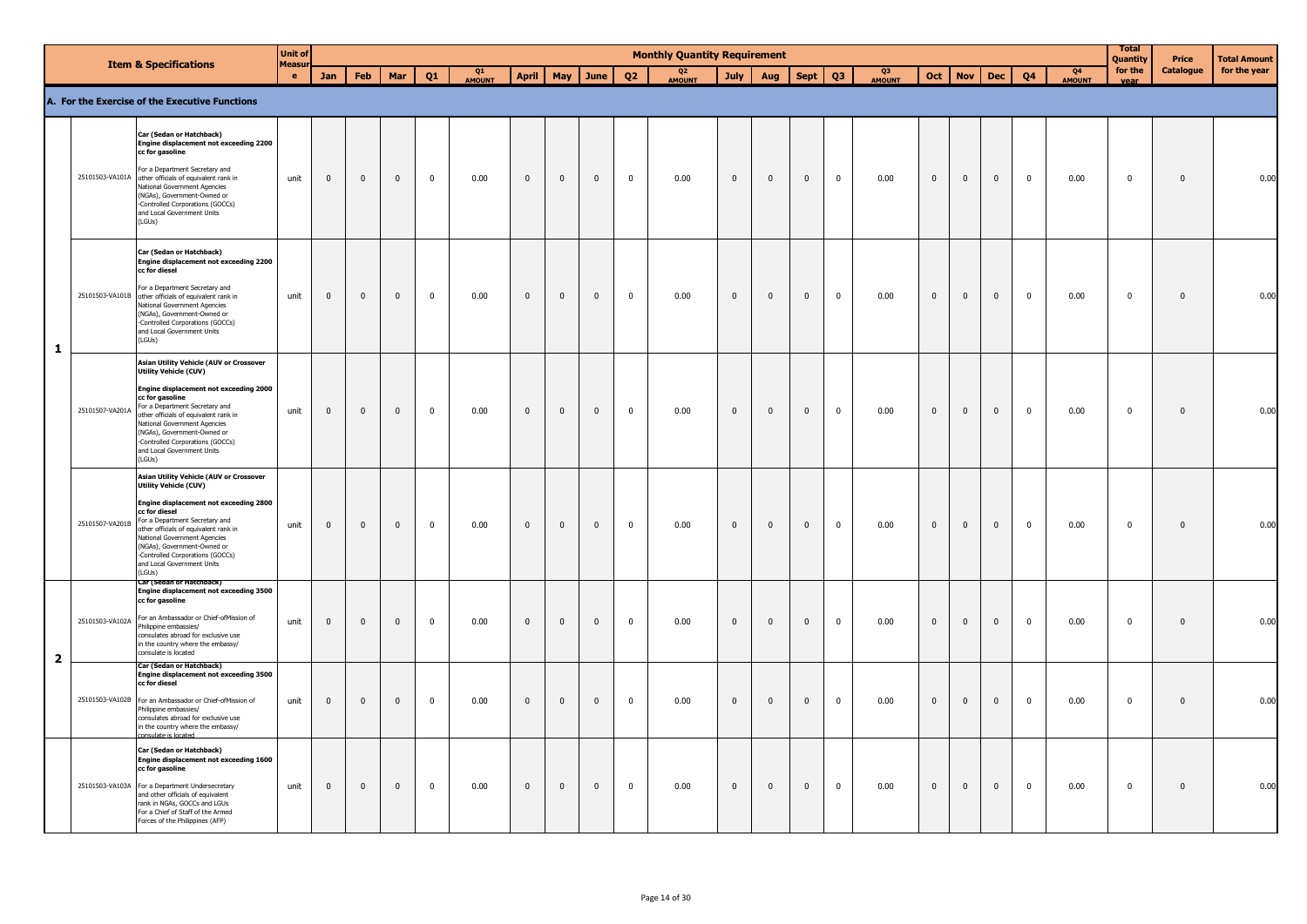|   |                 | <b>Item &amp; Specifications</b>                                                                                                                                                                                                                                                                                                                     | <b>Unit of</b><br><b>Measur</b> |              |                |              |                |              |              |              |              |                | <b>Monthly Quantity Requirement</b> |              |                |                |                |              |                |                |                |                |                                 | Total<br>Quantity | Price        | <b>Total Amount</b> |
|---|-----------------|------------------------------------------------------------------------------------------------------------------------------------------------------------------------------------------------------------------------------------------------------------------------------------------------------------------------------------------------------|---------------------------------|--------------|----------------|--------------|----------------|--------------|--------------|--------------|--------------|----------------|-------------------------------------|--------------|----------------|----------------|----------------|--------------|----------------|----------------|----------------|----------------|---------------------------------|-------------------|--------------|---------------------|
|   |                 |                                                                                                                                                                                                                                                                                                                                                      | e.                              | Jan          | Feb            | Mar          | Q1             | Q1<br>AMOUNT | April        | May          | June         | Q <sub>2</sub> | Q <sub>2</sub><br>AMOUNT            | July         | Aug            | <b>Sept</b>    | Q <sub>3</sub> | Q3<br>AMOUNT | Oct            | <b>Nov</b>     | Dec            | Q <sub>4</sub> | Q <sub>4</sub><br><b>AMOUNT</b> | for the<br>vear   | Catalogue    | for the year        |
|   |                 | Car (Sedan or Hatchback)<br>Engine displacement not exceeding 1600<br>cc for diesel<br>25101503-VA103B For a Department Undersecretary<br>and other officials of equivalent<br>rank in NGAs, GOCCs and LGUs<br>For a Chief of Staff of the Armed<br>Forces of the Philippines (AFP)                                                                  | unit                            | $\mathbf{0}$ | $\overline{0}$ | $\mathbf{0}$ | $\mathbf{0}$   | 0.00         | $\mathbf{0}$ | $\mathbf{0}$ | $\mathbf{0}$ | $\mathbf 0$    | 0.00                                | $\mathbf{0}$ | $\mathbf{0}$   | $\overline{0}$ | $\overline{0}$ | 0.00         | $\mathbf{0}$   | $\mathbf{0}$   | $\overline{0}$ | $\overline{0}$ | 0.00                            | $\mathbf{0}$      | $\mathbf{0}$ | 0.00                |
| 3 | 25101507-VA202A | Asian Utility Vehicle (AUV or Crossover<br><b>Utility Vehicle (CUV)</b><br>Engine displacement not exceeding 2000<br>cc for gasoline<br>For a Department Undersecretary<br>and other officials of equivalent<br>rank in NGAs, GOCCs and LGUs<br>For a Chief of Staff of the Armed<br>Forces of the Philippines (AFP)                                 | unit                            | $\mathbf{0}$ | $\mathbf{0}$   | $\mathbf{0}$ | $\mathbf{0}$   | 0.00         | $\mathbf{0}$ | $\mathbf{0}$ | $\mathbf 0$  | $\mathbf 0$    | 0.00                                | $\mathbf{0}$ | $\overline{0}$ | $\overline{0}$ | $\mathbf 0$    | 0.00         | $\overline{0}$ | $\mathbf 0$    | $\overline{0}$ | $\mathbf{0}$   | 0.00                            | $\mathbf 0$       | $\mathbf 0$  | 0.00                |
|   | 25101507-VA202B | Asian Utility Vehicle (AUV or Crossover<br><b>Utility Vehicle (CUV)</b><br><b>Engine displacement not exceeding 2500</b><br>cc for diesel<br>For a Department Undersecretary<br>and other officials of equivalent<br>rank in NGAs, GOCCs and LGUs<br>For a Chief of Staff of the Armed<br>Forces of the Philippines (AFP)                            | unit                            | $\mathbf 0$  | $\mathbf 0$    | $\mathbf{0}$ | $\mathbf 0$    | 0.00         | $\mathbf 0$  | $\mathbf 0$  | $\mathbf 0$  | $\pmb{0}$      | 0.00                                | $\mathbf 0$  | $\mathbf 0$    | $\overline{0}$ | $\mathbf 0$    | 0.00         | $\overline{0}$ | $\mathbf 0$    | $\overline{0}$ | $\mathbf 0$    | 0.00                            | $\mathbf 0$       | $\mathbf 0$  | 0.00                |
|   |                 | Car (Sedan or Hatchback)<br>Engine displacement not exceeding 1500<br>cc for gasoline<br>For a Department Assistant<br>25101503-VA104A Secretary and other officials of<br>equivalent rank in NGAs, GOCCs<br>and LGUs<br>For a Vice Chief of Staff and the<br>Commanding Generals of the Major<br>Services of the AFP                                | unit                            | $\mathbf{0}$ | $\mathbf{0}$   | $\mathbf{0}$ | $\mathbf{0}$   | 0.00         | $\mathbf{0}$ | $\mathbf{0}$ | $\mathbf{0}$ | $\mathbf 0$    | 0.00                                | $\mathbf{0}$ | $\overline{0}$ | $\overline{0}$ | $\mathbf{0}$   | 0.00         | $\mathbf 0$    | $\mathbf 0$    | $\overline{0}$ | $\mathbf 0$    | 0.00                            | $\mathbf 0$       | $\mathbf 0$  | 0.00                |
| 4 |                 | Car (Sedan or Hatchback)<br>Engine displacement not exceeding 1500<br>cc for diesel<br>For a Department Assistant<br>25101503-VA104B Secretary and other officials of<br>equivalent rank in NGAs, GOCCs<br>and LGUs<br>For a Vice Chief of Staff and the<br>Commanding Generals of the Major<br>Services of the AFP                                  | unit                            | $\mathbf{0}$ | $\mathbf{0}$   | $\mathbf{0}$ | $\overline{0}$ | 0.00         | $\mathbf 0$  | $\mathbf{0}$ | $\mathbf{0}$ | $\mathbf 0$    | 0.00                                | $\mathbf{0}$ | $\mathbf{0}$   | $\overline{0}$ | $\mathbf 0$    | 0.00         | $\mathbf{0}$   | $\overline{0}$ | $\mathbf{0}$   | $\mathbf 0$    | 0.00                            | $\mathbf 0$       | $\mathbf 0$  | 0.00                |
|   | 25101507-VA203A | Asian Utility Vehicle (AUV or Crossover<br><b>Utility Vehicle (CUV)</b><br>Engine displacement not exceeding 2000<br>cc for gasoline<br>For a Department Assistant<br>Secretary and other officials of<br>equivalent rank in NGAs, GOCCs<br>and LGUs<br>For a Vice Chief of Staff and the<br>Commanding Generals of the Major<br>Services of the AFP | unit                            | $\mathbf{0}$ | $\mathbf{0}$   | $\mathbf 0$  | $\mathbf 0$    | 0.00         | $\mathbf{0}$ | $\mathbf{0}$ | $\mathbf 0$  | $\mathbf 0$    | 0.00                                | $\mathbf{0}$ | $\mathbf{0}$   | $\mathbf{0}$   | $\mathbf 0$    | 0.00         | $\mathbf{0}$   | $\mathbf{0}$   | $\mathbf{0}$   | $\mathbf 0$    | 0.00                            | $\mathbf 0$       | $\mathbf 0$  | 0.00                |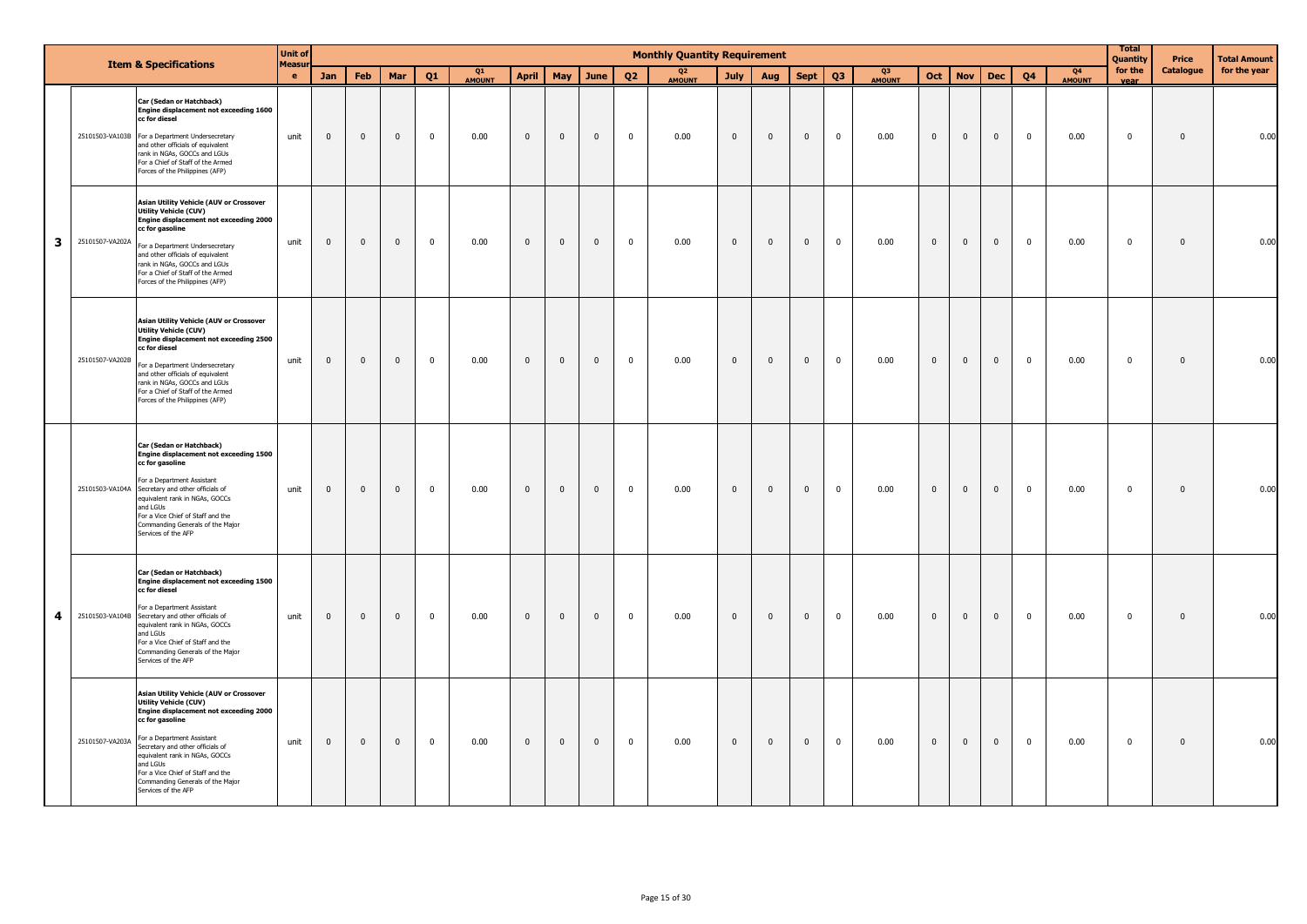|   |                 |                                                                                                                                                                                                                                                                                                                                                    | <b>Unit of</b>            |                |                |                |              |                     |                |                |              |                | <b>Monthly Quantity Requirement</b> |              |              |                |                         |                     |                |                |                         |                |                     | <b>Total</b><br>Quantity | Price        | <b>Total Amount</b> |
|---|-----------------|----------------------------------------------------------------------------------------------------------------------------------------------------------------------------------------------------------------------------------------------------------------------------------------------------------------------------------------------------|---------------------------|----------------|----------------|----------------|--------------|---------------------|----------------|----------------|--------------|----------------|-------------------------------------|--------------|--------------|----------------|-------------------------|---------------------|----------------|----------------|-------------------------|----------------|---------------------|--------------------------|--------------|---------------------|
|   |                 | <b>Item &amp; Specifications</b>                                                                                                                                                                                                                                                                                                                   | <b>Measu</b><br>$\bullet$ | Jan            | Feb            | Mar            | Q1           | Q1<br><b>AMOUNT</b> | <b>April</b>   | May            | June         | Q <sub>2</sub> | Q <sub>2</sub><br><b>AMOUNT</b>     | July         | Aug          | <b>Sept</b>    | Q <sub>3</sub>          | Q3<br><b>AMOUNT</b> | Oct            | <b>Nov</b>     | <b>Dec</b>              | Q <sub>4</sub> | Q4<br><b>AMOUNT</b> | for the<br>vear          | Catalogue    | for the year        |
|   | 25101507-VA203B | Asian Utility Vehicle (AUV or Crossover<br><b>Utility Vehicle (CUV)</b><br>Engine displacement not exceeding 2500<br>cc for diesel<br>For a Department Assistant<br>Secretary and other officials of<br>equivalent rank in NGAs, GOCCs<br>and LGUs<br>For a Vice Chief of Staff and the<br>Commanding Generals of the Major<br>Services of the AFP | unit                      | $\mathbf 0$    | $\mathbf 0$    | $\overline{0}$ | $\mathbf 0$  | 0.00                | $\pmb{0}$      | $\mathbf 0$    | $\mathbf{0}$ | $\mathbf 0$    | 0.00                                | $\mathbf 0$  | $\mathbf 0$  | $\mathbf 0$    | $\overline{\mathbf{0}}$ | 0.00                | $\mathbf{0}$   | $\mathbf{0}$   | $\overline{\mathbf{0}}$ | $\mathbf 0$    | 0.00                | $\overline{0}$           | $\mathbf 0$  | 0.00                |
|   |                 | Car (Sedan or Hatchback)<br>Engine displacement not exceeding 1500<br>cc for gasoline<br>25101503-VA105A For a Bureau Director, Regional<br>Director or department-wide/<br>bureau-wide regional offices and<br>other officials of equivalent rank in<br>NGAs, GOCCs and LGUs                                                                      | unit                      | $\mathbf 0$    | 0              | $\mathbf 0$    | $\mathbf 0$  | 0.00                | $\mathbf 0$    | $\mathbf 0$    | $\mathbf{0}$ | $\mathbf 0$    | 0.00                                | $\mathbf 0$  | $\mathbf{0}$ | $\mathbf 0$    | $\mathbf 0$             | 0.00                | $\pmb{0}$      | $\mathbf{0}$   | $\overline{\mathbf{0}}$ | $\mathbf{0}$   | 0.00                | $\overline{0}$           | $\mathbf{0}$ | 0.00                |
|   |                 | Car (Sedan or Hatchback)<br>Engine displacement not exceeding 1500<br>cc for diesel<br>25101503-VA105B For a Bureau Director, Regional<br>Director or department-wide/<br>bureau-wide regional offices and<br>other officials of equivalent rank in<br>NGAs, GOCCs and LGUs                                                                        | unit                      | $\mathbf 0$    | 0              | $\mathbf 0$    | $\mathbf 0$  | 0.00                | $\mathbf 0$    | $\mathbf 0$    | $\mathbf{0}$ | $\mathbf 0$    | 0.00                                | $\mathbf{0}$ | $\mathbf 0$  | $\mathbf 0$    | $\mathbf 0$             | 0.00                | $\mathbf 0$    | $\mathbf{0}$   | $\mathbf{0}$            | $\mathbf 0$    | 0.00                | $\mathbf 0$              | $\mathbf{0}$ | 0.00                |
| 5 | 25101507-VA204A | Asian Utility Vehicle (AUV or Crossover<br><b>Utility Vehicle (CUV)</b><br>Engine displacement not exceeding 1500<br>cc for gasoline<br>For a Bureau Director, Regional<br>Director or department-wide/<br>bureau-wide regional offices and<br>other officials of equivalent rank in<br>NGAs, GOCCs and LGUs                                       | unit                      | $\mathbf 0$    | $\mathbf 0$    | $\mathbf 0$    | $\mathbf 0$  | 0.00                | $\mathbf 0$    | $\mathbf 0$    | $\mathbf{0}$ | $\mathbf 0$    | 0.00                                | $\mathbf 0$  | $\mathbf{0}$ | $\mathbf{0}$   | $\mathbf 0$             | 0.00                | $\mathbf{0}$   | $\mathbf{0}$   | $\overline{\mathbf{0}}$ | $\mathbf 0$    | 0.00                | 0                        | $\mathbf{0}$ | 0.00                |
|   | 25101507-VA204B | Asian Utility Vehicle (AUV or Crossover<br><b>Utility Vehicle (CUV)</b><br>Engine displacement not exceeding 1500<br>cc for diesel<br>For a Bureau Director, Regional<br>Director or department-wide/<br>bureau-wide regional offices and<br>other officials of equivalent rank in<br>NGAs, GOCCs and LGUs                                         | unit                      | $\mathbf 0$    | $\mathbf 0$    | $\overline{0}$ | $\mathbf 0$  | 0.00                | $\pmb{0}$      | $\mathbf 0$    | $\mathbf 0$  | $\mathbf 0$    | 0.00                                | $\mathbf 0$  | $\mathbf 0$  | $\mathbf 0$    | $\overline{\mathbf{0}}$ | 0.00                | $\mathbf{0}$   | $\mathbf 0$    | $\mathbf 0$             | $\mathbf 0$    | 0.00                | $\overline{0}$           | $\mathbf 0$  | 0.00                |
|   |                 | B. For the Transport of Personnel, Equipment, Supplies, Product and Materials                                                                                                                                                                                                                                                                      |                           |                |                |                |              |                     |                |                |              |                |                                     |              |              |                |                         |                     |                |                |                         |                |                     |                          |              |                     |
|   | 25101507-VB101A | Pick-up<br>Engine displacement not exceeding 2200<br>cc for gasoline<br>For heavy field use in rural and<br>remote areas with generally rugged<br>road condition, mountainous and<br>rugged terrain                                                                                                                                                | unit                      | $\mathbf 0$    | $\mathbf 0$    | $\mathbf 0$    | $\mathbf 0$  | 0.00                | $\pmb{0}$      | $\mathbf 0$    | $\mathbf{0}$ | $\mathbf 0$    | 0.00                                | $\mathbf{0}$ | $\mathbf{0}$ | $\mathbf{0}$   | $\mathbf 0$             | 0.00                | $\mathbf{0}$   | $\mathbf{0}$   | $\overline{\mathbf{0}}$ | $\mathbf 0$    | 0.00                | $\overline{0}$           | $\mathbf{0}$ | 0.00                |
|   | 25101507-VB101B | Pick-up<br>Engine displacement not exceeding 3000<br>cc for diesel<br>For heavy field use in rural and<br>remote areas with generally rugged<br>road condition, mountainous and<br>rugged terrain                                                                                                                                                  | unit                      | $\overline{0}$ | $\overline{0}$ | $\mathbf{0}$   | $\mathbf 0$  | 0.00                | $\pmb{0}$      | $\mathbf 0$    | $\mathbf{0}$ | $\mathbf 0$    | 0.00                                | $\mathbf{0}$ | $\mathbf 0$  | $\overline{0}$ | $\mathbf{0}$            | 0.00                | $\mathbf 0$    | $\mathbf 0$    | $\mathbf{0}$            | $\mathbf{0}$   | 0.00                | $\overline{\mathbf{0}}$  | $\mathbf 0$  | 0.00                |
| 1 | 25101905-VB201A | All-terrain vehicle, commonly referred to<br><b>Sports Utility Vehicle</b><br>Engine displacement not exceeding 2000<br>cc for gasoline<br>For heavy field use in rural and<br>remote areas with generally rugged<br>road condition, mountainous and<br>rugged terrain                                                                             | unit                      | $\overline{0}$ | $\mathbf{0}$   | $\overline{0}$ | $\mathbf{0}$ | 0.00                | $\overline{0}$ | $\overline{0}$ | $\mathbf 0$  | $\mathbf{0}$   | 0.00                                | $\mathbf 0$  | $\mathbf 0$  | $\overline{0}$ | $\mathbf{0}$            | 0.00                | $\overline{0}$ | $\overline{0}$ | $\overline{0}$          | $\overline{0}$ | 0.00                | $\overline{\mathbf{0}}$  | $\mathbf 0$  | 0.00                |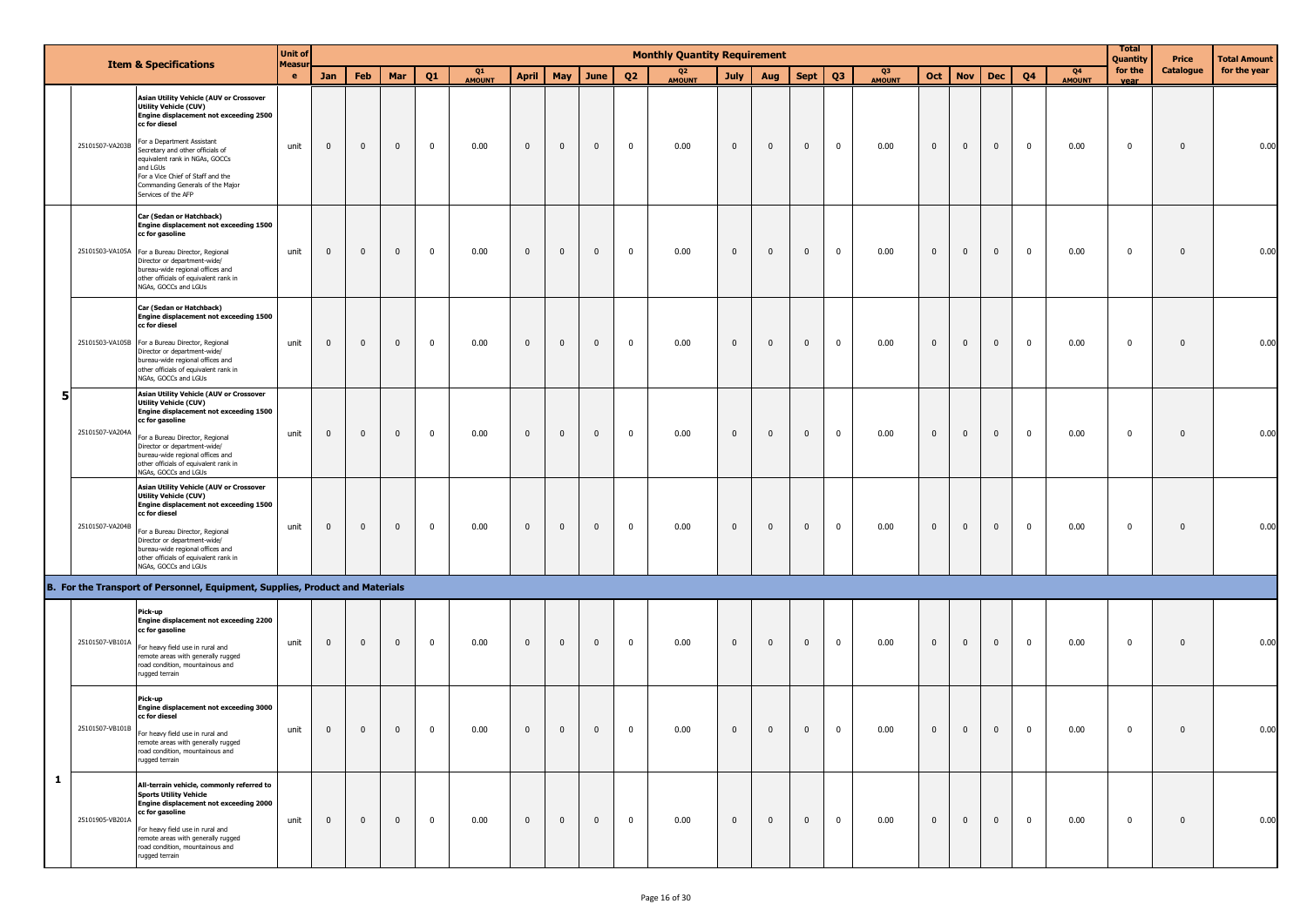|                |                 | <b>Item &amp; Specifications</b>                                                                                                                                                                                                                                                        | <b>Unit of</b><br><b>Measu</b> |              |                         |              |             |                     |                |                |                |              | <b>Monthly Quantity Requirement</b> |              |              |                         |                |                     |                |                |                |                         |                                 | <b>Total</b><br>Quantity | Price            | <b>Total Amount</b> |
|----------------|-----------------|-----------------------------------------------------------------------------------------------------------------------------------------------------------------------------------------------------------------------------------------------------------------------------------------|--------------------------------|--------------|-------------------------|--------------|-------------|---------------------|----------------|----------------|----------------|--------------|-------------------------------------|--------------|--------------|-------------------------|----------------|---------------------|----------------|----------------|----------------|-------------------------|---------------------------------|--------------------------|------------------|---------------------|
|                |                 |                                                                                                                                                                                                                                                                                         | $\bullet$                      | <b>Jan</b>   | <b>Feb</b>              | Mar          | O1          | Q1<br><b>AMOUNT</b> | <b>April</b>   | May            | June           | 02           | Q <sub>2</sub><br><b>AMOUNT</b>     | <b>July</b>  | Aug          | <b>Sept</b>             | Q3             | Q3<br><b>AMOUNT</b> | Oct            | <b>Nov</b>     | <b>Dec</b>     | 04                      | Q <sub>4</sub><br><b>AMOUNT</b> | for the<br>vear          | <b>Catalogue</b> | for the year        |
|                | 25101905-VB201B | All-terrain vehicle, commonly referred to<br><b>Sports Utility Vehicle</b><br>Ingine displacement not exceeding 2400<br>cc for diesel<br>For heavy field use in rural and<br>remote areas with generally rugged<br>road condition, mountainous and<br>ugged terrain                     | unit                           | $\mathbf 0$  | $\mathbf 0$             | $\mathbf 0$  | $\pmb{0}$   | 0.00                | $\mathbf 0$    | $\overline{0}$ | $\mathbf 0$    | $\mathbf 0$  | 0.00                                | $\mathbf 0$  | $\mathbf 0$  | $\mathbf 0$             | $\mathbf 0$    | 0.00                | $\overline{0}$ | $\overline{0}$ | $\overline{0}$ | $\overline{0}$          | 0.00                            | $\overline{\mathbf{0}}$  | $\mathbf 0$      | 0.00                |
|                | 25101505-VB301A | Passenger Van<br>Engine displacement not exceeding 2200<br>cc for gasoline<br>For general urban use where road                                                                                                                                                                          | unit                           | $\mathbf 0$  | $\overline{0}$          | $\mathbf 0$  | $\mathbf 0$ | 0.00                | $\mathbf 0$    | $\mathbf{0}$   | $\mathbf 0$    | $\mathbf 0$  | 0.00                                | $\mathbf{0}$ | $\mathbf 0$  | $\mathbf{0}$            | $\mathbf 0$    | 0.00                | $\mathbf{0}$   | $\mathbf{0}$   | $\mathbf 0$    | $\overline{0}$          | 0.00                            | $\mathbf 0$              | $\mathbf 0$      | 0.00                |
|                | 25101505-VB301B | onditions are generally good<br><b>Engine displacement not exceeding 3000</b><br>cc for diesel<br>For general urban use where road<br>conditions are generally good                                                                                                                     | unit                           | $\mathbf{0}$ | $\overline{0}$          | $\mathbf{0}$ | $\mathbf 0$ | 0.00                | $\mathbf{0}$   | $\mathbf 0$    | $\mathbf{0}$   | $\mathbf 0$  | 0.00                                | $\mathbf 0$  | $\mathbf{0}$ | $\mathbf{0}$            | $\mathbf 0$    | 0.00                | $\mathbf{0}$   | $\overline{0}$ | $\mathbf 0$    | $\mathbf 0$             | 0.00                            | $\overline{\mathbf{0}}$  | $\mathbf 0$      | 0.00                |
| $\overline{2}$ | 25181601-VB401A | <b>Multi-Purpose Vehicle (MPV)</b><br>Engine displacement not exceeding 1500<br>cc for gasoline<br>For general urban use where road                                                                                                                                                     | unit                           | $\mathbf 0$  | $\overline{0}$          | $\mathbf 0$  | $\mathbf 0$ | 0.00                | $\mathbf 0$    | $\mathbf 0$    | $\mathbf 0$    | $\pmb{0}$    | 0.00                                | $\mathbf 0$  | $\mathbf 0$  | $\overline{\mathbf{0}}$ | $\mathbf 0$    | 0.00                | $\overline{0}$ | $\mathbf{0}$   | $\mathbf 0$    | $\overline{0}$          | 0.00                            | $\mathbf 0$              | $\mathbf 0$      | 0.00                |
|                | 25181601-VB401B | conditions are generally good<br>Multi-Purpose Vehicle (MPV)<br>Engine displacement not exceeding 2500<br>cc for diesel<br>For general urban use where road<br>conditions are generally good                                                                                            | unit                           | $\mathbf 0$  | $\overline{\mathbf{0}}$ | $\mathbf 0$  | $\mathbf 0$ | 0.00                | $\mathbf 0$    | $\mathbf 0$    | $\mathbf 0$    | $\pmb{0}$    | 0.00                                | $\mathbf 0$  | $\mathbf 0$  | $\mathbf 0$             | $\mathbf 0$    | 0.00                | $\overline{0}$ | $\mathbf{0}$   | $\mathbf 0$    | $\overline{\mathbf{0}}$ | 0.00                            | $\overline{0}$           | $\mathbf 0$      | 0.00                |
| 3              |                 | Motorcyle<br>Engine displacement not exceeding 200<br>25101801-VB5-01 For use of field personnel/ workers<br>who by the nature of their functions<br>have to travel to remote areas not<br>normally accessible by ordinary<br>Motorcycle                                                | unit                           | $\mathbf{0}$ | $\overline{0}$          | $\mathbf{0}$ | $\mathbf 0$ | 0.00                | $\mathbf{0}$   | $\mathbf{0}$   | $\mathbf{0}$   | $\mathbf{0}$ | 0.00                                | $\mathbf{0}$ | $\mathbf{0}$ | $\overline{0}$          | $\overline{0}$ | 0.00                | $\overline{0}$ | $\overline{0}$ | $\overline{0}$ | $\bf{0}$                | 0.00                            | $\overline{0}$           | $\mathbf 0$      | 0.00                |
| 4              | 25101505-VB302A | Passenger Van<br>Engine displacement not exceeding 2200<br>cc for gasoline<br>For transport of personnel/visitors<br>for activities related to education,<br>tourism, trade and investment<br>promotions, banking and finance,<br>foreign affairs, and other official<br>functions      | unit                           | $\mathbf{0}$ | $\overline{0}$          | $\mathbf{0}$ | $\mathbf 0$ | 0.00                | $\overline{0}$ | $\overline{0}$ | $\mathbf{0}$   | $\mathbf 0$  | 0.00                                | $\mathbf{0}$ | $\mathbf{0}$ | $\mathbf{0}$            | $\mathbf 0$    | 0.00                | $\mathbf{0}$   | $\overline{0}$ | $\mathbf{0}$   | $\overline{0}$          | 0.00                            | $\overline{\mathbf{0}}$  | $\mathbf 0$      | 0.00                |
|                | 25101505-VB302B | <b>Passenger Van</b><br>Engine displacement not exceeding 3000<br>cc for diesel<br>For transport of personnel/visitors<br>for activities related to education.<br>tourism, trade and investment<br>promotions, banking and finance,<br>foreign affairs, and other official<br>functions | unit                           | $\mathbf 0$  | $\overline{0}$          | $\mathbf{0}$ | $\mathbf 0$ | 0.00                | $\mathbf 0$    | $\overline{0}$ | $\overline{0}$ | $\mathbf 0$  | 0.00                                | $\mathbf{0}$ | $\pmb{0}$    | $\mathbf 0$             | $\mathbf 0$    | 0.00                | $\overline{0}$ | $\mathbf 0$    | $\mathbf 0$    | $\bf{0}$                | 0.00                            | $\overline{0}$           | $\pmb{0}$        | 0.00                |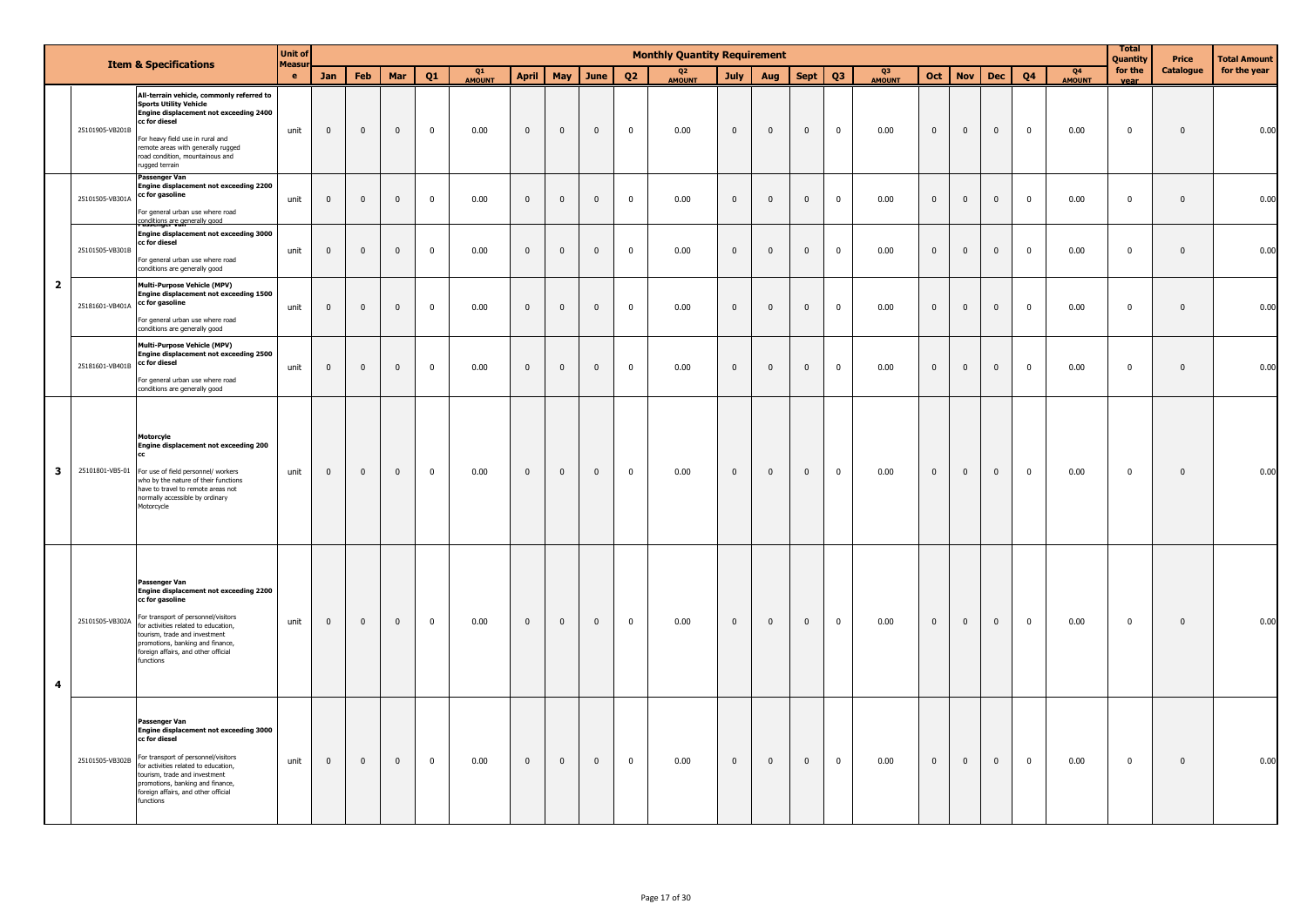|              |                 | <b>Item &amp; Specifications</b>                                                                                                                                                                                                                                                                                                                                                | <b>Unit of</b> |              |              |                |                         |              |                |              |                |                         | <b>Monthly Quantity Requirement</b> |                |                |              |                |              |                |                         |                |                |                                 | <b>Total</b><br><b>Quantity</b> | Price        | Total Amount |
|--------------|-----------------|---------------------------------------------------------------------------------------------------------------------------------------------------------------------------------------------------------------------------------------------------------------------------------------------------------------------------------------------------------------------------------|----------------|--------------|--------------|----------------|-------------------------|--------------|----------------|--------------|----------------|-------------------------|-------------------------------------|----------------|----------------|--------------|----------------|--------------|----------------|-------------------------|----------------|----------------|---------------------------------|---------------------------------|--------------|--------------|
|              |                 |                                                                                                                                                                                                                                                                                                                                                                                 | Measur<br>e.   | <b>Jan</b>   | Feb          | Mar            | Q1                      | Q1<br>AMOUNT | <b>April</b>   | May          | June           | Q <sub>2</sub>          | Q <sub>2</sub><br>AMOUNT            | <b>July</b>    | Aug            | <b>Sept</b>  | Q <sub>3</sub> | Q3<br>AMOUNT | Oct            | <b>Nov</b>              | <b>Dec</b>     | Q <sub>4</sub> | Q <sub>4</sub><br><b>AMOUNT</b> | for the<br>vear                 | Catalogue    | for the year |
|              | 25101502-VB6-01 | Bus<br>Engine displacement not exceeding 8500<br>cc for diesel<br>For mass transportation of<br>personnel/visitors for activities<br>related to education, tourism, trade and<br>investment promotions, banking and finance,<br>foreign affairs, and<br>other official functions                                                                                                | unit           | $\mathbf 0$  | $\mathbf 0$  | $\overline{0}$ | $\overline{\mathbf{0}}$ | 0.00         | $\mathbf{0}$   | $\mathbf{0}$ | $\mathbf{0}$   | $\overline{\mathbf{0}}$ | 0.00                                | $\mathbf{0}$   | $\overline{0}$ | $\mathbf 0$  | $\mathbf 0$    | 0.00         | $\mathbf{0}$   | $\overline{0}$          | $\mathbf{0}$   | $\mathbf 0$    | 0.00                            | $\mathbf 0$                     | $\mathbf{0}$ | 0.00         |
| 5            | 25101502-VB7-01 | Mini-Bus<br>Engine displacement not exceeding 4500<br>cc for diesel<br>For mass transportation of<br>personnel/visitors for activities<br>related to education, tourism, trade and<br>investment promotions, banking and finance,<br>foreign affairs, and<br>other official functions                                                                                           | unit           | $\mathbf{0}$ | $\mathbf{0}$ | $\overline{0}$ | $\mathbf{0}$            | 0.00         | $\mathbf 0$    | $\mathbf 0$  | $\overline{0}$ | $\mathbf{0}$            | 0.00                                | $\mathbf 0$    | $\mathbf 0$    | $\mathbf 0$  | $\mathbf 0$    | 0.00         | $\mathbf{0}$   | $\overline{\mathbf{0}}$ | $\mathbf 0$    | $\mathbf 0$    | 0.00                            | $\mathbf 0$                     | $\mathbf{0}$ | 0.00         |
|              |                 | C. For the Transport of Sick and/or Injured Persons                                                                                                                                                                                                                                                                                                                             |                |              |              |                |                         |              |                |              |                |                         |                                     |                |                |              |                |              |                |                         |                |                |                                 |                                 |              |              |
|              |                 | MPV (For conversion into an ambulance<br>and fitted with the necessary medical<br>equipment and apparatus)<br>Engine displacement not exceeding 1500<br>cc for gasoline<br>25181601-VC101A For transport of sick and/or injured<br>persons in hospitals, and for<br>government agencies where an<br>ambulance may be needed on<br>stand-by at all times in case of<br>emergency | unit           | $\mathbf{0}$ | $\mathbf 0$  | $\mathbf 0$    | $\mathbf 0$             | 0.00         | $\mathbf{0}$   | $\mathbf 0$  | $\mathbf 0$    | $\overline{0}$          | 0.00                                | $\mathbf{0}$   | $\overline{0}$ | $\mathbf 0$  | $\mathbf 0$    | 0.00         | $\mathbf{0}$   | $\mathbf 0$             | $\mathbf{0}$   | $\mathbf 0$    | 0.00                            | $\mathbf 0$                     | $\mathbf{0}$ | 0.00         |
|              |                 | MPV (For conversion into an ambulance<br>and fitted with the necessary medical<br>equipment and apparatus)<br>Engine displacement not exceeding 2500<br>cc for diesel<br>25181601-VC101B For transport of sick and/or injured<br>persons in hospitals, and for<br>government agencies where an<br>ambulance may be needed on<br>stand-by at all times in case of<br>emergency   | unit           | $\mathbf 0$  | $\mathbf{0}$ | $\overline{0}$ | $\mathbf{0}$            | 0.00         | $\mathbf 0$    | $\mathbf 0$  | $\overline{0}$ | $\overline{0}$          | 0.00                                | $\mathbf 0$    | $\overline{0}$ | $\mathbf{0}$ | $\overline{0}$ | 0.00         | $\mathbf 0$    | $\overline{0}$          | $\mathbf{0}$   | $\mathbf{0}$   | 0.00                            | $\mathbf 0$                     | $\mathbf 0$  | 0.00         |
| $\mathbf{1}$ | 25101703-VC201A | Passenger Van (For conversion into an<br>ambulance and fitted with the necessary<br>medical equipment and apparatus)<br>Engine displacement not exceeding 2200<br>for gasoline<br>For transport of sick and/or injured<br>persons in hospitals, and for<br>government agencies where an<br>ambulance may be needed on<br>stand-by at all times in case of<br>emergency          | unit           | $\mathbf{0}$ | $\mathbf 0$  | $\mathbf{0}$   | $\overline{0}$          | 0.00         | $\mathbf{0}$   | $\mathbf 0$  | $\overline{0}$ | $\overline{\mathbf{0}}$ | 0.00                                | $\mathbf{0}$   | $\overline{0}$ | $\mathbf{0}$ | $\mathbf 0$    | 0.00         | $\mathbf{0}$   | $\overline{0}$          | $\mathbf{0}$   | $\mathbf 0$    | 0.00                            | $\mathbf 0$                     | $\mathbf{0}$ | 0.00         |
|              | 25101703-VC201B | Passenger Van (For conversion into an<br>ambulance and fitted with the necessary<br>medical equipment and apparatus)<br>Engine displacement not exceeding 3000<br>cc for diesel<br>For transport of sick and/or injured<br>persons in hospitals, and for<br>government agencies where an<br>ambulance may be needed on<br>stand-by at all times in case of<br>emergency         | unit           | $\mathbf{0}$ | $\mathbf{0}$ | $\overline{0}$ | $\mathbf{0}$            | 0.00         | $\overline{0}$ | $\mathbf 0$  | $\overline{0}$ | $\overline{0}$          | 0.00                                | $\overline{0}$ | $\overline{0}$ | $\mathbf{0}$ | $\mathbf 0$    | 0.00         | $\overline{0}$ | $\bf{0}$                | $\overline{0}$ | $\mathbf{0}$   | 0.00                            | $\mathbf 0$                     | $\mathbf 0$  | 0.00         |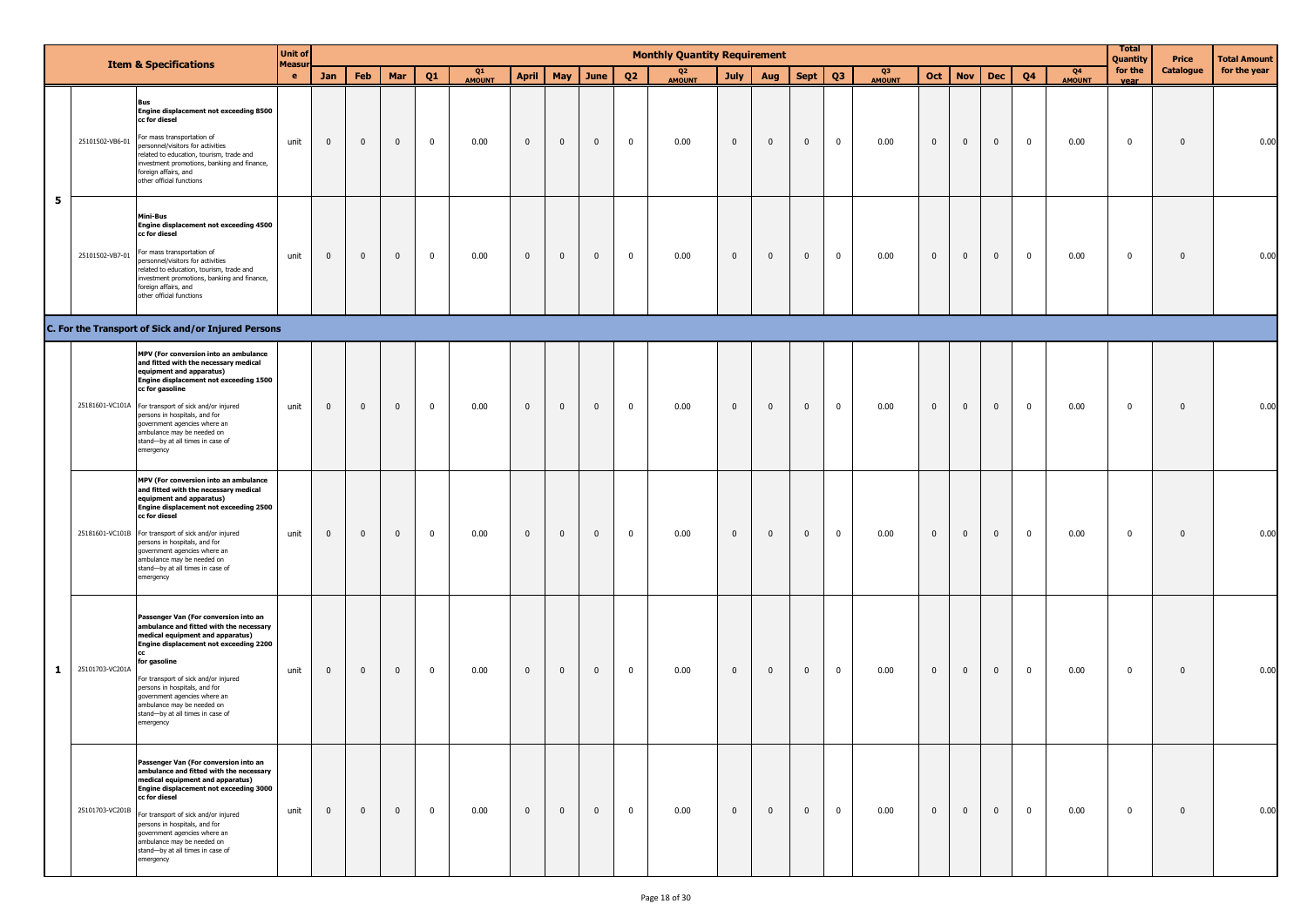|                         |                                 | <b>Item &amp; Specifications</b>                                                                                                                                                                                                                                                                                                                                                    | <b>Unit of</b><br>Measu |             |              |                         |              |                     |              |              |                |                         | <b>Monthly Quantity Requirement</b> |              |                         |                |                |                     |              |                |              |                |                     | <b>Total</b><br>Quantity | Price            | <b>Total Amount</b> |
|-------------------------|---------------------------------|-------------------------------------------------------------------------------------------------------------------------------------------------------------------------------------------------------------------------------------------------------------------------------------------------------------------------------------------------------------------------------------|-------------------------|-------------|--------------|-------------------------|--------------|---------------------|--------------|--------------|----------------|-------------------------|-------------------------------------|--------------|-------------------------|----------------|----------------|---------------------|--------------|----------------|--------------|----------------|---------------------|--------------------------|------------------|---------------------|
|                         |                                 |                                                                                                                                                                                                                                                                                                                                                                                     | $\bullet$               | Jan         | Feb          | Mar                     | Q1           | Q1<br><b>AMOUNT</b> | <b>April</b> | May          | June           | Q2                      | Q <sub>2</sub><br><b>AMOUNT</b>     | <b>July</b>  | Aug                     | <b>Sept</b>    | Q <sub>3</sub> | Q3<br><b>AMOUNT</b> | Oct          | <b>Nov</b>     | <b>Dec</b>   | Q <sub>4</sub> | Q4<br><b>AMOUNT</b> | for the<br>vear          | <b>Catalogue</b> | for the year        |
|                         | 25101703-VC3-01                 | Original ambulance, designed, built and<br>equipped as such by<br>the manufacturer<br>(Specifications may vary according to<br>manufacturer and the sophistication of<br>the desired units)<br>For transport of sick and/or injured<br>persons in hospitals, and for<br>government agencies where an<br>ambulance may be needed on<br>stand-by at all times in case of<br>emergency | unit                    | $\mathbf 0$ | $\mathbf 0$  | $\overline{0}$          | $\mathbf{0}$ | 0.00                | $\mathbf 0$  | $\mathbf 0$  | $\overline{0}$ | $\overline{0}$          | 0.00                                | $\mathbf 0$  | $\overline{\mathbf{0}}$ | $\overline{0}$ | $\mathbf 0$    | 0.00                | $\mathbf 0$  | $\bf{0}$       | $\mathbf 0$  | $\mathbf 0$    | 0.00                | $\pmb{0}$                | $\mathbf 0$      | 0.00                |
|                         | <b>D. For Patrol Operations</b> |                                                                                                                                                                                                                                                                                                                                                                                     |                         |             |              |                         |              |                     |              |              |                |                         |                                     |              |                         |                |                |                     |              |                |              |                |                     |                          |                  |                     |
|                         |                                 | F. For Disaster Response and Rescue/Relief Operations                                                                                                                                                                                                                                                                                                                               |                         |             |              |                         |              |                     |              |              |                |                         |                                     |              |                         |                |                |                     |              |                |              |                |                     |                          |                  |                     |
|                         | 25101703-VF101A                 | <b>MPV</b><br>(for conversion into a rescue vehicle<br>equipped with the necessary equipment<br>and apparatus)<br>Engine displacement not exceeding 1500<br>cc for gasoline<br>For mobility purposes and<br>immediate response during disasters<br>and calamities                                                                                                                   | unit                    | $\mathbf 0$ | $\mathbf 0$  | $\pmb{0}$               | $\mathbf{0}$ | 0.00                | $\mathbf 0$  | $\mathbf 0$  | $\mathbf 0$    | $\mathbf{0}$            | 0.00                                | $\mathbf 0$  | $\mathbf 0$             | $\mathbf 0$    | $\mathbf{0}$   | 0.00                | $\mathbf 0$  | $\overline{0}$ | $\mathbf 0$  | $\mathbf 0$    | 0.00                | $\mathbf 0$              | $\mathbf 0$      | 0.00                |
| 1                       |                                 | <b>MPV</b><br>(for conversion into a rescue vehicle<br>equipped with the necessary equipment<br>and apparatus)<br>25101703-VF101B Engine displacement not exceeding 2500<br>cc for diesel<br>For mobility purposes and<br>immediate response during disasters<br>and calamities                                                                                                     | unit                    | $\mathbf 0$ | $\mathbf{0}$ | $\pmb{0}$               | $\mathbf 0$  | 0.00                | $\mathbf 0$  | $\mathbf 0$  | $\pmb{0}$      | $\mathbf 0$             | 0.00                                | $\mathbf 0$  | $\mathbb O$             | $\mathbb O$    | $\mathbf 0$    | 0.00                | $\mathbf 0$  | $\mathbf 0$    | $\mathbf 0$  | $\mathbf 0$    | 0.00                | $\mathbf 0$              | $\mathbf 0$      | 0.00                |
|                         | 25101507-VF201A                 | Pick-up<br>(for conversion into a rescue vehicle<br>equipped with the necessary equipment<br>and apparatus)<br>Engine displacement not exceeding 2200<br>cc for gasoline<br>For mobility purposes and<br>immediate response during disasters<br>and calamities                                                                                                                      | unit                    | $\mathbf 0$ | $\mathbf 0$  | $\overline{\mathbf{0}}$ | $\mathbf{0}$ | 0.00                | $\mathbf 0$  | $\mathbf 0$  | $\overline{0}$ | $\overline{0}$          | 0.00                                | $\mathbf 0$  | $\overline{\mathbf{0}}$ | $\overline{0}$ | $\pmb{0}$      | 0.00                | $\mathbf 0$  | $\mathbf 0$    | $\mathbf 0$  | $\pmb{0}$      | 0.00                | $\mathbf 0$              | $\mathbf 0$      | 0.00                |
| $\overline{\mathbf{2}}$ | 25101507-VF201B                 | Pick-up<br>(for conversion into a rescue vehicle<br>equipped with the necessary equipment<br>and apparatus)<br>Engine displacement not exceeding 3000<br>cc for diesel<br>For mobility purposes and<br>mmediate response during disasters<br>and calamities                                                                                                                         | unit                    | $\mathbf 0$ | $\mathbf{0}$ | $\overline{0}$          | $\mathbf{0}$ | 0.00                | $\mathbf 0$  | $\mathbf 0$  | $\overline{0}$ | $\overline{0}$          | 0.00                                | $\mathbf 0$  | $\overline{0}$          | $\overline{0}$ | $\overline{0}$ | 0.00                | $\mathbf 0$  | $\overline{0}$ | $\mathbf 0$  | $\mathbf 0$    | 0.00                | $\overline{0}$           | $\mathbf{0}$     | 0.00                |
| $\overline{\mathbf{3}}$ |                                 | Motorcycle<br>Specifications may vary according to the<br>intended use of the agency and in<br>consideration of the minimum<br>25101801-VF3-01 specifications of motorcycles allowed in<br>certain areas<br>For mobility purposes and<br>immediate response during disasters<br>and calamities                                                                                      | unit                    | $\mathbf 0$ | $\mathbf{0}$ | $\mathbf{0}$            | $\mathbf 0$  | 0.00                | $\mathbf 0$  | $\mathbf{0}$ | $\mathbf{0}$   | $\overline{\mathbf{0}}$ | 0.00                                | $\mathbf{0}$ | $\mathbf{0}$            | $\mathbf{0}$   | $\mathbf 0$    | 0.00                | $\mathbf{0}$ | $\overline{0}$ | $\mathbf{0}$ | $\mathbf 0$    | 0.00                | $\mathbf 0$              | $\mathbf 0$      | 0.00                |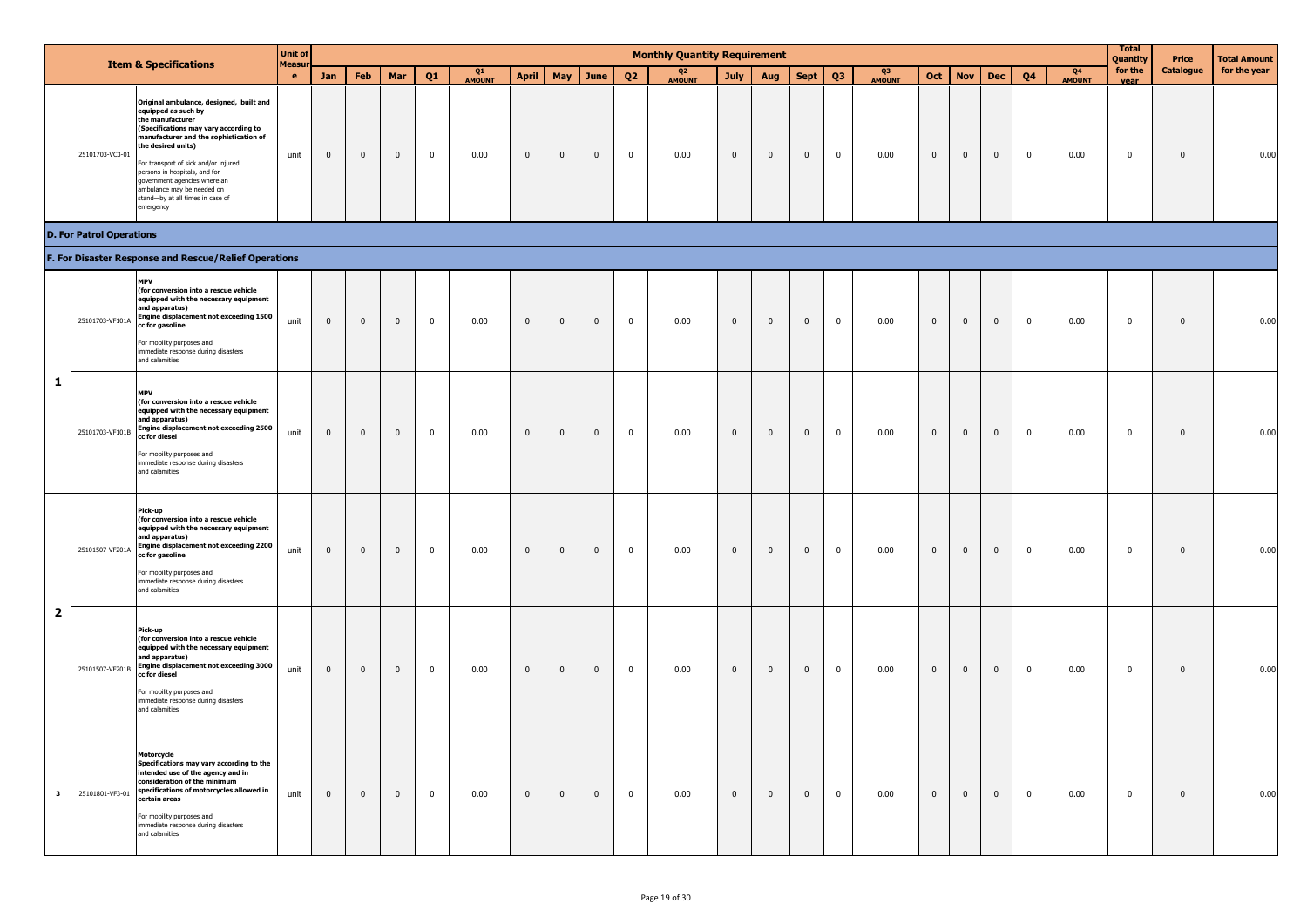|                          |                                        | <b>Item &amp; Specifications</b>                                                                                                                                                                                                                                                                                                                                                                                                                                                                                                                              | <b>Unit of</b><br>Measu |              |              |                         |                |              |              |                |              |                | <b>Monthly Quantity Requirement</b> |                |                |                |                |              |             |                |                |                         |                     | <b>Total</b><br>Quantity | Price                   | <b>Total Amount</b> |
|--------------------------|----------------------------------------|---------------------------------------------------------------------------------------------------------------------------------------------------------------------------------------------------------------------------------------------------------------------------------------------------------------------------------------------------------------------------------------------------------------------------------------------------------------------------------------------------------------------------------------------------------------|-------------------------|--------------|--------------|-------------------------|----------------|--------------|--------------|----------------|--------------|----------------|-------------------------------------|----------------|----------------|----------------|----------------|--------------|-------------|----------------|----------------|-------------------------|---------------------|--------------------------|-------------------------|---------------------|
|                          |                                        |                                                                                                                                                                                                                                                                                                                                                                                                                                                                                                                                                               | e.                      | Jan          | Feb          | Mar                     | Q1             | Q1<br>AMOUNT | <b>April</b> | May            | June         | Q <sub>2</sub> | Q <sub>2</sub><br>AMOUNT            | <b>July</b>    | Aug            | <b>Sept</b>    | Q <sub>3</sub> | Q3<br>AMOUNT | Oct         | <b>Nov</b>     | <b>Dec</b>     | Q4                      | Q4<br><b>AMOUNT</b> | for the<br>vear          | Catalogue               | for the year        |
|                          | <b>H. For Fire Fighting Operations</b> |                                                                                                                                                                                                                                                                                                                                                                                                                                                                                                                                                               |                         |              |              |                         |                |              |              |                |              |                |                                     |                |                |                |                |              |             |                |                |                         |                     |                          |                         |                     |
| 1                        | 25101705-VH1-01                        | <b>Fire Truck</b><br><b>Custom-built fire trucks</b><br>siler versions are built/manufactured<br>locally)<br>Specifications may vary according to the<br>manufacturer, model, intended use, etc.,<br>all pertinent data/specifications about<br>the proposed fire truck must be supplied<br>by the requesting agency.<br>To provide basic fire-fighting<br>capability to the Bureau of Fire<br>Protection, and other government<br>agencies whose functions and<br>operations necessitate the<br>maintenance of a fire-fighting unit                          | unit                    | $\mathbf{0}$ | $\mathbf 0$  | $\overline{0}$          | $\mathbf 0$    | 0.00         | $\mathbf 0$  | $\mathbf 0$    | $\mathbf{0}$ | $\mathbf 0$    | 0.00                                | $\mathbf{0}$   | $\mathbf{0}$   | $\mathbf{0}$   | $\mathbf 0$    | 0.00         | $\mathbf 0$ | $\mathbf{0}$   | $\mathbf{0}$   | $\mathbf 0$             | 0.00                | $\mathbf 0$              | $\overline{\mathbf{0}}$ | 0.00                |
| $\mathbf{2}$             |                                        | <b>Original Fire Truck</b><br>(More sophisticated versions and fully<br>equipped according to the intended<br>use)<br>Specifications may vary according to the<br>manufacturer, model, intended use, etc.,<br>all pertinent data/specifications about<br>the proposed fire truck must be supplied<br>25101705-VH2-01 by the requesting agency.<br>To provide basic fire-fighting<br>capability to the Bureau of Fire<br>Protection, and other government<br>agencies whose functions and<br>operations necessitate the<br>maintenance of a fire-fighting unit | unit                    | $\mathbf{0}$ | $\mathbf 0$  | $\mathbf 0$             | $\mathbf 0$    | 0.00         | $\mathbf{0}$ | $\mathbf 0$    | $\mathbf{0}$ | $\mathbf 0$    | 0.00                                | $\mathbf{0}$   | $\mathbf 0$    | $\mathbf{0}$   | $\mathbf 0$    | 0.00         | $\mathbf 0$ | $\mathbf{0}$   | $\mathbf{0}$   | $\mathbf 0$             | 0.00                | $\mathbf 0$              | $\mathbf 0$             | 0.00                |
|                          |                                        |                                                                                                                                                                                                                                                                                                                                                                                                                                                                                                                                                               |                         |              |              |                         |                |              |              |                |              |                |                                     |                |                |                |                |              |             |                |                |                         |                     |                          |                         |                     |
|                          |                                        | PART II. OTHER ITEMS NOT AVALABLE AT PS BUT REGULARLY PURCHASED FROM OTHER SOURCES (Note: Please indicate price of items)                                                                                                                                                                                                                                                                                                                                                                                                                                     |                         |              |              |                         |                |              |              |                |              |                |                                     |                |                |                |                |              |             |                |                |                         |                     |                          |                         |                     |
|                          | <b>Common Electrical Supplies</b>      |                                                                                                                                                                                                                                                                                                                                                                                                                                                                                                                                                               |                         |              |              |                         |                |              |              |                |              |                |                                     |                |                |                |                |              |             |                |                |                         |                     |                          |                         |                     |
| $\mathbf{1}$             | W01                                    | 40101701-AC- Air Conditioning Unit, Window<br>Inverter Type                                                                                                                                                                                                                                                                                                                                                                                                                                                                                                   |                         | $\mathbf 0$  | $\mathbf{0}$ | $\mathbf 0$             | $\mathbf 0$    | 0.00         | $\mathbf 0$  | $\mathbf 0$    | $\mathbf 0$  | $\mathbf 0$    | 0.00                                | $\overline{0}$ | $\mathbf{0}$   | $\mathbf 0$    | $\mathbf 0$    | 0.00         | $\mathbf 0$ | $\mathbf{0}$   | $\mathbf 0$    | $\mathbf 0$             | 0.00                | $\mathbf{0}$             |                         | 0.00                |
| $\overline{\mathbf{2}}$  | 40101701-AC-<br>S01                    | Air Conditioning Unit, Split Type                                                                                                                                                                                                                                                                                                                                                                                                                                                                                                                             |                         | $\mathbf 0$  | $\mathbf 0$  | $\overline{\mathbf{0}}$ | $\overline{0}$ | 0.00         | $\mathbf 0$  | $\mathbf 0$    | $\mathbf 0$  | $\mathbf 0$    | 0.00                                | $\overline{0}$ | $\mathbf{0}$   | $\mathbf 0$    | $\mathbf 0$    | 0.00         | $\mathbf 0$ | $\mathbf 0$    | $\mathbf 0$    | $\overline{\mathbf{0}}$ | 0.00                | $\mathbf 0$              |                         | 0.00                |
| $\overline{\mathbf{3}}$  |                                        |                                                                                                                                                                                                                                                                                                                                                                                                                                                                                                                                                               |                         |              |              |                         | $\mathbf 0$    | 0.00         |              |                |              | $\mathbf 0$    | 0.00                                |                |                |                | $\pmb{0}$      | 0.00         |             |                |                | $\mathbf 0$             | 0.00                | $\mathsf 0$              |                         | 0.00                |
|                          | <b>Common Office Equipment</b>         |                                                                                                                                                                                                                                                                                                                                                                                                                                                                                                                                                               |                         |              |              |                         |                |              |              |                |              |                |                                     |                |                |                |                |              |             |                |                |                         |                     |                          |                         |                     |
| $\mathbf{1}$             |                                        | 44111905-WB-N01 White Board                                                                                                                                                                                                                                                                                                                                                                                                                                                                                                                                   |                         | $\mathbf 0$  | $\mathbf{0}$ | $\mathbf 0$             | $\mathbf 0$    | 0.00         | $\mathbf 0$  | $\mathbf 0$    | $\mathbf 0$  | $\mathbf 0$    | 0.00                                | $\mathbf{0}$   | $\mathbf{0}$   | $\mathbf 0$    | $\pmb{0}$      | 0.00         | $\mathbf 0$ | $\mathbf 0$    | $\mathbf 0$    | $\mathbf{0}$            | 0.00                | $\mathbf 0$              |                         | 0.00                |
| $\overline{\mathbf{2}}$  | 44111911-WB-D01                        | White Board, Digital                                                                                                                                                                                                                                                                                                                                                                                                                                                                                                                                          |                         | $\mathbf 0$  | $\mathbf{0}$ | $\mathbf 0$             | $\mathbf 0$    | 0.00         | $\mathbf 0$  | $\mathbf 0$    | $\mathbf 0$  | $\mathbf 0$    | 0.00                                | $\mathbf{0}$   | $\mathbf 0$    | $\mathbf 0$    | $\mathbf 0$    | 0.00         | $\mathbf 0$ | $\mathbf 0$    | $\mathbf 0$    | $\overline{\mathbf{0}}$ | 0.00                | $\mathbf 0$              |                         | 0.00                |
| $\overline{\mathbf{3}}$  |                                        |                                                                                                                                                                                                                                                                                                                                                                                                                                                                                                                                                               |                         |              |              |                         | $\mathbf 0$    | 0.00         |              |                |              | $\pmb{0}$      | 0.00                                |                |                |                | $\pmb{0}$      | 0.00         |             |                |                | $\mathbf 0$             | 0.00                | $\mathbf{0}$             |                         | 0.00                |
|                          | <b>Common Office Supplies</b>          |                                                                                                                                                                                                                                                                                                                                                                                                                                                                                                                                                               |                         |              |              |                         |                |              |              |                |              |                |                                     |                |                |                |                |              |             |                |                |                         |                     |                          |                         |                     |
| $\mathbf{1}$             |                                        | Ballpen, black                                                                                                                                                                                                                                                                                                                                                                                                                                                                                                                                                | pcs                     | 10           | 15           | 10                      | 35             | 210.00       | $\pmb{0}$    | $\mathbf 0$    | $\mathbf 0$  | $\pmb{0}$      | 0.00                                | $\mathbf{0}$   | 10             | 10             | 20             | 120.00       | 18          | 25             | 12             | 55                      | 330.00              | 110                      | 6.00                    | 660.00              |
| $\overline{\mathbf{2}}$  |                                        | Ballpen, blue                                                                                                                                                                                                                                                                                                                                                                                                                                                                                                                                                 | pcs                     | 10           | 10           | 10                      | 30             | 180.00       | $\pmb{0}$    | $\overline{0}$ | $\mathbf{0}$ | $\mathbf 0$    | 0.00                                | $\mathbf 0$    | 10             | 10             | 20             | 120.00       | 20          | 20             | 10             | 50                      | 300.00              | 100                      | 6.00                    | 600.00              |
| $\overline{\mathbf{3}}$  |                                        | BINDER, 3 RING, D-type size, A4,<br>64mm (2.5") w/                                                                                                                                                                                                                                                                                                                                                                                                                                                                                                            | pcs                     | $\mathbf 0$  | $\mathbf 0$  | $\mathbf{0}$            | $\mathbf 0$    | 0.00         | $\mathbf 0$  | $\mathbf 0$    | $\mathbf{0}$ | $\mathbf 0$    | 0.00                                | $\mathbf 0$    | $\overline{0}$ | $\overline{0}$ | $\pmb{0}$      | 0.00         | $\mathbf 0$ | $\mathbf{0}$   | $\mathbf 0$    | $\bf{0}$                | 0.00                | $\overline{0}$           | 172.00                  | 0.00                |
| $\overline{\mathbf{4}}$  |                                        | FASTENER, plastic, 50s/box                                                                                                                                                                                                                                                                                                                                                                                                                                                                                                                                    | box                     | $\pmb{0}$    | $\mathbf 0$  | $\mathbf 0$             | $\mathbf{0}$   | 0.00         | $\pmb{0}$    | $\mathbf 0$    | $\mathbf 0$  | $\mathbf 0$    | 0.00                                | $\mathbf 0$    | $\overline{2}$ | $\overline{2}$ | $\overline{4}$ | 112.00       | $\mathbf 0$ | $\overline{2}$ | $\overline{2}$ | $\overline{4}$          | 112.00              | 8                        | 28.00                   | 224.00              |
| $5^{\circ}$              |                                        | LEAD for mechanical pencil                                                                                                                                                                                                                                                                                                                                                                                                                                                                                                                                    | box                     | $\mathbf 0$  | $\mathbf 0$  | $\mathbf 0$             | $\mathbf 0$    | 0.00         | $\pmb{0}$    | $\mathbf 0$    | $\pmb{0}$    | $\pmb{0}$      | 0.00                                | $\mathbf 0$    | $\mathbf{0}$   | $\pmb{0}$      | $\mathbf 0$    | 0.00         | $\mathbf 0$ | $\mathbf 0$    | $\mathbf 0$    | $\bf{0}$                | 0.00                | $\mathbf 0$              | 17.00                   | 0.00                |
| $\overline{\phantom{a}}$ |                                        | MARKER, PERMANENT, bullet type,<br>black                                                                                                                                                                                                                                                                                                                                                                                                                                                                                                                      | piece                   | 10           | 10           | 10                      | 30             | 960.00       | $\pmb{0}$    | $\mathbf 0$    | $\pmb{0}$    | $\pmb{0}$      | 0.00                                | $\mathbf 0$    | 10             | 12             | 22             | 704.00       | 10          | 10             | $\,$ 8 $\,$    | 28                      | 896.00              | 80                       | 32.00                   | 2,560.00            |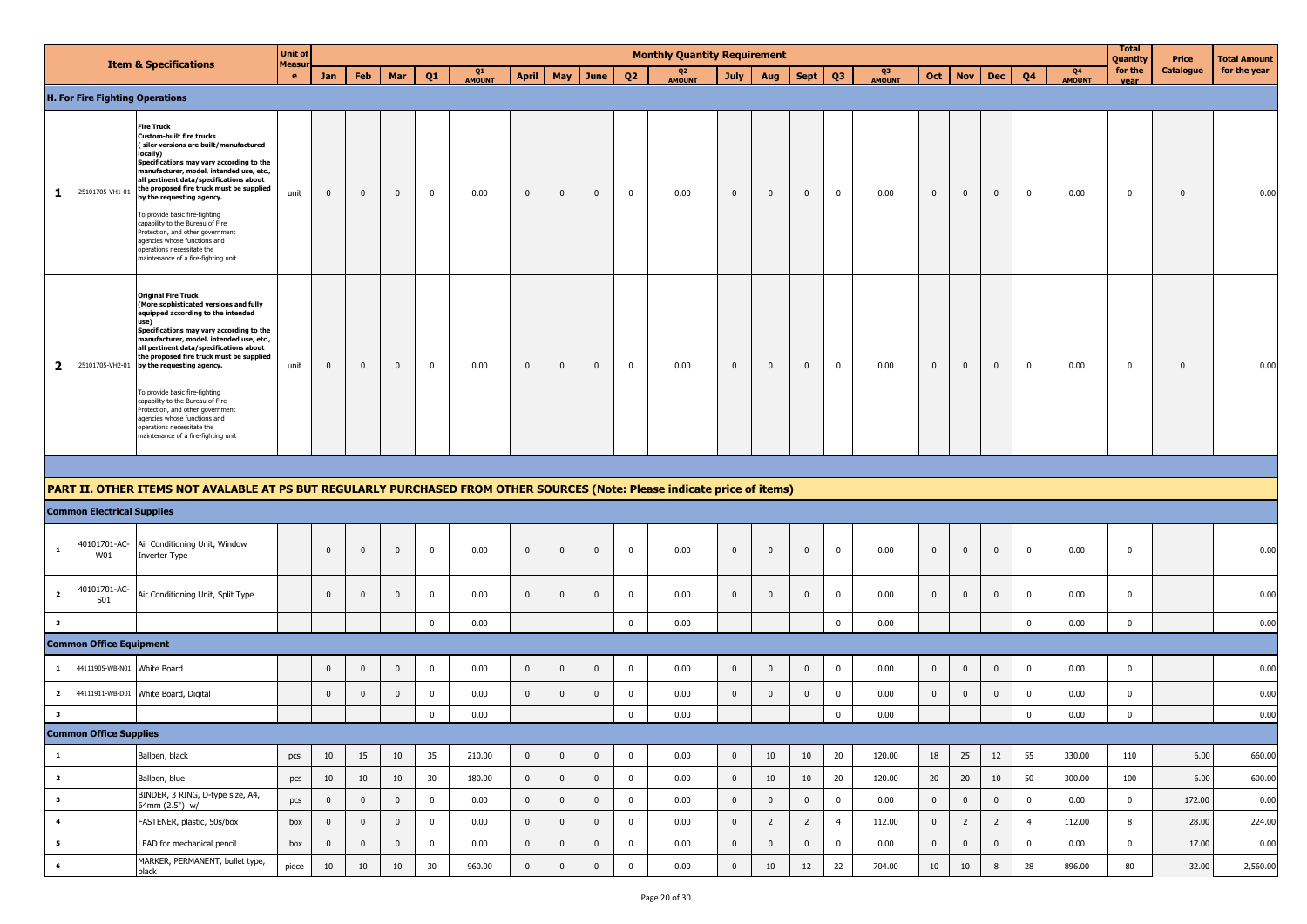|                         | <b>Item &amp; Specifications</b>  |                                                           | <b>Unit of</b>     |                |                |                |                |                     |              |                         |              |                | <b>Monthly Quantity Requirement</b> |                         |                         |                         |                         |                    |                         |                         |                |                         |                                 | <b>Total</b><br>Quantity | Price     | <b>Total Amount</b> |
|-------------------------|-----------------------------------|-----------------------------------------------------------|--------------------|----------------|----------------|----------------|----------------|---------------------|--------------|-------------------------|--------------|----------------|-------------------------------------|-------------------------|-------------------------|-------------------------|-------------------------|--------------------|-------------------------|-------------------------|----------------|-------------------------|---------------------------------|--------------------------|-----------|---------------------|
|                         |                                   |                                                           | <b>Measu</b><br>e. | Jan            | Feb            | Mar            | Q1             | Q1<br><b>AMOUNT</b> | <b>April</b> | May                     | June         | Q <sub>2</sub> | Q <sub>2</sub><br>AMOUNT            | <b>July</b>             | Aug                     | <b>Sept</b>             | Q <sub>3</sub>          | Q3<br><b>MOUNT</b> | Oct                     | <b>Nov</b>              | <b>Dec</b>     | Q <sub>4</sub>          | Q <sub>4</sub><br><b>AMOUNT</b> | for the<br>vear          | Catalogue | for the year        |
| $\overline{z}$          |                                   | MARKER, PERMANENT, bullet type,<br>blue                   | piece              | $\mathbf 0$    | $\mathbf 0$    | $\pmb{0}$      | $\Omega$       | 0.00                | $\mathbf 0$  | $\overline{\mathbf{0}}$ | $\Omega$     | $\Omega$       | 0.00                                | $\pmb{0}$               | 10                      | $\mathbf{0}$            | 10                      | 320.00             | $\pmb{0}$               | 10                      | $\mathbf 0$    | 10                      | 320.00                          | 20                       | 32.00     | 640.00              |
| $\bf{8}$                |                                   | STAPLE WIRE, #10                                          | box                | $\mathbf 0$    | $\mathbf 0$    | $\mathbf{0}$   | $\pmb{0}$      | 0.00                | $\mathbf 0$  | $\overline{\mathbf{0}}$ | $\mathsf 0$  | $\pmb{0}$      | 0.00                                | $\mathbf 0$             | $\mathbf{0}$            | $\mathbf 0$             | $\mathbf 0$             | 0.00               | $\mathsf 0$             | $\pmb{0}$               | $\mathbf{0}$   | $\overline{0}$          | 0.00                            | $\mathbf 0$              | 7.00      | 0.00                |
| 9                       |                                   | STAPLE WIRE, heavy duty<br>(12/10mm)                      | box                | $\mathbf 0$    | $\mathbf 0$    | $\mathbf 0$    | $\pmb{0}$      | 0.00                | $\mathbf 0$  | $\,$ 0                  | $\mathsf 0$  | $\pmb{0}$      | 0.00                                | $\mathbf 0$             | $\mathbf{0}$            | $\mathbf{0}$            | $\mathbf 0$             | 0.00               | $\pmb{0}$               | $\pmb{0}$               | $\pmb{0}$      | $\pmb{0}$               | 0.00                            | $\pmb{0}$                | 18.00     | 0.00                |
| 10                      |                                   |                                                           |                    |                |                |                | $\mathbf 0$    | 0.00                |              |                         |              | $\mathbf{0}$   | 0.00                                |                         |                         |                         | $\mathbf 0$             | 0.00               |                         |                         |                | $\overline{0}$          | 0.00                            | $\mathbf 0$              |           | 0.00                |
|                         | <b>Common Janitorial Supplies</b> |                                                           |                    |                |                |                |                |                     |              |                         |              |                |                                     |                         |                         |                         |                         |                    |                         |                         |                |                         |                                 |                          |           |                     |
| $\mathbf{1}$            |                                   | ANTIBACTERIAL SPRAY                                       | bot                | $\overline{0}$ | $\mathbf 0$    | $\mathbf{0}$   | $\mathbf 0$    | 0.00                | $\mathbf{0}$ | $\overline{0}$          | $\mathbf{0}$ | $\Omega$       | 0.00                                | $\mathbf{0}$            | $\Omega$                | $\Omega$                | $\pmb{0}$               | 0.00               | $\overline{2}$          | $\overline{2}$          | $\mathbf{1}$   | 5                       | 940.00                          | - 5                      | 188.00    | 940.00              |
| $\overline{\mathbf{2}}$ |                                   | BARHROOM SOAP, 90 gms                                     | pcs                | $\mathbf 0$    | $\mathbf 0$    | $\mathbf{0}$   | $\mathbf 0$    | 0.00                | $\mathbf 0$  | $\overline{0}$          | $\mathbf 0$  | $\Omega$       | 0.00                                | $\mathbf{1}$            | $\overline{2}$          | $\overline{2}$          | 5                       | 130.00             | $\overline{4}$          | $\mathbf{1}$            | $\mathbf 0$    | - 5                     | 130.00                          | 10                       | 26.00     | 260.00              |
| $\overline{\mathbf{3}}$ |                                   | BRUSH, Multipurpose                                       | pcs                | $\mathbf 0$    | $\mathbf 0$    | $\pmb{0}$      | $\mathbf 0$    | 0.00                | $\mathbf 0$  | $\overline{0}$          | $\mathbf 0$  | $\Omega$       | 0.00                                | $\mathbf 0$             | $\mathbf 0$             | $\mathbf{0}$            | $\pmb{0}$               | 0.00               | $\mathbf 0$             | $\overline{2}$          | $\mathbf 0$    | $\overline{2}$          | 50.00                           | $\overline{2}$           | 25.00     | 50.00               |
| $\overline{4}$          |                                   | CAR FRESHENER, can, 180ml                                 | can                | 5              | 5              | 5              | 15             | 4,425.00            | $\mathbf 0$  | $\overline{\mathbf{0}}$ | $\mathbf 0$  | $\mathbf{0}$   | 0.00                                | 5                       | 5                       | $\overline{2}$          | 12                      | 3,540.00           | 5                       | 5                       | 5              | 15                      | 4,425.00                        | 42                       | 295.00    | 12,390.00           |
| 5                       |                                   | DISHWASHING LIQUID, 250 ml                                | bot                | 5              | 5              | 5              | 15             | 630.00              | $\mathbf 0$  | $\,$ 0                  | $\mathbf 0$  | $\mathbf 0$    | 0.00                                | $\overline{4}$          | $\overline{\mathbf{3}}$ | $\overline{\mathbf{3}}$ | 10                      | 420.00             | $\overline{4}$          | $\overline{\mathbf{3}}$ | $\overline{3}$ | 10                      | 420.00                          | 35                       | 42.00     | 1,470.00            |
| 6                       |                                   | DISWASHING PASTE, 400 ml                                  | jar                | 5              | 5              | 5              | 15             | 615.00              | $\mathbf 0$  | $\,$ 0                  | $\mathbf 0$  | $\mathbf 0$    | 0.00                                | 6                       | 6                       | 6                       | 18                      | 738.00             | 6                       | 6                       | 6              | 18                      | 738.00                          | 51                       | 41.00     | 2,091.00            |
| $\overline{z}$          |                                   | DUST MASK, Disposable, 50s/bx                             | box                | $\mathbf 0$    | $\mathbf{1}$   | 1              | $\overline{2}$ | 300.00              | $\mathbf 0$  | $\,$ 0                  | $\mathbf 0$  | $\mathbf 0$    | 0.00                                | $\mathbf 0$             | $\mathbf{0}$            | $\mathbf{0}$            | $\mathbf 0$             | 0.00               | $\mathbf 0$             | $\mathbf 0$             | $\mathbf 0$    | $\mathbf 0$             | 0.00                            | $\overline{2}$           | 150.00    | 300.00              |
| $\bf{8}$                |                                   | FABRIC CONDITIONER                                        | bot                | 6              | $\overline{2}$ | $\overline{2}$ | $10\,$         | 1,800.00            | $\mathbf 0$  | $\,$ 0                  | $\mathbf 0$  | $\mathbf 0$    | 0.00                                | $\overline{\mathbf{3}}$ | $\overline{2}$          | $\mathbf 0$             | 5                       | 900.00             | $\overline{2}$          | $\overline{2}$          | $\mathbf{3}$   | $\overline{7}$          | 1,260.00                        | 22                       | 180.00    | 3,960.00            |
| $\overline{9}$          |                                   | FACIAL TISSUE, unscented, 2 ply                           | box                | 5              | $\sqrt{5}$     | 6              | 16             | 1,280.00            | $\mathbf 0$  | $\mathbf 0$             | $\mathbf 0$  | $\mathbf 0$    | 0.00                                | 5                       | 5                       | 5                       | 15                      | 1,200.00           | $5\phantom{.0}$         | 5                       | 5              | 15                      | 1,200.00                        | 46                       | 80.00     | 3,680.00            |
| ${\bf 10}$              |                                   | FLANELLA CLOTH, meter                                     | mtr                | 5              | $\mathbf 0$    | $\mathbf{0}$   | 5              | 425.00              | $\mathbf{0}$ | $\overline{\mathbf{0}}$ | $\mathbf 0$  | $\mathbf 0$    | 0.00                                | $\overline{2}$          | $\mathbf{0}$            | $\mathbf{0}$            | $\overline{2}$          | 170.00             | 5                       | $\overline{\mathbf{3}}$ | $\mathbf 0$    | 8                       | 680.00                          | 15                       | 85.00     | 1,275.00            |
| ${\bf 11}$              |                                   | GLOVES, 100s/box                                          | box                | $\mathbf 0$    | $\mathbf 0$    | $\mathbf{0}$   | $\mathbf 0$    | 0.00                | $\mathbf 0$  | $\overline{\mathbf{0}}$ | $\mathbf{0}$ | $\mathbf 0$    | 0.00                                | $\overline{1}$          | $\overline{2}$          | $\overline{2}$          | 5 <sub>5</sub>          | 1,610.00           | $\mathbf{1}$            | $\overline{2}$          | $\overline{2}$ | - 5                     | 1,610.00                        | 10                       | 322.00    | 3,220.00            |
| 12                      |                                   | HAND SOAP, liquid handwash, 500                           | bot                | 5              | 5              | 5              | 15             | 1,800.00            | $\mathbf 0$  | $\overline{0}$          | $\mathbf 0$  | $\mathbf 0$    | 0.00                                | $\mathbf 0$             | $\mathbf{0}$            | $\mathbf{0}$            | $\mathbf 0$             | 0.00               | $\pmb{0}$               | $\mathbf 0$             | $\mathbf 0$    | $\mathbf 0$             | 0.00                            | 15                       | 120.00    | 1,800.00            |
| 13                      |                                   | MURIATIC ACID, Gallon                                     | gal                | $\overline{2}$ | $\overline{2}$ | $\mathbf{1}$   | 5              | 425.00              | $\mathbf 0$  | $\overline{\mathbf{0}}$ | $\mathbf 0$  | $\mathbf 0$    | 0.00                                | $\overline{2}$          | $\mathbf{0}$            | $\overline{2}$          | $\overline{4}$          | 340.00             | $\mathbf{1}$            | $\overline{2}$          | $\mathbf 0$    | $\overline{\mathbf{3}}$ | 255.00                          | 12                       | 85.00     | 1,020.00            |
| ${\bf 14}$              |                                   | OIL, General purpose lubricant, 129<br>ml singer          | bot                | $\mathbf 0$    | $\mathbf 0$    | $\pmb{0}$      | $\mathbf 0$    | 0.00                | $\mathbf 0$  | $\overline{\mathbf{0}}$ | $\mathbf 0$  | $\mathbf{0}$   | 0.00                                | $\pmb{0}$               | $\mathbf{0}$            | $\mathbf 0$             | $\pmb{0}$               | 0.00               | $\mathbf{1}$            | 1                       | $\mathbf 0$    | $\overline{2}$          | 104.00                          | $\overline{2}$           | 52.00     | 104.00              |
| 15                      |                                   | ODOR ELIMINATOR/deodorizer                                | pcs                | 12             | 8              | 10             | 30             | 1,140.00            | $\mathbf 0$  | $\overline{\mathbf{0}}$ | $\mathbf 0$  | $\mathbf 0$    | 0.00                                | 5                       | $\overline{4}$          | 6                       | 15                      | 570.00             | 6                       | $\overline{4}$          | $\overline{4}$ | 14                      | 532.00                          | 59                       | 38.00     | 2,242.00            |
| 16                      |                                   | PVC COVER, 200 microns, 100s/box,<br>210mm x 297mm, A4    | box                | $\mathbf 0$    | $\mathbf 0$    | $\mathbf{0}$   | $\mathbf 0$    | 0.00                | $\mathbf 0$  | $\,$ 0                  | $\mathbf 0$  | $\mathbf{0}$   | 0.00                                | $\overline{2}$          | $\mathbf{0}$            |                         | $\overline{2}$          | 1,400.00           | $\mathbf{1}$            | $\overline{2}$          | $\pmb{0}$      | $\overline{\mathbf{3}}$ | 2,100.00                        | 5                        | 700.00    | 3,500.00            |
| ${\bf 17}$              |                                   | PVC COVER, 200 microns, 100s/box,<br>216mm x 330mm, Legal | box                | $\mathbf 0$    | $\mathbf 0$    | $\mathbf{0}$   | $\mathbf 0$    | 0.00                | $\mathbf 0$  | $\overline{\mathbf{0}}$ | $\mathbf 0$  | $\mathbf 0$    | 0.00                                | $\mathbf 0$             | $\overline{2}$          |                         | $\overline{2}$          | 1,600.00           | 1                       | $\overline{2}$          | $\mathbf 0$    | -3                      | 2,400.00                        | 5                        | 800.00    | 4,000.00            |
| 18                      |                                   | SPONGE                                                    | pcs                | $\mathbf 0$    | $\mathbf 0$    | $\pmb{0}$      | $\pmb{0}$      | 0.00                | $\mathbf 0$  | $\,$ 0                  | $\mathsf 0$  | $\mathbf 0$    | 0.00                                | 5                       | 5                       | 5                       | 15                      | 270.00             | $\overline{\mathbf{3}}$ | $\overline{\mathbf{3}}$ | $\overline{3}$ | 9                       | 162.00                          | 24                       | 18.00     | 432.00              |
| 19                      |                                   | TOILET/BATHROOM MIRROR                                    | pcs                | $\mathbf 0$    | $\mathbf 0$    | $\mathbf{0}$   | $\mathbf 0$    | 0.00                | $\mathbf{0}$ | $\overline{\mathbf{0}}$ | $\mathbf 0$  | $\mathbf 0$    | 0.00                                | $\mathbf 0$             | $\mathbf{0}$            | $\mathbf{0}$            | $\overline{\mathbf{0}}$ | 0.00               | $\bf{0}$                | $\mathbf 0$             | $\mathbf 0$    | $\mathbf 0$             | 0.00                            | $\mathbf 0$              | 350.00    | 0.00                |
| ${\bf 20}$              |                                   | TOILET BRUSH, Plastic, with handle                        | pcs                | $\mathbf 0$    | $\mathbf 0$    | $\mathbf{0}$   | $\mathbf 0$    | 0.00                | $\pmb{0}$    | $\overline{0}$          | $\mathbf{0}$ | $\Omega$       | 0.00                                | $\mathbf{0}$            | $\Omega$                | $\mathbf{0}$            | $\pmb{0}$               | 0.00               | $\mathbf{0}$            | 2                       | $\mathbf{0}$   | $\overline{2}$          | 76.00                           | $\overline{2}$           | 38.00     | 76.00               |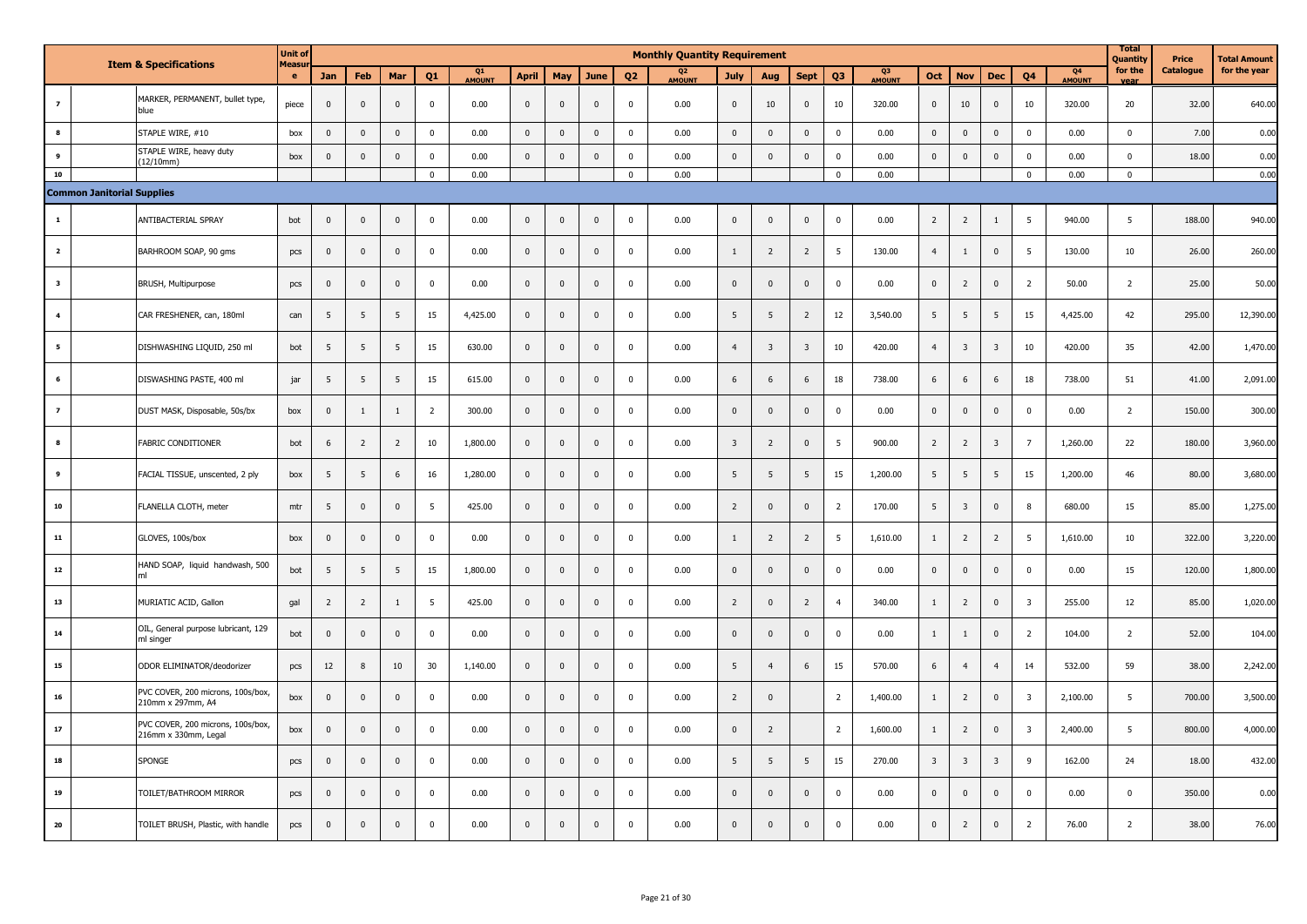|                         |                              | <b>Item &amp; Specifications</b>                                                                       | <b>Unit of</b><br>Measu |                |                         |                |                |              |                |                |                         |                | <b>Monthly Quantity Requirement</b> |                 |                         |                |                         |              |                         |                         |                |                         |                                 | <b>Total</b><br>Quantity | Price     | Total Amount |
|-------------------------|------------------------------|--------------------------------------------------------------------------------------------------------|-------------------------|----------------|-------------------------|----------------|----------------|--------------|----------------|----------------|-------------------------|----------------|-------------------------------------|-----------------|-------------------------|----------------|-------------------------|--------------|-------------------------|-------------------------|----------------|-------------------------|---------------------------------|--------------------------|-----------|--------------|
|                         |                              |                                                                                                        | e.                      | Jan            | Feb                     | Mar            | Q <sub>1</sub> | Q1<br>AMOUNT | <b>April</b>   | May            | June                    | Q <sub>2</sub> | Q <sub>2</sub><br><b>AMOUNT</b>     | <b>July</b>     | Aug                     | <b>Sept</b>    | Q <sub>3</sub>          | Q3<br>AMOUNT | Oct                     | <b>Nov</b>              | Dec            | Q4                      | Q <sub>4</sub><br><b>AMOUNT</b> | for the<br>vear          | Catalogue | for the year |
| 21                      |                              | TOILET RUBBER PUMP/SUCTION<br>CUP, Heavy Duty, Wooden Handle<br>(Plunger)                              | pcs                     | $\overline{2}$ | $\mathbf 0$             | $\mathbf{0}$   | $\overline{2}$ | 110.00       | $\bf{0}$       | $\mathbf 0$    | $\overline{\mathbf{0}}$ | $\mathbf 0$    | 0.00                                | $\overline{0}$  | $\overline{2}$          | $\overline{0}$ | $\overline{2}$          | 110.00       | $\overline{2}$          | $\mathbf 0$             | $\overline{2}$ | $\overline{4}$          | 220.00                          | 8                        | 55.00     | 440.00       |
| 22                      |                              | TRASH BAG, plastic garbage bag, XL                                                                     | roll                    | 5              | 5                       | 10             | 20             | 1,500.00     | $\bf{0}$       | $\mathbf 0$    | $\mathbf 0$             | $\mathbf 0$    | 0.00                                | 5               | 5                       | 5              | 15                      | 1,125.00     | 5                       | $5\phantom{.0}$         | 5              | 15                      | 1,125.00                        | 50                       | 75.00     | 3,750.00     |
| 23                      |                              | Zonrox, galloon                                                                                        | roll                    | $\mathbf{0}$   | $\mathbf{0}$            | $\mathbf 0$    | $\mathbf 0$    | 0.00         | $\mathbf{0}$   | $\mathbf{0}$   | $\mathbf{0}$            | $\mathbf 0$    | 0.00                                | $\mathbf{1}$    | 1                       | $\mathbf{1}$   | $\overline{\mathbf{3}}$ | 450.00       | 1                       | $\mathbf{1}$            |                | $\overline{\mathbf{3}}$ | 450.00                          | 6                        | 150.00    | 900.00       |
| ${\bf 24}$              |                              | Utility Pail, Water Drum/ Container<br>with Cover, Heavy Duty, Plastic,<br>approx. 140 Liters capacity | pcs                     | $\overline{0}$ | 5                       | 5              | 10             | 19,500.00    | $\bf{0}$       | $\mathbf 0$    | $\mathbf 0$             | $\mathbf 0$    | 0.00                                | $\mathbf 0$     | $\mathbf{0}$            | $\overline{0}$ | $\mathbf 0$             | 0.00         | $\overline{\mathbf{0}}$ | $\overline{0}$          | $\mathbf 0$    | $\overline{\mathbf{0}}$ | 0.00                            | 10                       | 1,950.00  | 19,500.00    |
| 25                      |                              | Utility Pail, Water Drum/ Container<br>with Cover, Heavy Duty, Plastic,<br>approx. 80 Liters capacity  | pcs                     | $\overline{0}$ | $\overline{4}$          | $\overline{4}$ | 8              | 2,920.00     | $\bf{0}$       | $\mathbf 0$    | $\mathbf 0$             | $\mathbf 0$    | 0.00                                | $\mathbf 0$     | $\mathbf{0}$            | $\overline{0}$ | $\mathbf{0}$            | 0.00         | $\mathbf 0$             | $\overline{0}$          | $\mathbf{0}$   | $\pmb{0}$               | 0.00                            | 8                        | 365.00    | 2,920.00     |
| 26                      |                              | Water Dipper (Tabo), heavy duty,<br>plastic                                                            | pcs                     | $\overline{0}$ | $\mathbf 0$             | $\mathbf{0}$   | $\mathbf 0$    | 0.00         | $\bf{0}$       | $\mathbf 0$    | $\mathbf 0$             | $\mathbf 0$    | 0.00                                | 5               | $\overline{\mathbf{3}}$ | $\overline{2}$ | 10                      | 500.00       | $\mathbf 0$             | $\overline{0}$          | $\mathbf{0}$   | $\pmb{0}$               | 0.00                            | 10                       | 50.00     | 500.00       |
|                         | ent and Accessories          |                                                                                                        |                         |                |                         |                |                |              |                |                |                         |                |                                     |                 |                         |                |                         |              |                         |                         |                |                         |                                 |                          |           |              |
| $\mathbf{1}$            |                              | CLIP, BACKFOLD, all metal, clamping:<br>19mm (-1mm)                                                    | box                     | 5              | 10                      | 5              | 20             | 200.00       | $\mathbf 0$    | $\mathbf 0$    | $\mathbf 0$             | $\mathbf 0$    | 0.00                                | $\overline{4}$  | $\mathbf 0$             | $\overline{0}$ | $\overline{4}$          | 40.00        | $\mathbf 0$             | $\overline{0}$          | $\overline{0}$ | $\mathbf 0$             | 0.00                            | 24                       | 10.00     | 240.00       |
| $\overline{2}$          |                              | CLIP, BACKFOLD, all metal, clamping:<br>25mm (-1mm)                                                    | box                     | $\overline{0}$ | $\overline{0}$          | $\mathbf{0}$   | $\mathbf 0$    | 0.00         | $\mathbf 0$    | $\mathbf 0$    | $\overline{0}$          | $\mathbf 0$    | 0.00                                | $7\overline{ }$ | $\mathbf{0}$            | $\overline{0}$ | $\overline{7}$          | 112.00       | $\mathbf 0$             | $\overline{0}$          | $\mathbf 0$    | $\mathbf 0$             | 0.00                            | $\overline{7}$           | 16.00     | 112.00       |
| $\overline{\mathbf{3}}$ |                              | CLIP, BACKFOLD, all metal, clamping:<br>32mm (-1mm)                                                    | box                     | 5              | 5                       | 5              | 15             | 315.00       | $\bf{0}$       | $\mathbf 0$    | $\overline{0}$          | $\mathbf 0$    | 0.00                                | $\overline{4}$  | $\overline{0}$          | $\overline{0}$ | $\overline{4}$          | 84.00        | $\mathbf 0$             | $\overline{0}$          | $\mathbf{0}$   | $\pmb{0}$               | 0.00                            | 19                       | 21.00     | 399.00       |
| $\overline{\mathbf{4}}$ |                              | CLIP, BACKFOLD, all metal, clamping:<br>50mm (-1mm)                                                    | box                     | 5 <sup>5</sup> | $\overline{\mathbf{3}}$ | $\overline{2}$ | 10             | 510.00       | $\mathbf 0$    | $\mathbf 0$    | $\pmb{0}$               | $\mathbf 0$    | 0.00                                | $7\overline{ }$ | $\mathbf 0$             | $\overline{0}$ | $\overline{7}$          | 357.00       | $\mathbf 0$             | $\overline{0}$          | $\mathbf{0}$   | $\mathbf 0$             | 0.00                            | 17                       | 51.00     | 867.00       |
| 5                       |                              | Wall Clock, medium size                                                                                | piece                   | $\overline{0}$ | $\mathbf 0$             | $\mathbf{0}$   | $\mathbf 0$    | 0.00         | $\mathbf 0$    | $\mathbf 0$    | $\mathbf 0$             | $\mathbf 0$    | 0.00                                | $\mathbf{0}$    | $\mathbf 0$             | $\mathbf{0}$   | $\mathbf 0$             | 0.00         | $\mathbf 0$             | $\overline{0}$          | $\mathbf{0}$   | $\mathbf 0$             | 0.00                            | $\mathbf 0$              | 600.00    | 0.00         |
| 6                       |                              | Typewiter Ribbon, refill                                                                               | roll                    | $\overline{0}$ | $\overline{\mathbf{0}}$ | $\mathbf{0}$   | $\mathbf 0$    | 0.00         | $\mathbf 0$    | $\mathbf 0$    | $\mathbf 0$             | $\mathbf 0$    | 0.00                                | $\mathbf 0$     | $\mathbf 0$             | $\overline{0}$ | $\mathbf{0}$            | 0.00         | $\mathbf 0$             | $\overline{\mathbf{0}}$ | $\mathbf 0$    | $\mathbf 0$             | 0.00                            | $\mathbf 0$              | 18.00     | 0.00         |
| $\overline{z}$          |                              |                                                                                                        |                         |                |                         |                | $\mathbf{0}$   | 0.00         |                |                |                         | $\mathbf 0$    | 0.00                                |                 |                         |                | $\mathbf 0$             | 0.00         |                         |                         |                | $\mathbf 0$             | 0.00                            | $\pmb{0}$                |           | 0.00         |
|                         |                              | <b>Office Supplies</b>                                                                                 |                         |                |                         |                |                |              |                |                |                         |                |                                     |                 |                         |                |                         |              |                         |                         |                |                         |                                 |                          |           |              |
| 1                       |                              | CERTIFICATE HOLDER, Photo Frame,<br>Letter size                                                        | pcs                     | $\overline{0}$ | 10                      | 10             | 20             | 1,640.00     | $\bf{0}$       | $\mathbf 0$    | $\overline{\mathbf{0}}$ | $\mathbf 0$    | 0.00                                | $\overline{0}$  | $\mathbf 0$             | $\overline{0}$ | $\mathbf 0$             | 0.00         | $\mathbf 0$             | $\overline{0}$          | $\overline{0}$ | $\mathbf 0$             | 0.00                            | 20                       | 82.00     | 1,640.00     |
| $\overline{2}$          |                              | CERTIFICATE HOLDER, Photo Frame,<br>A4 size                                                            | pcs                     | $\overline{0}$ | 25                      | 25             | 50             | 4,500.00     | $\bf{0}$       | $\mathbf 0$    | $\overline{0}$          | $\mathbf 0$    | 0.00                                | $\overline{0}$  | $\overline{0}$          | $\overline{0}$ | $\mathbf 0$             | 0.00         | $\mathbf 0$             | $\overline{0}$          | $\mathbf{0}$   | $\mathbf 0$             | 0.00                            | 50                       | 90.00     | 4,500.00     |
| $\overline{\mathbf{3}}$ |                              | CERTIFICATE HOLDER, Plastic, letter<br>size                                                            | pcs                     | $\overline{0}$ | $\mathbf 0$             | $\mathbf{0}$   | $\mathbf 0$    | 0.00         | $\mathbf{0}$   | $\mathbf 0$    | $\mathbf 0$             | $\mathbf 0$    | 0.00                                | $\mathbf 0$     | $\mathbf{0}$            | $\mathbf{0}$   | $\mathbf 0$             | 0.00         | $\mathbf 0$             | $\overline{0}$          | $\mathbf{0}$   | $\mathbf 0$             | 0.00                            | $\mathbf 0$              | 65.00     | 0.00         |
| $\overline{4}$          |                              |                                                                                                        | pcs                     | $\overline{0}$ | $\mathbf 0$             | $\mathbf 0$    | $\mathbf 0$    | 0.00         | $\mathbf 0$    | $\mathbf 0$    | $\overline{0}$          | $\mathbf 0$    | 0.00                                | $\mathbf 0$     | $\mathbf 0$             | $\mathbf 0$    | $\mathbf 0$             | 0.00         | $\mathbf 0$             | $\overline{\mathbf{0}}$ | $\mathbf 0$    | $\mathbf 0$             | 0.00                            | $\mathbf 0$              |           | 0.00         |
|                         | tion and composing equipment |                                                                                                        |                         |                |                         |                |                |              |                |                |                         |                |                                     |                 |                         |                |                         |              |                         |                         |                |                         |                                 |                          |           |              |
| $\mathbf 1$             |                              | 52161505-TV-S01 SMART Television                                                                       |                         | 0              | $\pmb{0}$               | $\mathbf 0$    | U              | 0.00         | U              | U              | $\mathbf 0$             |                | 0.00                                |                 |                         | $\mathbf{0}$   |                         | 0.00         | $\pmb{0}$               | $\pmb{0}$               | $\bf{0}$       | $\pmb{0}$               | 0.00                            | U                        |           | 0.00         |
|                         | 2 52161520-MC-M01 Microphone |                                                                                                        |                         | $\overline{0}$ | $\overline{0}$          | $\overline{0}$ | $\overline{0}$ | 0.00         | $\overline{0}$ | $\overline{0}$ | $\overline{0}$          | $\overline{0}$ | 0.00                                | $\overline{0}$  | $\pmb{0}$               | $\overline{0}$ | $\bf{0}$                | 0.00         | $\overline{0}$          | $\overline{0}$          | $\overline{0}$ | $\overline{0}$          | 0.00                            | $\mathbf{0}$             |           | 0.00         |
| $\overline{\mathbf{3}}$ | 52161512-SP-K01 Speakers     |                                                                                                        |                         | $\overline{0}$ | $\overline{0}$          | $\overline{0}$ | $\bf{0}$       | 0.00         | $\overline{0}$ | $\overline{0}$ | $\overline{0}$          | $\overline{0}$ | 0.00                                | $\overline{0}$  | $\mathbf 0$             | $\overline{0}$ | $\overline{0}$          | 0.00         | $\overline{0}$          | $\overline{0}$          | $\overline{0}$ | $\overline{0}$          | 0.00                            | $\mathbf{0}$             |           |              |
| $\overline{\mathbf{4}}$ | 32101514-AM-P01 Amplifier    |                                                                                                        |                         | $\overline{0}$ | $\overline{0}$          | $\overline{0}$ | $\overline{0}$ | 0.00         | $\overline{0}$ | $\overline{0}$ | $\overline{0}$          | $\bf{0}$       | 0.00                                | $\overline{0}$  | $\mathbf 0$             | $\overline{0}$ | $\mathbf 0$             | 0.00         | $\overline{0}$          | $\overline{0}$          | $\overline{0}$ | $\overline{0}$          | 0.00                            | $\bf{0}$                 |           | 0.00         |
| 5 <sub>5</sub>          | 52161517-EQ-E01 Equalizer    |                                                                                                        |                         | $\overline{0}$ | $\overline{0}$          | $\overline{0}$ | $\bf{0}$       | 0.00         | $\mathbf 0$    | $\overline{0}$ | $\overline{0}$          | $\overline{0}$ | 0.00                                | $\mathbf 0$     | $\mathbf 0$             | $\overline{0}$ | $\mathbf 0$             | 0.00         | $\overline{0}$          | $\overline{0}$          | $\overline{0}$ | $\overline{0}$          | 0.00                            | $\mathbf 0$              |           | 0.00         |
| $\bf 6$                 |                              |                                                                                                        |                         |                |                         |                | $\mathbf{0}$   | 0.00         |                |                |                         | $\mathbf 0$    | 0.00                                |                 |                         |                | $\mathbf 0$             | 0.00         |                         |                         |                | $\mathbf 0$             | 0.00                            | $\bf{0}$                 |           | 0.00         |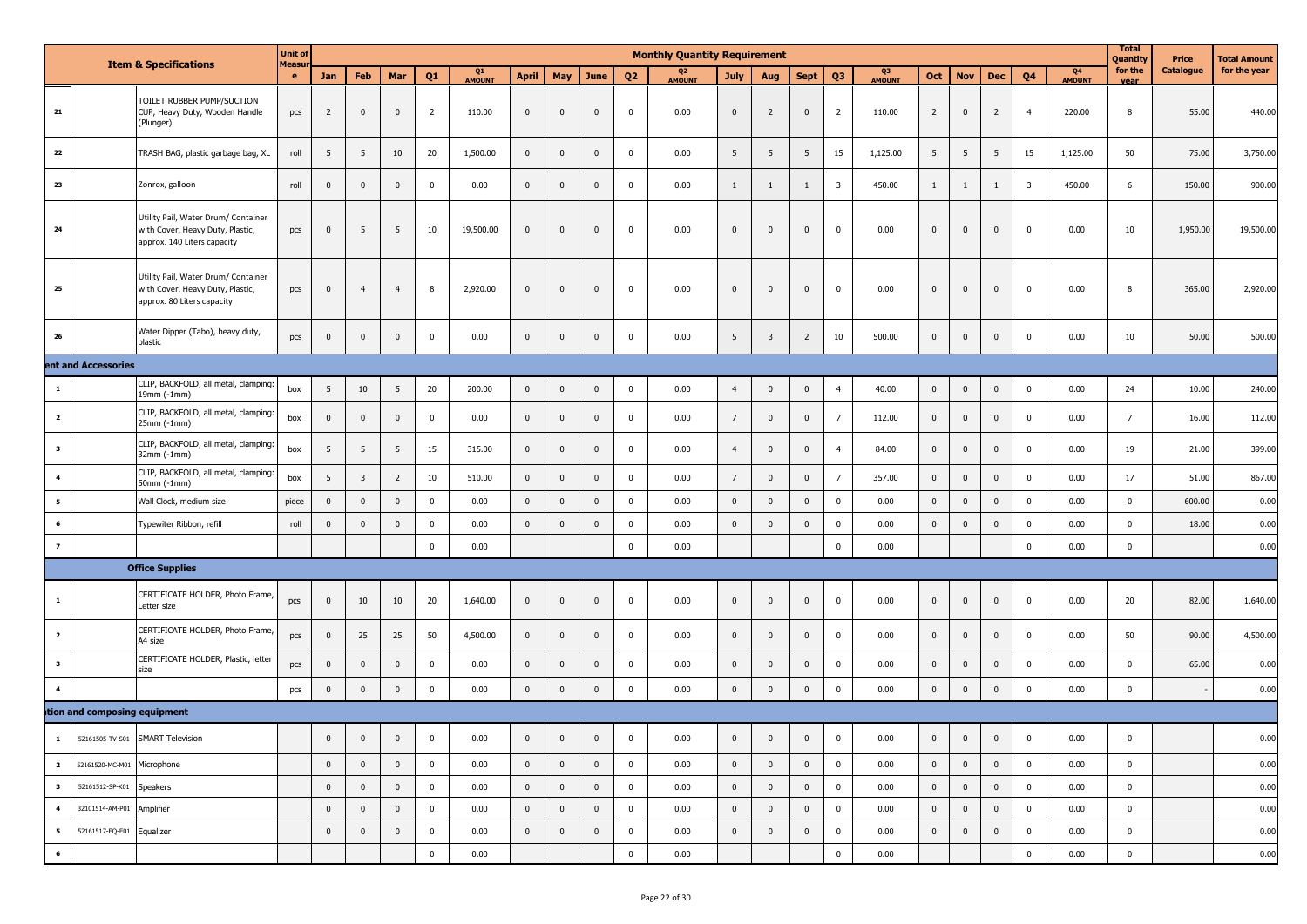|                          |                           | <b>Item &amp; Specifications</b>                           | <b>Unit of</b><br>Measu |                         |                 |                |                         |              |                |                         |                         |                         | <b>Monthly Quantity Requirement</b> |                         |                         |                |                |                          |                         |                         |                         |                         |              | <b>Total</b><br>Quantity | Price            | <b>Total Amount</b> |
|--------------------------|---------------------------|------------------------------------------------------------|-------------------------|-------------------------|-----------------|----------------|-------------------------|--------------|----------------|-------------------------|-------------------------|-------------------------|-------------------------------------|-------------------------|-------------------------|----------------|----------------|--------------------------|-------------------------|-------------------------|-------------------------|-------------------------|--------------|--------------------------|------------------|---------------------|
|                          |                           |                                                            | e                       | Jan                     | <b>Feb</b>      | Mar            | Q1                      | Q1<br>AMOUNT | <b>April</b>   | May                     | June                    | Q <sub>2</sub>          | Q2<br>AMOUNT                        | <b>July</b>             | Aug                     | Sept           | Q3             | Q <sub>3</sub><br>AMOUNT | Oct                     | <b>Nov</b>              | <b>Dec</b>              | Q4                      | Q4<br>AMOUNT | for the<br>vear          | <b>Catalogue</b> | for the year        |
|                          | ming or video equipment   |                                                            |                         |                         |                 |                |                         |              |                |                         |                         |                         |                                     |                         |                         |                |                |                          |                         |                         |                         |                         |              |                          |                  |                     |
| $\mathbf 1$              | 46171615-HD-C01           | HD Camera                                                  |                         | $\mathbf{0}$            | $\mathbf 0$     | $\mathsf 0$    | $\mathbf 0$             | 0.00         | $\mathbf 0$    | $\mathbf 0$             | $\mathbb O$             | $\mathbf 0$             | 0.00                                | $\mathbf 0$             | $\mathbf 0$             | $\mathbf 0$    | $\mathbf 0$    | 0.00                     | $\mathbf 0$             | $\mathbf 0$             | $\mathbb O$             | $\overline{\mathbf{0}}$ | 0.00         | $\mathbf 0$              |                  | 0.00                |
| $\overline{\mathbf{2}}$  | 45121504-DS-C01           | <b>DSLR Camera</b>                                         |                         | $\mathbf 0$             | $\mathbf{0}$    | $\pmb{0}$      | $\pmb{0}$               | 0.00         | $\mathbf 0$    | $\mathbf 0$             | $\mathbf 0$             | $\mathbf 0$             | 0.00                                | $\mathbf 0$             | $\pmb{0}$               | $\mathbf 0$    | $\pmb{0}$      | 0.00                     | $\mathbf 0$             | $\pmb{0}$               | $\mathbf 0$             | $\mathbf 0$             | 0.00         | $\mathbf{0}$             |                  | 0.00                |
| $\overline{\mathbf{3}}$  | 45121516-VH-C01           | HD Video Camera                                            |                         | $\mathbf{0}$            | $\mathbf{0}$    | $\mathbf 0$    | $\mathbf{0}$            | 0.00         | $\mathbf 0$    | $\mathbf{0}$            | $\mathbf 0$             | $\mathbf 0$             | 0.00                                | $\mathbf 0$             | $\mathbf 0$             | $\mathbf{0}$   | $\mathbf 0$    | 0.00                     | $\mathbf{0}$            | $\mathbf{0}$            | $\mathbf 0$             | $\mathbf 0$             | 0.00         | $\Omega$                 |                  | 0.00                |
| $\overline{\mathbf{4}}$  |                           | Digital Camera with GPS                                    |                         | $\mathbf 0$             | $\mathbf 0$     | $\mathbf 0$    | $\pmb{0}$               | 0.00         | $\mathbf 0$    | $\mathbf 0$             | $\mathbf 0$             | $\mathbf 0$             | 0.00                                | $\mathsf 0$             | $\mathbf 0$             | $\mathbf{0}$   | $\pmb{0}$      | 0.00                     | $\mathbf 0$             | $\mathbf 0$             | $\mathbf 0$             | $\mathbf 0$             | 0.00         | $\mathbf 0$              | 60,000.00        | 0.00                |
| $5^{\circ}$              |                           |                                                            |                         |                         |                 |                | $\mathbf{0}$            | 0.00         |                |                         |                         | $\mathbf{0}$            | 0.00                                |                         |                         |                | $\overline{0}$ | 0.00                     |                         |                         |                         | $\overline{0}$          | 0.00         | $\overline{0}$           |                  | 0.00                |
|                          | <b>Emergency Supplies</b> |                                                            |                         |                         |                 |                |                         |              |                |                         |                         |                         |                                     |                         |                         |                |                |                          |                         |                         |                         |                         |              |                          |                  |                     |
| $\mathbf 1$              |                           | Alcohol, ethyl, 70%, 500ml                                 | bot                     | $\mathbf{0}$            | 13              | 28             | 41                      | 6,150.00     | 10             |                         |                         | 10                      | 1,500.00                            |                         |                         |                | $\mathbf 0$    | 0.00                     |                         |                         |                         | $\mathbf 0$             | 0.00         | 51                       | 150.00           | 7,650.00            |
| $\overline{\mathbf{2}}$  |                           | Alcohol, ethyl, 70%, 3.8 ltr/gal                           | gal                     | $\mathbf 0$             | $\mathbf 0$     | $\pmb{0}$      | $\pmb{0}$               | 0.00         | 10             | $5\overline{5}$         | $5\overline{5}$         | 20                      | 12,000.00                           | 5 <sup>5</sup>          | $\overline{\mathbf{3}}$ | $\overline{2}$ | 10             | 6,000.00                 | $\overline{2}$          | $\overline{2}$          | $\overline{1}$          | 5                       | 3,000.00     | 35                       | 600.00           | 21,000.00           |
| $\mathbf{3}$             |                           | DETERGENT POWDER, all purpose,<br>1kg                      | pack                    | 5                       | $5\phantom{.0}$ | $10\,$         | 20                      | 2,100.00     | $\mathbf 0$    | $\mathbf 0$             | $\mathbb O$             | $\pmb{0}$               | 0.00                                | $\mathsf 0$             | $\pmb{0}$               | $\mathbf 0$    | $\pmb{0}$      | 0.00                     | $\mathbf 0$             | $\mathbf 0$             | $\mathbf 0$             | $\mathbf 0$             | 0.00         | 20                       | 105.00           | 2,100.00            |
| $\overline{\mathbf{4}}$  |                           | Disinfectant, liquid, Sodium<br>Hydrochloride, 3.8 ltr/gal | gal                     | $\overline{0}$          | $\mathbf{0}$    | $\overline{4}$ | $\overline{4}$          | 800.00       | $\overline{2}$ | $\overline{\mathbf{3}}$ | $\overline{\mathbf{3}}$ | 8                       | 1,600.00                            | $\overline{4}$          | $\overline{4}$          | $\overline{4}$ | 12             | 2,400.00                 | $\overline{2}$          | $\overline{2}$          | $\overline{2}$          | 6                       | 1,200.00     | 30                       | 200.00           | 6,000.00            |
| 5                        |                           | Face mask, N88, 3 ply, disposable,<br>50s/box              | box                     | $\mathbf 0$             | $\mathbf 0$     | $\overline{2}$ | $\overline{2}$          | 1,000.00     | 20             | 20                      | 23                      | 63                      | 31,500.00                           | $\overline{\mathbf{3}}$ | $\overline{\mathbf{3}}$ | $\overline{2}$ | 8              | 4,000.00                 | $\overline{\mathbf{3}}$ | $\overline{\mathbf{3}}$ | $\overline{2}$          | 8                       | 4,000.00     | 81                       | 500.00           | 40,500.00           |
| 6                        |                           | Face mask, N95                                             | box                     | $\mathbf 0$             | $\mathbf 0$     | $\mathbf{1}$   | $\mathbf{1}$            | 1,900.00     | $\mathbf{1}$   | $\overline{0}$          | $\overline{1}$          | $\overline{2}$          | 3,800.00                            | $\mathbf 0$             | $\mathbf{1}$            | $\mathbf 0$    | $\mathbf{1}$   | 1,900.00                 | $\mathbf 0$             | <sup>1</sup>            | $\overline{\mathbf{0}}$ | <sup>1</sup>            | 1,900.00     | 5                        | 1,900.00         | 9,500.00            |
| $\overline{\phantom{a}}$ |                           | Face mask, Washable                                        | pcs                     | $\overline{\mathbf{0}}$ | $\mathbf 0$     | 100            | 100                     | 3,000.00     | 50             | 100                     | $\overline{\mathbf{0}}$ | 150                     | 4,500.00                            | $\mathbf 0$             | $\mathbf 0$             | $\mathbf 0$    | $\pmb{0}$      | 0.00                     | $\mathbf 0$             | $\mathbf 0$             | $\mathbf 0$             | $\mathbf 0$             | 0.00         | 250                      | 30.00            | 7,500.00            |
| 8                        |                           | Face Shield                                                | pcs                     | $\mathbf 0$             | $\mathbf 0$     | $\mathbf 0$    | $\mathbf{0}$            | 0.00         | $\mathbf 0$    | $\mathbf 0$             | $\mathbf 0$             | $\mathbf 0$             | 0.00                                | $\mathbf 0$             | 50                      | $\mathbf 0$    | 50             | 4,000.00                 | $\mathbf 0$             | $\mathbf 0$             | $\overline{\mathbf{0}}$ | $\overline{\mathbf{0}}$ | 0.00         | 50                       | 80.00            | 4,000.00            |
| 9                        |                           | Hand Sanitizer, 250ml/gal                                  | gal                     | $\Omega$                | $\mathbf 0$     | $\mathbf 0$    | $\pmb{0}$               | 0.00         | $\mathbf 0$    | $\overline{4}$          | $\overline{4}$          | 8                       | 6,000.00                            | $\overline{4}$          | $\overline{2}$          | $\overline{2}$ | 8              | 6,000.00                 | $\overline{2}$          | $\overline{2}$          | $\overline{2}$          | 6                       | 4,500.00     | 22                       | 750.00           | 16,500.00           |
| 10                       |                           | Hand Wash, liquid 500ml/gal                                | gal                     | $\mathbf{0}$            | $\mathbf 0$     | $\pmb{0}$      | $\mathbf 0$             | 0.00         | $\mathbf 0$    | $\mathbf 0$             | $\overline{2}$          | $\overline{2}$          | 1,800.00                            | $\overline{4}$          | $\overline{2}$          | $\overline{2}$ | 8              | 7,200.00                 | $\overline{2}$          | $\overline{2}$          | $\overline{2}$          | 6                       | 5,400.00     | 16                       | 900.00           | 14,400.00           |
| 11                       |                           | Paper Towel, 30s/box                                       | box                     | $\mathbf{0}$            | $\mathbf{0}$    | $\mathbf{1}$   | $\mathbf{1}$            | 1,050.00     | $\mathbf{1}$   | $\mathbf{1}$            | $\overline{4}$          | 6                       | 6,300.00                            | $\overline{4}$          | $\overline{4}$          | $\overline{4}$ | 12             | 12,600.00                | $\overline{2}$          | $\overline{2}$          | $\overline{2}$          | 6                       | 6,300.00     | 25                       | 1,050.00         | 26,250.00           |
| 12                       |                           | Paper Towel Dispenser                                      | units                   | $\mathbf 0$             | $\mathbf 0$     | $\mathbf 0$    | $\mathbf 0$             | 0.00         | $\mathbf 0$    | $\mathbf 0$             | $\mathbf 0$             | $\mathbf 0$             | 0.00                                | $\mathbf 0$             | $\mathbf 0$             | $\mathbf 0$    | $\mathbf 0$    | 0.00                     | $\mathbf 0$             | $\mathbf 0$             | $\mathbf 0$             | $\mathbf{0}$            | 0.00         | $\mathbf 0$              | 500.00           | 0.00                |
| 13                       |                           | Protective Gogles, transparent                             | pcs                     | $\mathbf 0$             | $\mathbf 0$     | $\mathbf 0$    | $\mathbf 0$             | 0.00         | $\mathbf 0$    | $\overline{\mathbf{3}}$ | $\mathbf 0$             | $\overline{\mathbf{3}}$ | 540.00                              | $\overline{2}$          | $\mathbf 0$             | $\mathbf 0$    | $\overline{2}$ | 360.00                   | $\mathbf 0$             | $\mathbf 0$             | $\mathbf 0$             | $\mathbf 0$             | 0.00         | 5                        | 180.00           | 900.00              |
| $\bf{14}$                |                           | Surgical Gloves, disposable, 50s/box                       | box                     | $\mathbf 0$             | $\mathbf 0$     | $\overline{2}$ | $\overline{2}$          | 1,400.00     | $\overline{2}$ | $\overline{2}$          | 8                       | 12                      | 8,400.00                            | 5 <sup>5</sup>          | 5                       | 5              | 15             | 10,500.00                | $5\phantom{.0}$         | 5                       | 5                       | 15                      | 10,500.00    | 44                       | 700.00           | 30,800.00           |
| 15                       |                           | Thermal Scanner, heavy duty                                | units                   | $\mathbf 0$             | $\mathbf 0$     | $\overline{3}$ | $\overline{\mathbf{3}}$ | 16,200.00    | $\overline{0}$ | $\mathbf 0$             | $\mathbf 0$             | $\mathbf{0}$            | 0.00                                | $\mathbf 0$             | $\mathsf 0$             | $\mathbf 0$    | $\mathbf 0$    | 0.00                     | $\mathbf 0$             | $\mathbf 0$             | $\mathbf 0$             | $\mathbf 0$             | 0.00         | $\overline{\mathbf{3}}$  | 5,400.00         | 16,200.00           |
| 16                       |                           | Common Med- Paracetamol Tablet,<br>10s/pad                 | pad                     | $\overline{0}$          | $\mathbf 0$     | $\mathbf 0$    | $\mathbf{0}$            | 0.00         | 5              | $\overline{5}$          | $\mathbf 0$             | 10                      | 500.00                              | $\mathbf 0$             | $\mathbf 0$             | $\mathbf 0$    | $\mathbf 0$    | 0.00                     | $\mathbf 0$             | $\mathbf{0}$            | $\mathbf 0$             | $\mathbf{0}$            | 0.00         | 10                       | 50.00            | 500.00              |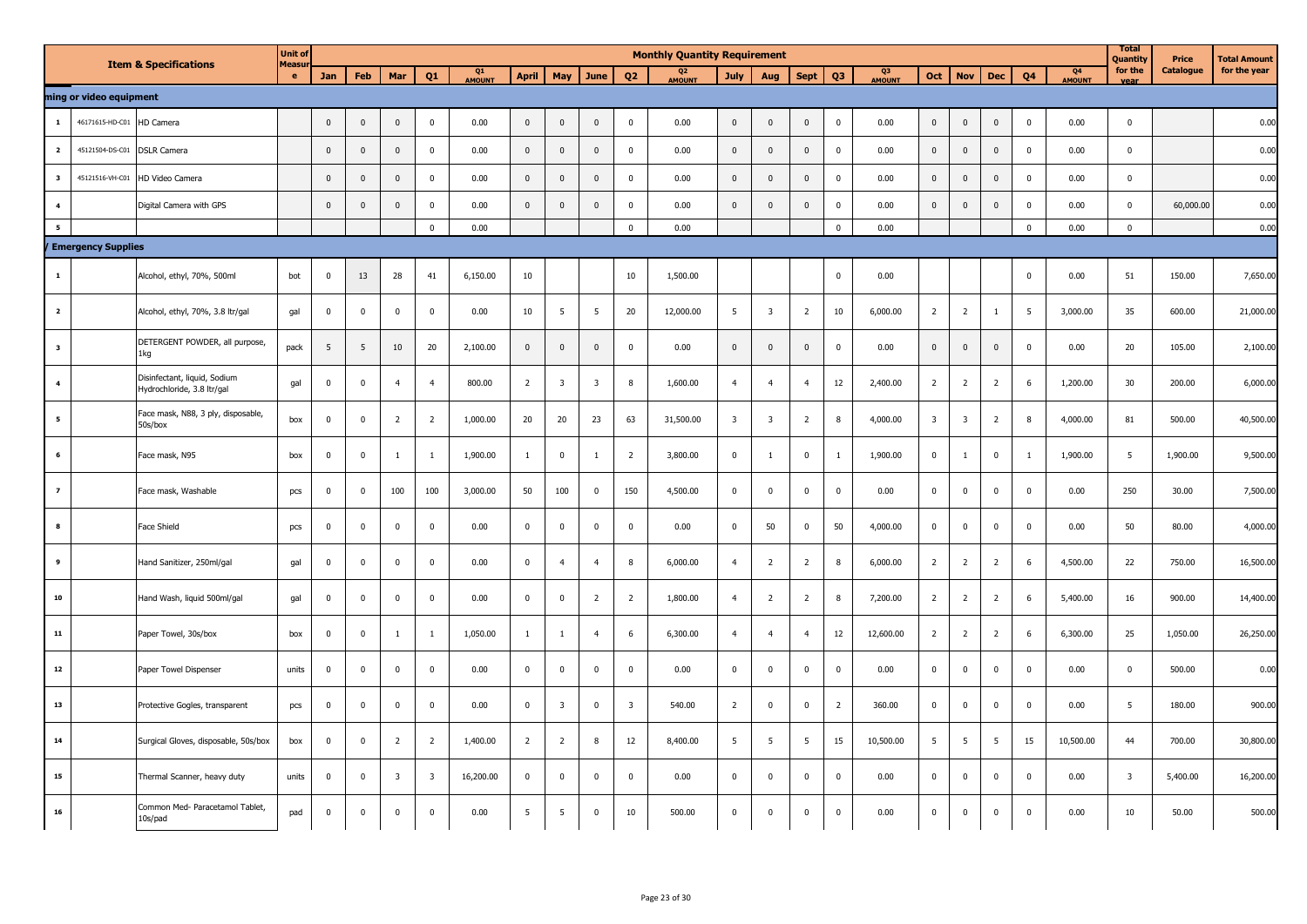|                         | <b>Item &amp; Specifications</b>                        | <b>Unit of</b><br><b>Measu</b> |                         |                         |                 |             |              |                 |                         |                         |                         | <b>Monthly Quantity Requirement</b> |                         |                         |                         |                |                     |                         |                         |                         |                         |                                 | <b>Total</b><br>Quantity | Price     | Total Amount |
|-------------------------|---------------------------------------------------------|--------------------------------|-------------------------|-------------------------|-----------------|-------------|--------------|-----------------|-------------------------|-------------------------|-------------------------|-------------------------------------|-------------------------|-------------------------|-------------------------|----------------|---------------------|-------------------------|-------------------------|-------------------------|-------------------------|---------------------------------|--------------------------|-----------|--------------|
|                         |                                                         | $\bullet$                      | Jan                     | Feb                     | Mar             | Q1          | Q1<br>AMOUNT | <b>April</b>    | May                     | June                    | Q <sub>2</sub>          | Q <sub>2</sub><br><b>AMOUNT</b>     | <b>July</b>             | Aug                     | <b>Sept</b>             | Q <sub>3</sub> | Q3<br><b>AMOUNT</b> | Oct                     | <b>Nov</b>              | <b>Dec</b>              | Q <sub>4</sub>          | Q <sub>4</sub><br><b>AMOUNT</b> | for the<br><b>Vear</b>   | Catalogue | for the year |
| $17\,$                  | - Mefenamic Acid, 10s/pad                               | pad                            | $\overline{0}$          | $\mathbf 0$             | $\mathbf{0}$    | $\bf{0}$    | 0.00         | 5               | 5                       | $\mathbf 0$             | 10                      | 600.00                              | $\mathbf 0$             | $\mathbf 0$             | $\overline{0}$          | $\mathbf 0$    | 0.00                | $\mathbf 0$             | $\mathbf 0$             | $\mathbf 0$             | $\overline{0}$          | 0.00                            | 10                       | 60.00     | 600.00       |
| 18                      | Cetirizin Tablet, 10s/pad                               | pad                            | $\overline{0}$          | $\mathbf 0$             | $\mathbf 0$     | $\mathbf 0$ | 0.00         | $5\phantom{.0}$ | 5                       | $\mathbf 0$             | 10                      | 600.00                              | $\mathbf 0$             | $\mathbf 0$             | $\overline{0}$          | $\mathbf 0$    | 0.00                | $\overline{0}$          | $\mathbf 0$             | $\mathbf 0$             | $\mathbf 0$             | 0.00                            | 10                       | 60.00     | 600.00       |
| 19                      | - Vitamin C, 500mg, 100s/box,<br>tab/cap                | box                            | $\overline{0}$          | $\overline{0}$          | 35              | 35          | 17,500.00    | 30 <sub>o</sub> | 30                      | 30                      | 90                      | 45,000.00                           | 30                      | 30                      | 30                      | 90             | 45,000.00           | $\overline{0}$          | $\mathbf 0$             | $\mathbf 0$             | $\mathbf 0$             | 0.00                            | 215                      | 500.00    | 107,500.00   |
|                         |                                                         |                                |                         |                         |                 |             |              |                 |                         |                         |                         |                                     |                         |                         |                         |                |                     |                         |                         |                         |                         |                                 |                          |           |              |
| rials and Products      |                                                         |                                |                         |                         |                 |             |              |                 |                         |                         |                         |                                     |                         |                         |                         |                |                     |                         |                         |                         |                         |                                 |                          |           |              |
| $\mathbf{1}$            | PAPER, MULTICOPY, 80gsm, Letter<br>size                 | ream                           | 5 <sub>5</sub>          | $5\phantom{.0}$         | $5\overline{5}$ | 15          | 2,775.00     | $\bf{0}$        | $\overline{\mathbf{0}}$ | $\overline{\mathbf{0}}$ | $\mathbf 0$             | 0.00                                | $\mathbf{0}$            | 5                       | 5                       | 10             | 1,850.00            | 5                       | 10                      | 5                       | 20                      | 3,700.00                        | 45                       | 185.00    | 8,325.00     |
| $\overline{\mathbf{2}}$ | PAPER, MULTICOPY, 80gsm, size:<br>210mm x 297mm, A4     | ream                           | 30                      | $\overline{0}$          | 15              | 45          | 9,675.00     | $\mathbf 0$     | $\overline{\mathbf{0}}$ | $\overline{0}$          | $\mathbf 0$             | 0.00                                | $\overline{0}$          | $\mathbf 0$             | $\overline{\mathbf{0}}$ | $\overline{0}$ | 0.00                | $\overline{0}$          |                         | $\mathbf{0}$            | $\mathbf 0$             | 0.00                            | 45                       | 215.00    | 9,675.00     |
| 3                       | PAPER, MULTICOPY, 80gsm, size:<br>216mm x 330mm, Legal  | ream                           | $\overline{\mathbf{3}}$ | $\overline{2}$          | 15              | 20          | 4,700.00     | $\mathbf{0}$    | $\overline{0}$          | $\overline{0}$          | $\mathbf 0$             | 0.00                                | $\mathbf 0$             | $\mathbf 0$             | $\overline{\mathbf{0}}$ | $\mathbf 0$    | 0.00                | $\overline{0}$          | $\mathbf{0}$            | $\mathbf 0$             | $\mathbf 0$             | 0.00                            | 20                       | 235.00    | 4,700.00     |
| $\overline{4}$          | PAPER, BOARD, A4, 10s/pk                                | pack                           | 10                      | 15                      | 10              | 35          | 1,050.00     | $\bf{0}$        | $\overline{0}$          | $\overline{0}$          | $\mathbf 0$             | 0.00                                | $\mathbf{0}$            | $\mathbf 0$             | $\mathbf{0}$            | $\mathbf 0$    | 0.00                | $\overline{0}$          | $\bf{0}$                | $\mathbf{0}$            | $\mathbf{0}$            | 0.00                            | 35                       | 30.00     | 1,050.00     |
| 5                       | PAPER, BOARD, Legal, 10s/pk                             | pack                           | $\mathbf 0$             | $\overline{0}$          | $\overline{0}$  | $\mathbf 0$ | 0.00         | $\mathbf 0$     | $\mathbf 0$             | $\overline{0}$          | $\mathbf 0$             | 0.00                                | $\mathbf{0}$            | $\mathbf 0$             | $\overline{0}$          | $\mathbf 0$    | 0.00                | $\overline{0}$          | $\bf{0}$                | $\mathbf 0$             | $\overline{\mathbf{0}}$ | 0.00                            | $\mathbf 0$              | 40.00     | 0.00         |
| 6                       | PHOTO PAPER, glossy, 20s/pk                             | pack                           | $\overline{0}$          | $\overline{0}$          | $\mathbf{0}$    | $\mathbf 0$ | 0.00         | $\overline{0}$  | $\mathbf 0$             | $\overline{0}$          | $\mathbf 0$             | 0.00                                | $\mathbf{0}$            | $\mathbf 0$             | $\mathbf 0$             | $\mathbf 0$    | 0.00                | $\overline{0}$          | $\bf{0}$                | $\mathbf 0$             | $\bf{0}$                | 0.00                            | $\mathbf{0}$             | 70.00     | 0.00         |
| $\overline{z}$          | STICKER, Sign Here post it, 100s/pk                     | pack                           | $\overline{0}$          | $\overline{0}$          | $\overline{0}$  | $\bf{0}$    | 0.00         | $\overline{0}$  | $\mathbf 0$             | $\overline{\mathbf{0}}$ | $\pmb{0}$               | 0.00                                | $\mathbf{0}$            | $\mathbf 0$             | $\mathbf 0$             | $\pmb{0}$      | 0.00                | $\overline{0}$          | $\bf{0}$                | $\mathbf{0}$            | $\bf{0}$                | 0.00                            | $\mathbf 0$              | 40.00     | 0.00         |
| 8                       | STICKER PAPER, white, 10/PK, A4                         | pack                           | $\overline{4}$          | $\overline{4}$          | $\overline{2}$  | 10          | 260.00       | $\mathbf 0$     | $\overline{0}$          | $\mathbf{0}$            | $\mathbf 0$             | 0.00                                | $\mathbf{0}$            | $\Omega$                | $\mathbf 0$             | $\mathbf 0$    | 0.00                | $\overline{0}$          | $\bf{0}$                | $\mathbf 0$             | $\mathbf 0$             | 0.00                            | 10                       | 26.00     | 260.00       |
| 9                       | STICKER PAPER, colored, 10/PK,<br>Legal                 | pack                           | $5\overline{5}$         | $5\overline{5}$         | $5\overline{5}$ | 15          | 1,275.00     | $\mathbf{0}$    | $\overline{0}$          | $\mathbf{0}$            | $\mathbf 0$             | 0.00                                | $\mathbf{0}$            | $\Omega$                | $\overline{0}$          | $\mathbf 0$    | 0.00                | $\overline{0}$          | $\mathbf{0}$            | $\mathbf 0$             | $\pmb{0}$               | 0.00                            | 15                       | 85.00     | 1,275.00     |
| 10                      |                                                         |                                |                         |                         |                 | $\mathbf 0$ | 0.00         |                 |                         |                         | $\mathbf 0$             | 0.00                                |                         |                         |                         | $\mathbf 0$    | 0.00                |                         |                         |                         | $\pmb{0}$               | 0.00                            | $\mathbf 0$              |           | 0.00         |
| 11                      |                                                         |                                |                         |                         |                 | $\mathbf 0$ | 0.00         |                 |                         |                         | $\mathbf 0$             | 0.00                                |                         |                         |                         | $\mathbf 0$    | 0.00                |                         |                         |                         | $\overline{\mathbf{0}}$ | 0.00                            | $\mathbf 0$              |           | 0.00         |
|                         | tures and accessories                                   |                                |                         |                         |                 |             |              |                 |                         |                         |                         |                                     |                         |                         |                         |                |                     |                         |                         |                         |                         |                                 |                          |           |              |
| 1                       | Emergency Lamp                                          | piece                          | $\mathbf 0$             | 30                      | $\mathbf{0}$    | 30          | 41,865.00    | $\mathbf 0$     | $\overline{0}$          | $\overline{0}$          | $\mathbf 0$             | 0.00                                |                         |                         |                         | $\mathbf 0$    | 0.00                |                         |                         |                         | $\mathbf 0$             | 0.00                            | 30                       | 1,395.50  | 41,865.00    |
| $\overline{2}$          | FLUORESCENT LAMP, 18 WATTS,<br>linear tubular (T8)      | piece                          | 5                       | $\overline{\mathbf{3}}$ | $\overline{2}$  | 10          | 2,419.30     | $\mathbf 0$     | $\mathbf 0$             | $\mathbf 0$             | $\mathbf 0$             | 0.00                                | 5                       | 5                       | 5                       | 15             | 3,628.95            | $\overline{0}$          | $\bf{0}$                | $\mathbf 0$             | $\mathbf 0$             | 0.00                            | 25                       | 241.93    | 6,048.25     |
| 3                       | Ligth Bulb, LED, 7 watts 1 pc in<br>individual box      | piece                          | 20                      | 20                      | 10              | 50          | 5,450.00     | $\mathbf 0$     | $\overline{\mathbf{0}}$ | $\overline{\mathbf{0}}$ | $\mathbf 0$             | 0.00                                | 20                      | 10                      | 10                      | 40             | 4,360.00            | $\overline{0}$          | $\bf{0}$                | $\mathbf 0$             | $\bf{0}$                | 0.00                            | 90                       | 109.00    | 9,810.00     |
|                         |                                                         |                                |                         |                         |                 | $\mathbf 0$ | 0.00         |                 |                         |                         | $\mathbf 0$             | 0.00                                |                         |                         |                         | $\mathbf 0$    | 0.00                |                         |                         |                         | $\mathbf 0$             | 0.00                            | $\pmb{0}$                |           | 0.00         |
|                         | <b>Cells and Accessories</b>                            |                                |                         |                         |                 |             |              |                 |                         |                         |                         |                                     |                         |                         |                         |                |                     |                         |                         |                         |                         |                                 |                          |           |              |
| $\mathbf{1}$            | BATTERY, CR2032, Lithium (for<br>pointer/clicker), pack | pcs                            | $5\overline{5}$         | 10                      | $5\overline{5}$ | 20          | 560.00       | $\mathbf 0$     | $\mathbf 0$             | $\mathbf 0$             | $\overline{\mathbf{0}}$ | 0.00                                | $\mathbf{0}$            | $\mathbf 0$             | $\overline{0}$          | $\mathbf 0$    | 0.00                | $\mathbf{1}$            | $\mathbf{1}$            | 1                       | $\overline{\mathbf{3}}$ | 84.00                           | 23                       | 28.00     | 644.00       |
| $\overline{2}$          | BATTERY, dry cell, AA, 2 pieces per<br>blister pack     | pack                           | $5\overline{5}$         | $5\overline{5}$         | $5\overline{5}$ | 15          | 1,050.00     | $\bf{0}$        | $\overline{\mathbf{0}}$ | $\overline{\mathbf{3}}$ | $\overline{\mathbf{3}}$ | 210.00                              | $\overline{\mathbf{3}}$ | $\overline{\mathbf{3}}$ | $\overline{\mathbf{3}}$ | 9              | 630.00              | $\overline{\mathbf{3}}$ | $\overline{\mathbf{3}}$ | $\overline{\mathbf{3}}$ | 9                       | 630.00                          | 36                       | 70.00     | 2,520.00     |
| $\mathbf 3$             | BATTERY, AA, rechargeable, 2 pcs<br>per pack            | pack                           | $\mathbf 0$             | $\mathbf{0}$            | $\mathbf 0$     | $\bf{0}$    | 0.00         | $\mathbf 0$     | $\mathbf 0$             | $\overline{\mathbf{0}}$ | $\mathbf 0$             | 0.00                                | $\mathbf{0}$            | $\mathbf 0$             | $\mathbf 0$             | $\mathbf 0$    | 0.00                | $\overline{2}$          | $\overline{2}$          | $\overline{2}$          | 6                       | 3,300.00                        | 6                        | 550.00    | 3,300.00     |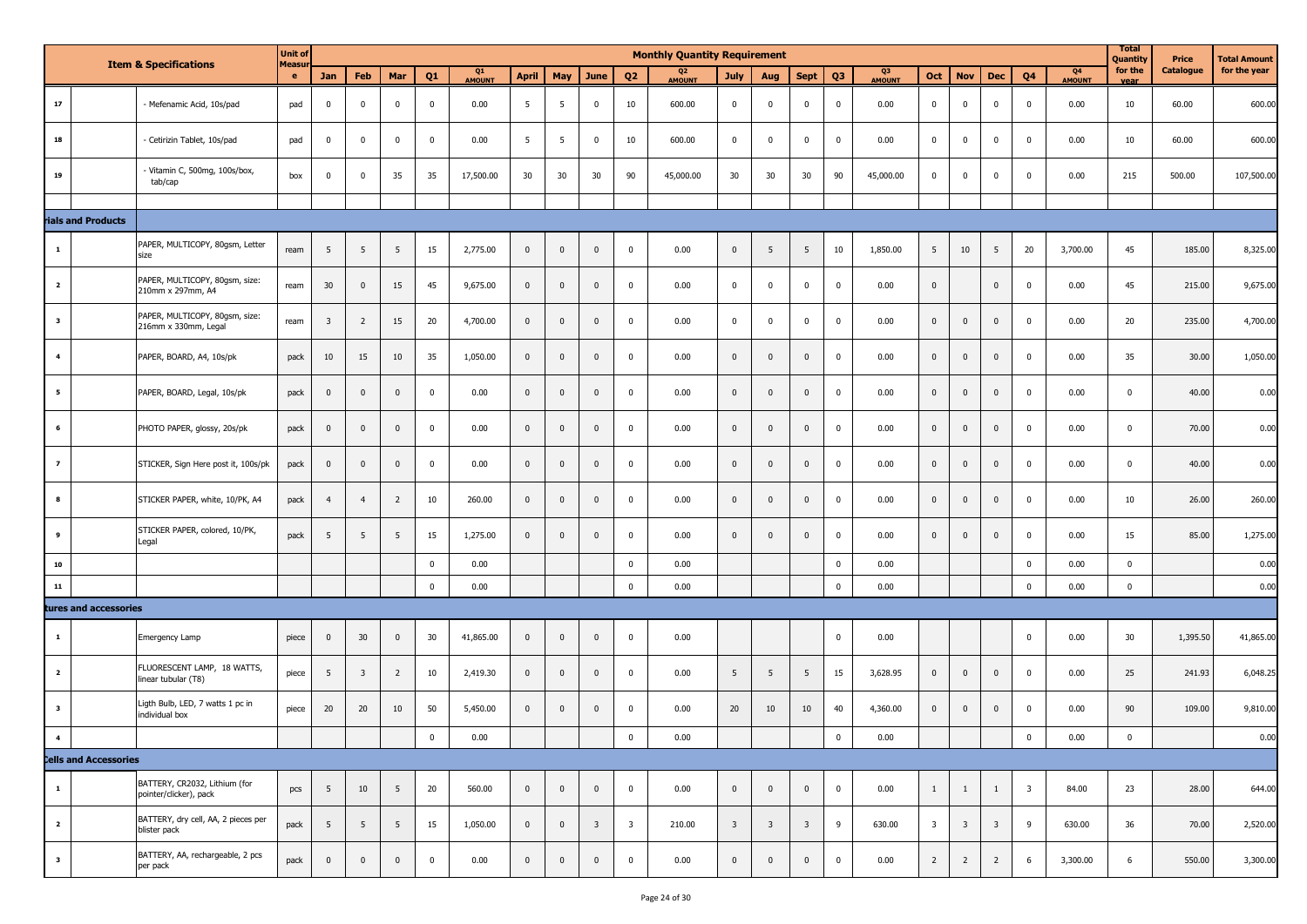|                         |                      | <b>Item &amp; Specifications</b>                         | <b>Unit of</b><br><b>Measu</b> |              |              |              |                |                     |                |                |              |                | <b>Monthly Quantity Requirement</b> |                         |              |                |                         |              |                |                |              |                |                          | <b>Total</b><br>Quantity | Price     | <b>Total Amount</b> |
|-------------------------|----------------------|----------------------------------------------------------|--------------------------------|--------------|--------------|--------------|----------------|---------------------|----------------|----------------|--------------|----------------|-------------------------------------|-------------------------|--------------|----------------|-------------------------|--------------|----------------|----------------|--------------|----------------|--------------------------|--------------------------|-----------|---------------------|
|                         |                      |                                                          | e                              | Jan          | <b>Feb</b>   | Mar          | O <sub>1</sub> | Q1<br><b>AMOUNT</b> | <b>April</b>   | May            | June         | Q <sub>2</sub> | Q <sub>2</sub><br>AMOUNT            | <b>July</b>             | Aug          | Sept           | 03                      | Q3<br>AMOUNT | Oct            | <b>Nov</b>     | <b>Dec</b>   | 04             | Q <sub>4</sub><br>AMOUNT | for the<br>vear          | Catalogue | for the year        |
| $\overline{4}$          |                      | Battery Charger for AA rechargeable<br><b>Batteries</b>  | pack                           | $\mathbf 0$  | $\mathbf{0}$ | $\mathbf 0$  | $\mathsf 0$    | 0.00                | $\mathbf 0$    | $\mathbf 0$    | $\mathbf 0$  | $\mathbf 0$    | 0.00                                | $\mathbf 0$             | $\mathbf{0}$ | $\mathsf 0$    | $\mathbf 0$             | 0.00         | $\mathsf 0$    | $\mathbf{0}$   | $\mathsf 0$  | $\mathbf 0$    | 0.00                     | $\mathbf 0$              | 600.00    | 0.00                |
| 5                       |                      | BATTERY, dry cell, AAA, 2 pieces per<br>blister pack     | pack                           | $\mathbf 0$  | $\pmb{0}$    | $\mathbf 0$  | $\pmb{0}$      | 0.00                | $\mathbf 0$    | $\mathbf 0$    | $\mathbf{0}$ | $\mathbf 0$    | 0.00                                | $\mathbf 0$             | 10           | 10             | 20                      | 1,400.00     | 5 <sup>5</sup> | 10             | 5            | 20             | 1,400.00                 | 40                       | 70.00     | 2,800.00            |
| - 6                     |                      | Battery, AAA, rechargeable, 2 pcs.<br>per pack           | pack                           | $\mathbf 0$  | $\pmb{0}$    | $\mathbf 0$  | $\mathbf 0$    | 0.00                | $\mathbf 0$    | $\mathbf 0$    | $\mathbf{0}$ | $\mathbf 0$    | 0.00                                | $\mathbf 0$             | 5            | $\mathbf 0$    | 5                       | 3,000.00     | $\mathbf{0}$   | 5              | $\mathbf 0$  | 5              | 3,000.00                 | 10                       | 600.00    | 6,000.00            |
| $\overline{7}$          |                      | Battery Charger for AAA rechargeable<br><b>Batteries</b> | piece                          | $\mathbf 0$  | $\mathbf 0$  | $\mathbf 0$  | $\mathbf 0$    | 0.00                | $\mathbf 0$    | $\mathbf 0$    | $\mathbf 0$  | $\mathbf 0$    | 0.00                                | $\mathbf 0$             | $\mathbf 0$  | $\mathbf 0$    | $\mathbf 0$             | 0.00         | $\mathbf 0$    | $\pmb{0}$      | $\mathbf 0$  | 0              | 0.00                     | $\mathbf 0$              | 2,500.00  | 0.00                |
|                         | <b>iter Supplies</b> |                                                          |                                |              |              |              |                |                     |                |                |              |                |                                     |                         |              |                |                         |              |                |                |              |                |                          |                          |           |                     |
| $\mathbf{1}$            |                      | TONER CART, BROTHER, TN-451<br>Black (for HL-L8360CDW)   | cart                           | $\mathbf 0$  | $\pmb{0}$    | $\mathbf 0$  | $\pmb{0}$      | 0.00                | $\pmb{0}$      | $\mathbf 0$    | $\mathbf 0$  | $\mathbf 0$    | 0.00                                | $\mathbf 0$             | $\mathbf{1}$ | $\mathbf{1}$   | $\overline{2}$          | 7,260.00     | $\mathbf{1}$   | $\mathbf{1}$   | $\bf{0}$     | $\overline{2}$ | 7,260.00                 | $\overline{4}$           | 3,630.00  | 14,520.00           |
| $\overline{2}$          |                      | TONER CART, BROTHER, TN-451<br>Cyan                      | cart                           | $\mathbf 0$  | $\pmb{0}$    | $\mathbf 0$  | $\mathbf 0$    | 0.00                | $\mathbf 0$    | $\mathbf 0$    | $\mathbf 0$  | $\mathbf 0$    | 0.00                                | $\mathbf 0$             | 1            | $\mathbf{1}$   | $\overline{2}$          | 7,260.00     | $\mathbf{1}$   | 1              | $\mathbf 0$  | $\overline{2}$ | 7,260.00                 | $\overline{4}$           | 3,630.00  | 14,520.00           |
| $\overline{\mathbf{3}}$ |                      | TONER CART, BROTHER, TN-451<br>Magenta                   | cart                           | $\mathbf 0$  | $\mathbf 0$  | $\mathbf 0$  | $\mathbf 0$    | 0.00                | $\mathbf 0$    | $\mathbf 0$    | $\mathbf{0}$ | $\mathbf 0$    | 0.00                                | $\mathbf 0$             | 1            | $\mathbf{1}$   | $\overline{2}$          | 7,260.00     | $\mathbf{1}$   | $\mathbf{1}$   | $\mathbf 0$  | $\overline{2}$ | 7,260.00                 | $\overline{4}$           | 3,630.00  | 14,520.00           |
| $\overline{a}$          |                      | TONER CART, BROTHER, TN-451<br>Yellow                    | cart                           | $\mathbf 0$  | $\mathbf 0$  | $\mathbf 0$  | $\mathbf 0$    | 0.00                | $\mathbf 0$    | $\mathbf 0$    | $\mathbf 0$  | $\mathbf 0$    | 0.00                                | $\mathbf 0$             | 1            | $\mathbf{1}$   | $\overline{2}$          | 7,260.00     | $\mathbf{1}$   | $\mathbf{1}$   | $\mathbf 0$  | $\overline{2}$ | 7,260.00                 | $\overline{4}$           | 3,630.00  | 14,520.00           |
| 5                       |                      | TONER CART, BROTHER, TN-1000                             | cart                           | $\mathbf{1}$ | $\mathbf 0$  | $\mathbf{0}$ | $\mathbf{1}$   | 2,080.00            | $\bf{0}$       | $\mathbf 0$    | $\mathbf 0$  | $\mathbf{0}$   | 0.00                                | $\mathbf 0$             | $\mathbf 0$  | $\mathbf 0$    | $\mathbf 0$             | 0.00         | $\mathbf{1}$   | $\mathbf{1}$   | $\mathbf 0$  | $\overline{2}$ | 4,160.00                 | $\overline{\mathbf{3}}$  | 2,080.00  | 6,240.00            |
| 6                       |                      | TONER DRUM, BROTHER (HL-<br>L8360CDW), DR-451CL          | cart                           | $\mathbf 0$  | $\mathbf 0$  | $\mathbf 0$  | $\bf{0}$       | 0.00                | $\mathbf 0$    | $\mathbf 0$    | $\mathbf{0}$ | $\mathbf 0$    | 0.00                                | $\bf{0}$                | $\mathbf 0$  | $\mathbf 0$    | $\mathbf 0$             | 0.00         | $\mathbf{1}$   | $\mathbf 0$    | $\mathbf 0$  | -1             | 7,000.00                 | $\mathbf{1}$             | 7,000.00  | 7,000.00            |
| $\overline{z}$          |                      | INK CART, EPSON Ultra Ink T349,<br>black (for WF-3721)   | cart                           | $\mathbf 0$  | $1\,$        | $\mathbf{1}$ | $\overline{2}$ | 5,336.00            | $\mathbf 0$    | $\mathbf 0$    | $\mathbf{0}$ | $\mathbf 0$    | 0.00                                | $\mathbf{1}$            | $\mathbf 0$  | $\mathbf{1}$   | $\overline{2}$          | 5,336.00     | $\mathbf{0}$   | $\mathbf 0$    | $\mathbf 0$  | $\Omega$       | 0.00                     | $\overline{4}$           | 2,668.00  | 10,672.00           |
| 8                       |                      | INK CART, EPSON Ultra Ink T349,<br>cyan (for WF-3721)    | cart                           | $\mathbf 0$  | $\mathbf{1}$ | $\mathbf{1}$ | $\overline{2}$ | 3,960.00            | $\overline{0}$ | $\mathbf 0$    | $\mathbf 0$  | $\mathbf 0$    | 0.00                                | $\mathbf{1}$            | $\mathbf 0$  | $\mathbf{1}$   | $\overline{2}$          | 3,960.00     | $\overline{0}$ | $\mathbf 0$    | $\mathbf 0$  | $\overline{0}$ | 0.00                     | $\overline{4}$           | 1,980.00  | 7,920.00            |
| 9                       |                      | INK CART, EPSON Ultra Ink T349,<br>magenta (for WF-3721) | cart                           | $\mathbf 0$  | $\mathbf{1}$ | 1            | $\overline{2}$ | 3,960.00            | $\mathbf 0$    | $\mathbf 0$    | $\mathbf{0}$ | $\mathbf{0}$   | 0.00                                | $\mathbf{1}$            | $\mathbf{0}$ | 1              | $\overline{2}$          | 3,960.00     | $\mathbf{0}$   | $\mathbf 0$    | $\mathsf 0$  | $\Omega$       | 0.00                     | $\overline{4}$           | 1,980.00  | 7,920.00            |
| ${\bf 10}$              |                      | INK CART, EPSON Ultra Ink T349,<br>yellow (for WF-3721)  | cart                           | $\mathbf 0$  | $\mathbf{1}$ | $\mathbf{1}$ | $\overline{2}$ | 3,960.00            | $\mathbf 0$    | $\mathbf{0}$   | $\mathbf{0}$ | $\mathbf 0$    | 0.00                                | $\mathbf{1}$            | $\mathbf 0$  | $\mathbf{1}$   | $\overline{2}$          | 3,960.00     | $\mathbf{0}$   | $\mathbf 0$    | $\mathbf 0$  | $\mathbf 0$    | 0.00                     | $\overline{4}$           | 1,980.00  | 7,920.00            |
| ${\bf 11}$              |                      | INK CART, EPSON C13T664100<br>(T6641), Black             | cart                           | $\mathbf 0$  | $\mathbf{0}$ | $\mathbf 0$  | $\mathsf 0$    | 0.00                | $\mathbf 0$    | $\mathbf 0$    | $\mathbf 0$  | $\mathbf 0$    | 0.00                                | $\mathbf{1}$            | $\mathbf{0}$ | $\overline{2}$ | $\overline{\mathbf{3}}$ | 930.00       | $\mathsf 0$    | $\mathbf{0}$   | $\mathsf 0$  | $\mathbf{0}$   | 0.00                     | $\overline{\mathbf{3}}$  | 310.00    | 930.00              |
| 12                      |                      | INK CART, EPSON C13T664200<br>(T6642), Cyan              | cart                           | $\mathbf 0$  | $\mathbf 0$  | $\mathbf 0$  | $\pmb{0}$      | 0.00                | $\mathbf 0$    | $\mathbf 0$    | $\mathbf{0}$ | $\mathbf 0$    | 0.00                                | $\mathbf{1}$            | $\mathbf 0$  | $\overline{2}$ | $\overline{\mathbf{3}}$ | 930.00       | $\mathbf 0$    | $\mathbf 0$    | $\mathbf 0$  | $\mathbf 0$    | 0.00                     | $\overline{\mathbf{3}}$  | 310.00    | 930.00              |
| 13                      |                      | INK CART, EPSON C13T664300<br>(T6643), Magenta           | cart                           | $\mathbf 0$  | $\mathbf 0$  | $\mathbf 0$  | $\mathbf 0$    | 0.00                | $\overline{0}$ | $\overline{0}$ | $\mathbf 0$  | $\mathbf 0$    | 0.00                                | $\mathbf{1}$            | $\mathbf 0$  | $\overline{2}$ | $\overline{\mathbf{3}}$ | 930.00       | $\mathbf{0}$   | $\mathbf 0$    | $\mathbf 0$  | $\overline{0}$ | 0.00                     | $\overline{\mathbf{3}}$  | 310.00    | 930.00              |
| ${\bf 14}$              |                      | INK CART, EPSON C13T664400<br>(T6644), Yellow            | cart                           | $\mathbf 0$  | $\mathsf 0$  | $\mathbf 0$  | $\pmb{0}$      | 0.00                | $\mathbf 0$    | $\mathbf 0$    | $\mathbf{0}$ | $\mathbf 0$    | 0.00                                | $\mathbf{1}$            | $\mathbf 0$  | $\overline{2}$ | $\overline{\mathbf{3}}$ | 930.00       | $\mathbf 0$    | $\mathbf 0$    | $\mathbf 0$  | $^{\circ}$     | 0.00                     | $\overline{\mathbf{3}}$  | 310.00    | 930.00              |
| 15                      |                      | INK CART, EPSON T9481, black (for<br>WF-C5790)           | cart                           | $\mathbf 0$  | $1\,$        | $\mathbf 0$  | $\mathbf{1}$   | 2,600.00            | $\mathbf 0$    | $\overline{0}$ | $\mathbf{0}$ | $\mathbf 0$    | 0.00                                | $\overline{4}$          | $\mathbf 0$  | $\overline{3}$ | $7\overline{ }$         | 18,200.00    | $\mathbf{1}$   | $\overline{2}$ | $\mathbf{1}$ | $\overline{4}$ | 10,400.00                | 12                       | 2,600.00  | 31,200.00           |
| 16                      |                      | INK CART, EPSON T9482, cyan                              | cart                           | $\mathbf 0$  | $\mathbf{1}$ | $\mathbf 0$  | $\mathbf{1}$   | 2,600.00            | $\mathbf{0}$   | $\mathbf 0$    | $\mathbb O$  | $\mathbf 0$    | 0.00                                | $\overline{\mathbf{3}}$ | $\mathbf 0$  | $\overline{3}$ | 6                       | 15,600.00    | $\mathbf{1}$   | $\overline{2}$ | $\mathbf{1}$ | $\overline{4}$ | 10,400.00                | 11                       | 2,600.00  | 28,600.00           |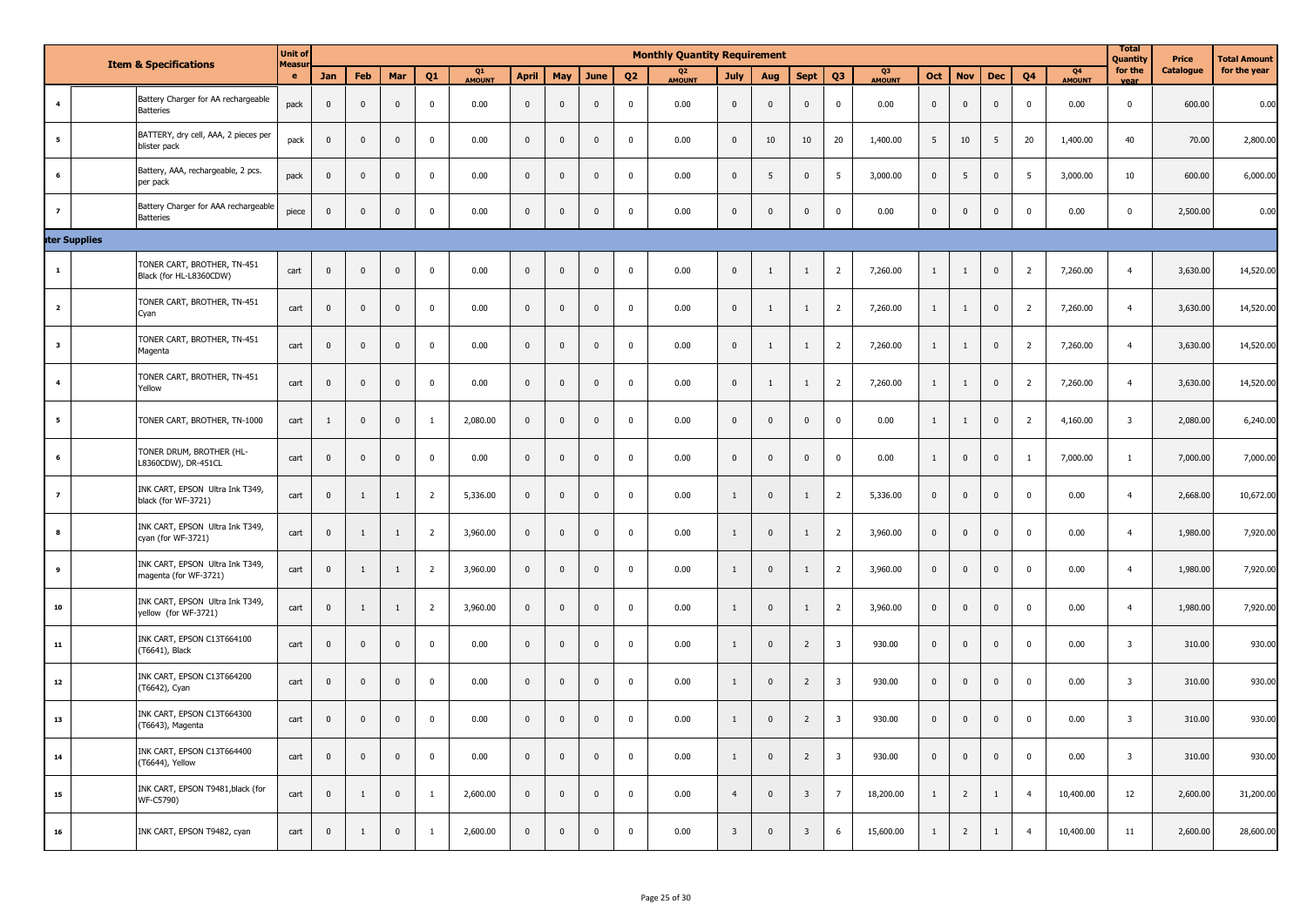|            | <b>Item &amp; Specifications</b> |                                                 |            |                         |              |                         |                         |                     |                |              |                         |                | <b>Monthly Quantity Requirement</b> |                |                         |                         |                |                     |                |                         |              |                |                                 | <b>Total</b><br>Quantity | Price     | <b>Total Amount</b> |
|------------|----------------------------------|-------------------------------------------------|------------|-------------------------|--------------|-------------------------|-------------------------|---------------------|----------------|--------------|-------------------------|----------------|-------------------------------------|----------------|-------------------------|-------------------------|----------------|---------------------|----------------|-------------------------|--------------|----------------|---------------------------------|--------------------------|-----------|---------------------|
|            |                                  |                                                 | Measu<br>e | Jan                     | Feb          | Mar                     | Q <sub>1</sub>          | Q1<br><b>AMOUNT</b> | <b>April</b>   | May          | June                    | Q <sub>2</sub> | Q <sub>2</sub><br><b>AMOUNT</b>     | <b>July</b>    | Aug                     | <b>Sept</b>             | Q <sub>3</sub> | Q3<br><b>AMOUNT</b> | Oct            | <b>Nov</b>              | <b>Dec</b>   | Q <sub>4</sub> | Q <sub>4</sub><br><b>AMOUNT</b> | for the<br><b>Vea</b>    | Catalogue | for the year        |
| ${\bf 17}$ |                                  | INK CART, EPSON T9483, magenta                  | cart       | $\mathbf 0$             | $\mathbf{1}$ | $\mathbf 0$             | -1                      | 2,600.00            | $\mathbf 0$    | $\mathbf 0$  | $\overline{\mathbf{0}}$ | 0              | 0.00                                | $\overline{3}$ | $\mathbf{0}$            | $\overline{\mathbf{3}}$ | 6              | 15,600.00           | 1              | $\overline{2}$          | 1            | $\overline{4}$ | 10,400.00                       | 11                       | 2,600.00  | 28,600.00           |
| 18         |                                  | INK CART, EPSON T9484, yellow                   | cart       | $\mathbf 0$             | $\mathbf{1}$ | $\mathbf 0$             | -1                      | 2,600.00            | $\mathbf{0}$   | $\mathbf 0$  | $\overline{\mathbf{0}}$ | 0              | 0.00                                | $\overline{3}$ | $\mathbf{0}$            | $\overline{\mathbf{3}}$ | 6              | 15,600.00           | $\mathbf{1}$   | $\overline{2}$          | 1            | $\overline{4}$ | 10,400.00                       | 11                       | 2,600.00  | 28,600.00           |
| 19         |                                  | INK CART, HP 36-A Black                         | cart       | $\mathbf 0$             | $\mathbf{1}$ | $\mathbf 0$             | -1                      | 3,100.00            | $\mathbf{0}$   | $\mathbf 0$  | $\overline{\mathbf{0}}$ | 0              | 0.00                                | $\mathbf{0}$   | $\mathbf{0}$            | 1                       | -1             | 3,100.00            | $\mathbf{0}$   | $\mathbf{0}$            | $\mathbf{0}$ | $\mathbf 0$    | 0.00                            | $\overline{2}$           | 3,100.00  | 6,200.00            |
| 20         |                                  | TONER CART, HP CF219A, (HP19A)<br>Black         | cart       | $\mathbf 0$             | $\mathbf{0}$ | $\mathbf 0$             | $\mathbf 0$             | 0.00                | $\mathbf 0$    | $\mathbf 0$  | $\overline{\mathbf{0}}$ | 0              | 0.00                                | $\mathbf{0}$   | $\mathbf{0}$            | $\mathbf 0$             | $^{\circ}$     | 0.00                | 1              | $\mathbf 0$             | $\mathbf 0$  | -1             | 4,000.00                        | 1                        | 4,000.00  | 4,000.00            |
| 21         |                                  | TONER CART, HP CF230A, (HP30A)<br><b>Black</b>  | cart       | $\mathbf 0$             | $\mathbf{1}$ | $\mathbf 0$             | -1                      | 3,750.00            | $\overline{0}$ | $\mathbf 0$  | $\overline{\mathbf{0}}$ | 0              | 0.00                                | $\overline{2}$ | 1                       | 1                       | $\overline{4}$ | 15,000.00           | 1              | -1                      | $\mathbf 0$  | $\overline{2}$ | 7,500.00                        | $\overline{7}$           | 3,750.00  | 26,250.00           |
| 22         |                                  | TONER CART, HP CF232A, (HP32A)<br>Black         | cart       | $\mathbf 0$             | $\mathbf{0}$ | $\mathbf 0$             | $\mathbf 0$             | 0.00                | $\overline{0}$ | $\mathbf 0$  | $\overline{\mathbf{0}}$ | 0              | 0.00                                | $\mathbf{0}$   | $\mathbf{0}$            | $\mathbf 0$             | $\mathbf 0$    | 0.00                | $\mathbf{0}$   | -1                      | $\mathbf 0$  | $\mathbf{1}$   | 5,000.00                        | 1                        | 5,000.00  | 5,000.00            |
| 23         |                                  | TONER CART, HP Q5949A, (HP49A)<br>Black         | cart       | $\mathbf 0$             | $\pmb{0}$    | 1                       | -1                      | 6,000.00            | $\overline{0}$ | $\mathbf 0$  | $\mathbf 0$             | 0              | 0.00                                | $\mathbf 0$    | $\mathbf 0$             | $\pmb{0}$               | 0              | 0.00                | $\mathbf{0}$   | 1                       | $\mathbf 0$  | -1             | 6,000.00                        | $\overline{2}$           | 6,000.00  | 12,000.00           |
| 24         |                                  | TONER CART, HP CF279A, (HP79A)<br><b>Black</b>  | cart       | $\mathbf 0$             | $\pmb{0}$    | $\mathbf 0$             | 0                       | 0.00                | $\mathbf 0$    | $\mathbf 0$  | $\mathbf 0$             | 0              | 0.00                                | $\mathbf 0$    | $\mathbf{0}$            | $\pmb{0}$               | 0              | 0.00                | 1              | $\mathbf 0$             | $\mathbf 0$  | -1             | 3,000.00                        | 1                        | 3,000.00  | 3,000.00            |
| 25         |                                  | TONER CART, KYOCERA TK-1124,<br><b>Black</b>    | cart       | 1                       | $\pmb{0}$    | $\pmb{0}$               | -1                      | 4,000.00            | $\overline{0}$ | $\mathbf 0$  | $\mathbf 0$             | 0              | 0.00                                | $\mathbf 0$    | 1                       | $\pmb{0}$               | -1             | 4,000.00            | $\mathbf{0}$   | 1                       | $\mathbf 0$  | -1             | 4,000.00                        | $\overline{\mathbf{3}}$  | 4,000.00  | 12,000.00           |
| 26         |                                  | TONER CART, KYOCERA, TK-3104,<br>for printer    | cart       | $\pmb{0}$               | 1            | $\mathbf 0$             | -1                      | 7,650.00            | $\overline{0}$ | $\mathbf 0$  | $\overline{\mathbf{0}}$ | 0              | 0.00                                | $\mathbf{0}$   | 1                       | $\pmb{0}$               | -1             | 7,650.00            | 1              | $\mathbf 0$             | $\mathbf 0$  | 1              | 7,650.00                        | $\overline{\mathbf{3}}$  | 7,650.00  | 22,950.00           |
| 27         |                                  | KEYBOARD, USB connection type                   | pcs        | $\pmb{0}$               | $\mathbf 0$  | $\mathbf 0$             | 0                       | 0.00                | $\overline{0}$ | $\mathbf 0$  | $\overline{\mathbf{0}}$ | 0              | 0.00                                | $\overline{3}$ | $\overline{2}$          | 5                       | 10             | 3,510.00            | 1              | $\overline{\mathbf{3}}$ | $\mathbf 0$  | $\overline{4}$ | 1,404.00                        | 14                       | 351.00    | 4,914.00            |
| 28         |                                  | FLASH DRIVE, USB, 8 GB, 2.0/3.0<br>plug & Play  | pcs        | - 5                     | $\mathbf{0}$ | 5                       | 10                      | 2,500.00            | $\mathbf{0}$   | $\mathbf 0$  | $\mathbf{0}$            | 0              | 0.00                                | $\mathbf{0}$   | $\mathbf{0}$            | $\mathbf 0$             | 0              | 0.00                | $\overline{2}$ | $\mathbf{0}$            | $\mathbf 0$  | $\overline{2}$ | 500.00                          | 12                       | 250.00    | 3,000.00            |
| 29         |                                  | FLASH DRIVE, USB, 32 GB, 2.0/3.0<br>plug & Play | pcs        | $\mathbf 0$             | $\mathbf{0}$ | $\mathbf 0$             | $\mathbf 0$             | 0.00                | $\mathbf{0}$   | $\mathbf 0$  | $\mathbf{0}$            | 0              | 0.00                                | $\mathbf{0}$   | $\mathbf{0}$            | $\mathbf 0$             | 0              | 0.00                | $\mathbf{0}$   | $\mathbf{0}$            | $\mathbf 0$  | $\mathbf 0$    | 0.00                            | $\mathbf 0$              | 950.00    | 0.00                |
| 30         |                                  | AIRPODS for Macbook/ios device                  | pcs        | $\mathbf 0$             | $\mathbf{0}$ | $\mathbf 0$             | $\mathbf 0$             | 0.00                | $\mathbf{0}$   | $\mathbf 0$  | 1                       | -1             | 11,790.00                           | $\mathbf{0}$   | $\mathbf{0}$            | $\mathbf 0$             | 0              | 0.00                | $\mathbf{0}$   | $\mathbf{0}$            | $\mathbf 0$  | $\mathbf 0$    | 0.00                            | 1                        | 11,790.00 | 11,790.00           |
| 31         |                                  | COMPACT DISK, Recordable, 700MB                 | pcs        | $\pmb{0}$               | $\mathbf 0$  | $\pmb{0}$               | 0                       | 0.00                | $\mathbf 0$    | $\mathbf 0$  | $\mathbf 0$             | 0              | 0.00                                | $\mathbf 0$    | 0                       | $\mathbf 0$             | 0              | 0.00                | $\mathbf{0}$   | $\mathbf 0$             | $\mathbf{0}$ | $\mathbf 0$    | 0.00                            | $\mathbf 0$              | 15.00     | 0.00                |
| 32         |                                  | COMPACT DISK, Rewritable, 700MB                 | pcs        | 10                      | 5            | 5                       | 20                      | 648.00              | $\overline{0}$ | $\mathbf 0$  | $\mathbf 0$             | 0              | 0.00                                | 10             | $\mathbf 0$             | $\mathbf 0$             | 10             | 324.00              | $\mathbf{0}$   | $\mathbf 0$             | $\mathbf 0$  | $\mathbf 0$    | 0.00                            | 30                       | 32.40     | 972.00              |
| 33         |                                  | HEADSET with Microphone                         | pcs        | $\mathbf 0$             | $\mathbf 0$  | $\mathbf 0$             | $\mathbf 0$             | 0.00                | $\mathbf{0}$   | $\mathbf 0$  | 30                      | 30             | 45,000.00                           | $\mathbf{0}$   | $\mathbf 0$             | $\mathbf 0$             | 0              | 0.00                | $\Omega$       | $\mathbf{0}$            | $\mathbf{0}$ | $\mathbf 0$    | 0.00                            | 30                       | 1,500.00  | 45,000.00           |
| 34         |                                  | EXTERNAL WEB CAM                                | pcs        | $\overline{\mathbf{0}}$ | $\mathbf 0$  | $\pmb{0}$               | $\overline{0}$          | 0.00                | $\overline{0}$ | $\mathbf 0$  | 30                      | 30             | 30,000.00                           | $\overline{0}$ | $\overline{\mathbf{0}}$ | $\pmb{0}$               | $\mathbf 0$    | 0.00                | $\mathbf{0}$   | $\overline{\mathbf{0}}$ | $\mathbf 0$  | $\mathbf 0$    | 0.00                            | 30                       | 1,000.00  | 30,000.00           |
| 35         |                                  | PCI AUDIO CARD                                  | pcs        | $\bf{0}$                | $\mathbf 0$  | $\pmb{0}$               | $\mathbf 0$             | 0.00                | $\overline{0}$ | $\mathbf{0}$ | $\overline{4}$          | $\overline{4}$ | 10,000.00                           | $\mathbf{0}$   | $\mathbf 0$             | $\mathbf 0$             | $\mathbf{0}$   | 0.00                | $\mathbf{0}$   | $\overline{0}$          | $\mathbf{0}$ | $\mathbf 0$    | 0.00                            | $\overline{4}$           | 2,500.00  | 10,000.00           |
| 36         |                                  | THUNDERBOLT TO GIGABIT<br>ETHERNET ADAPTER      | pcs        | $\bf{0}$                | $\mathbf 0$  | $\pmb{0}$               | $\mathbf{0}$            | 0.00                | $\overline{0}$ | $\mathbf{0}$ | 1                       | <sup>1</sup>   | 1,890.00                            | $\mathbf{0}$   | $\mathbf 0$             | $\pmb{0}$               | $\mathbf{0}$   | 0.00                | $\mathbf{0}$   | $\overline{0}$          | $\mathbf{0}$ | $\mathbf 0$    | 0.00                            | 1                        | 1,890.00  | 1,890.00            |
| 37         |                                  | MICRO SD/Memory Card, 32 GB                     | pcs        | $\bf{0}$                | $\mathbf 0$  | $\overline{\mathbf{3}}$ | $\overline{\mathbf{3}}$ | 1,200.00            | $\overline{0}$ | $\pmb{0}$    | $\mathbf 0$             | $\overline{0}$ | 0.00                                | $\mathbf{0}$   | $\mathbf 0$             | $\overline{\mathbf{0}}$ | $\mathbf{0}$   | 0.00                | $\mathbf 0$    | $\bf{0}$                | $\mathbf 0$  | $\mathbf 0$    | 0.00                            | $\overline{\mathbf{3}}$  | 400.00    | 1,200.00            |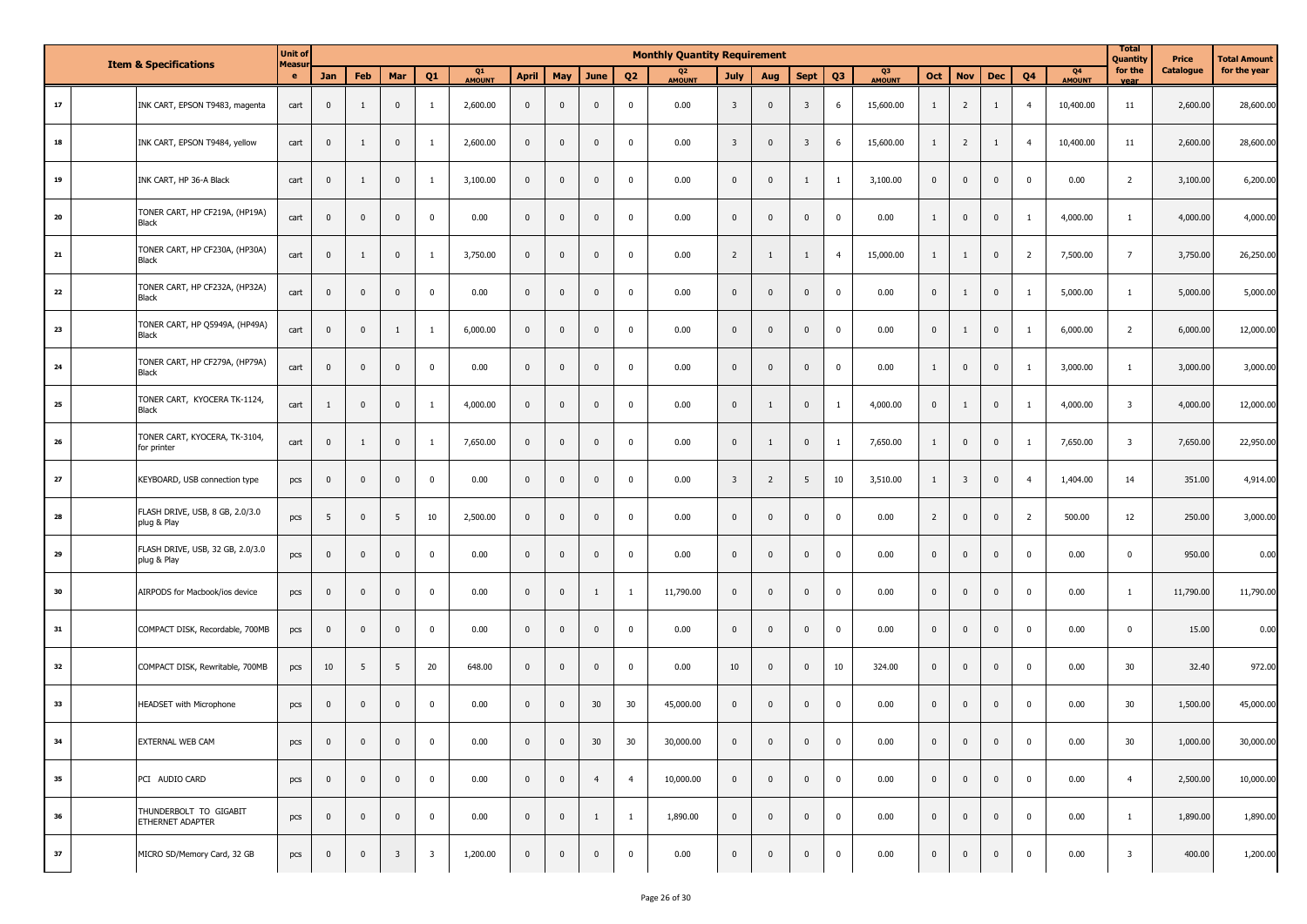|                         |                      | <b>Item &amp; Specifications</b>                                                                                        | <b>Unit of</b><br><b>Measur</b> |                |                |                |              |              |                         |                |                         |                | <b>Monthly Quantity Requirement</b> |                |                |              |                |              |                |                |                |                |              | <b>Total</b><br>Quantity | Price            | <b>Total Amount</b> |
|-------------------------|----------------------|-------------------------------------------------------------------------------------------------------------------------|---------------------------------|----------------|----------------|----------------|--------------|--------------|-------------------------|----------------|-------------------------|----------------|-------------------------------------|----------------|----------------|--------------|----------------|--------------|----------------|----------------|----------------|----------------|--------------|--------------------------|------------------|---------------------|
|                         |                      |                                                                                                                         | e.                              | Jan            | Feb            | Mar            | Q1           | Q1<br>AMOUNT |                         |                | April   May   June      | Q2             | Q <sub>2</sub><br>AMOUNT            | July           | Aug            | Sept         | Q <sub>3</sub> | Q3<br>AMOUNT | Oct            | <b>Nov</b>     | Dec            | Q <sub>4</sub> | Q4<br>AMOUNT | for the<br>vear          | <b>Catalogue</b> | for the year        |
|                         | <b>ICT Equipment</b> |                                                                                                                         |                                 |                |                |                |              |              |                         |                |                         |                |                                     |                |                |              |                |              |                |                |                |                |              |                          |                  |                     |
| 1                       | 43212105-LC-P01      | PRINTER, LASER, Color                                                                                                   |                                 | $\overline{0}$ | $\mathbf 0$    | $\overline{0}$ | $\mathbf{0}$ | 0.00         | $\overline{\mathbf{0}}$ | $\overline{0}$ | $\mathbf 0$             | $\bf{0}$       | 0.00                                | $\overline{0}$ | $\mathbf 0$    | $\mathbf 0$  | $\mathbf 0$    | 0.00         | $\mathbf 0$    | $\mathbf 0$    | $\mathbf{0}$   | $\overline{0}$ | 0.00         | $\mathbf 0$              |                  | 0.00                |
| $\overline{\mathbf{2}}$ |                      | 43212104-PI-M01 PRINTER, Inkjet, Monochrome                                                                             |                                 | $\mathbf{0}$   | $\mathbf 0$    | $\overline{0}$ | $\mathbf{0}$ | 0.00         | $\overline{0}$          | $\overline{0}$ | $\overline{\mathbf{0}}$ | $\bf{0}$       | 0.00                                | $\mathbf{0}$   | $\mathbf{0}$   | $\mathbf 0$  | $\mathbf 0$    | 0.00         | $\mathbf{0}$   | $\mathbf 0$    | $\mathbf{0}$   | $\mathbf 0$    | 0.00         | $\mathbf{0}$             |                  | 0.00                |
| $\overline{\mathbf{3}}$ |                      | 43212104-PI-C01 PRINTER, Inkjet, Color                                                                                  |                                 | $\overline{0}$ | $\mathbf{0}$   | $\mathbf{0}$   | $\mathbf{0}$ | 0.00         | $\overline{0}$          | $\mathbf 0$    | $\mathbf{0}$            | $\bf{0}$       | 0.00                                | $\mathbf{0}$   | $\mathbf{0}$   | $\mathbf 0$  | $\mathbf 0$    | 0.00         | $\mathbf{0}$   | $\mathbf 0$    | $\mathbf 0$    | $\mathbf 0$    | 0.00         | $\mathbf{0}$             |                  | 0.00                |
| $\overline{a}$          | 43212105-PP-001      | Portable Printer                                                                                                        |                                 | $\mathbf{0}$   | $\mathbf 0$    | $\mathbf{0}$   | $\mathbf{0}$ | 0.00         | $\overline{0}$          | $\mathbf 0$    | $\mathbf{0}$            | $\bf{0}$       | 0.00                                | $\mathbf{0}$   | $\mathbf{0}$   | $\mathbf 0$  | $\mathbf 0$    | 0.00         | $\mathbf{0}$   | $\mathbf 0$    | $\mathbf 0$    | $\mathbf 0$    | 0.00         | $\mathbf{0}$             |                  | 0.00                |
| 5                       | 43211509-AT-001      | Android Tablet                                                                                                          |                                 | $\mathbf 0$    | $\pmb{0}$      | $\mathbf 0$    | $\mathbf{0}$ | 0.00         | $\overline{\mathbf{0}}$ | $\mathbf 0$    | $\mathbf 0$             | $\mathbf 0$    | 0.00                                | $\mathbf{0}$   | $\mathbf 0$    | $\mathbf 0$  | $\overline{0}$ | 0.00         | $\mathbf{0}$   | $\mathbf{0}$   | $\mathbf 0$    | $\mathbf 0$    | 0.00         | $\mathbf 0$              |                  | 0.00                |
| 6                       | 43222610-HS-001      | Hub/Switches                                                                                                            |                                 | $\mathbf 0$    | $\pmb{0}$      | $\mathbf 0$    | $\mathbf{0}$ | 0.00         | $\overline{0}$          | $\mathbf 0$    | $\mathbf 0$             | $\mathbf 0$    | 0.00                                | $\mathbf{0}$   | $\mathbf 0$    | $\mathbf 0$  | $\overline{0}$ | 0.00         | $\mathbf{0}$   | $\mathbf{0}$   | $\mathbf 0$    | $\mathbf 0$    | 0.00         | $\mathbf 0$              |                  | 0.00                |
| $\overline{z}$          |                      | 43222609-NR-001 Network Routers, Mikrotik                                                                               |                                 | $\overline{0}$ | $\mathbf 0$    | $\mathbf{0}$   | $\mathbf{0}$ | 0.00         | $\overline{0}$          | $\overline{0}$ | $\mathbf 0$             | $\bf{0}$       | 0.00                                | $\mathbf{0}$   | $\mathbf{0}$   | $\mathbf{0}$ | $\mathbf 0$    | 0.00         | $\mathbf 0$    | $\mathbf 0$    | $\mathbf 0$    | $\mathbf 0$    | 0.00         | $\mathbf 0$              |                  | 0.00                |
| 8                       |                      | 43222640-WA-P01 Wireless Access Point                                                                                   |                                 | $\overline{0}$ | $\mathbf 0$    | $\mathbf{0}$   | $\mathbf{0}$ | 0.00         | $\overline{0}$          | $\overline{0}$ | $\mathbf 0$             | $\bf{0}$       | 0.00                                | $\overline{0}$ | $\mathbf{0}$   | $\mathbf{0}$ | $\mathbf 0$    | 0.00         | $\mathbf 0$    | $\mathbf 0$    | $\mathbf 0$    | $\mathbf 0$    | 0.00         | $\mathbf 0$              |                  | 0.00                |
| 9                       | 43211711-SF-001      | Scanner, Flatbed                                                                                                        |                                 | $\overline{0}$ | $\mathbf 0$    | $\overline{0}$ | $\mathbf{0}$ | 0.00         | $\overline{0}$          | $\overline{0}$ | $\mathbf 0$             | $\bf{0}$       | 0.00                                | $\overline{0}$ | $\mathbf{0}$   | $\mathbf{0}$ | $\mathbf 0$    | 0.00         | $\mathbf{0}$   | $\mathbf 0$    | $\mathbf 0$    | $\mathbf 0$    | 0.00         | $\mathbf 0$              |                  | 0.00                |
| ${\bf 10}$              | 45111601-WP-P01      | Wireless Pointing Device / Laser<br>Pointer                                                                             |                                 | $\mathbf 0$    | $\mathbf 0$    | $\overline{0}$ | $\mathbf{0}$ | 0.00         | $\mathbf 0$             | $\overline{0}$ | $\mathbf 0$             | $\mathbf{0}$   | 0.00                                | $\mathbf{0}$   | $\overline{0}$ | $\mathbf 0$  | $\mathbf{0}$   | 0.00         | $\mathbf 0$    | $\mathbf 0$    | $\mathbf{0}$   | $\mathbf 0$    | 0.00         | $\mathbf 0$              |                  | 0.00                |
| 11                      | 81112306-MF-P01      | Multi Function PRINTER                                                                                                  |                                 | $\overline{0}$ | $\mathbf 0$    | $\overline{0}$ | $\mathbf{0}$ | 0.00         | $\mathbf 0$             | $\overline{0}$ | $\overline{0}$          | $\mathbf{0}$   | 0.00                                | $\mathbf{0}$   | $\overline{0}$ | $\mathbf 0$  | $\overline{0}$ | 0.00         | $\mathbf 0$    | $\mathbf 0$    | $\mathbf{0}$   | $\mathbf 0$    | 0.00         | $\mathbf 0$              |                  | 0.00                |
| 12                      | 39121011-UP-S01      | Uninterruptible Power Supply (UPS)                                                                                      |                                 | $\mathbf 0$    | $\mathbf 0$    | $\overline{0}$ | $\mathbf{0}$ | 0.00         | $\mathbf 0$             | $\overline{0}$ | $\overline{0}$          | $\bf{0}$       | 0.00                                | $\mathbf{0}$   | $\overline{0}$ | $\mathbf 0$  | $\overline{0}$ | 0.00         | $\mathbf 0$    | $\mathbf 0$    | $\mathbf{0}$   | $\mathbf 0$    | 0.00         | $\mathbf 0$              |                  | 0.00                |
| 13                      | 43191501-MP-001      | Mobile Phone                                                                                                            |                                 | $\mathbf 0$    | $\mathbf{0}$   | $\mathbf 0$    | $\mathbf{0}$ | 0.00         | $\overline{\mathbf{0}}$ | $\mathbf{0}$   | $\mathbf{0}$            | $\bf{0}$       | 0.00                                | $\mathbf{0}$   | $\overline{0}$ | $\mathbf{0}$ | $\mathbf 0$    | 0.00         | $\mathbf 0$    | $\mathbf 0$    | $\mathbf{0}$   | $\mathbf 0$    | 0.00         | $\mathbf 0$              |                  | 0.00                |
| 14                      | 43211711-SC-D01      | Scanner, Colored, Double sided,<br>feeder type                                                                          |                                 | $\mathbf 0$    | $\mathbf{0}$   | $\mathbf 0$    | $\mathbf{0}$ | 0.00         | $\overline{0}$          | $\mathbf{0}$   | $\mathbf{0}$            | $\bf{0}$       | 0.00                                | $\mathbf{0}$   | $\mathbf 0$    | $\mathbf{0}$ | $\mathbf 0$    | 0.00         | $\mathbf{0}$   | $\mathbf{0}$   | $\mathbf 0$    | $\mathbf 0$    | 0.00         | $\mathbf 0$              |                  | 0.00                |
| 15                      |                      | SERVER, SR250 Intel Xeon w/<br>complete peripherals and accessories                                                     | unit                            | $\mathbf 0$    | $\mathbf 0$    | $\mathbf 0$    | $\mathbf 0$  | 0.00         | $\overline{0}$          | $\mathbf{0}$   | $\mathbf 0$             | $\mathbf 0$    | 0.00                                | $\mathbf{0}$   | $\mathbf{0}$   | 1            | 1              | 130,000.00   | $\mathbf{0}$   | $\mathbf{0}$   | $\mathbf 0$    | $\mathbf 0$    | 0.00         | $\overline{1}$           | 130,000.00       | 130,000.00          |
| 16                      |                      | LAPTOP, Intel Core i7, 8GB DDR4 SD<br>RAM, HD - 1TB SATA, 8GB, wl<br>icense Windows 10 Home 64 bit - 1<br>year warranty | unit                            | $\overline{0}$ | $\overline{0}$ | $\overline{0}$ | $\bf{0}$     | 0.00         | $\overline{0}$          | $\overline{0}$ | $\overline{0}$          | $\mathbf{0}$   | 0.00                                | $\mathbf{0}$   | $\overline{0}$ | $\mathbf{1}$ | $\mathbf{1}$   | 70,764.00    | $\overline{0}$ | $\overline{0}$ | $\overline{0}$ | $\mathbf 0$    | 0.00         | $\overline{1}$           | 70,764.00        | 70,764.00           |
| 17                      |                      | Wireless PCI Adapter                                                                                                    |                                 | $\overline{0}$ | $\overline{0}$ | $\overline{0}$ | $\mathbf{0}$ | 0.00         | $\overline{0}$          | $\overline{0}$ | $\overline{0}$          | $\overline{0}$ | 0.00                                | $\mathbf{0}$   | $\overline{0}$ | $\mathbf{0}$ | $\overline{0}$ | 0.00         | $\overline{0}$ | $\bf{0}$       | $\overline{0}$ | $\overline{0}$ | 0.00         | $\mathbf 0$              |                  | 0.00                |
| 18                      |                      | Memory Card, 8 GB DDR3, 1333 MHZ                                                                                        |                                 | $\overline{0}$ | $\overline{0}$ | $\overline{0}$ | $\mathbf{0}$ | 0.00         | $\overline{0}$          | $\overline{0}$ | $\overline{0}$          | $\mathbf{0}$   | 0.00                                | $\mathbf{0}$   | $\mathbf 0$    | $\mathbf{0}$ | $\mathbf 0$    | 0.00         | $\mathbf{0}$   | $\mathbf 0$    | $\mathbf{0}$   | $\mathbf 0$    | 0.00         | $\mathbf 0$              |                  | 0.00                |
|                         |                      |                                                                                                                         |                                 |                |                |                |              |              |                         |                |                         |                |                                     |                |                |              |                |              |                |                |                |                |              |                          |                  |                     |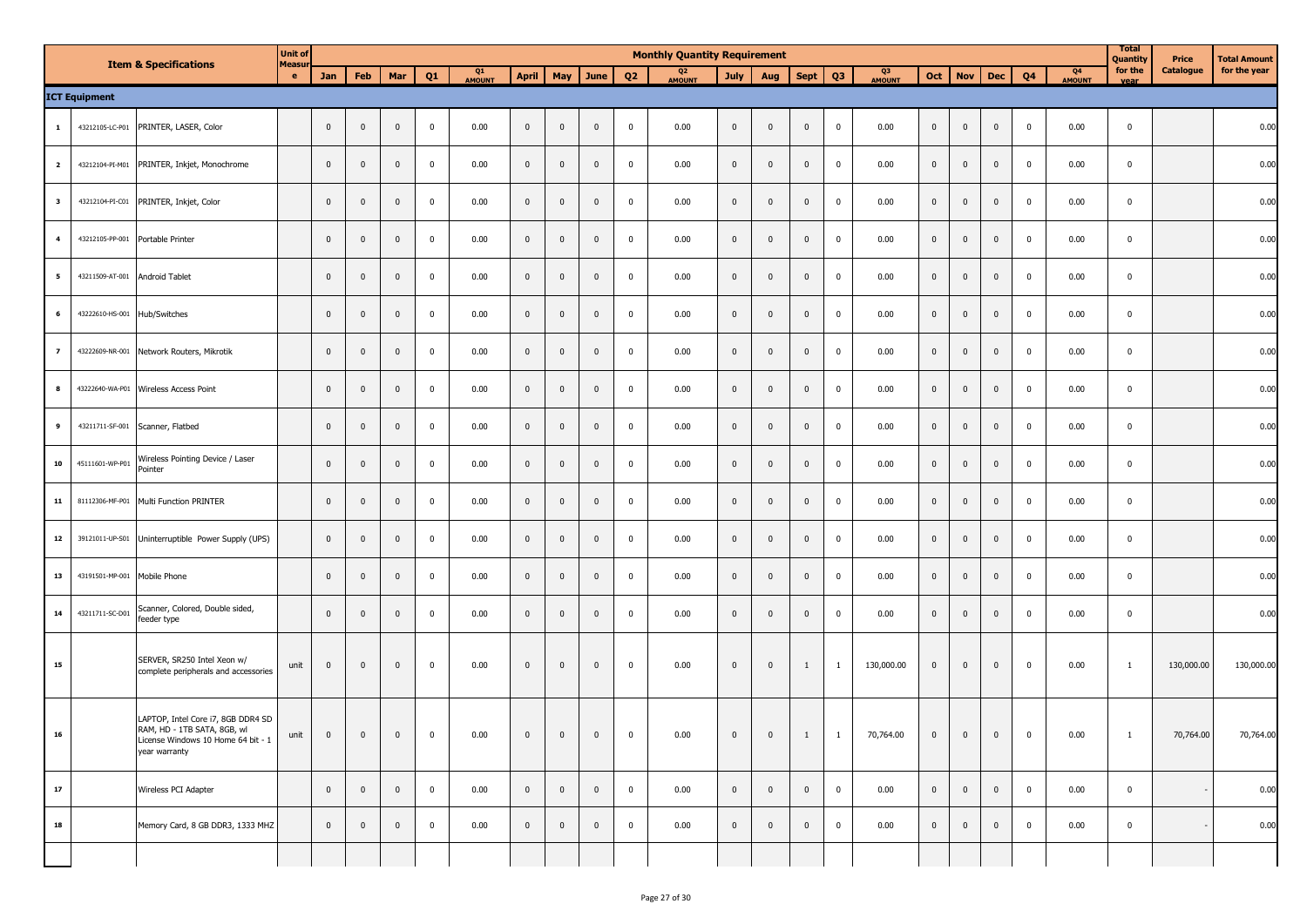|                         |                              |                                                                                                                              | <b>Unit of</b> |                         |                |              |             |              |                |              |                    |                         | <b>Monthly Quantity Requirement</b> |                |                         |                |                         |              |                |                |                |                |              | <b>Total</b><br>Quantity | Price      | <b>Total Amount</b> |
|-------------------------|------------------------------|------------------------------------------------------------------------------------------------------------------------------|----------------|-------------------------|----------------|--------------|-------------|--------------|----------------|--------------|--------------------|-------------------------|-------------------------------------|----------------|-------------------------|----------------|-------------------------|--------------|----------------|----------------|----------------|----------------|--------------|--------------------------|------------|---------------------|
|                         |                              | <b>Item &amp; Specifications</b>                                                                                             | Measur<br>e.   | Jan                     | Feb            | Mar          | Q1          | Q1<br>AMOUNT |                |              | April   May   June | Q <sub>2</sub>          | Q <sub>2</sub><br>AMOUNT            | July           | Aug                     | <b>Sept</b>    | Q <sub>3</sub>          | Q3<br>AMOUNT | Oct            | <b>Nov</b>     | <b>Dec</b>     | Q <sub>4</sub> | Q4<br>AMOUNT | for the                  | Catalogue  | for the year        |
|                         | SOFTWARE                     |                                                                                                                              |                |                         |                |              |             |              |                |              |                    |                         |                                     |                |                         |                |                         |              |                |                |                |                |              |                          |            |                     |
| $\mathbf{1}$            |                              | E-views License                                                                                                              |                | $\,$ 0                  | $\pmb{0}$      | $\mathbf 0$  | $\mathbf 0$ | 0.00         | $\mathbf 0$    | $\mathbf 0$  | $\mathbf 0$        | $\mathbf 0$             | 0.00                                | $\mathbf 0$    | $\mathbf{0}$            | $\mathbf{0}$   | $\overline{0}$          | 0.00         | $\mathbf 0$    | $\mathbf 0$    | $\overline{0}$ | $\mathbf 0$    | 0.00         | $\mathbf 0$              | 110,000.00 | 0.00                |
| $\overline{\mathbf{2}}$ |                              | Adobe License (Acrobat)                                                                                                      |                | $\mathbf{0}$            | $\mathbf 0$    | $\mathbf{0}$ | $\mathbf 0$ | 0.00         | $\mathbf 0$    | $\mathbf 0$  | $\mathbf{0}$       | $\mathbf 0$             | 0.00                                | $\overline{0}$ | $\mathbf 0$             | $\mathbf 0$    | $\pmb{0}$               | 0.00         | $\mathbf 0$    | $\pmb{0}$      | $\mathbf{0}$   | $\bf{0}$       | 0.00         | $\mathbf 0$              | 30,000.00  | 0.00                |
| $\overline{\mathbf{3}}$ |                              | MS Office License-Prof (Lifetime) for<br>Laptop                                                                              |                | $\overline{0}$          | $\mathbf{0}$   | $\mathbf{0}$ | $\mathbf 0$ | 0.00         | $\mathbf 0$    | $\mathbf 0$  | $\mathbf 0$        | $\mathbf 0$             | 0.00                                | $\mathbf 0$    | $\mathbf{0}$            | $\mathbf 0$    | $\overline{\mathbf{0}}$ | 0.00         | $\overline{0}$ | $\mathbf 0$    | $\mathbf 0$    | $\mathbf 0$    | 0.00         | $\mathbf 0$              | 30,000.00  | 0.00                |
| $\overline{\mathbf{4}}$ |                              | Annual Subscription for MS Office<br>License for Desktop                                                                     |                | $\mathbf{0}$            | $\mathbf 0$    | $\mathbf{0}$ | $\mathbf 0$ | 0.00         | $\mathbf 0$    | $\mathbf{0}$ | $\Omega$           | $\mathbf 0$             | 0.00                                | $\overline{0}$ | $\mathbf{0}$            | $\Omega$       | $\overline{0}$          | 0.00         | $\mathbf 0$    | $\mathbf{0}$   | $\mathbf 0$    | 0              | 0.00         | 0                        | 15,000.00  | 0.00                |
| $5\overline{5}$         |                              |                                                                                                                              |                |                         |                |              | $\mathbf 0$ | 0.00         |                |              |                    | $\overline{\mathbf{0}}$ | 0.00                                |                |                         |                | $\overline{0}$          | 0.00         |                |                |                | $\mathbf 0$    | 0.00         | $\mathbf 0$              |            | 0.00                |
| 6                       |                              |                                                                                                                              |                |                         |                |              | $\mathbf 0$ | 0.00         |                |              |                    | $\mathbf 0$             | 0.00                                |                |                         |                | $\mathbf 0$             | 0.00         |                |                |                | $\mathbf 0$    | 0.00         | $\mathbf 0$              |            | 0.00                |
| sumables                |                              |                                                                                                                              |                |                         |                |              |             |              |                |              |                    |                         |                                     |                |                         |                |                         |              |                |                |                |                |              |                          |            |                     |
| $\mathbf{1}$            |                              | TONER CART, KYOCERA, TK-410, for<br>copier                                                                                   | cart           | $\overline{\mathbf{0}}$ | $\mathbf{0}$   | $\mathbf{0}$ | $\mathbf 0$ | 0.00         | $\mathbf 0$    | $\pmb{0}$    | $\mathbf{0}$       | $\mathbf 0$             | 0.00                                | $\mathbf{1}$   | $\mathbf{0}$            | $\mathbf 0$    | $\overline{1}$          | 6,800.00     | $\mathbf 0$    | $\overline{0}$ | $\mathbf{0}$   | $\overline{0}$ | 0.00         | $\mathbf{1}$             | 6,800.00   | 6,800.00            |
| $\overline{\mathbf{2}}$ |                              | TONER CART, DEVELOP A3VW0D0,<br>TN118 for copier                                                                             | cart           | 1                       | $\mathbf 0$    | $\mathbf 0$  | -1          | 3,200.00     | $\mathbf 0$    | $\mathbf 0$  | $\mathbf 0$        | $\mathbf 0$             | 0.00                                | $\overline{0}$ | 1                       | $\mathbf{0}$   | $\overline{1}$          | 3,200.00     | $\mathbf{1}$   | $\mathbf{1}$   | $\mathbf 0$    | $\overline{2}$ | 6,400.00     | $\overline{4}$           | 3,200.00   | 12,800.00           |
| $\overline{\mathbf{3}}$ |                              |                                                                                                                              |                |                         |                |              | $\mathbf 0$ | 0.00         |                |              |                    | $\overline{\mathbf{0}}$ | 0.00                                |                |                         |                | $\overline{\mathbf{0}}$ | 0.00         |                |                |                | $\mathbf 0$    | 0.00         | $\mathbf 0$              |            | 0.00                |
| $\overline{\mathbf{4}}$ |                              |                                                                                                                              |                |                         |                |              | $\mathbf 0$ | 0.00         |                |              |                    | $\mathbf 0$             | 0.00                                |                |                         |                | $\mathbf 0$             | 0.00         |                |                |                | $\mathbf 0$    | 0.00         | $\mathbf 0$              |            | 0.00                |
|                         | <b>Categories</b>            |                                                                                                                              |                |                         |                |              |             |              |                |              |                    |                         |                                     |                |                         |                |                         |              |                |                |                |                |              |                          |            |                     |
| $\mathbf{1}$            | 53121601-GB-001              | GO BAG, for disaster relief, rescue<br>operations                                                                            |                | $\overline{\mathbf{0}}$ | $\mathbf 0$    | $\mathbf 0$  | $\mathbf 0$ | 0.00         | $\bf{0}$       | $\pmb{0}$    | $\overline{0}$     | $\mathbf 0$             | 0.00                                | $\overline{0}$ | $\pmb{0}$               | $\mathbf{0}$   | $\mathbf 0$             | 0.00         | $\pmb{0}$      | $\mathbf 0$    | $\overline{0}$ | $\overline{0}$ | 0.00         | $\mathbf 0$              |            | 0.00                |
| $\overline{\mathbf{2}}$ | 60104701-SP-001 Solar Panel  |                                                                                                                              |                | $\mathbf 0$             | $\mathbf 0$    | $\mathbf 0$  | $\mathbf 0$ | 0.00         | $\mathbf 0$    | $\mathbf 0$  | $\mathbf 0$        | $\overline{\mathbf{0}}$ | 0.00                                | $\mathbf{0}$   | $\mathbf{0}$            | $\mathbf{0}$   | $\overline{0}$          | 0.00         | $\mathbf 0$    | $\mathbf 0$    | $\mathbf 0$    | $\mathbf 0$    | 0.00         | $\mathbf 0$              |            | 0.00                |
| $\overline{\mathbf{3}}$ | 46161604-LV-L01              | Life Vest / Life Jacket<br>(for emergency purposes /<br>emergency preparedness / for<br>disaster relief / rescue operations) |                | $\mathbf{0}$            | $\mathbf{0}$   | $\mathbf 0$  | $\mathbf 0$ | 0.00         | $\pmb{0}$      | $\pmb{0}$    | $\mathbf{0}$       | $\mathbf 0$             | 0.00                                | $\mathbf{0}$   | $\mathbf 0$             | $\mathbf{0}$   | $\overline{\mathbf{0}}$ | 0.00         | $\overline{0}$ | $\pmb{0}$      | $\mathbf{0}$   | $\overline{0}$ | 0.00         | $\mathbf 0$              |            | 0.00                |
| $\overline{\mathbf{4}}$ | 26111607-CC-S01              | Charge Controller and DC Inverter for<br>Solar Panel                                                                         |                | $\overline{0}$          | $\mathbf{0}$   | $\mathbf 0$  | $\mathbf 0$ | 0.00         | $\mathbf 0$    | $\pmb{0}$    | $\mathbf 0$        | $\mathbf 0$             | 0.00                                | $\mathbf{0}$   | $\mathbf 0$             | $\mathbf{0}$   | $\overline{\mathbf{0}}$ | 0.00         | $\mathbf 0$    | $\mathbf 0$    | $\mathbf{0}$   | $\overline{0}$ | 0.00         | $\mathbf 0$              |            | 0.00                |
| $5\overline{5}$         |                              | 46181502-BF-V01 Bullet proof vest                                                                                            |                | $\mathbf 0$             | $\mathbf{0}$   | $\mathbf 0$  | $\mathbf 0$ | 0.00         | $\mathbf 0$    | $\mathbf 0$  | $\mathbf 0$        | $\mathbf 0$             | 0.00                                | $\overline{0}$ | $\mathbf{0}$            | $\mathbf{0}$   | $\overline{\mathbf{0}}$ | 0.00         | $\overline{0}$ | $\overline{0}$ | $\overline{0}$ | $\overline{0}$ | 0.00         | $\mathbf 0$              |            | 0.00                |
| $\bf 6$                 |                              | 25172502-WW-001 Wheels, ______ (type of vehicle)                                                                             |                | $\mathbf 0$             | $\overline{0}$ | $\mathbf 0$  | $\mathbf 0$ | 0.00         | $\overline{0}$ | $\mathbf 0$  | $\mathbf 0$        | $\mathbf 0$             | 0.00                                | $\overline{0}$ | $\mathbf{0}$            | $\mathbf{0}$   | $\overline{0}$          | 0.00         | $\mathbf 0$    | $\mathbf 0$    | $\mathsf 0$    | $\mathbf 0$    | 0.00         | $\mathbf 0$              |            | 0.00                |
| $\overline{z}$          | 40161513-FF-001 Fuel Filters |                                                                                                                              |                | $\overline{0}$          | $\overline{0}$ | $\mathbf 0$  | $\mathbf 0$ | 0.00         | $\bf{0}$       | $\mathbf 0$  | $\mathbf{0}$       | $\bf{0}$                | 0.00                                | $\mathbf 0$    | $\overline{\mathbf{0}}$ | $\overline{0}$ | $\overline{0}$          | 0.00         | $\overline{0}$ | $\overline{0}$ | $\mathbf{0}$   | $\bf{0}$       | 0.00         | $\mathbf 0$              |            | 0.00                |
| 8                       |                              | 48101710-DW-F01 Drinking Water/ Fountain                                                                                     |                | $\overline{0}$          | $\overline{0}$ | $\mathbf{0}$ | $\mathbf 0$ | 0.00         | $\mathbf{0}$   | $\mathbf{0}$ | $\mathbf 0$        | $\mathbf{0}$            | 0.00                                | $\mathbf{0}$   | $\overline{0}$          | $\mathbf{0}$   | $\overline{0}$          | 0.00         | $\overline{0}$ | $\overline{0}$ | $\mathbf{0}$   | $\overline{0}$ | 0.00         | $\mathbf 0$              |            | 0.00                |
| $\overline{9}$          | 26111729-AB-001 Auto Battery |                                                                                                                              |                | $\mathbf 0$             | $\overline{0}$ | $\mathbf 0$  | $\mathbf 0$ | 0.00         | $\overline{0}$ | $\mathbf 0$  | $\mathbf 0$        | $\mathbf 0$             | 0.00                                | $\mathbf 0$    | $\mathbf 0$             | $\mathbf{0}$   | $\mathbf{0}$            | 0.00         | $\overline{0}$ | $\bf{0}$       | $\mathbf{0}$   | $\mathbf 0$    | 0.00         | $\mathbf 0$              |            | 0.00                |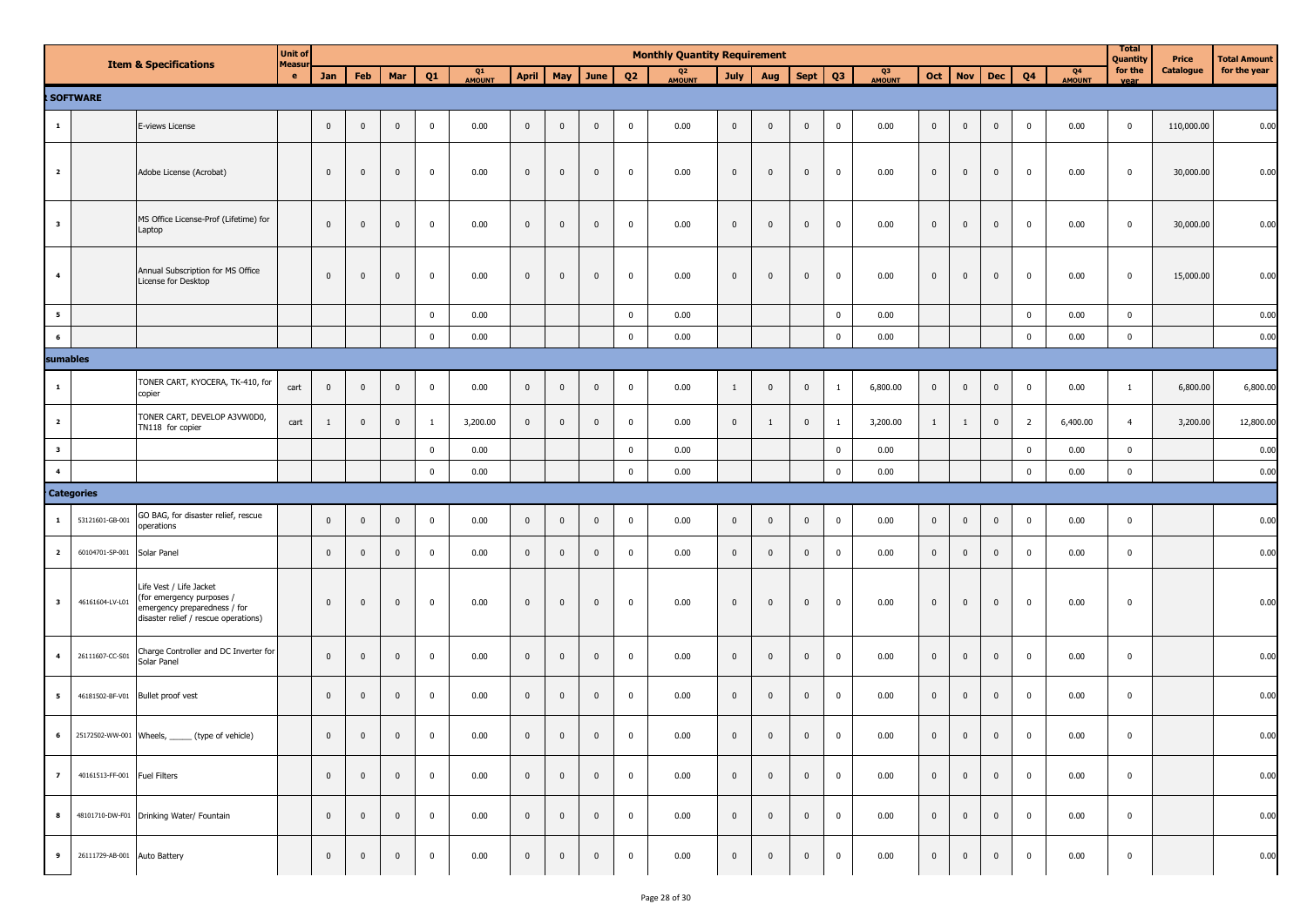|            | <b>Item &amp; Specifications</b>             | <b>Unit of</b><br>Measu |                         |                         |                         |                         |              |                         |                         |                         |                         | <b>Monthly Quantity Requirement</b> |                         |                         |                         |                         |                    |                         |                         |                         |                         |                                 | <b>Total</b><br>Quantity | Price     | <b>Total Amount</b> |
|------------|----------------------------------------------|-------------------------|-------------------------|-------------------------|-------------------------|-------------------------|--------------|-------------------------|-------------------------|-------------------------|-------------------------|-------------------------------------|-------------------------|-------------------------|-------------------------|-------------------------|--------------------|-------------------------|-------------------------|-------------------------|-------------------------|---------------------------------|--------------------------|-----------|---------------------|
|            |                                              | $\bullet$               | Jan                     | Feb                     | Mar                     | Q1                      | Q1<br>AMOUNT | April                   | May                     | June                    | Q <sub>2</sub>          | Q <sub>2</sub><br>AMOUNT            | July                    | Aug                     | <b>Sept</b>             | Q <sub>3</sub>          | Q3<br><b>MOUNT</b> | Oct                     | <b>Nov</b>              | <b>Dec</b>              | Q <sub>4</sub>          | Q <sub>4</sub><br><b>AMOUNT</b> | for the<br>vear          | Catalogue | for the year        |
| ${\bf 10}$ | BISCUITS, 10/pk                              | pack                    | 6                       | $\overline{4}$          | 5                       | 15                      | 1,125.00     | $\mathbf 0$             | $\mathbf 0$             | $\mathbf 0$             | $\mathbf 0$             | 0.00                                | 5                       | 5                       | $5\overline{5}$         | 15                      | 1,125.00           | 5                       | 5                       | 5                       | 15                      | 1,125.00                        | 45                       | 75.00     | 3,375.00            |
| 11         | BOTTLED MINERAL WATER, 500 ml                | bottle                  | 12                      | 12                      | 12                      | 36                      | 540.00       | 12                      | 12                      | 12                      | 36                      | 540.00                              | $\mathbf 0$             | $\mathbf 0$             | $\mathbf 0$             | $\mathbf 0$             | 0.00               | 5                       | $5\phantom{.0}$         | $\overline{5}$          | 15                      | 225.00                          | 87                       | 15.00     | 1,305.00            |
| 12         | COFFEE, powder for brew, pk                  | pack                    | $\mathbf 0$             | $\mathbf{1}$            | $1\,$                   | $\overline{2}$          | 576.00       | $\mathbf 0$             | $\mathbf 0$             | $\mathbf 0$             | $\pmb{0}$               | 0.00                                | $\mathbf 0$             | $\mathbf 0$             | $\mathbf 0$             | $\mathbf 0$             | 0.00               | $\mathbf 0$             | $\pmb{0}$               | $\mathbf 0$             | $\mathbf 0$             | 0.00                            | $\overline{2}$           | 288.00    | 576.00              |
| 13         | COFFEE, 3-in-1 (30/pk)                       | pack                    | $5\phantom{.0}$         | $\overline{\mathbf{3}}$ | $\overline{2}$          | 10                      | 2,250.00     | $\pmb{0}$               | $\mathbf 0$             | $\mathbf 0$             | $\mathbf 0$             | 0.00                                | 5                       | 5                       | 10                      | 20                      | 4,500.00           | 5                       | $\overline{3}$          | $\overline{2}$          | 10                      | 2,250.00                        | 40                       | 225.00    | 9,000.00            |
| 14         | COFFEE, black/stick, 50s/pk                  | pack                    | $\mathbf 0$             | $\mathbf 0$             | $\mathbf 0$             | $\mathbf 0$             | 0.00         | $\pmb{0}$               | $\mathbf 0$             |                         | $\mathbf 0$             | 0.00                                | $\mathbf 0$             | $\mathbf{0}$            |                         | $\mathbf 0$             | 0.00               | $\pmb{0}$               | $\mathbf 0$             | $\mathbf 0$             | $\mathbf 0$             | 0.00                            | $\mathbf 0$              | 120.00    | 0.00                |
| 15         | COFFEE CREAMER, 50s/pk                       | pack                    | $\pmb{0}$               | $\overline{0}$          | $\mathbf 0$             | $\pmb{0}$               | 0.00         | $\mathbf{0}$            | $\mathbf 0$             | $\mathbf 0$             | $\mathbf 0$             | 0.00                                | $\mathbf{0}$            | $\mathbf{0}$            | $\mathbf{0}$            | $\mathbf{0}$            | 0.00               | $\mathbf 0$             | $\mathbf{0}$            | $\mathbf 0$             | $\mathbf{0}$            | 0.00                            | $\mathbf 0$              | 120.00    | 0.00                |
| ${\bf 16}$ | STIRRER, wooden, 50/pk                       | pack                    | 6                       | $\overline{2}$          | $\overline{2}$          | 10                      | 200.00       | $\mathbf{0}$            | $\mathbf 0$             | $\mathbf{0}$            | $\mathbf 0$             | 0.00                                | $\mathbf{0}$            | $\mathbf{1}$            | 1                       | 2                       | 40.00              | $\mathbf{1}$            | $\mathbf{1}$            | $\mathbf{1}$            | $\overline{\mathbf{3}}$ | 60.00                           | 15                       | 20.00     | 300.00              |
| 17         | PAPER CUPS, 8 oz, medium,25/pk               | pack                    | 5                       | 10                      | 5                       | 20                      | 600.00       | $\mathbf{0}$            | $\mathbf 0$             | $\mathbf 0$             | $\mathbf 0$             | 0.00                                | $\overline{2}$          | $\overline{2}$          | $\overline{2}$          | 6                       | 180.00             | $\overline{2}$          | $\overline{2}$          | $\overline{2}$          | 6                       | 180.00                          | 32                       | 30.00     | 960.00              |
| 18         | Sugar, 50s/pk                                | pack                    | $\overline{2}$          | $\overline{2}$          | $\mathbf{1}$            | 5                       | 240.00       | $\mathbf{0}$            | $\mathbf 0$             | $\mathbf{0}$            | $\mathbf 0$             | 0.00                                | $\mathbf 0$             | $\mathbf{1}$            | 1                       | $\overline{2}$          | 96.00              | $\mathsf{O}\xspace$     | $\mathbf{0}$            | $\mathbf 0$             | $\mathbf 0$             | 0.00                            | $\overline{7}$           | 48.00     | 336.00              |
| 19         | TABLE NAPKIN                                 | pack                    | $\mathbf{1}$            | $\mathbf{1}$            | $\mathbf{1}$            | $\overline{\mathbf{3}}$ | 285.00       | $\mathbf 0$             | $\mathbf 0$             | $\mathbf 0$             | $\mathbf 0$             | 0.00                                | $\mathbf{1}$            | $\mathbf{1}$            | $\mathbf{1}$            | $\overline{\mathbf{3}}$ | 285.00             | $\mathbf 0$             | $\mathbf{1}$            | $\mathbf{1}$            | $\overline{2}$          | 190.00                          | 8                        | 95.00     | 760.00              |
| ${\bf 20}$ | TEA, twining, 25s/bx                         | box                     | $\overline{2}$          | $\overline{2}$          | $\mathbf{1}$            | 5                       | 1,975.00     | $\pmb{0}$               | $\mathbf 0$             | $\mathbf 0$             | $\mathbf 0$             | 0.00                                | $\overline{2}$          | $\overline{2}$          | $\overline{2}$          | 6                       | 2,370.00           | $\overline{2}$          | $\overline{2}$          | $\overline{2}$          | 6                       | 2,370.00                        | 17                       | 395.00    | 6,715.00            |
| ${\bf 21}$ | Prepaid Cellphone Cards - Globe 500          | pcs                     | 6                       | 6                       | 6                       | 18                      | 8,820.00     | 6                       | 6                       | 6                       | 18                      | 8,820.00                            | 6                       | 6                       | 6                       | 18                      | 8,820.00           | 6                       | 6                       | 6                       | 18                      | 8,820.00                        | 72                       | 490.00    | 35,280.00           |
| 22         | Prepaid Cellphone Cards - Globe 300          | pcs                     | $\pmb{0}$               | $\mathbf 0$             | $\mathbf 0$             | $\pmb{0}$               | 0.00         | $\pmb{0}$               | $\mathbf 0$             | 13                      | 13                      | 3,770.00                            | 13                      | 13                      | 13                      | 39                      | 11,310.00          | 13                      | 13                      | 13                      | 39                      | 11,310.00                       | 91                       | 290.00    | 26,390.00           |
| 22         | Prepaid Cellphone Cards - Globe 100          | pcs                     | 24                      | 24                      | 44                      | 92                      | 9,200.00     | 44                      | 34                      | 35                      | 113                     | 11,300.00                           | 35                      | 35                      | 35                      | 105                     | 10,500.00          | 35                      | 35                      | 35                      | 105                     | 10,500.00                       | 415                      | 100.00    | 41,500.00           |
| 23         | Prepaid Cellphone Cards - Smart 300          | pcs                     | $\overline{\mathbf{3}}$ | $\overline{\mathbf{3}}$ | $\overline{\mathbf{3}}$ | 9                       | 2,610.00     | $\overline{3}$          | $\overline{\mathbf{3}}$ | 5                       | 11                      | 3,190.00                            | 5                       | 5                       | $5\overline{5}$         | 15                      | 4,350.00           | $5\phantom{.0}$         | 5                       | 5                       | 15                      | 4,350.00                        | 50                       | 290.00    | 14,500.00           |
| 24         | Prepaid Cellphone Cards - Smart 100          | pcs                     | 6                       | 6                       | 6                       | 18                      | 1,800.00     | 6                       | 6                       | 10                      | 22                      | 2,200.00                            | 10                      | 10                      | 10                      | 30                      | 3,000.00           | 10                      | 10                      | 10                      | 30                      | 3,000.00                        | 100                      | 100.00    | 10,000.00           |
| 25         | Prepaid Cellphone Cards - Sun TU-<br>200     | pcs                     | $\overline{\mathbf{3}}$ | $\overline{3}$          | $\overline{\mathbf{3}}$ | 9                       | 1,800.00     | $\overline{\mathbf{3}}$ | $\overline{\mathbf{3}}$ | $\overline{\mathbf{3}}$ | 9                       | 1,800.00                            | $\overline{\mathbf{3}}$ | $\overline{\mathbf{3}}$ | $\overline{\mathbf{3}}$ | 9                       | 1,800.00           | $\overline{\mathbf{3}}$ | $\overline{\mathbf{3}}$ | $\overline{\mathbf{3}}$ | 9                       | 1,800.00                        | 36                       | 200.00    | 7,200.00            |
| ${\bf 26}$ | Prepaid Cellphone Cards - Sun<br>Regular 200 | pcs                     | $\mathbf{1}$            | $\mathbf{1}$            | $\mathbf{1}$            | 3                       | 600.00       | $\mathbf{1}$            | $\mathbf{1}$            | $\mathbf{1}$            | $\overline{\mathbf{3}}$ | 600.00                              | $\mathbf{1}$            | 1                       | $\mathbf{1}$            | $\overline{3}$          | 600.00             | $\mathbf{1}$            | $\mathbf{1}$            | $\mathbf{1}$            | $\overline{\mathbf{3}}$ | 600.00                          | 12                       | 200.00    | 2,400.00            |
| $27\,$     | Prepaid Cellphone Cards - Sun<br>Regular 100 | pcs                     | $\mathbf{1}$            | $\overline{1}$          | 1                       | 3                       | 300.00       | $\mathbf{1}$            | $\mathbf{1}$            | $\mathbf{1}$            | $\overline{\mathbf{3}}$ | 300.00                              | $\mathbf{1}$            | $\mathbf{1}$            | 1                       | $\overline{\mathbf{3}}$ | 300.00             | $\mathbf{1}$            | $\mathbf{1}$            | 1                       | $\overline{\mathbf{3}}$ | 300.00                          | 12                       | 100.00    | 1,200.00            |